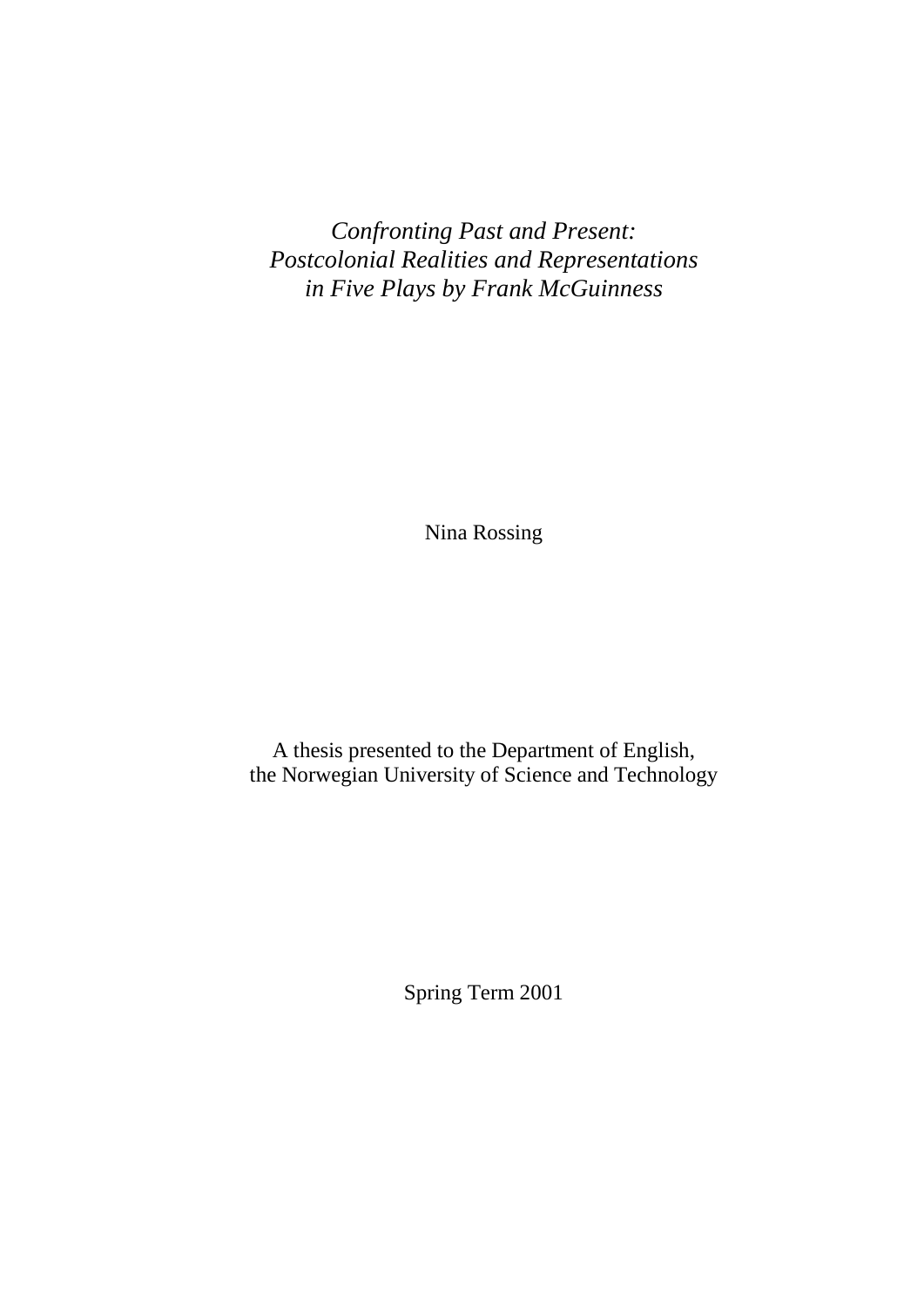## Contents

| Chapter 3: Observe the Sons of Ulster Marching Towards the Somme  52 |  |
|----------------------------------------------------------------------|--|
|                                                                      |  |
|                                                                      |  |
|                                                                      |  |
|                                                                      |  |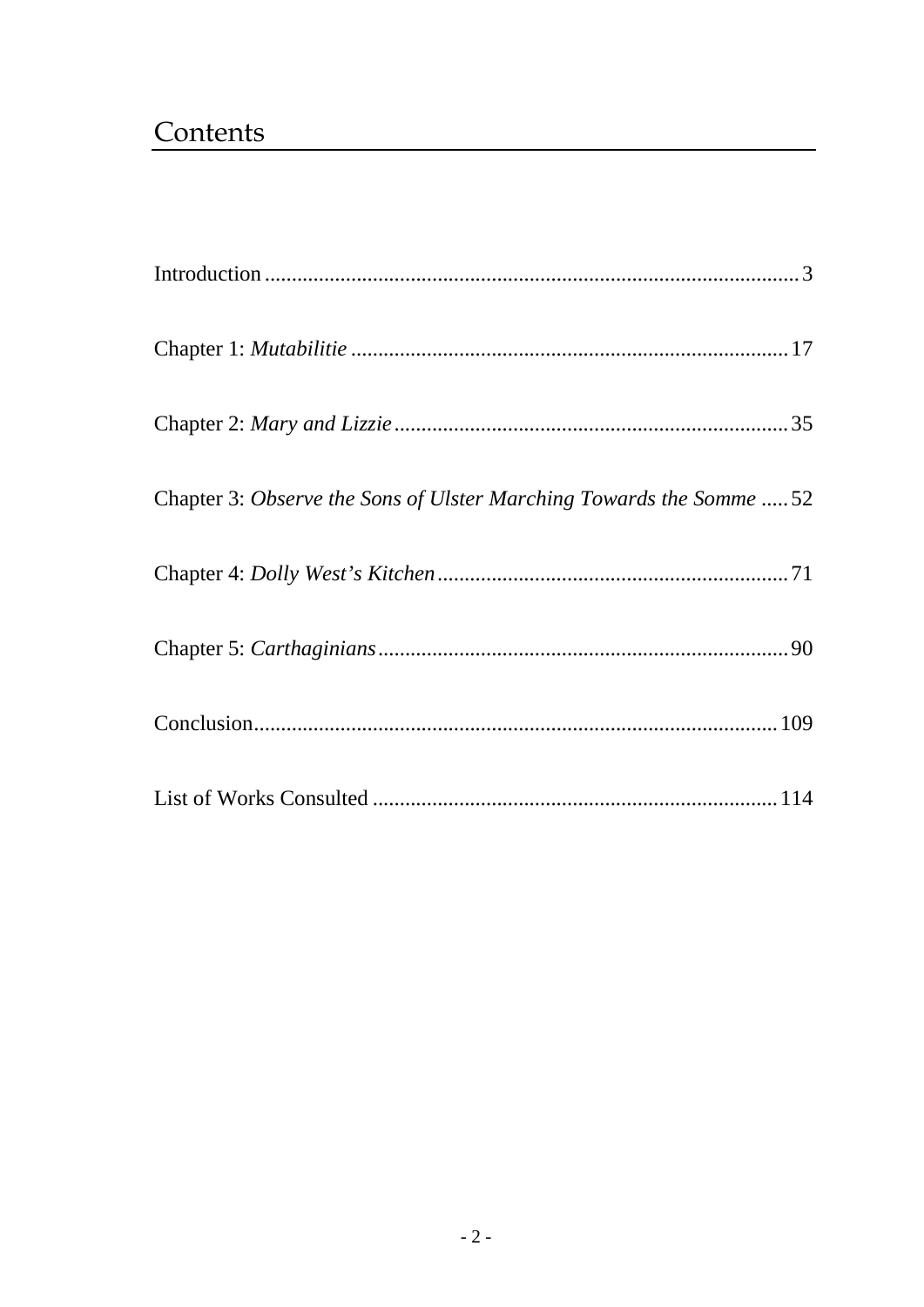## <span id="page-2-0"></span>Introduction

Frank McGuinness is a contemporary Irish playwright and poet whose plays often deal with the colonial legacy of Ireland. This thesis sets out to explore five of McGuinness's plays in the light of the Irish colonial background that informs these plays. The focus is primarily on the representation of and the realities faced by the colonised (but also the colonisers) in the substantial, diverse and world-wide colonial framework that has been and still is experienced by so many countries. The theoretical framework of this thesis will therefore focus on postcolonial theory that can be applied to readings of postcolonial literature like that of McGuinness's. Postcolonial theory and literature particularly expose the historical, social and psychological effects of colonialism during and after colonisation, hence the term postcolonialism, which incorporates this wider perspective as opposed purely to the term colonialism, indicating the endurance of occupation, or the hyphenated term post-colonialism, which suggests the period following independence only.<sup>[1](#page-2-1)</sup>

Colonialism is a historical fact that has affected, at one time or another, almost the entire world, and for the majority of the world's population their experience of colonialism has been or is one of being the colonised. The notion that some people have the right to rule over other peoples has pervaded history, and the histories of a large and unknown number of peoples have been extinguished, eliminated or assimilated into oblivion throughout the history of colonisation. The European expansionist, imperialist, colonialist project of the past five hundred years is not an instance of colonisation that is forgotten, however, as the effects of it on the world as we see it today still profoundly pervade everyday life all over the world.

In terms of conquering and colonising foreign peoples, Britain is undoubtedly the nation that has had the most success since the British Empire by the early twentieth century controlled 'well over a quarter of the human race and over a quarter of the world's land surface.<sup>[2](#page-2-2)</sup> The British Empire's success and duration from its first attempt at organised colonisation in the  $16<sup>th</sup>$  century of its neighbour Ireland until the dwindling of power in the second half of the twentieth century, relied entirely on 'getting *both* 

<span id="page-2-1"></span><sup>&</sup>lt;sup>1</sup> See Elleke Boehmer: *Colonial and Postcolonial Literature* (Oxford: Oxford University Press, 1995), pp.  $1 - 3$ , for a definition often used to distinguish between these terms.

<span id="page-2-2"></span><sup>2</sup> Colin Cross: *The Fall of The British Empire 1918 – 1968* (London: Hodder and Stoughton, 1968), p. 16.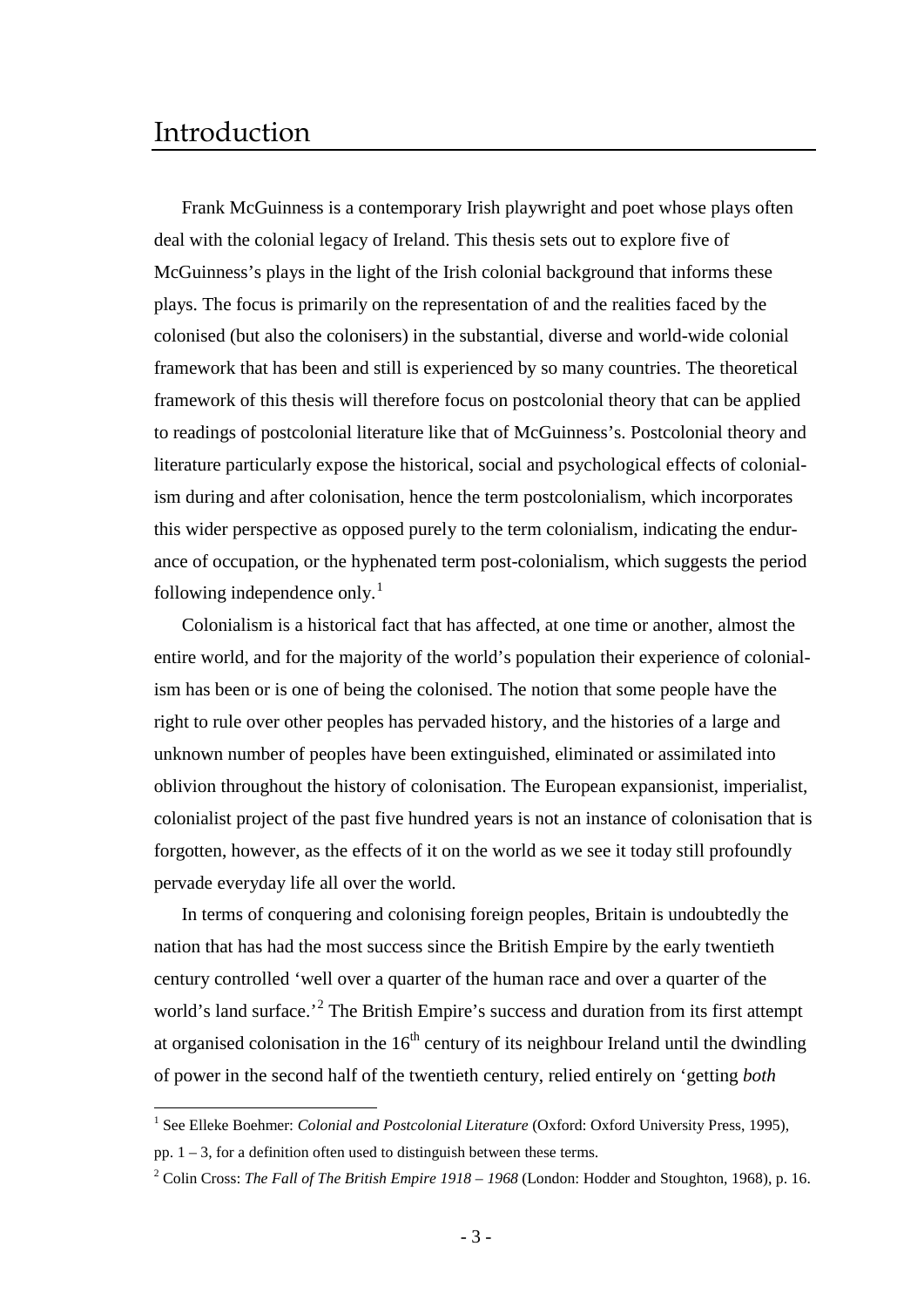*colonising and colonised people* to see their world and themselves in a particular way.'[3](#page-3-0) This particular way relied entirely on a colonialist discourse that divided the world into nations of civilisation and nations of barbarism. This division implied that the colonising nations (such as Britain and France) were superior compared to the nations of barbarism, primitivism and perpetual difference or otherness. The colonised under British rule were always taught to see themselves as inferior, uncivilised and lacking in value compared to the British mother country, and these realities had of course serious psychological implications as well as social consequences for the peoples who against their wills were subjected to a new reality that almost always involved some kind of military and violent means of forced subjugation.

Colonial discourse (or, rather, discourses, since this plural term also stresses the different discourses that appeared in different colonial places and situations) therefore, is a system of domination that emphasises the '*representations* and *modes of perception*' that 'the colonial power uses to keep colonised peoples subservient to colonial rule.' [4](#page-3-1) Postcolonialism is the relatively new academic field that theorises and pinpoints colonial discourse to explain colonialism and its lasting impact on peoples around the world. Postcolonialism naturally evolved in the wake of the extensive decolonisation of the world that took place in the decades after World War II, and it is a field of study that especially looks at the ways in which colonialism affects the representation of colonised peoples, though the minds of the colonisers of course are integral in this discourse system as well.

Though postcolonialism as an academic field first came into being in the past couple of decades, studies in colonialism and the effects of colonisation did appear much earlier. Naturally, colonialism was integrated into writings long before decolonisation occurred, but those writings were almost entirely by the colonisers, who of course promoted their mostly biased views on the matter. Not until the 1950s did some substantial works on the effects of colonialism on the colonised appear, and crucially, these works were mostly written by people who had experienced being colonised themselves. The serious psychological effects of subjugation and internalisation of colonialist values were at the centre of attention to these writers, of whom the psychologist Frantz Fanon emerges as perhaps the most central early postcolonial theorist.

<span id="page-3-1"></span><span id="page-3-0"></span> <sup>3</sup> John McLeod: *Beginning Postcolonialism* (Manchester: Manchester University Press, 2000), p. 19. <sup>4</sup> *Ibid.,* p. 17.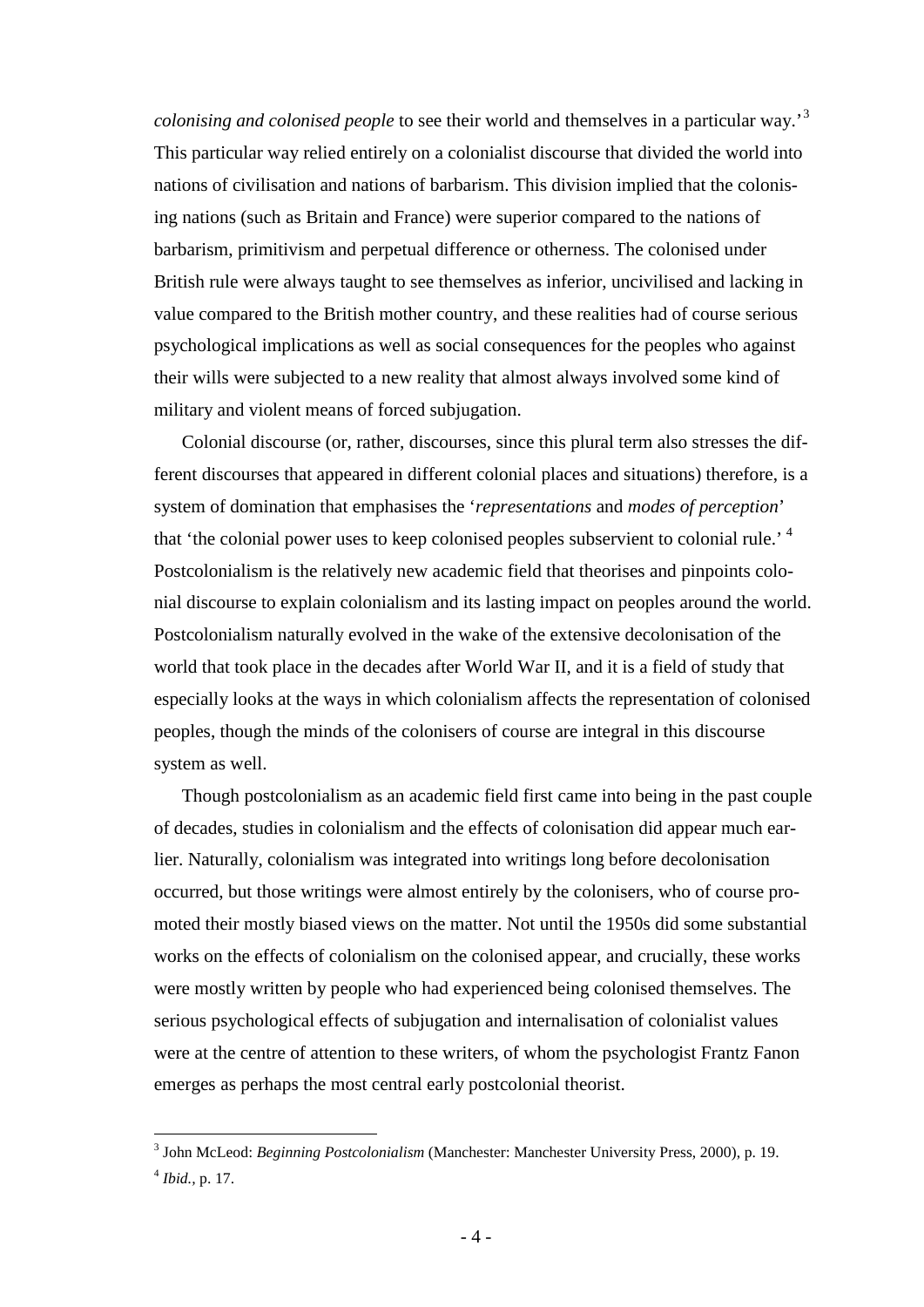Fanon was from the small (French) island of Martinique in the Caribbean, and was profoundly shocked and filled with hatred towards the French when he arrived in Paris as a student, finding himself subjected to discrimination and ridicule because of his black skin. His autobiographically based *Black Skin, White Masks* from 1952 is a harsh indictment of the French colonial power's destruction of the mind of its colonial subjects, and includes numerous moments of Fanon's recollections of the impossibility of being accepted in France because of his colour. His experiences of racism led him to state that 'The white world, the only honourable one, barred me from all participation. A man was expected to behave like a man. I was expected to behave like a black man.'[5](#page-4-0) Fanon explored the system of colonial discourse that holds the coloniser as civilised and the colonised as always inferior, and he continued his indictment against France (and all other colonising powers) in the posthumously published *The Wretched of the Earth*, [6](#page-4-1) a book that clearly was inspired by his active participation in the Algerian liberation movement and the, by then, clear signs of colonial collapse that necessitated thinking on the period of decolonisation that would have to come.

Likewise, the Tunisian Jew Albert Memmi, who also was educated in the colonial metropolis Paris, was highly critical of colonial practices in his important book *The Colonizer and the Colonized*. [7](#page-4-2) His book is a central, though often overlooked, work because it manages to look relatively neutrally at the situation of the coloniser as well as that of the colonised because Memmi himself was something of a hybrid in terms of belonging. He was a Tunisian Jew, and therefore not exactly a native colonised subject, but at the same time he was not French and therefore he did not feel home in France or among the French either. This in-between position has proved integral to the deeply penetrating psychology of his book, and together with Fanon, he constitutes a central part of the early theorising of the colonial experience that led to the later development of postcolonialism as a distinct academic field.

A decisive year for the development of postcolonialism was undoubtedly 1978, when Edward W. Said published his now-canonical *Orientalism*, a book that concen-

<span id="page-4-0"></span> <sup>5</sup> Frantz Fanon: *Black Skin, White Masks*, trans. Charles L. Markmann (London: Pluto Press, [1952] 1986), p. 114.

<span id="page-4-1"></span><sup>6</sup> Frantz Fanon: *The Wretched of the Earth*, trans. Constance Farrington (Harmondsworth: Penguin [1961] 1990).

<span id="page-4-2"></span><sup>7</sup> Albert Memmi: *The Colonizer and the Colonized*, trans. Howard Greenfeld (London: Earthscan Publications, [1965] 1990).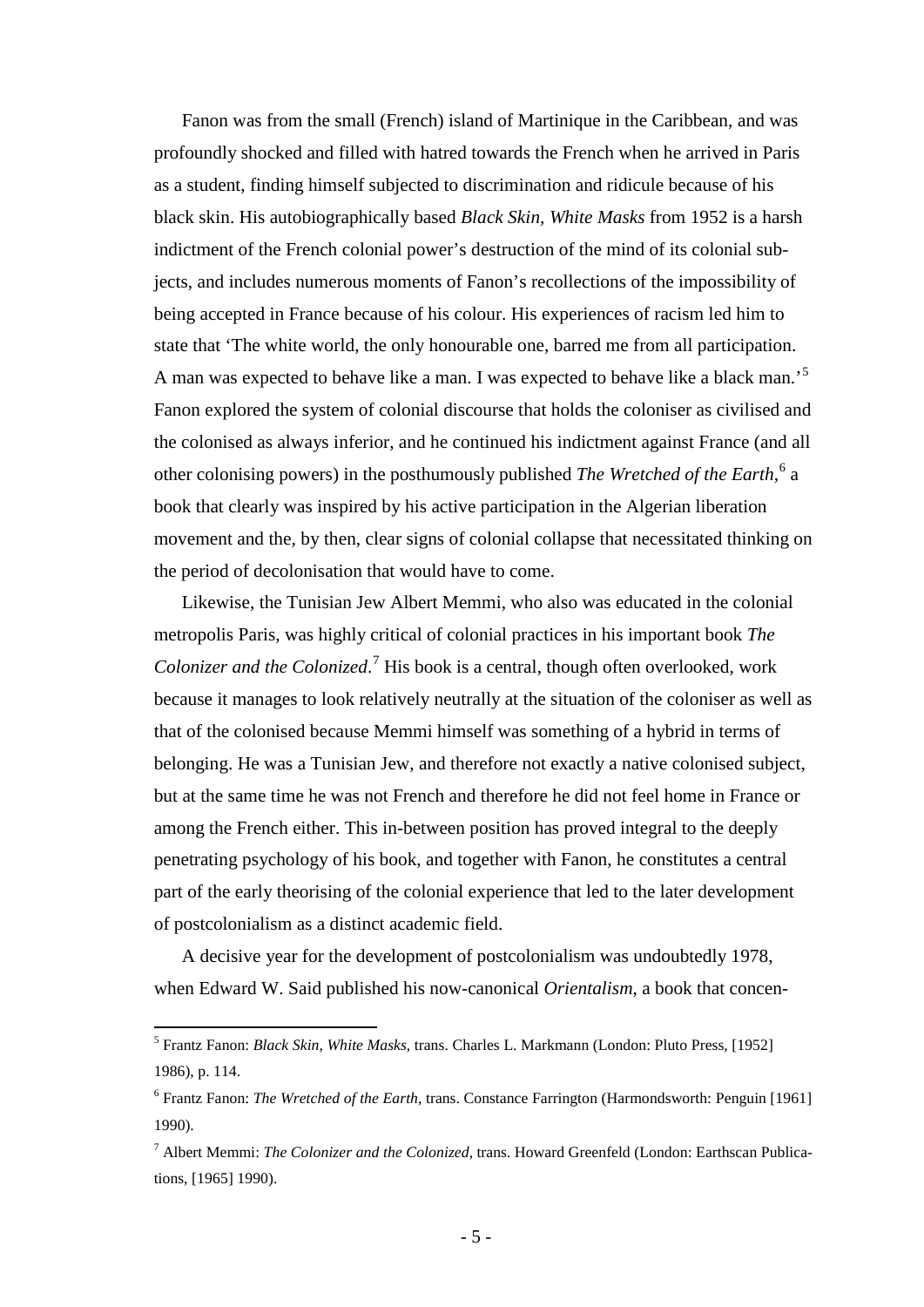trated on exposing the Western world's conceptions of the Orient, $<sup>8</sup>$  $<sup>8</sup>$  $<sup>8</sup>$  the Western repre-</sup> sentations of the Orient through writings (such as travel-writing, newspaper articles, history books and official colonial documents), and the use of colonial discourses to justify colonisation and establish the otherness of the Oriental peoples. As Said states: 'The argument, when reduced to its simplest form, was clear, it was precise, it was easy to grasp. There are Westerners, and there are Orientals. The former dominate; the latter must be dominated, which usually means having their land occupied, their internal affairs rigidly controlled, their blood and treasure put at the disposal of one or another Western power.<sup>[9](#page-5-1)</sup> Said established that the inferiority of the colonised was promoted through a rigid system of emphasis on the otherness, the shortcomings and the uncivility of the Orient compared to the West.

In the footsteps of Said followed two other central colonial discourse theorists that have had great influence on the thinking in the field. Homi K. Bhabha and Gayatri Spivak, both born in the former British colony of India, have emerged as major challengers to and developers of the ideas set out by Said in *Orientalism*, and the trio's excellent reputation in the field has led to them being labelled the 'Holy Trinity' of postcolonialist theorists by the critic Robert J. C. Young.<sup>[10](#page-5-2)</sup> Bhabha has specialised in discovering modes of colonial subjects' resistance to colonial discourses, and his definition of *mimicry* has established itself as central to the understanding of the relationship between coloniser and colonised. Mimicry is especially important in uncovering resistance, subversion and disobedience techniques used by the colonised as a means of coming to terms with, or rather, subverting, the colonial situation.

Bhabha points out that the colonised will strive to mimic the coloniser, but that the colonised will always be put down because of their inherent 'otherness'. This opposition of civilisation on the one hand and otherness on the other hand, will produce an ambiva-

<span id="page-5-0"></span> <sup>8</sup> Edward W. Said: *Orientalism* (Harmondsworth: Penguin, [1978] 1991). By 'the Orient', Said primarily means the countries subjected to British and French imperialism in Arabic and Islamic Middle East (for instance Iran, Iraq, Egypt and Algeria), then India and lastly the Far East. As Said points out, it was in 'the lands of the Arab Near East, where Islam was supposed to define cultural and racial characteristics, that the British and the French encountered each other and "the Orient" with the greatest intensity, familiarity, and complexity.' See p. 41 for quotation, and pp.  $1 - 28$  for a detailed definition of 'the Orient'. <sup>9</sup> *Ibid.,* p. 36.

<span id="page-5-2"></span><span id="page-5-1"></span><sup>10</sup> See for instance Robert J. C. Young: *Colonial Desire: Hybridity in Theory, Culture and Race* (London and New York: Routledge, 1995), p. 163.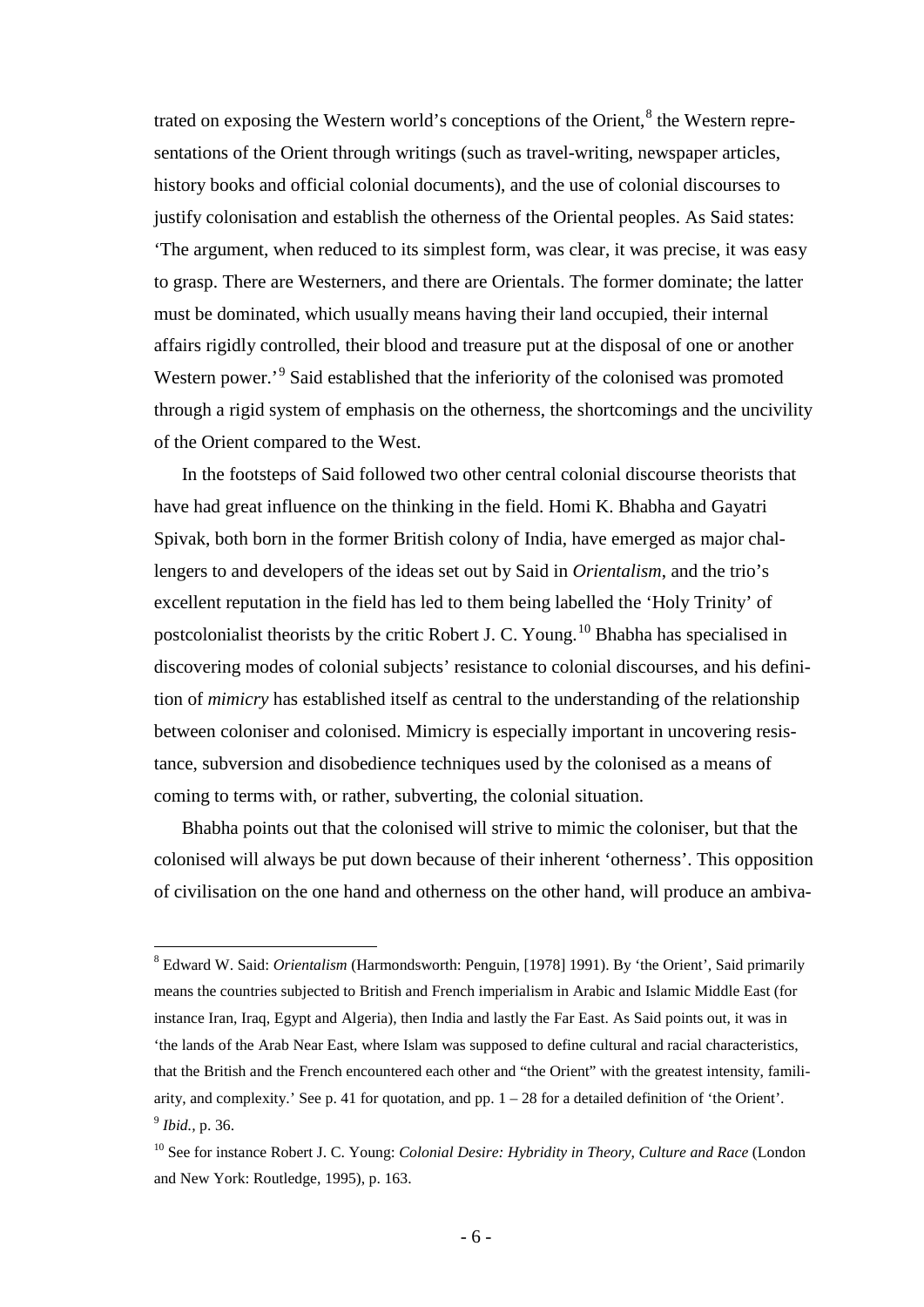lence that subverts and undermines colonial power because the colonial subject floats, in the psychological sense, between two impossible and abstract polarities. As Bhabha writes, 'mimicry is therefore stricken by an indeterminacy: mimicry emerges as the representation of a difference that is itself a process of disavowal. Mimicry is, thus the sign of a double articulation; a complex strategy of reform, regulation and discipline, which "appropriates" the Other as it visualizes power. Mimicry is also the sign of the inappropriate, however, a difference or recalcitrance which coheres the dominant strategic function of colonial power, intensifies surveillance, and poses as an immanent threat to both "normalized" knowledges and disciplinary powers.<sup>'[11](#page-6-0)</sup>

The ambivalence of this mimicry will of course have consequences for the psychological state of the colonised who is constantly expected to aspire to become as civilised as the coloniser while at the same time being told that he can never be like the coloniser exactly because of his otherness. I use 'he' on purpose here, because both Said and Bhabha have been criticised because they almost completely ignore gender differences in the postcolonial context.

This is where Gayatri Spivak enters to add another important dimension to postcolonialism, namely that of gender and women's experience of colonialism. Spivak focuses on the 'double colonisation' of women, who can be said to be colonised by both patriarchy and the colonial power. The silencing of women and their lives, and the attempts to recover their lost voices from history are central aspects of a number of Spivak's writings, and especially so in what is probably her most central and certainly most famous essay, 'Can the Subaltern Speak?',  $^{12}$  $^{12}$  $^{12}$  where 'the subaltern' is used as a term specifically describing this double colonisation and the generally low status of women (and especially Third World women, who, for the most part, are in a far worse situation than most Western/First World women when it comes to gaining recognition and status equal to men).<sup>[13](#page-6-2)</sup> Spivak is critical of any attempts to recover women's lost

<span id="page-6-0"></span><sup>&</sup>lt;sup>11</sup> Homi K. Bhabha: *The Location of Culture* (New York and London: Routledge, 1994), p. 86.

<span id="page-6-1"></span><sup>12</sup> Gayatri C. Spivak: 'Can the Subaltern Speak?' in Laura Chrisman and Patrick Williams (eds): *Colonial Discourse and Post-Colonial Theory: A Reader* (London: Harvester Wheatsheaf, 1993), pp. 66 – 111.

<span id="page-6-2"></span><sup>&</sup>lt;sup>13</sup> The more general usage of the term 'subaltern' comes from Antonio Gramsci's definition of it as a term that refers to 'those groups in society who are subject to the hegemony of the ruling classes. Subaltern classes may include peasants, workers and other groups denied access to "hegemonic" power.' See Bill Ashcroft, Gareth Griffiths and Helen Tiffin (eds): *Key Concepts in Post-Colonial Studies* (London and New York: Routledge, 1998), p. 215.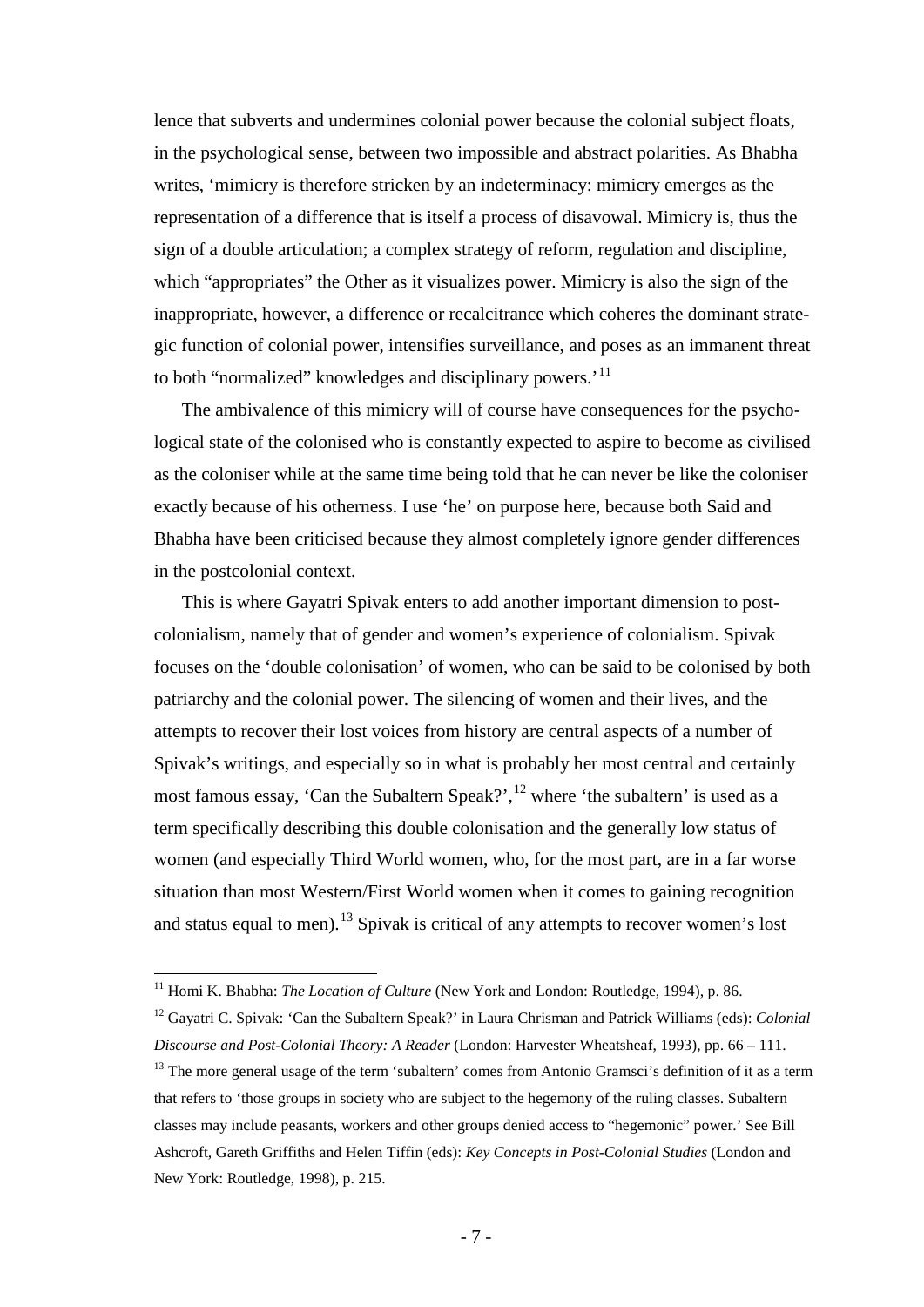voices because she sees this as an impossibility because of the loss of authenticity implicit in such a recovery. Nevertheless, her ideas are central to the reappearance and reinscription of women into an otherwise male-dominated and colonial history.

The trio of Said, Bhabha and Spivak has been accused of overshadowing other equally important critics, and they are sometimes being accused of being too general in their writings. This generality, however, is often a great advantage because of the very different colonial experiences around the world. The writings of Bhabha, for instance, are notoriously abstract and unspecific with the result that they are applicable to most colonial situations and frameworks. They open up space to work out local specifics, as is necessary in this thesis, based on a more universal postcolonial reality. Certainly, the works of Said, Bhabha and Spivak are responsible for much of the expansion of the field since the 1980s. Their writings are unquestionably impossible to ignore in any work on postcolonialism, and that Bhabha and Spivak especially have a prominent place in this thesis, is therefore deliberate as well as unavoidable.

Postcolonialism 'recognises both historical *continuity* and *change*' and it 'acknowledges that the material realities and modes of representation common to colonialism are still very much with us today, even if the political map of the world has changed through decolonisation.<sup>[14](#page-7-0)</sup> This is an important factor to keep in mind, as the end of colonialism does not also imply the overnight disappearance of colonial discourses. This thesis is very much marked by this continuation of colonial discourse, as it sets out to explore, reveal and understand the effect of British colonialism on one particular nation in the vast world of nations with a history of colonisation. Ireland, Britain's closest neighbour and first colony finally gained independence for part of the island of Ireland in 1922, which also places it among the first of the British colonies (but, notably, one of the last 'white' colonies) to free itself from direct colonial rule. (In the late nineteenth and early twentieth century, Australia, New Zealand and Canada all gained dominion status and self-rule. Unlike Ireland, they did not claim full (constitutional) independence later). However, as will be made obvious through the chapters to come, Ireland was far from freed of colonial discourse even after independence.

Edward W. Said writes that 'Appeals to the past are among the commonest of strategies in interpretations of the present. What animates such appeals is not only disagreement about what happened in the past and what the past was, but uncertainty about

<span id="page-7-0"></span> <sup>14</sup> John McLeod: *Beginning Postcolonialism*, p. 33.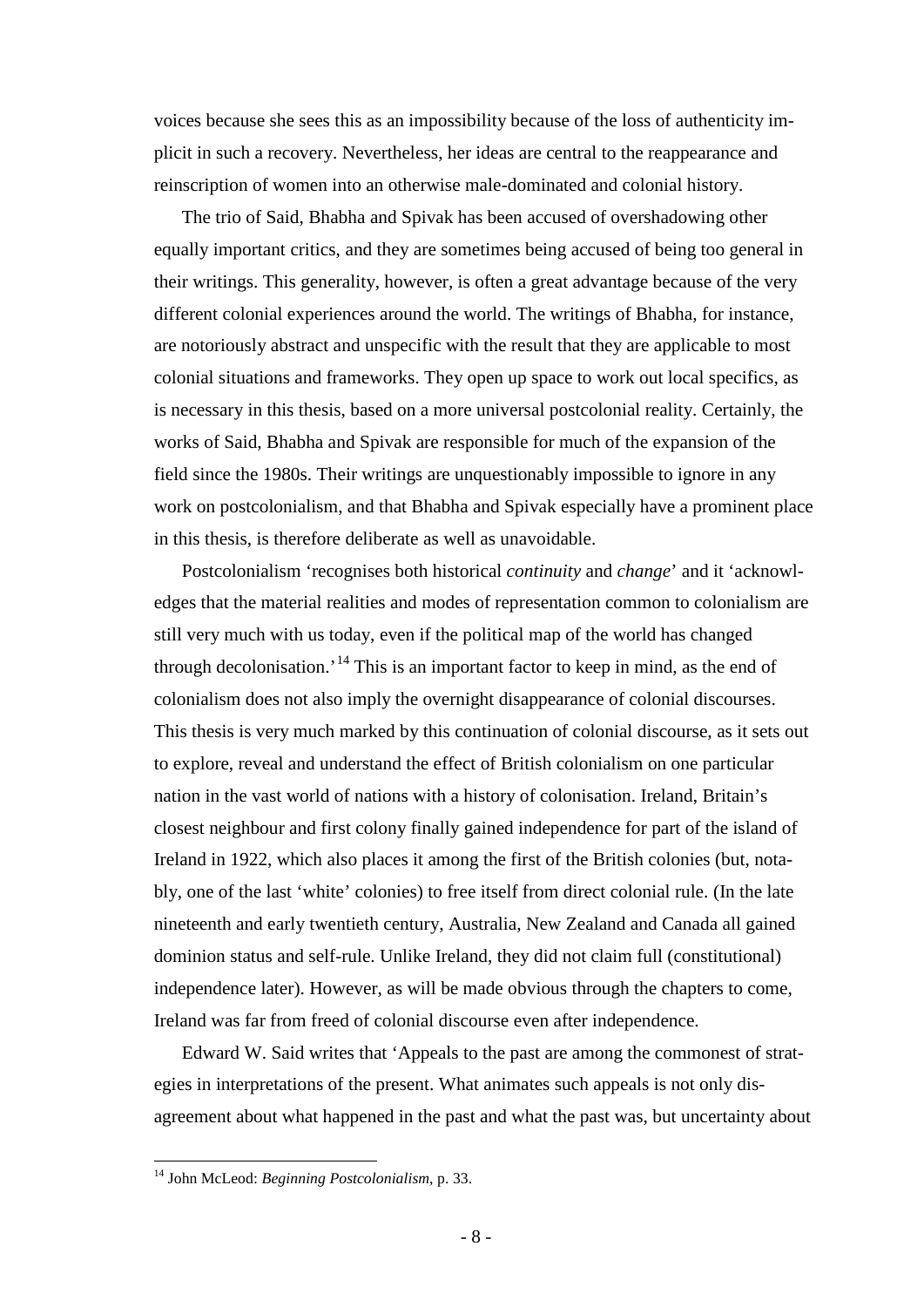whether the past really is past, over and concluded, or whether it continues, albeit in different forms, perhaps. This problem animates all sorts of discussions – about influ-ence, about blame and judgement, about present actualities and future priorities.<sup>[15](#page-8-0)</sup> In Ireland the past is never forgotten and always taken into account, and this preoccupation with the past is also integral in placing Ireland in a postcolonial frame together with other post-colonial nations in the world today. Ireland has often been overlooked in the postcolonial context because it gained independence so early, and also because it is a country that is Western and European, and as such belongs to the white world, as opposed to the vast majority of other former colonies.

Ireland also falls somewhere between the traditional categories of colonisation, which distinguishes between *settler colonies* and *colonies of occupation*. The former involved measures where 'the invading Europeans (or their descendants) annihilated, displaced and/or marginalised the indigenes to become a majority non-indigenous population.' Australia is one example of such a settler colony. In the *colony of occupation*  the 'indigenous people remained in the majority but were administered by a foreign power.'[16](#page-8-1) Several former (British) colonies, such as Kenya, Egypt and India are examples of this kind of colonisation. But Ireland is either and both because it was exposed to vast forced foreign settlement while the Irish natives still remained a majority population in most parts of the country. This fact is probably one of the main reasons why Ireland's colonial past is often overlooked by most postcolonial critics.<sup>[17](#page-8-2)</sup>

It becomes more obvious that Ireland should be seen as a postcolonial country just by looking at some of the predominant themes in Irish politics, social life and, of course, literature; themes such as language, resistance, nationalism, migration, representation and gender are all themes that are central to any study of a postcolonial country. Irish literature, which is the specific focus of this thesis, also fits well into one broad, but accurate, definition of postcolonial literature as involving reading 'texts produced

<span id="page-8-0"></span> <sup>15</sup> Edward W. Said: *Culture and Imperialism* (London: Vintage, 1993), p. 1.

<span id="page-8-1"></span><sup>16</sup> See Bill Ashcroft, Gareth Griffiths and Helen Tiffin (eds): *Key Concepts in Post-Colonial Studies*, both quotes p. 211.

<span id="page-8-2"></span><sup>17</sup> For instance, Bill Ashcroft, Gareth Griffiths and Helen Tiffin (eds): *The Empire Writes Back: Theory and Practice in Post-Colonial Literatures* (London and New York: Routledge, 1989) is one very important study that ignores Ireland's literature and experience almost completely.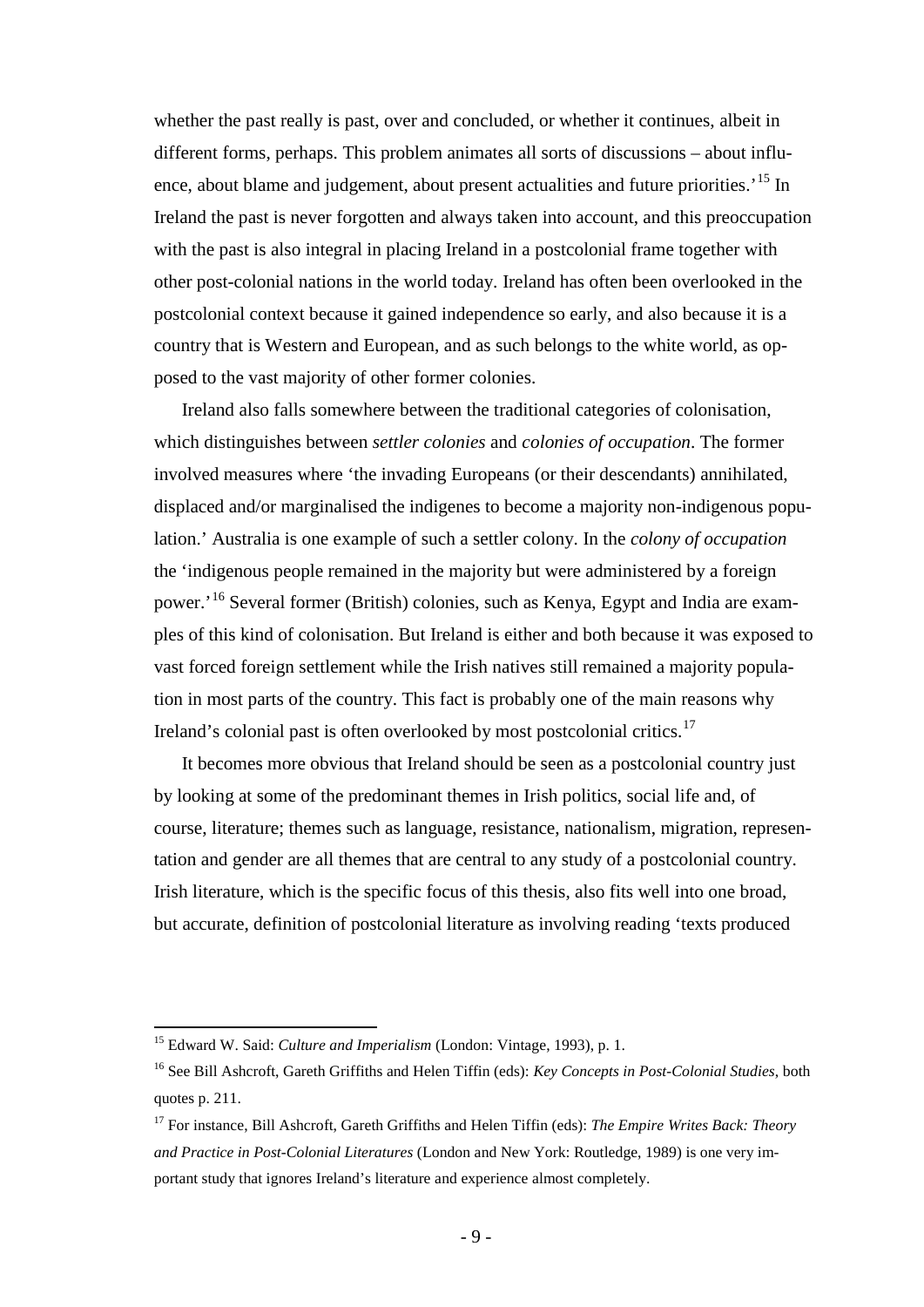by writers from countries with a history of colonialism, primarily those texts concerned with the workings and legacy of colonialism in either the past or the present.<sup>'[18](#page-9-0)</sup>

After a relatively slow start and a sparse number of books written on the subject of Irish postcolonial literature, it seems that Edward W. Said's 1978 publishing of *Orientalism* played its part in the growth of books and essays published on Ireland and postcolonialism, as the vast majority of works on the subject have been published after this time, in line with the development of postcolonialism as a major field of study. A number of Irish critics have, particularly since the 1980s and throughout the 1990s, focused specifically on the postcolonial aspect of Irish society and literature and have produced critical works that successfully situate Ireland within a postcolonial frame shared by other postcolonial countries. Among these critics are Richard Kearney, David Cairns and Shaun Richards, David Lloyd, Gerry Smyth, Terry Eagleton and Declan Kiberd, who all have contributed with important and persuasive books on the subject of the Irish colonial experience. $^{19}$  $^{19}$  $^{19}$ 

The recent interest in postcolonialism does of course not mean that postcolonialism was not a theme in Irish literature before the explosion and increased interest in the field in the 1980s and onwards. This postcolonial concern is a feature shared by a number of Irish authors, and Frank McGuinness is only one such particular author. From the mid 1960s poets, playwrights and fiction writers published works that clearly were based on a notion of Irish postcolonialism. Among Irish authors who have produced poems, plays and novels that clearly point to a postcolonial context and colonial history we find many familiar names, such as John Montague, Seamus Heaney, Brian Friel, Eavan Boland, Dermot Bolger, Thomas Murphy and John Banville. The list above only incorporates a few names of Irish authors who recognise the colonial legacies in Ireland, and out of these Brian Friel is probably the most prominent Irish postcolonial writer and dramatist. Friel is, like McGuinness, an Ulster playwright, though he, unlike McGuinness, was

<span id="page-9-0"></span> <sup>18</sup> John McLeod: *Beginning Postcolonialism*, p. 33.

<span id="page-9-1"></span><sup>19</sup> For instance: Richard Kearney (ed): *The Irish Mind: Exploring Intellectual Traditions* (Dublin: Wolfhound Press, 1985), David Cairns and Shaun Richards: *Writing Ireland: Colonialism, Nationalism and Culture* (Manchester: Manchester University Press, 1988), David Lloyd: *Anomalous States: Irish Writing and the Post-Colonial Moment* (Dublin: Lilliput Press, 1993), Terry Eagleton: *Heathcliff and the Great Hunger: Studies in Irish Culture* (London: Verso, 1995), Declan Kiberd: *Inventing Ireland: The Literature of the Modern Nation* (London: Vintage, [1995] 1996) and Gerry Smyth: *Decolonisation and Criticism: The Construction of Irish Literature* (London: Pluto Press, 1998).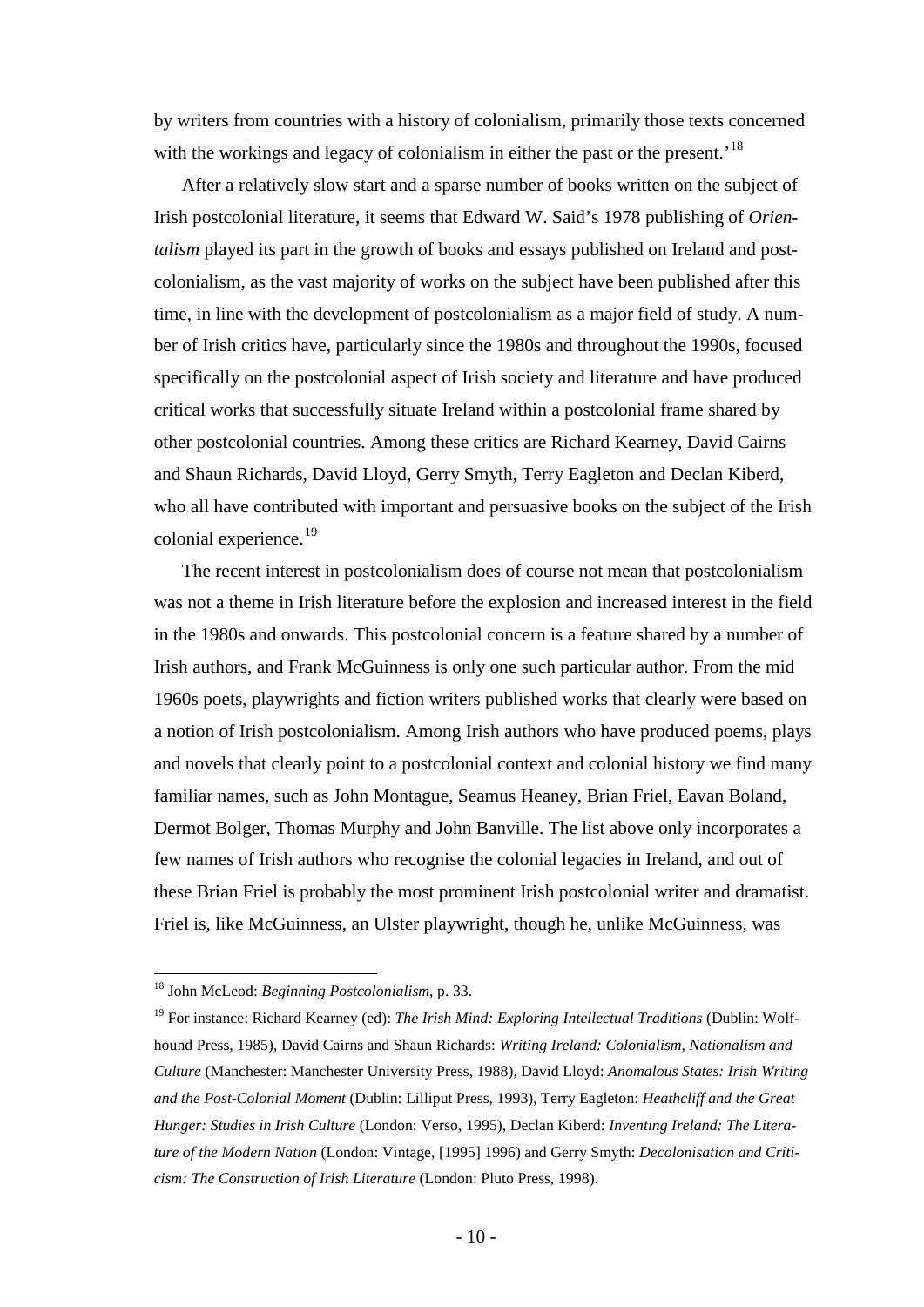born in Northern Ireland and only moved to the Republic (Donegal) later. Plays such as *The Gentle Island* (1971), *The Freedom of the City* (1973), *Translations* (1980) and *Dancing at Lughnasa* (1990) are all connected to the Irish colonial experience, and McGuinness has stated in several interviews that Friel's plays have had a significance influence on his own career as a playwright. $^{20}$  $^{20}$  $^{20}$ 

Born in 1953 in Buncrana, County Donegal, Frank McGuinness grew up in a Catholic nationalist tradition on the Republic side of the border between Northern Ireland and the Irish Republic. Donegal, however, is in a curious situation, geographically belonging to the province of Ulster and yet being the northernmost county of the Republic. The relative geographic isolation from the rest of the country, and the fact that much of Donegal is even north of Northern Ireland, could certainly partly explain why McGuinness is a playwright who repeatedly writes about outsiders, dispossessed people and marginalised groups of society. The history of Ireland and the troubles in Northern Ireland are integral in any understanding of his plays, and the location of Donegal obviously plays an important part in discovering the roots of his interest in dramatising such themes as colonialism, nationalism, history, myth, and identity.

McGuinness's dramatic career started in 1982, when his first play, *The Factory Girls*, premiered at the Abbey's Peacock Theatre in Dublin. The play's setting is in a Donegal shirt factory and the cast are almost solely women, making it a play that was different from most other contemporary Irish dramas at the time through its focus on a group of (marginalised) women. The building of a substantial career continued with the critically acclaimed and award-winning *Observe the Sons of Ulster Marching Towards the Somme* (1985), where gender again is highlighted in the all-male play through the homosexual character Pyper. This play also marked the decisive entry of the colonial legacy, violence, nationalism, sexuality, the question of identity and the relation between myth and history into McGuinness's works, themes that he would further explore in *Innocence* (1986), a play about the Italian Caravaggio, and *Carthaginians* (1988), and also include in all his following plays to date.

His next major play, *Mary and Lizzie* (1989), explored the forgotten and silenced history of women through dramatising the lives of Mary and Lizzie Burns, two Irish

<span id="page-10-0"></span> <sup>20</sup> See for instance Richard Pine: 'Frank McGuinness: A Profile', in *Irish Literary Supplement* (Vol. 10, No. 1, Spring 1991), pp. 29 – 30, and Joseph Long: 'New Voices in Irish Theatre: An Interview with Frank McGuinness' in *Études Irlandaises* (Vol. 24, No. 1, Spring 1999), pp. 9 – 19.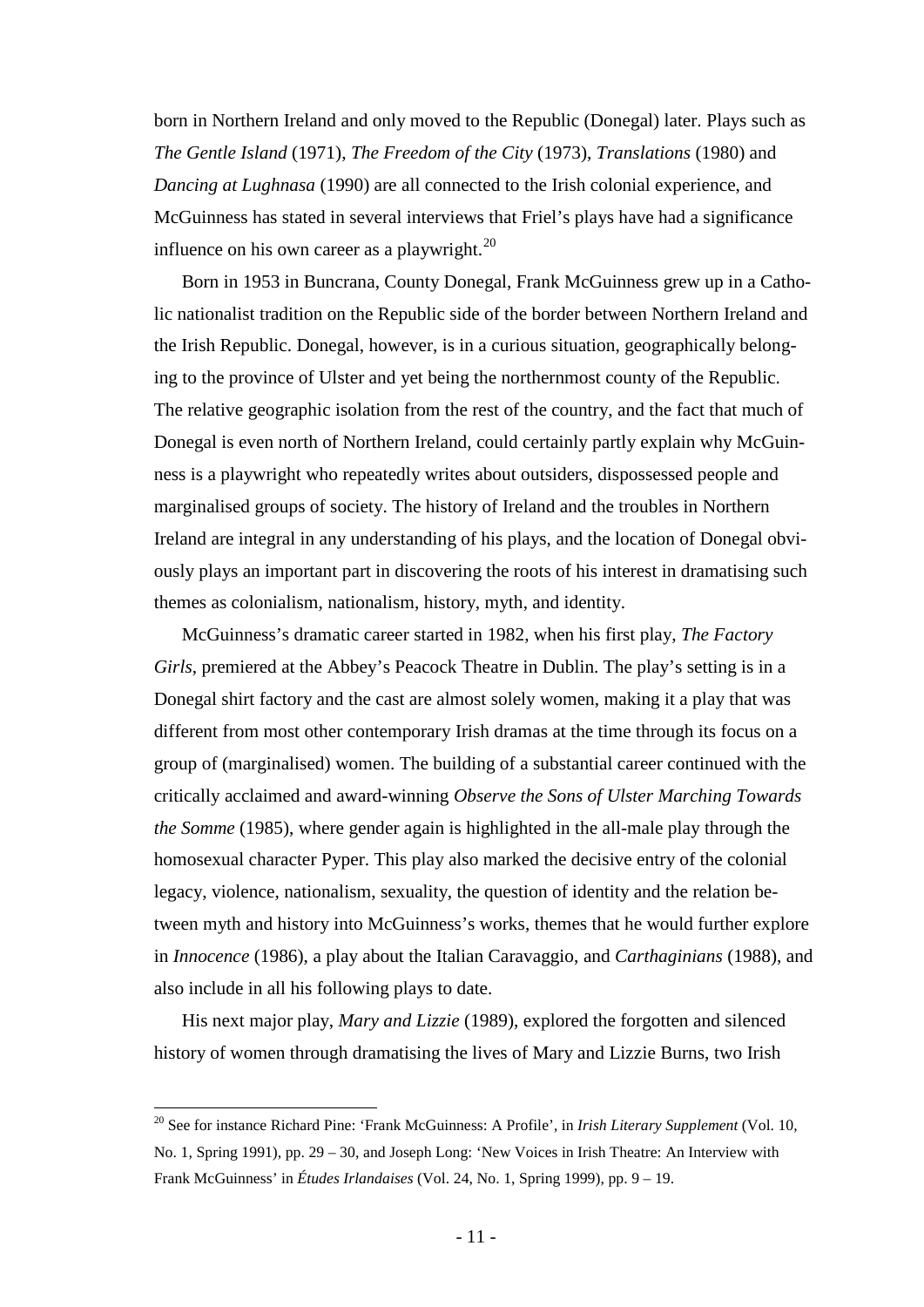sisters who lived with Friedrich Engels in England. *Someone Who'll Watch Over Me* (1992), another award winning and all-male drama, is McGuinness's most international drama to date, depicting the ordeal of three Beirut hostages (an Irishman, an American and an Englishman) chained to the walls of a dark cell. His next major play, the complex and explicitly colonial *Mutabilitie* (1997), is a play that goes back to the roots of Ireland's present state, both north and south of the border, through the dramatisation of Edmund Spenser's life as coloniser in southern Ireland in the late sixteenth century. McGuinness's most recent play, *Dolly West's Kitchen* (1999), is again a play about sexuality, nationalism, inter-personal relationships and the political and historical situation in Ireland, exploring Irish attitudes to Jews, Hitler and the British during World War II. The setting is again Donegal, specifically McGuinness's own Buncrana, and the play is a flourishing combination of the themes familiar from his previous plays.

What makes McGuinness unique and exciting is his constant insistence on confronting the past as well as the present, challenging any narrow-mindedness, misconceptions, stereotypes, traditions and myths that are present in the Irish psyche and society as a whole. This confrontation also consistently includes the relationship between sexuality and nationalism, where McGuinness puts forward homosexual characters as a response to the fixed gender polarities of masculine and feminine in the history of Irish nationalism, colonialism and the delicate relations between Britain and Ireland. The insistence on a redefinition of this relationship through a breakdown and subversion of the traditional gender trope of masculine conqueror and feminine victim is something that McGuinness is alone in promoting on the Irish stage, as well as the use of homosexuality as a mediator to problem-solving. As McGuinness has stated, 'If there is to be a new relationship between the islands – and the metaphor we've usually looked at is between man and woman – maybe we should be looking at different images of peace and communication, and this is a perfectly valid way of presenting imagery of a new way forward... (...) I think there has been a tentativeness with showing a gay relationship on the stage, and I'd like to think in the history of Irish theatre, I had some little influence in that.'[21](#page-11-0)

McGuinness is also a playwright who enjoys experimenting with dramatic techniques and devices to create an atmosphere where 'an audience can challenge its own

<span id="page-11-0"></span> <sup>21</sup> Mic Moroney: 'Coming Home', interview with Frank McGuinness in *The Irish Times* (29 November 1997), p. 16.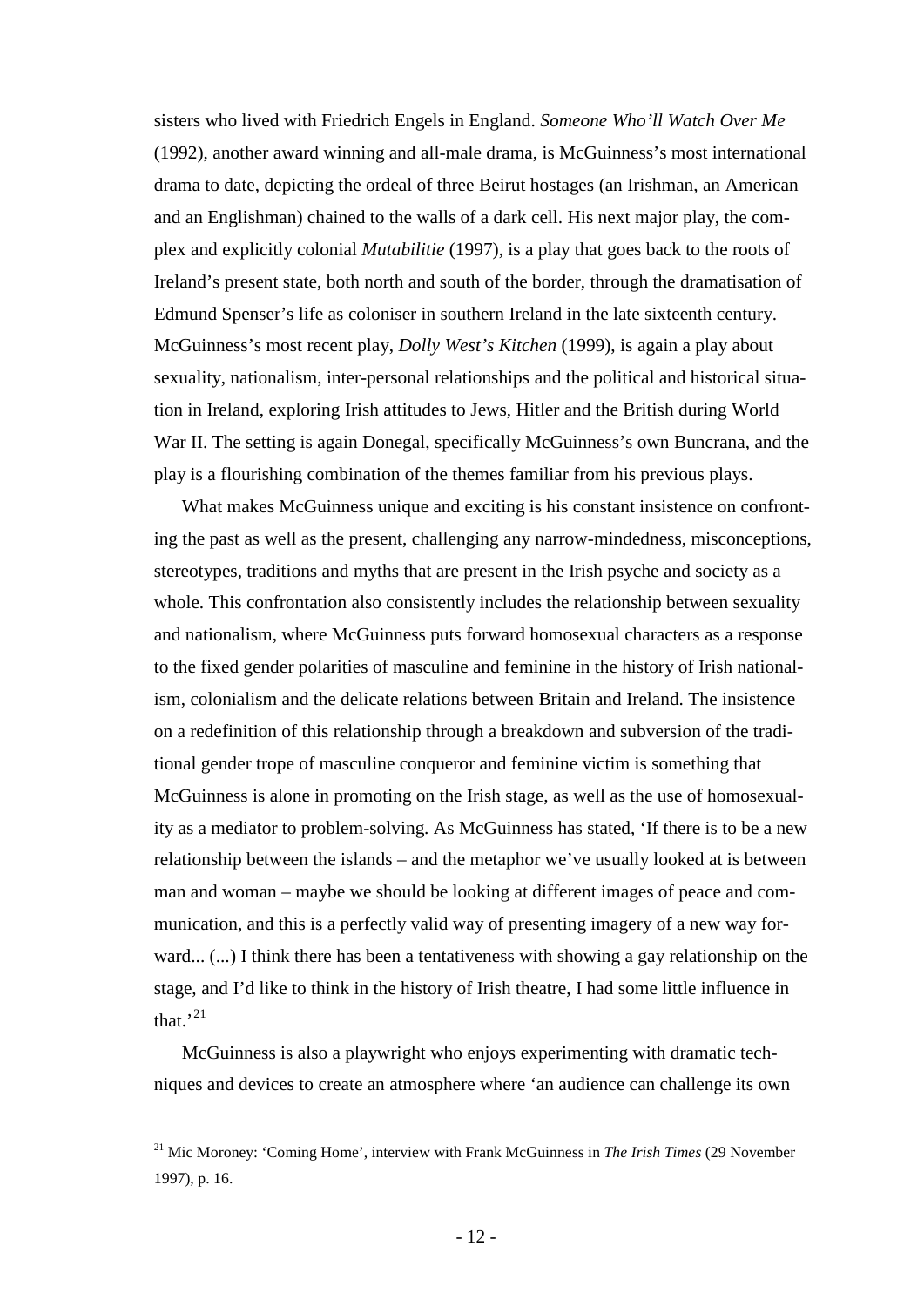myths, misconceptions, rituals, strengths and possibilities.<sup>[22](#page-12-0)</sup> In Catholic Ireland, sexuality and homosexuality are not easy subjects (though there have been important changes to the traditional silence on these matters especially since the 1980s), and through his constant focus on characters who are deemed outsiders by their society, tribe or community, he also highlights the conflicting relationships between majority and minority, the individual and the communal, the personal and the public in ways that stress the difficulties and challenges of living on the island of Ireland. As Richard Kearney points out, it is 'often in its deviant or dissenting voices that a community expresses those hidden aspirations or alienations which frequently find no place in our more established modes of expression.<sup>[23](#page-12-1)</sup> Those voices are allowed to speak in the plays of McGuinness.

History is of immense importance to McGuinness's plays, and the consistent focus on the impact of the past on the present is 'both a supplement to and a replacement of history.<sup>[24](#page-12-2)</sup> The past works as a filter of distance in time and place through which the present can be accurately recognised and assessed. The obsession with history also includes a scrutiny of the violence that has dominated the history of Ireland, a history that 'has allowed blood to become a common language [in Ireland]<sup>[25](#page-12-3)</sup> and thereby put forward violence as an inevitable condition in Irish history. This inherent state of violence is also something that McGuinness examines closely through his plays, where the historical and mythical pasts are retold in ways that never let the playful imagination of the author be sacrificed in the name of historical facts. Instead, the past is broadened to include an intimate insight into the lives of realistic, sometimes historic, characters who experience close at hand the often violent, marginalising and oppressive events of history.

In a postcolonial perspective, this confrontation is necessary to re-establish the authority of the native people whose part in history has been ignored or heavily downplayed by the power of an imperialist presence. The postcolonialist dramatic project is a deconstructive as well as a historically supplementing one, and though not dedicated to

<span id="page-12-0"></span> <sup>22</sup> Eamonn Jordan: *The Feast of Famine: The Plays of Frank McGuinness* (Bern: Peter Lang, 1997), p. xii.

<span id="page-12-1"></span><sup>23</sup> Richard Kearney: *Myth and Motherland*, Field Day Pamphlets 5 (Derry: Field Day Theatre Company Ltd., 1984), p. 5.

<span id="page-12-2"></span><sup>24</sup> Eamonn Jordan: *The Feast of Famine*, p. xx.

<span id="page-12-3"></span><sup>25</sup> Deirdre Purcell: 'On Fire', interview with Frank McGuinness in *Sunday Tribune* (15 May 1988), p. 17.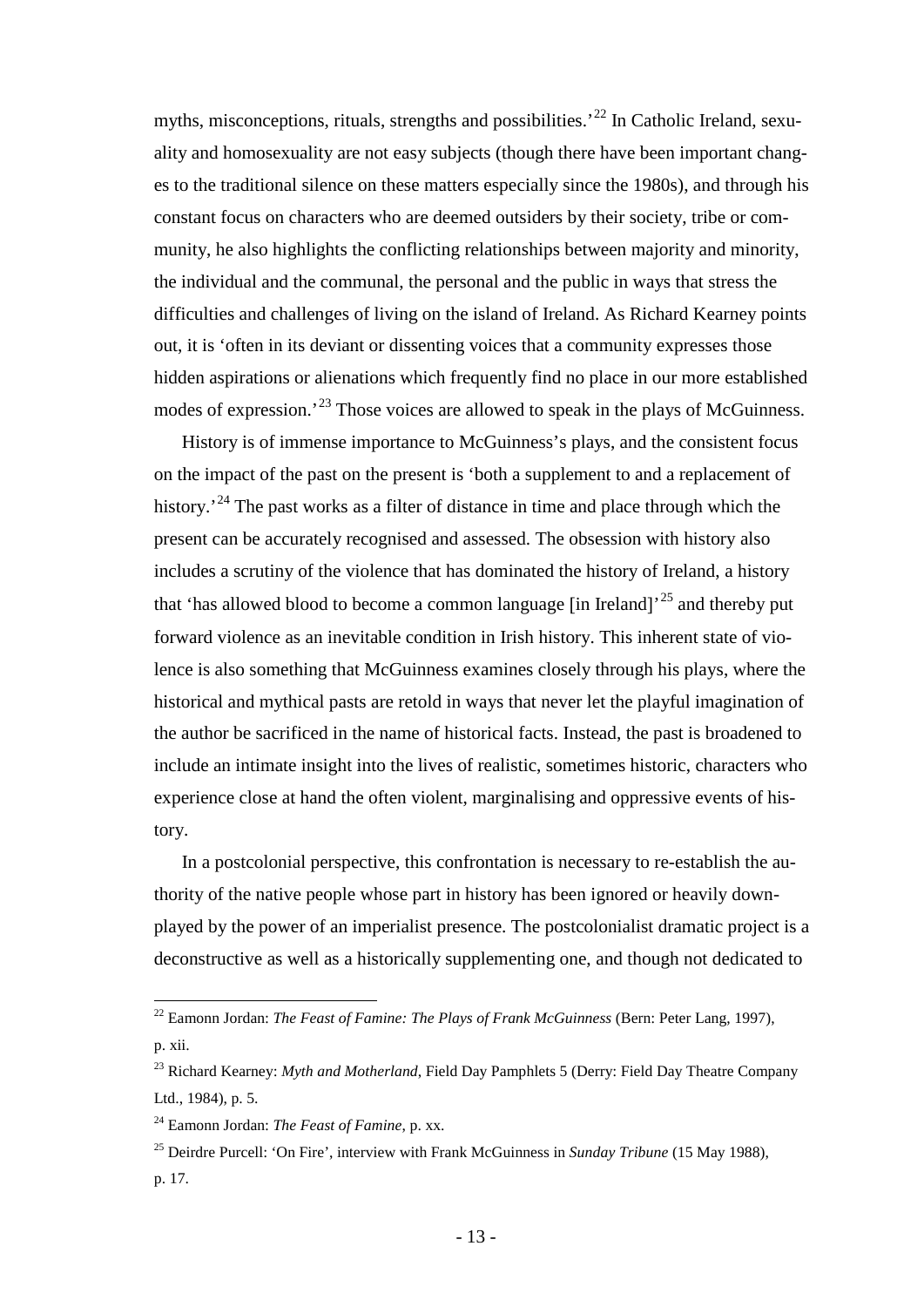detail historical truths, likewise the modern Irish history play unquestionably is dedicated to a reconstruction and reconstitution of history that effectively works to confront the past's inevitable influence on the present.

The scope of this particular thesis, therefore, is to examine five plays by Frank McGuinness that I find especially central and important to the understanding of the Irish postcolonial experience. McGuinness is of particular interest because very little has been written on his plays, and the very obvious postcolonial aspects of his works have hardly been touched upon at all by critics so  $far<sup>26</sup>$  $far<sup>26</sup>$  $far<sup>26</sup>$  To date, a number of articles have been published on the plays he wrote before *Mutabilitie*, and one book has been published, though this also only looks at plays written prior to *Mutabilitie*. [27](#page-13-1) In other words, the sheer lack of available criticism and assessment of McGuinness's career is one good reason to look more closely at this immensely interesting and talented dramatist, who clearly has developed into a particularly strong and noteworthy one especially with his two complex and impressive late 1990s plays *Mutabilitie* and *Dolly West's Kitchen*, two plays that were relatively successful on stage, but that as yet have been more or less ignored by critics.

The five plays in question in this thesis, *Mutabilitie* (1997)*, Mary and Lizzie* (1989)*, Observe the Sons of Ulster Marching Towards the Somme* (1985)*, Dolly West's Kitchen* (1999) and *Carthaginians* (1988) are, perhaps with the exception of *Mary and Lizzie*, all concerned with decisive moments in Irish history, north and south of today's border, moments that are inextricably linked to the effects of colonialism on the country as a whole. History and its consequences are confronted and explored by McGuinness, no matter how painful, uncomfortable, distressing or ambivalent the past and the present may be. These confrontations are made realistic and believable through the plays' characters, who are always marked by their country's situation through experiencing the pain, destruction, isolation, oppression and violence that follow their uncertain and agonising circumstances. The five plays I have chosen to look at are all plays where

<span id="page-13-0"></span><sup>&</sup>lt;sup>26</sup> There is one exception, though, as Elizabeth B. Cullingford has written on the postcolonial aspect of *Carthaginians* in her article 'British Romans and Irish Carthaginians: Anticolonial Metaphor in Heaney, Friel and McGuinness', in *Publications of the Modern Language Association* (Vol. 111, No. 2, March 1996), pp. 222 - 239.

<span id="page-13-1"></span><sup>27</sup> See Eamonn Jordan: *The Feast of Famine*. This is a good and thorough analysis of McGuinness's plays and translations up to 1992, but it lacks any thorough analysis of the postcolonial aspect despite this context being mentioned briefly several times.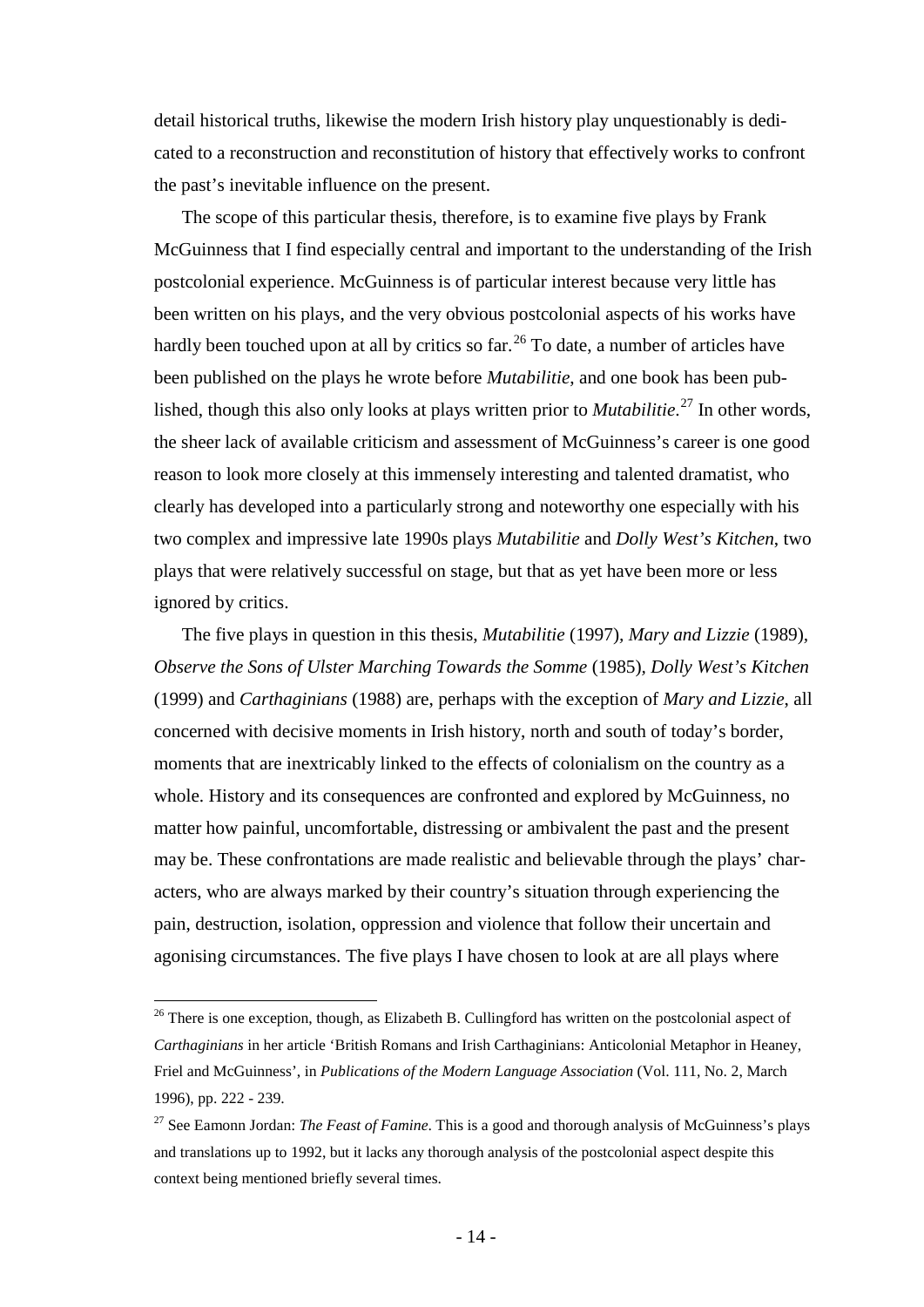audiences are faced with disturbing histories, realities and environments where the personal is always linked to the political, and the past linked inextricably to the present.

The sequence in which the five plays in question are presented in this thesis, is no coincidence, as they are presented in a historical order (rather than the order in which they were written) to emphasis the progress of colonialism as well as the effects of this progress and the postcolonial consequences on Ireland. The first chapter on *Mutabilitie* goes back to the crucially decisive events of sixteenth century English colonisation of Ireland that created for the future the situations described in the subsequent chapters, making the parallel and connection through history up to the present very clear. The introduction of colonial discourse on the resisting colonial subjects is particularly central to this crucial chapter.

The second chapter, on *Mary and Lizzie*, set in 1840s Ireland, looks at the situation of women in this environment of colonisation, and the central concept here is the double colonisation of women, a concept that until recently has been largely ignored in the Irish debate on postcolonialism. In the third chapter, *Observe the Sons of Ulster* is set during World War I, and this is a play that is unique in Irish literature because it is a play about the Northern Protestant community, written by a playwright with a Catholic (Ulster and Republic) nationalist background. The settler mentality of the Ulster Protestants is a central aspect of this chapter, and contributes greatly to the understanding of the ambivalent situation of the settler colony in Ireland.

The play in chapter four is set during World War II, some two decades after Irish independence. *Dolly West's Kitchen* explores the consequences of colonialism on the newly independent, decolonising nation and the challenges this background posed to the official and unofficial, personal and public attitudes to the world war and the warring parties, out of whom one was the former coloniser Britain. *Carthaginians* is set in Northern Ireland, the part of Ireland that did not undergo decolonisation or obtain independence. The nationalist Catholic community in Northern Ireland in the turbulent early 1970s is at the centre in this fifth and last chapter, and though violence and struggle for reunification with the Republic are present factors, the main focus is on the psychological damage caused by the lasting and unresolved colonial situation in the North, a struggle that still is very much present and still unresolved in today's Ireland.

As this thesis unfolds, the postcolonial aspect of Ireland should be thoroughly exposed, clarified and asserted through the focus on the contemporary playwright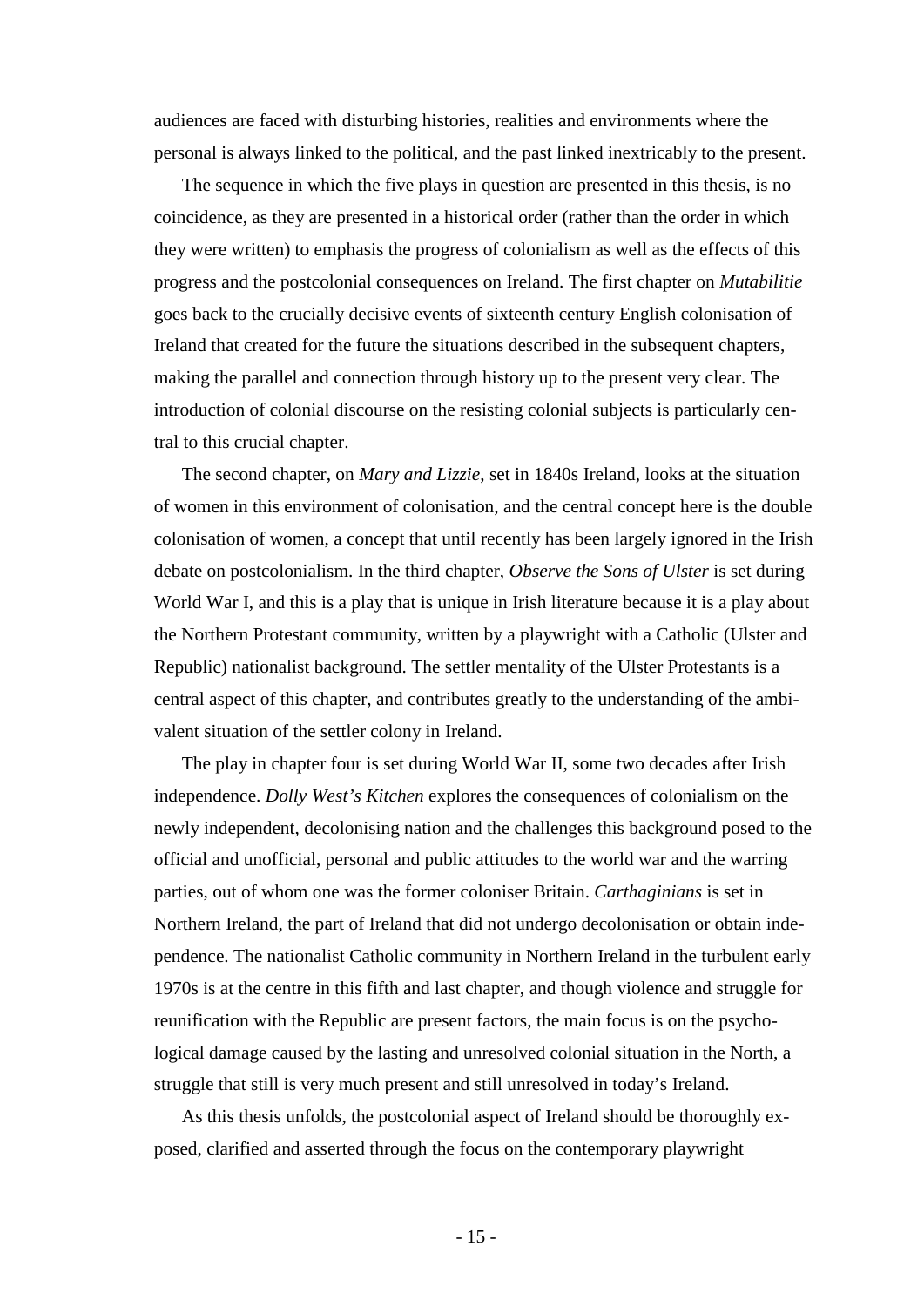McGuinness's confrontational career and, in the case of the five above mentioned plays, constant and important emphasis on Ireland's colonial past.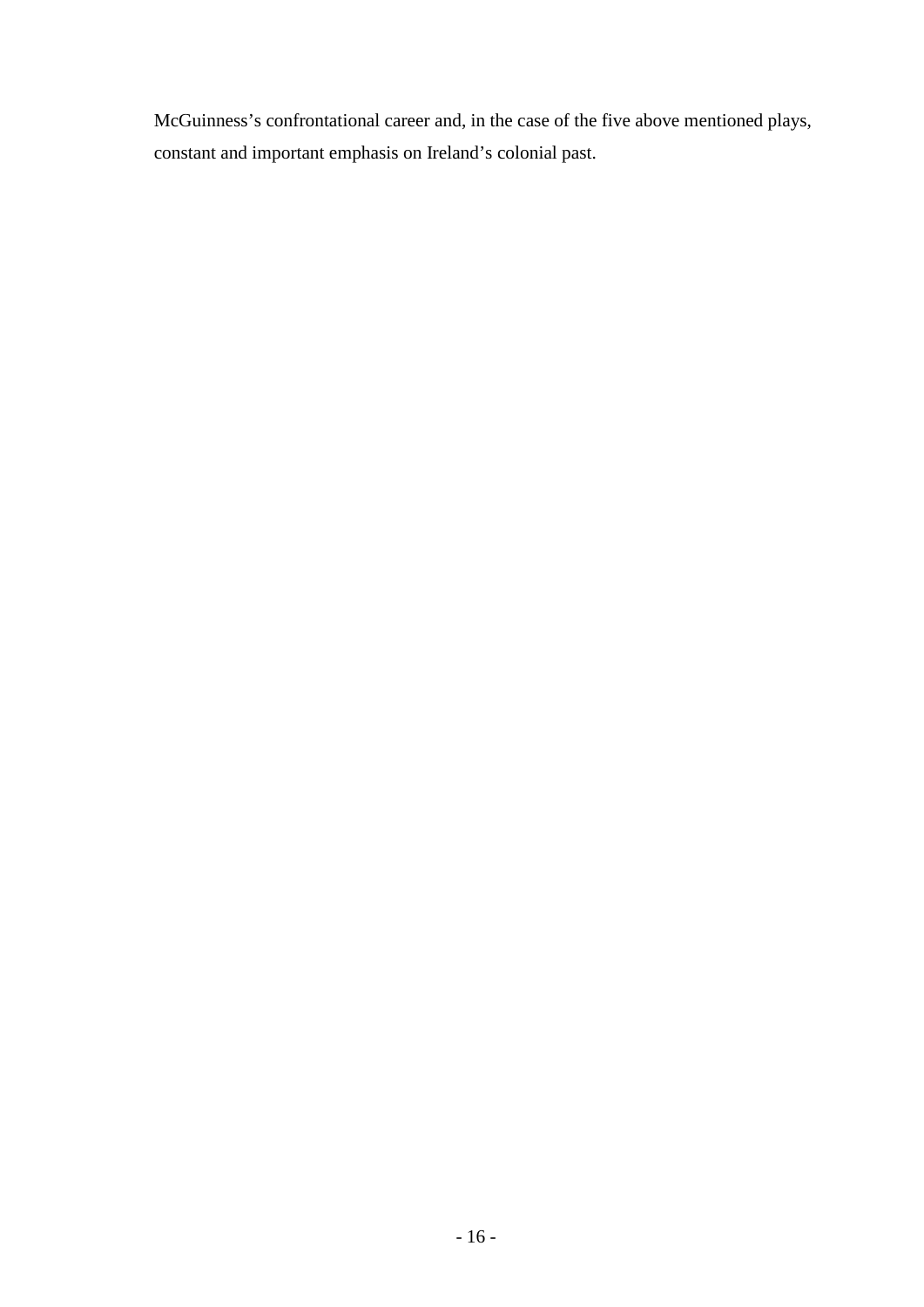## <span id="page-16-0"></span>Mutabilitie

*Mutabilitie* (1997)<sup>[28](#page-16-1)</sup> is perhaps the most complex of Frank McGuinness's works to date, being a history play, a fantasy play, a poetical play, and certainly a most playful though dark drama with challenging and innovative, experimental dramatic techniques. It is also a play that goes far back into history to expose the roots of the historic wounds that the colonial relationship with Britain has inflicted on Ireland. The multiple consequences of this relationship will be thoroughly displayed in this and all the chapters to come*,* though in *Mutabilitie* McGuinness concentrates specifically on the early and initial stages of colonisation and turns to the source of colonialism itself and its inherent complexities, causes and effects, in order to establish the causes of the circle of colonially inflicted behaviour existing on the island past, present and, as is likely, future.

The play centres on the rule of the colonial power itself here, with the subjugated Irish in a rather hopelessly desperate position as most reluctant colonised subjects. As in all his previous plays, themes such as power, violence, suffering, humanity, the effects of colonisation, and living in dangerous times dominate throughout and, as with a number of his other plays, McGuinness uses other texts directly or indirectly in this play to underline its themes and historical reality. It is in many ways a very uncomfortable play because of its painful recollection of the destruction of Gaelic Irish culture at the hands of the ruthless English coloniser four centuries ago.

This destructive project included an objectification of the Irish that followed the introduction of a colonial discourse that attempted to justify the cultural and political enforcement of racism through an emphasis on the posited human shortcomings of the Irish. As Homi K. Bhabha has pointed out, 'The objective of colonial discourse is to construe the colonized as a population of degenerate types on the basis of racial origin, in order to justify conquest and to establish systems of administration and instruction,'[29](#page-16-2) and this type of discourse is most evidently and explicitly incorporated into *Mutabilitie*.

<span id="page-16-1"></span> <sup>28</sup> All quotes and references to the play are from Frank McGuinness: *Mutabilitie* (London: Faber and Faber, 1997).

<span id="page-16-2"></span><sup>29</sup> Homi K. Bhabha: *The Location of Culture*, p. 70.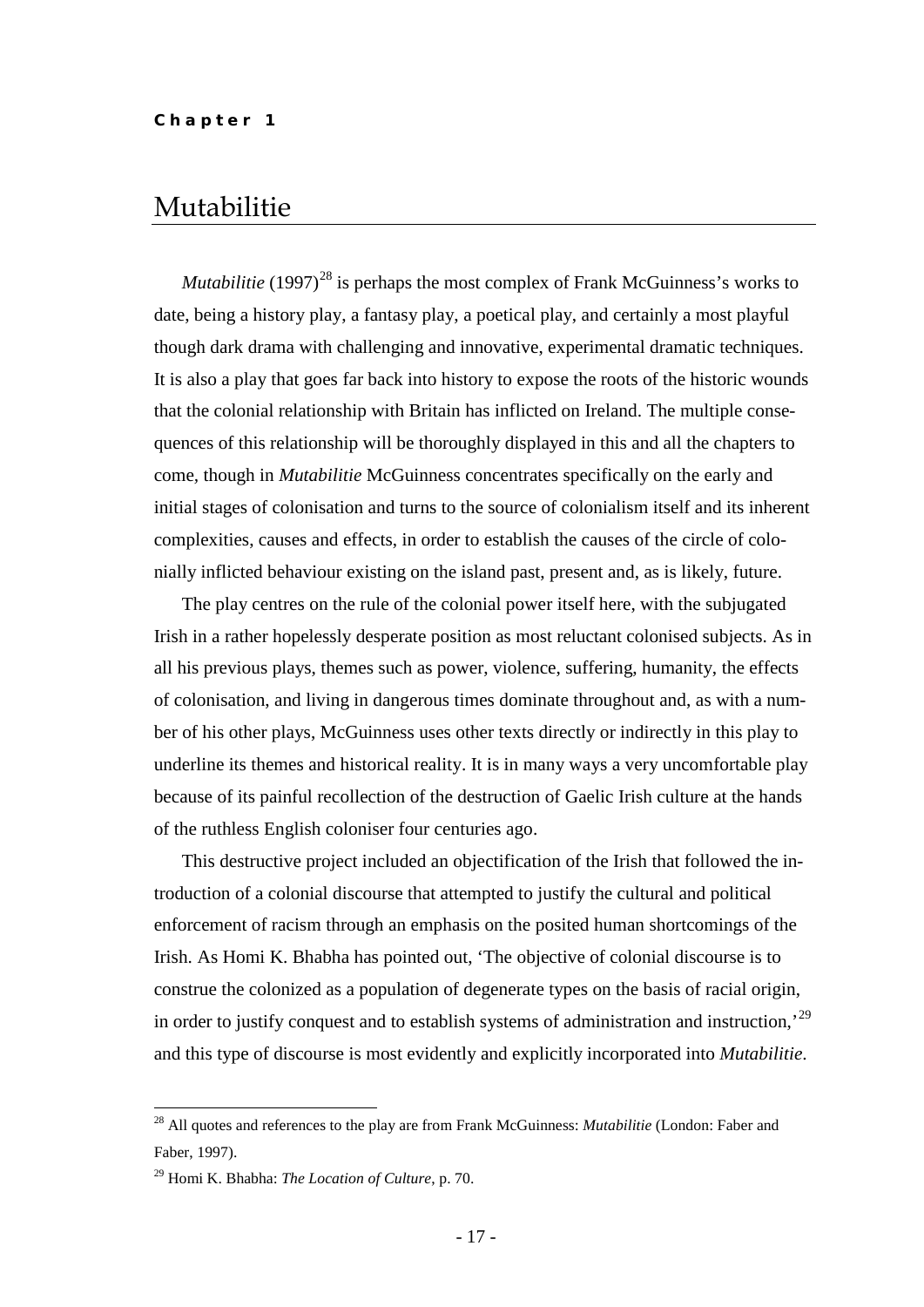The play is certainly an example of how colonial discourse was crucial to the (relatively) considerable success of colonisation by the English, and the use of racism especially appears as a distinct tool of subjugation in relation to the play's plot. Albert Memmi recognises racism as the most crucial instrument of colonialism, identifying it as 'the highest expression of the colonial system' and maintaining that racism not only establishes 'a fundamental discrimination between the colonizer and the colonized, (…) but it also lays the foundation for the immutability of this life.'<sup>[30](#page-17-0)</sup>

The establishment of what can only be described as 'dehumanised thought'<sup>[31](#page-17-1)</sup> because of the idea of one people being superior to another is scrutinised in rich detail in McGuinness's play. It is a complex and disturbing project that uncovers painful realities of colonisation as experienced by the Irish, and as the plot unfolds it is made evidently clear that the grave responsibility of the coloniser in the ruthless process of gaining new land and humiliating the native inhabitants of that desired land, is endless and unalterable. The result is a play with a most intricate and rich plot that covers the historical process of colonisation accurately, convincingly and intriguingly.

In *Mutabilitie* (and as we shall see in *Observe the Sons of Ulster*), McGuinness uses the device of multiple, or simultaneous, dialogues between groups or pairs of characters, something that effectively disarranges the cohesive energy of the action taking place and thus works to highlight the importance of the historically decisive process of change and ensuing disorder that the play describes. These multiple dialogues are most densely concentrated in the important third act, as if to emphasise that the already dark and ominous events are turning worse and tragedy inevitably approaching, as the build-up of tension rises, with the third act as something of a climax of the individual ambitions of the characters and the ambitious goals of the British invaders.

As a long five-act play with three to seven different long and short scenes in each act, it is also truly demanding and displays enormous challenges to stage settings, props and costumes, not to mention the minimum of 13 actors needed to play the characters. Since many scenes are such that up to five groups of actors speak in simultaneous dialogues across the stage, one actor cannot fill two or more roles either, making any production of the play not only expensive and daring, but also most demanding to actors as well as audience. The intensity in the mentioned multitudinous scenes, as well as the

<span id="page-17-0"></span> <sup>30</sup> Albert Memmi: *The Colonizer and the Colonized*, p. 140.

<span id="page-17-1"></span><sup>31</sup> Edward W. Said: *Orientalism*, p. 108.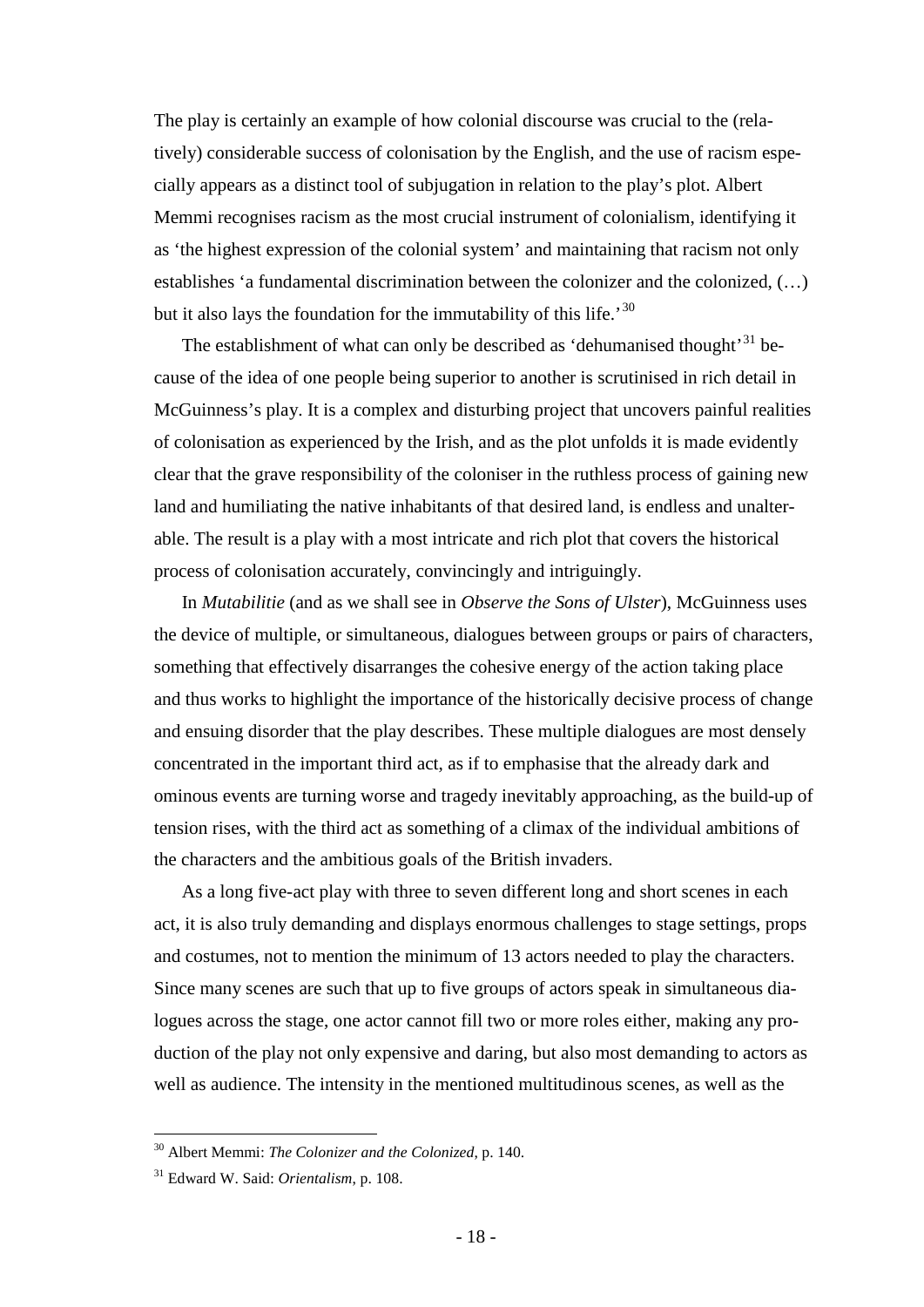intensity overall in the play, is demanding, but then one should not forget that *Mutabilitie* is a play about the complex and most challenging English-Irish relationship. It is not a relationship that can ever be described without complexities, ambiguities and confusions, and as such it mirrors the chaos of the initial and formative stages of colonisation itself.

The specific setting of the play is the south of the English-invaded Ireland in a time of deep crisis and consequent change, namely the time of English Queen Elizabeth I's rule, when the poet Edmund Spenser (1552? – 1599) was a civil servant to the queen in the Munster plantation, residing at his Kilcolman estate and castle half-way between Cork and Limerick. The play dramatises certain important events surrounding Spenser in the year 1598, which was to be his last in Ireland. As Sheriff of Cork he was a central force in the destruction and deprivation of Ireland and the Irish. The play is not only historical, then, but also partly biographical in that it brings to life Spenser's stay in Ireland with accuracy (though naturally a certain degree of free invention is displayed in details), and it relies heavily on Spenser's extensive writings on the situation in Ireland at a decisive time for the country's development and future history.

Extracts from Spenser's *A View of the Present State of Ireland* (1596)<sup>[32](#page-18-0)</sup> are integrated into the play as part of the dialogue, and his unfinished *The Faerie Queene* (three parts were published in 1590, the next three in 1595, and a collected version was published posthumously in 1609) also acts as a subtext, specifically the *Mutabilitie Cantos* that the play partly shares its title with. The interrelation between Spenser's writings and the play is, as will be pointed out, crucial in serving the purpose of clarifying not only the effects of colonisation on Ireland, but also the view of the coloniser in so doing.

The play is essentially a grim and gloomy tale detailing the brutally forced and troublesome colonisation of Ireland that took place with methods of extreme severity throughout the latter part of the sixteenth century (and into the next). In the play we are presented with two polarities, the colonising conqueror and his victims, who are forced to interact with each other in the strained situation that reality has brought upon them. Spenser, who acts as the queen's representative and colonising Englishman in Ireland, is a man who is often ambivalent, uncertain and undecided on how to treat the Irish most

<span id="page-18-0"></span> <sup>32</sup> Any quotations and references are from Edmund Spenser: *A View of the Present State of Ireland*, ed. W. L. Renwick (Oxford: Clarendon Press, 1970).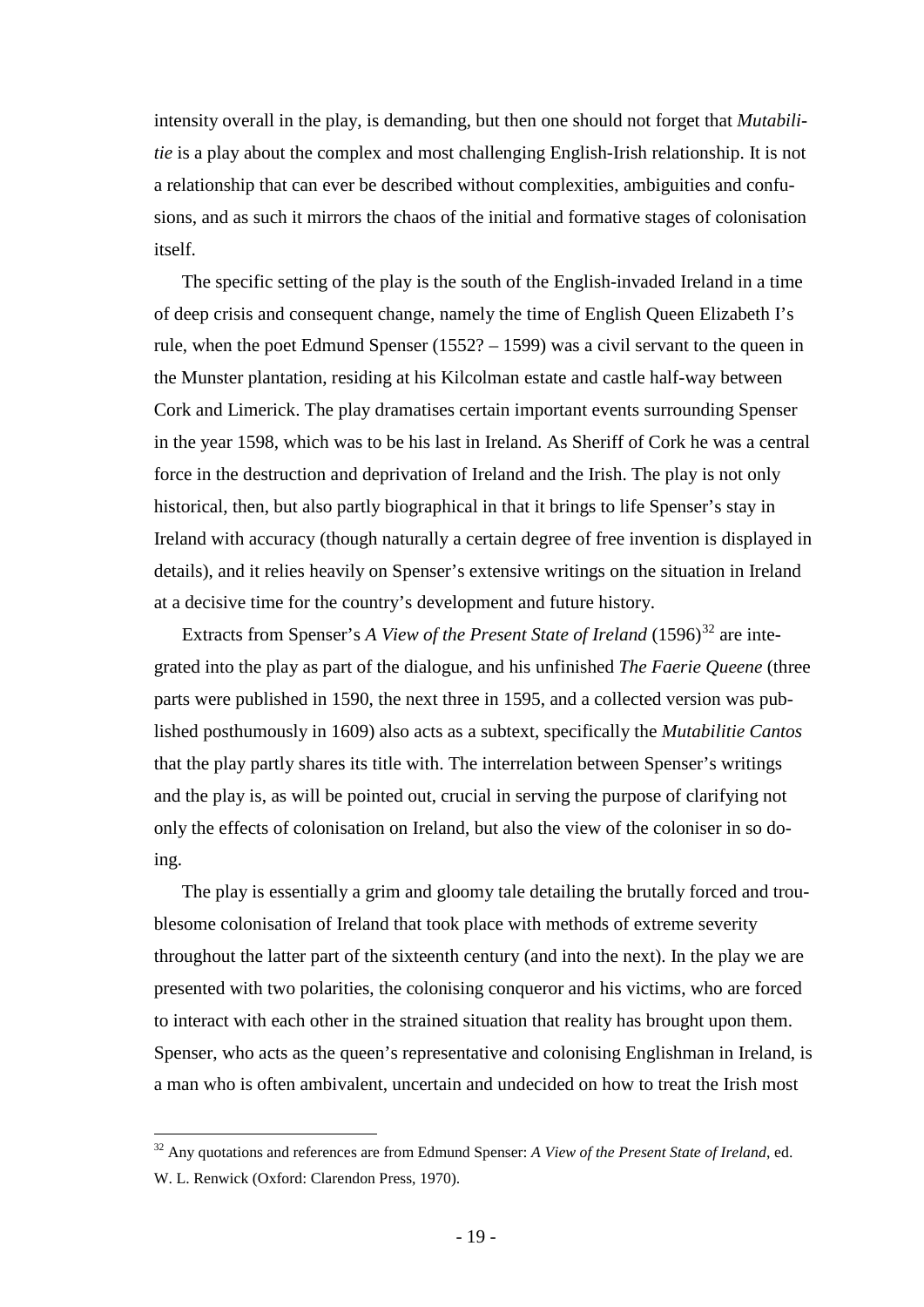effectively to best establish complete English reign. As the play opens, he seems to have accepted his position as coloniser, though it soon becomes obvious that the ambivalent feelings that Spenser seems troubled by probably are the result of what Memmi characterises as the acceptance of the usurper role: 'accepting the reality of being a colonizer means agreeing to be a nonlegitimate privileged person, that is, a usurper.<sup>[33](#page-19-0)</sup>

The usurper role is a role that, according to Memmi, is characterised by a cycle of oppression (most often violence) where the oppressor's initial scorn for the oppressed is transformed into sheer hatred, so that 'the more the usurped is downtrodden, the more the usurper triumphs and, thereafter, confirms his guilt and establishes his selfcondemnation (…),' and further, that this 'self-defeating process pushes the usurper to go one step further, to wish the disappearance of the usurped, whose very existence causes him to take the role of usurper  $(...).$ <sup>[34](#page-19-1)</sup> Implicitly, the usurper role, therefore, is also in deep need of justification for its actions. The justification is, as we shall see, created through statements of the 'uncivilised' condition of the colonised, and such statements are at the focal point of colonial discourse. In *Mutabilitie*, Spenser is clearly not completely convinced that the Irish are fundamentally 'uncivilised', however, and this fact goes to suggest rather strongly that in the early stages of colonisation, Ireland was something of a testing ground for ideas that would later be implemented with full force in more faraway destinations.

One must not forget that Ireland was Britain's first colony, and that in order for the Irish to be labelled 'barbarians', the colonisers somehow had to disregard the fact that the Irish were both white and European. As Anne McClintock points out, the answer to this obstacle was to draw deeply 'on the notion of the *domestic* barbarism of the Irish as a marker of racial difference.<sup>[35](#page-19-2)</sup> The underdevelopment of Ireland compared to England (with regard to domestic barbarism that also included morality, values and culture), therefore, was decisive as a factor in the justification of colonial rule over Ireland. The effectiveness of introducing these notions of the degenerate Irish to the English people, is evident in writings from a much later stage of colonisation, where Charles Kingsley after a visit to Ireland in 1860 described the Irish as monkeys in a letter to his wife: 'I

<span id="page-19-0"></span> <sup>33</sup> Albert Memmi: *The Colonizer and the Colonized*, p. 118.

<span id="page-19-1"></span><sup>34</sup> *Ibid.,* p. 119.

<span id="page-19-2"></span><sup>&</sup>lt;sup>35</sup> Anne McClintock: *Imperial Leather: Race, Gender and Sexuality in the Colonial Contest* (London and New York: Routledge, 1995), p. 53. *Domestic* barbarism refers to the supposedly filthy Irish homes, and especially the Irish practice of sharing house with their animals.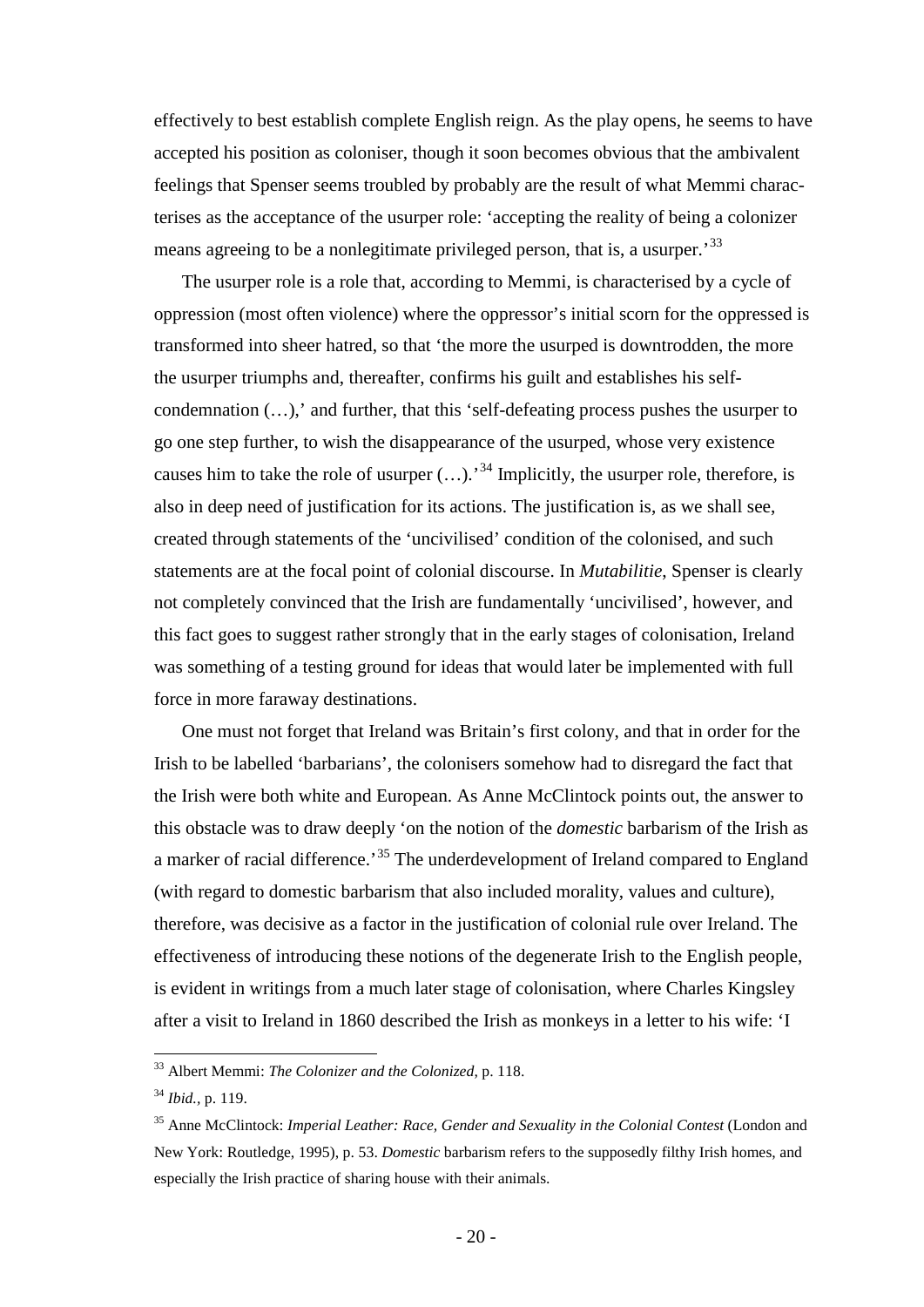am haunted by the human chimpanzees I saw along that hundred miles of horrible country.... but to see white chimpanzees is dreadful; if they were black one would not feel it so much, but their skins, except where tanned by exposure, are as white as ours.<sup>[36](#page-20-0)</sup>

It is through his mentioned writings concerning Ireland that Spenser's ambivalence shines through, and transferred to the text of the play, the effect of the violence he recommends ('the disappearance of the usurped', as Memmi puts it) is profoundly revealing, exposing the coloniser harshly. Spenser admired and idealised the fertile soil of Ireland, but soon came to despise the people whom he found to be immune to reform and only changeable through violence and starvation. To supplement and visualise this view, in the play we are duly presented with a deprived native Irish royal family who have lost their land and power, and subsequently are forced to live a life of hiding and destitution in the forests surrounding Spenser's estate, remembering all too well their former glory and forever dreaming of revenge. They come to represent all impoverished Irish, and their attempted revenge mirrors the rebellions of others that have followed in their footsteps through the centuries up to the present. In other words, *Mutabilitie* also provides a frame for the contemporary struggle in Ireland through its emphasis on decisive historical events and the myth of a long dispossessed people.

The interaction between the two groups of coloniser and colonised bears evidence of the implementation of colonial discourse and the effect of this changeover of values, morals and culture on those involved. The sense that the 'uncivilised' Irish need to be rescued from themselves and their primitive culture is present in the play through the attitudes of Spenser and his wife, who both accept that their ways of doing things, their values and their civilised background should provide 'the best, truest world-view'<sup>[37](#page-20-1)</sup> available, a world view which should be sought after by the Irish. It is, of course, not at all so for the Irish in question, who are 'taught to look negatively upon their people, their culture and themselves<sup>[38](#page-20-2)</sup> as a result of the English invasion and subsequent traumatic disempowering internalisation of colonial sets of values.

<span id="page-20-0"></span> <sup>36</sup> Charles Kingsley, quoted in Anne McClintock: *Imperial Leather*, p. 216. See also Susan Chitty: *The Beast and the Monk: A Life of Charles Kingsley* (London: Hodder and Stoughton, 1974), p. 209. For a more detailed study of the portrayal of Irish people as looking like apes or chimpanzees, see L. Perry Curtis, Jr.: *Apes and Angels: The Irishman in Victorian Caricature* (Washington D.C. and London: Smithsonian Institution Press, 1997).

<span id="page-20-1"></span><sup>37</sup> John McLeod: *Beginning Postcolonialism*, p. 19.

<span id="page-20-2"></span><sup>38</sup> *Ibid.,* p. 19.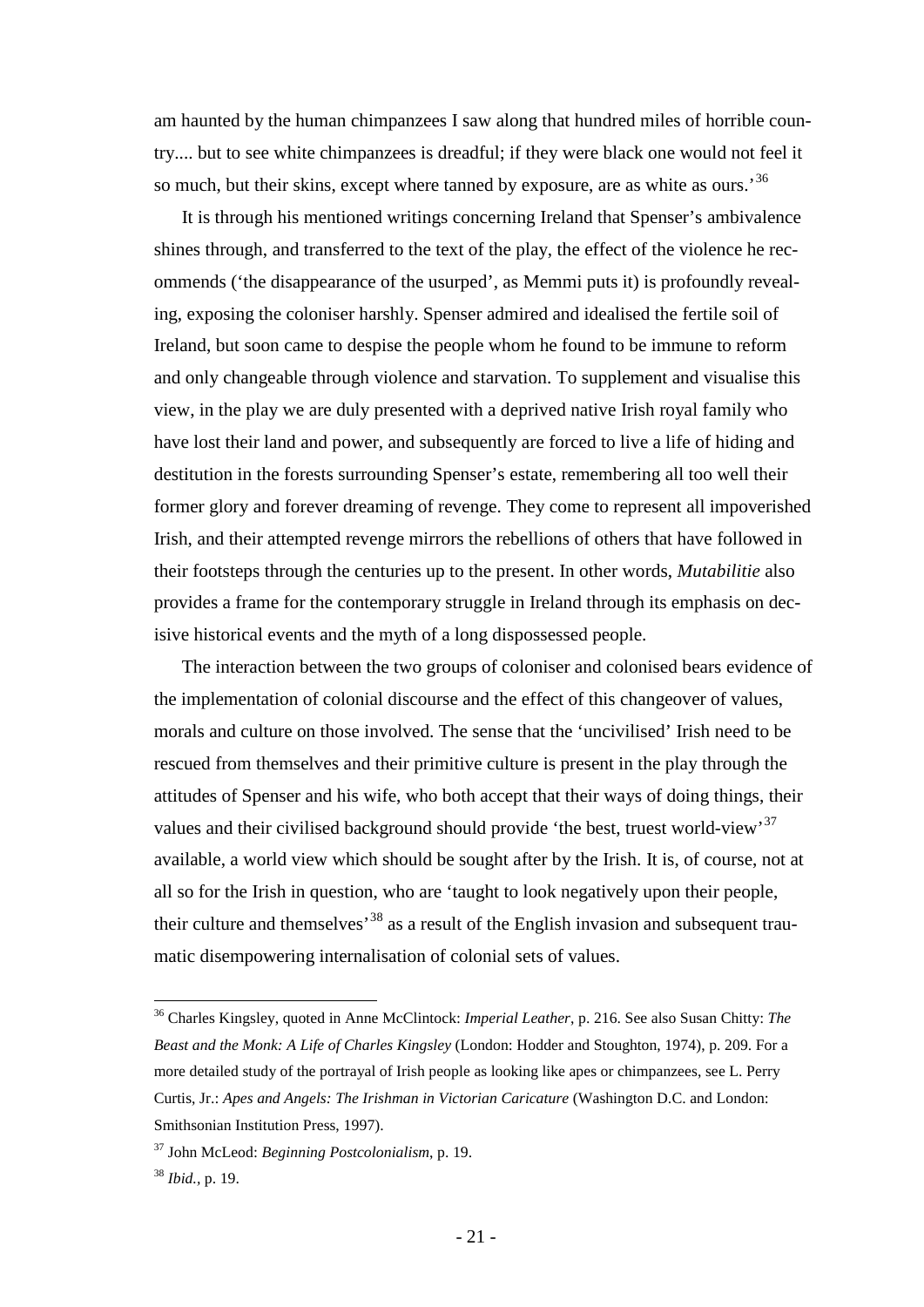The dispossessed Irish group presented to us in the play should be known to those familiar with or interested in Irish literature; king Sweney and his queen Maeve are well known names from the Irish legends. The historical periods for these characters are of course different to those in the play, but as the play progresses, it seems clear that Sweney is actually based on Mad Sweeney from *Buile Shuibhne*, 'the king who went mad in battle, threw a saint's book into the lake and fled the North, transformed into a bird aloft over the fields of Ireland, voicing his pain and his pleasure in terse, beautiful poems.'[39](#page-21-0) In the play, Sweney is old and disillusioned, is turning increasingly senile and often talks of birds and trees in between bouts of clearness where he plots revenge on the invaders and plans his return to power. He is, however, also addressing the important question of the fate of the Irish in light of the desperate events: 'Change and chance have befallen us. This mutable earth is now our lot. Brother earth, greetings from your mad king. We race, we rant, we dwell in darkness, until we dim to death. Is the lord listening? Is he in heaven or is he in hell? O god of change and chance, revenge me' (p. 34). Significantly, the play's title is incorporated into this statement, and it indicates change and the adjustment to change as a central theme of the play.

Mutability emerges as a constant presence in Ireland at the time of the play's setting as well as up until today, and though change is of course inevitable, the consequences of the radical and enforced change that occurred in Ireland from the sixteenth century and onwards have determined the country's development to this date. It is also worth noting that Sweney refers to earth as a brother, in other words earth and Ireland are still a masculine presence to him. This clearly suggests that the process of feminisation of the target country that is a constant feature of colonisation is not yet dominant or complete.[40](#page-21-1) The transition is obviously underway at the time of *Mutabilitie*, however, where the old king is frail and dying, and it is the women that prove to be powerful as well as lethal as the play progresses. Notably, these women are not at all like the feminised image of the colonised (passive and helpless), but rather they are examples of a reversal of passiveness into strong or militant female figures that clearly represent colonial resistance (in ways that are similar to nationalistic reliance on strong female figures as iconic representatives of the nation). It is therefore noteworthy that it is the women in

<span id="page-21-0"></span><sup>&</sup>lt;sup>39</sup> Declan Kiberd: *Inventing Ireland*, p. 597. A number of writers have written about Sweeney, among them Seamus Heaney (whose *Sweeney Astray* from 1983 is a version of *Buile Shuibhne*), Flann O'Brien and T. S. Eliot.

<span id="page-21-1"></span><sup>40</sup> This is a topic that will be discussed in more detail in chapter five (on *Carthaginians*).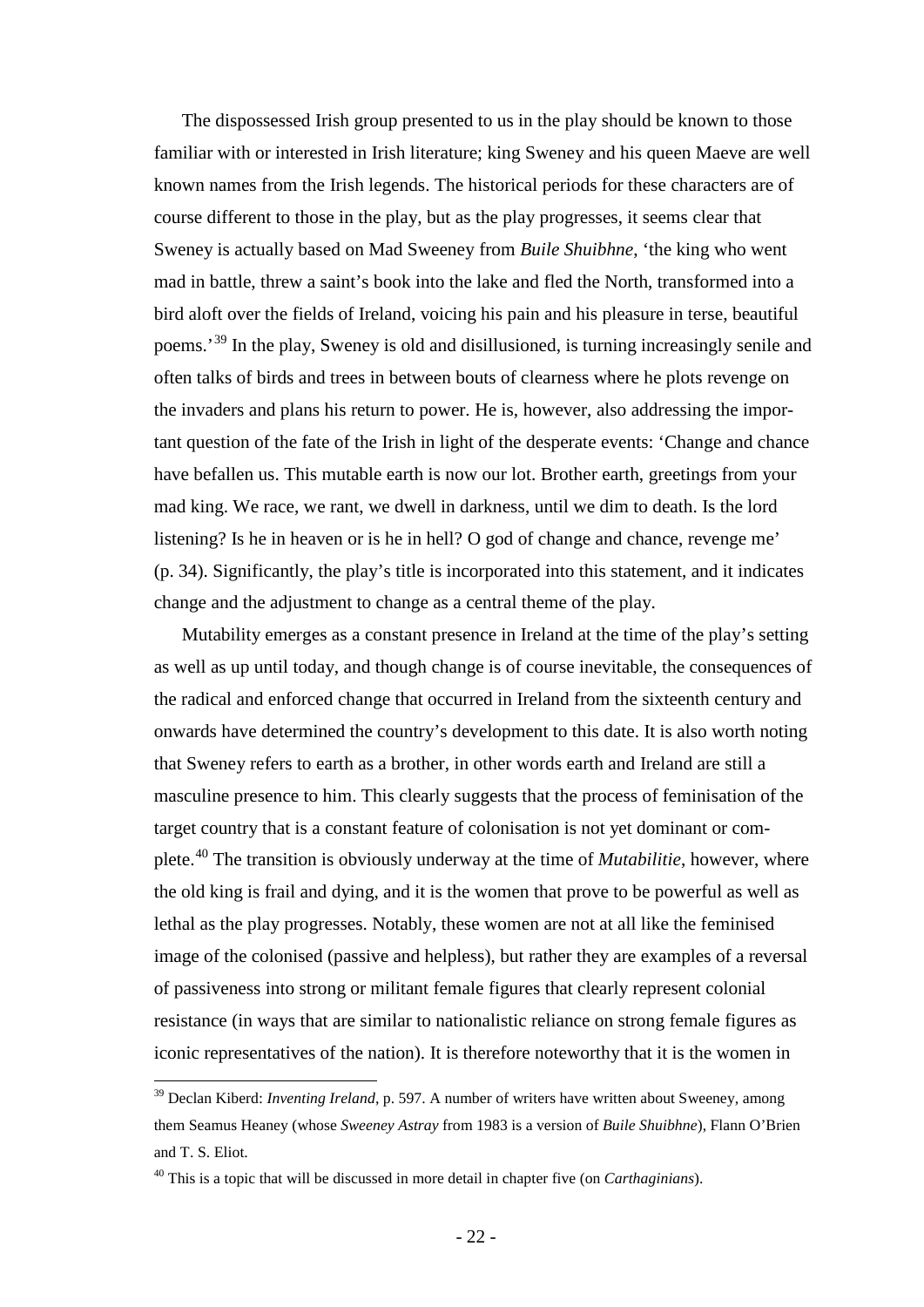this play who instigate the men's actions in many circumstances and take charge when decisions have to be made, as will be pointed out (note also that Edmund's wife is another powerful woman with significant powers over her husband).

The Irish women are vital in the bold plans for revenge, plans that don't seem completely doomed to fail at first. Sweney, his queen and three grown children Niall, Hugh and Annas, the File and the priest Donal all take part in the plotted revenge with enthusiasm, though it is also undoubtedly driven by necessity. The File's part in the revenge plot is crucial and vital to its success as she poses as loyal servant and subject to Spenser whilst spying on him and his family, aided by her former love Hugh. The File is involved in a web of intrigue, where she is very much involved in what Bhabha calls mimicry, or being almost the same (as the coloniser) but not quite. She is totally Irish with her people, but to gain an opportunity of revenge, she poses as a willing subject of reform to her master. The sheer ambivalence of her character suggests that 'the fet-ishized colonial culture is potentially and strategically an insurgent counter-appeal.<sup>[41](#page-22-0)</sup>

Moreover, her ambivalent position stresses the unease of colonialism as it struggles to reform the Other and at the same time keep its otherness intact to justify colonisation: 'The black [or Irish] is both savage (cannibal) and yet the most obedient and dignified of servants (the bearer of food); he is the embodiment of rampant sexuality and yet innocent as a child; he is mystical, primitive, simple-minded and yet the most worldly and accomplished liar, and manipulator of social forces.<sup> $12$ </sup> This is, of course, the view of the coloniser, or in this play, especially Spenser's wife, who is far more suspicious of the File than her husband is. Elizabeth finds it rather hard to believe that the barbaric Irish are truly converted into civilised people, stating to the File that 'You are a mad race' (p. 66). It certainly seems obvious that Memmi is correct when he states that 'the colonized means little to the coloniser. Far from wanting to understand him as he really is, the colonizer is preoccupied with making him undergo this urgent change.<sup>[43](#page-22-2)</sup>

Like the character of Edmund, the File is full of ambiguities and contradictions; she is at once bard, servant, mother, nurse, spy and warrior, and as the story of her life is revealed, she emerges as an especially tested and tormented person, though still capable of compassion despite her troubles. Humanity, then, also emerges as a preoccupation in

<span id="page-22-0"></span> <sup>41</sup> Homi K. Bhabha: *The Location of Culture*, p. 91.

<span id="page-22-1"></span><sup>42</sup> *Ibid.,* p. 82.

<span id="page-22-2"></span><sup>43</sup> Albert Memmi: *The Colonizer and the Colonized*, p. 149.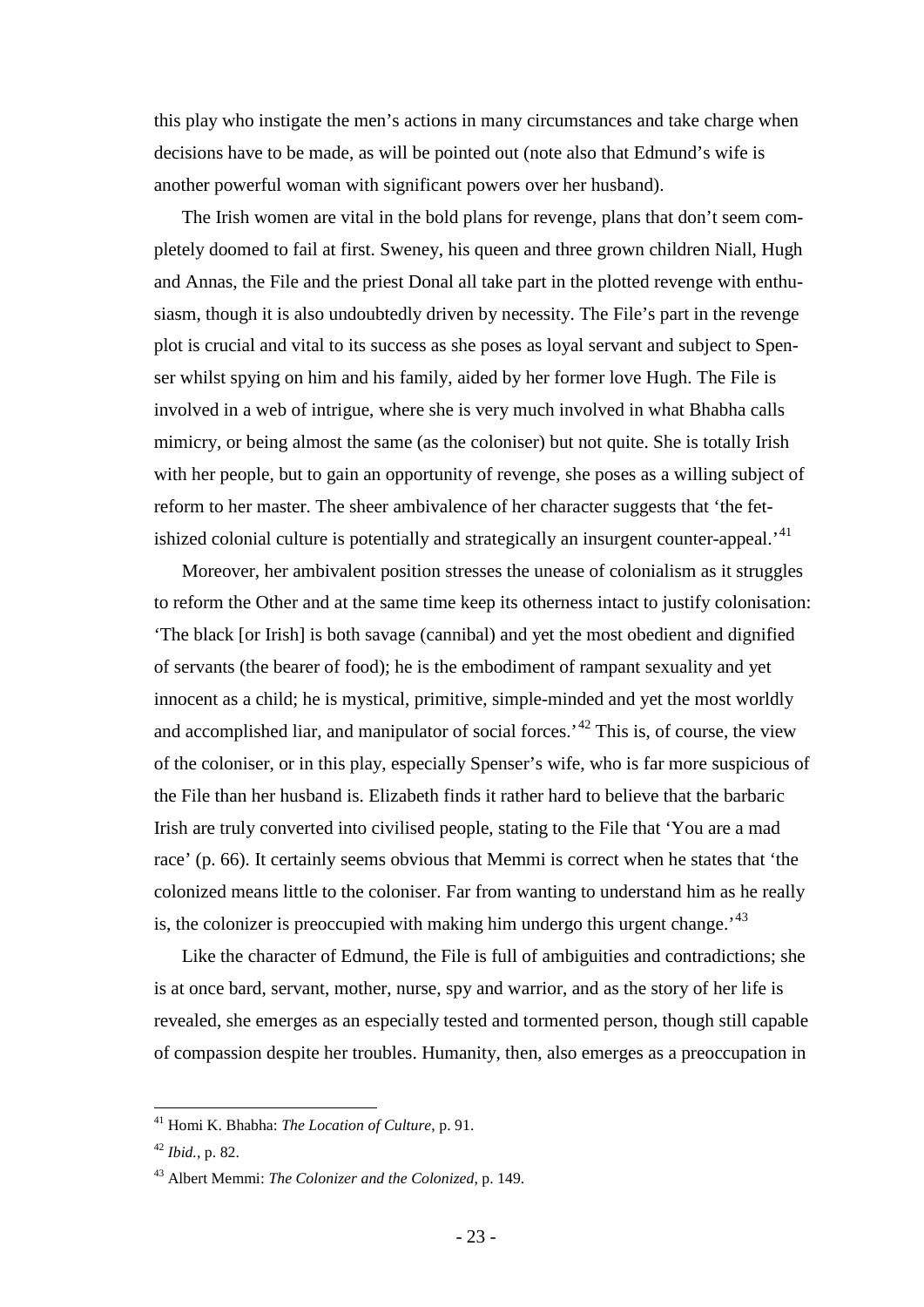the play, a theme not at all unnatural in a play where war and violence dominate. Signs of humanity add an almost invisible, but still detectable, element of hope to an otherwise hopeless reality. (Being human, then, is here used in the sense of being capable of respect and sympathy (in other words, humanity) towards other fellow humans).

Through the presence of the entity of the family and references to children and parents, the more mundane aspects of life protrude. From the outset, therefore, the play displays a realistic plot in light of the dispossession of the Irish and the rebellions that were to follow in the path of the English, and though Sweney and his court have been placed in a situation where they actually weren't in 1598, the forests of Ireland were host to other well-off Irish of the time who were chased away from their land.

Into this rather fixed coloniser-versus-colonised scenario, another historical figure suddenly turns up to disturb history and add an element of fantasy, magic realism and humanism to the play. It is none other than William Shakespeare (1564 – 1616), who never actually visited Ireland, though the country does figure in a number of his plays, such as *Richard II*, *Henry V* and *Henry VI*, and there are direct references to one specific play of his in *Mutabilitie*, namely that of *Henry IV*, part one (performed ca. 1596 – 1598). His entrance into the play occurs in the second scene of the first act, and is in itself rather fantastic, as he, together with two fellow English actors named Ben and Richard, appears to be lost in the wild Irish forests, prey to the vengeful Irish people. Unlike his companions, he escapes being taken captive by the Irish by conveniently falling into a river, and it is here that the File spots him as she walks through the forest together with Edmund and his children, singing a prophetic song that indirectly expresses faith in the resurrection of her dispossessed people:

And a man shall come from a river, He shall gleam like a spear, like a fish, He shall kill and he shall feed us, He shall lie and he shall heed us, He shall give us the gift of tongues, He shall do nor say nothing rash But shall sing the song of all songs, And a man shall come from a river. (p. 2)

The resurrection of the colonised people is an idea, if not a basic need, that hardly ever leaves the minds of the oppressed, though at the stage of colonisation described in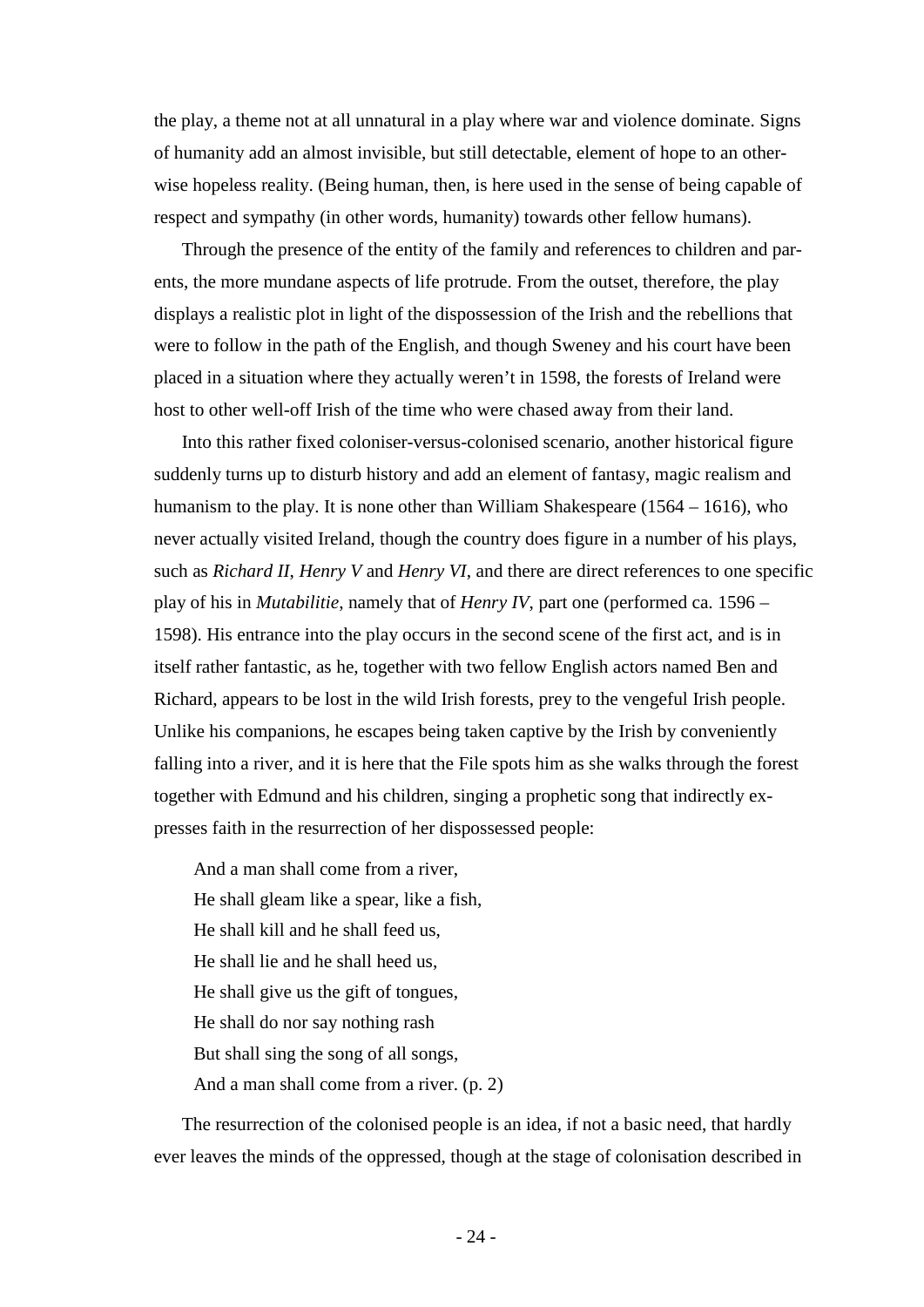this play, the means through which this resurrection can happen, are depleted by the superior (military) force of the English invaders. One day, the colonised will reject the coloniser and rebel against oppression, however, and in the case of Ireland rebellion would be an almost constant factor for the colonisers to deal with. The File's song is therefore a foreboding and a reminder of what was to come in the next three or four centuries of colonialism.

Promptly finding a man in the river, then, not only confirms the prophecy, but even extends it as the half drowned William utters words that are suspiciously similar to those of a Catholic prayer: 'Praise God and his blessed mother. Blessed virgin mother, Lady most pure, most immaculate, tower of ivory, pearl of Christ' (p. 3). Edmund, on the other hand, has already established that the man must be English through stating that 'Despite your ragged clothing I know you are a civilized man' (p. 3), thus making a clear allusion to the English stereotyped image of the uncivilised and barbarian Irish.

This hegemony of inequality was to a certain extent inadequate and flawed, and as Bhabha convincingly has pointed out, there is inevitably a double edge, an inherent ambivalence in the colonialist project of stereotypification and reformation of barbarians. How can you reform an Other whose subjection to colonisation is justified through an emphasis on the eternal difference between the civilised coloniser and the uncivilised object of colonisation? Here lies the source of Spenser's ambivalence, because the ongoing reformation of his Irish servants also brings ample evidence of their capability of (and willingness to) change, something that clearly disrupts the concept of barbarism. This is what Bhabha calls mimicry because it is 'the desire for a reformed, recognizable Other, *as a subject of a difference that is almost the same, but not quite*.<sup>[44](#page-24-0)</sup> The ambivalence of the project is obvious, and this ambivalence contains a much darker, subversive side to the colonial success of mimicry: 'The *menace* of mimicry is its *double* vision which in disclosing the ambivalence of colonial discourse also disrupts its authority.<sup>[45](#page-24-1)</sup> Disruption and subversion of authority is certainly an important aspect of *Mutabilitie* and the historical period it describes.

The fact that William is taken for both English and Catholic effectively turns him into a go-between character whose position is curiously similar to that of the Anglo-Irish. He is English, yet Catholic, thus he must hide his religious leanings when in

<span id="page-24-0"></span> <sup>44</sup> Homi K. Bhabha: *The Location of Culture*, p. 86.

<span id="page-24-1"></span><sup>45</sup> *Ibid.,* p. 88.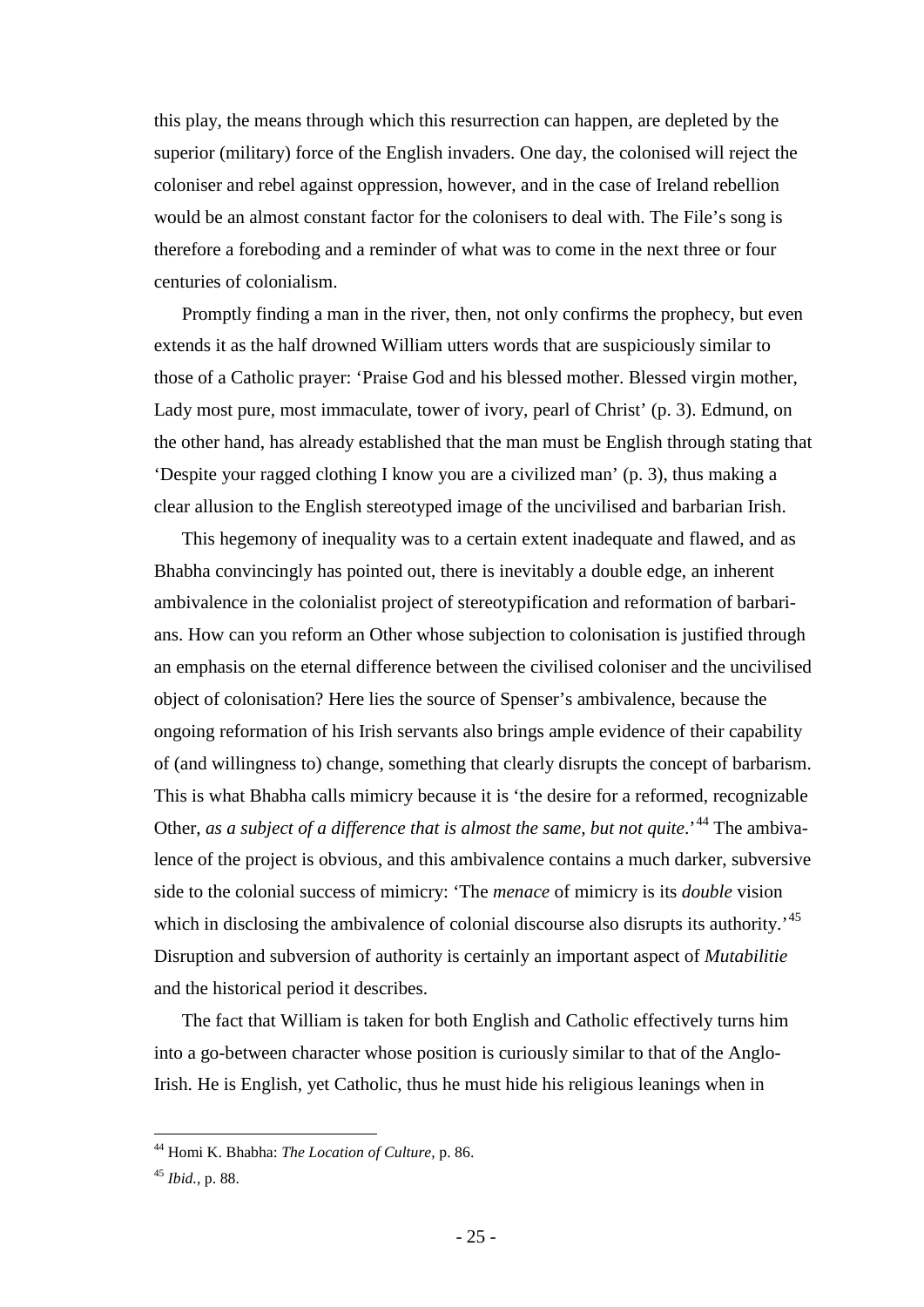fiercely Protestant Reformist England, and since he is not Irish, he is deemed a bit suspicious and not quite accepted in by the Irish either, despite the prophecy of the Irish wise woman. They are willing to accept him anyway, though, since they must embrace every resource and opportunity made available to them in their desperation.

William, however, is not a character just put into the play at random. Shakespeare was, after all, also a poet, playwright and contemporary of Spenser, and as briefly mentioned earlier, in a number of his writings England's Irish problem is a factor. Specific reference to this problem is found in the fourth act when the captured Ben and Richard discuss their theatre careers, and mention a recent play of William's with a Welsh character called Owen Glendower in it. According to history, Owen Glendower was a Welsh rebel who plotted against the English king early in the fifteenth century, and though unsuccessful in the end, his actions bore clear similarities to those of the Irish Earl of Tyrone, who in the late 1500s 'turned the power invested in him by Elizabeth against the English' so that by 'the end of 1597, then, the English faced in Tyrone a rebel leader of national standing whose aspirations appeared disturbingly similar to those of his precursor, Glendower, some two centuries earlier.'[46](#page-25-0)

Shakespeare must have been aware of the Earl of Tyrone's actions, and since so many of his plays relied heavily on historical facts, the play *Henry IV*, with its rebels and alliances, can also be seen as having an Irish subtext instigated by Tyrone's actions, and focusing on the difficult situation facing the English in Ireland. 1597 was also the year before Spenser left the country for good, and it marks a period of threat to English reign in Ireland that works to stress the ambiguities of the colonisers in the play. In McGuinness's play, however, Shakespeare has not arrived in Ireland solely to pursue the Irish conflict, but to escape the theatre world he knows in London because 'It no longer needs me' (p. 50). From a historical point of view, this could very well be true if we take into consideration William's other reason to go to Ireland: 'I'd like to leave the theatre and get a job in the civil service' (p. 50).

Being a playwright or poet in the Elizabethan society would never provide a man with any high-ranking status in society, and it was fairly normal for men of ambition but not status by birth, to go to Ireland, work in the civil service and thus gain land and status there, if not so much in England. For the English crown, this practice was a most

<span id="page-25-0"></span> <sup>46</sup> Christopher Highley: *Shakespeare, Spenser, and the Crisis in Ireland* (Cambridge: Cambridge University Press, 1997), both quotes p. 89.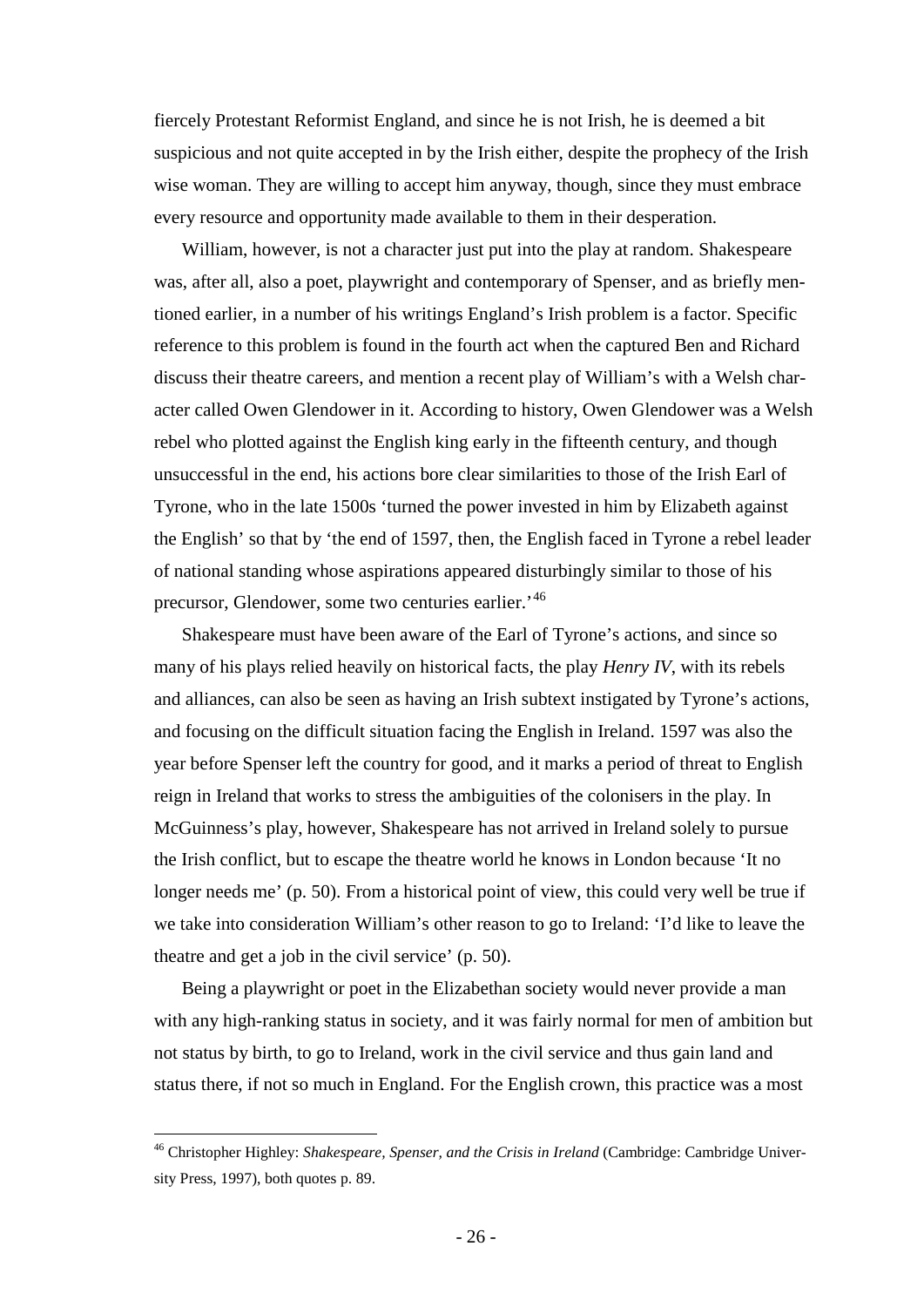effective way of settlement colonisation that would be practiced until most land was in non-Irish hands.[47](#page-26-0) Spenser is only one well-known example of such a man, and in *Mutabilitie* William Shakespeare emerges as a possible other through the imagination and creativity of the playwright McGuinness. Notably, as in all his plays, he uses the outsider character to add sexuality, and specifically marginalised sexuality, to the play, and clearly draws on the possible bisexuality of Shakespeare that has been proposed by critics of his famous sonnets.

Homosexuality flourishes in *Mutabilitie*, but mostly in a more suggestive and covert manner than in McGuinness's previous plays. The suggestions of affairs and possible affairs are hilarious and playful, with four different couples that seem to bond across the friendship barrier. Hugh is more or less put into William's arms for entertainment by the File, who again seems to have more than a servant relationship with Elizabeth in the fourth act scene where she goes down on all fours and growls like a dog, licking Elizabeth's hand, biting it and receiving a bite back:

**Elizabeth:** (...) That is the way I tame wild animals **File:** Is it the way you tame wild thoughts? **Elizabeth:** I do not entertain wild thoughts. (p. 65)

The latent sexuality of this dialogue also contains a clear reference to the sexual aspect of colonialism. Elizabeth implies that the File and her people are wild animals, and the wild Irish are of course sexually promiscuous as opposed to the supposedly chaste English. Supposedly is indeed the word for it since it is clear that William (and his companions) subvert this notion of English purity and chastity when Richard reveals to Ben that William is a 'molly' and that 'I've had him. Once' (p. 37), and later they both reveal to Annas that previously they'd 'sell our arses for a plate of bacon' (p. 57). While captives, they also confess their love for each other, thus setting up an interesting allmale love triangle involving William. Indeed, Ben's last act is to scream 'William' (p. 84) before he is killed. Though homosexuality is in excess in the play, it works perhaps more to secure the presence and validity of gayness on stage than to subvert the

<span id="page-26-0"></span> $47$  For instance, Cromwell's army that was to cause so much grief in Ireland in the mid  $17<sup>th</sup>$  century was recruited mainly through a promise of free land after war effort in Ireland. See for instance James Scott Wheeler: *Cromwell in Ireland* (Dublin: Gill and Macmillan, 1999) and Peter Gaunt: *Oliver Cromwell* (Oxford: Blackwell Publishers and the Historical Association, 1996).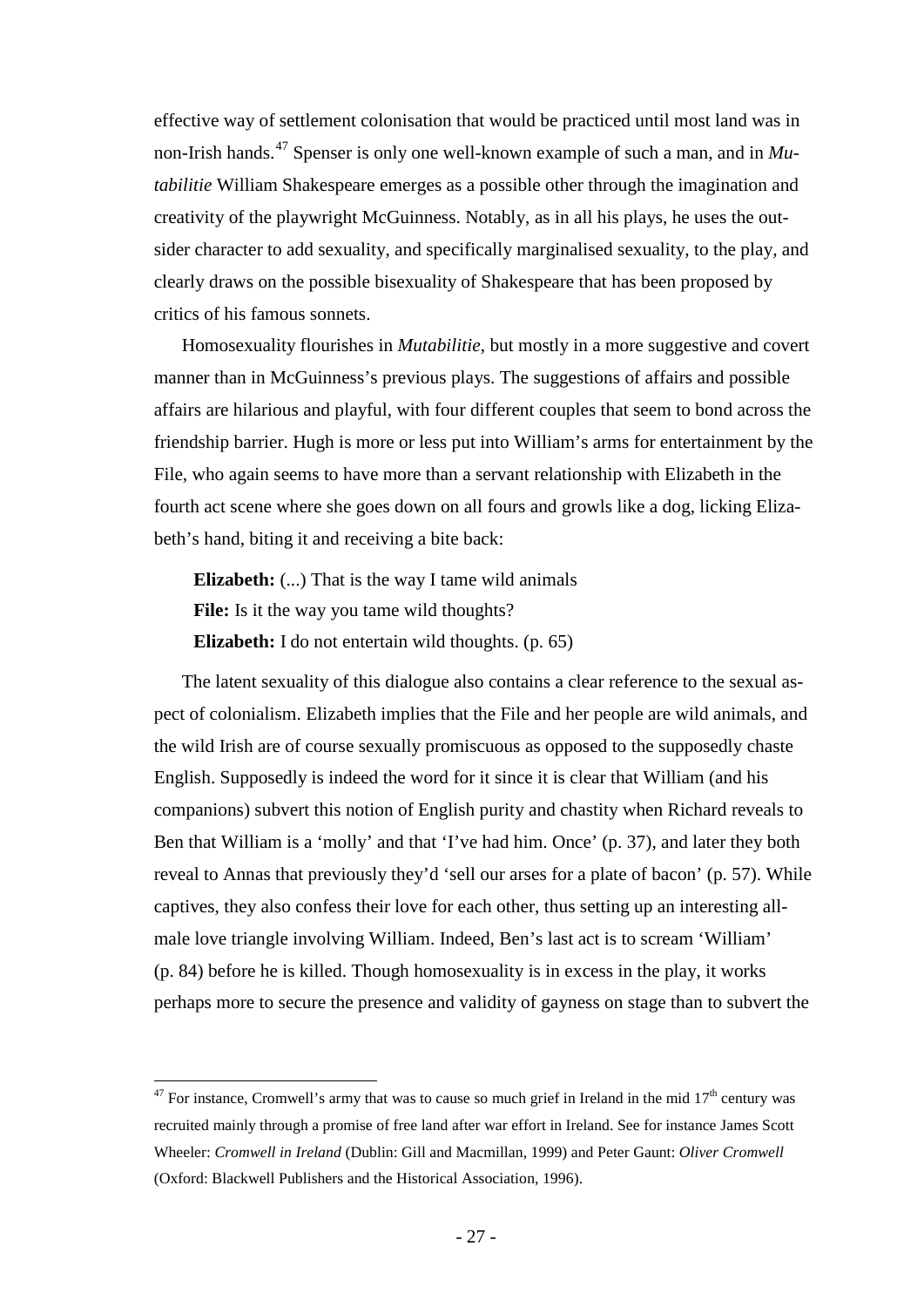gender polarities, though this aspect is naturally a part of the play too through the ease with which the characters seem to accept non-heterosexual relationships.

The picture is further complicated and broadened by yet another aspect of William's stay in Ireland, as he tells Edmund that he and his two friends risked coming to Ireland 'To play our parts upon the stage. To receive due reward. To live like lords in Ireland. To meet the poet Edmund. To plead my case before him. To take me into his service, that I may cease playing for I am tired of this theatre' (p.22). It is especially the words 'to play our parts upon the stage' that complicate as well as broaden the picture here because William comes to play two roles in particular in the play, each role being tied closely to his Englishness on the one hand, and his Catholic leanings on the other.

Edmund thinks, judging from William's feverish speech, that 'the queen herself may have sent him' (p. 22), and it is worthwhile noting that William's prayer when being found echoes that of Edmund when he refers to the queen in a religious manner: 'Most gracious virgin, lady most pure, lady immaculate, tower of ivory, pearl of Christ, your soldiers guard your chastity in this pagan country where Rome and its legions of priests and heathens would violate the sacred bed of England' (p. 23). It is noticeable that the purity of the mother country is emphasised, as this purity is part of the justification of colonisation of a less pure and chaste country that needs to be rescued from itself.

William's presence in Ireland is interpreted differently on the basis of a few words, and it is significant that he plays both parts rather willingly for a while. File finds what she thinks is final proof of William as the awaited saviour when his response to her singing 'Bard meaning poet, River meaning aibhne' is 'Aibhne, aibhne, aibh – aibh. Avon. Aibhne' (p. 24), creating the nickname the Bard of Avon in the process (and while the Irish bards went under and disappeared, the title of bard ironically has come to be a title of recognition in the English literary world).

Shakespeare's already fictitious presence in the play, then, also works to engage the audience in a game of playfulness that turns the attention to the craft of theatre and playwriting as well as the art of writing itself, where anything is possible – even the writer and actor Shakespeare coming to Ireland as a potentially miraculous Irish saviour, and also a loyal English servant, and playing both without ending up favouring either. It is a most humanist, neutral and somewhat diplomatic approach, and his mild mannered dismissal of both roles in the end certainly works as a comment on the inadequacy of persisting myths appropriated to the Irish by the English and vice versa, then and now. A poet should be able to look beyond myth because it is important that we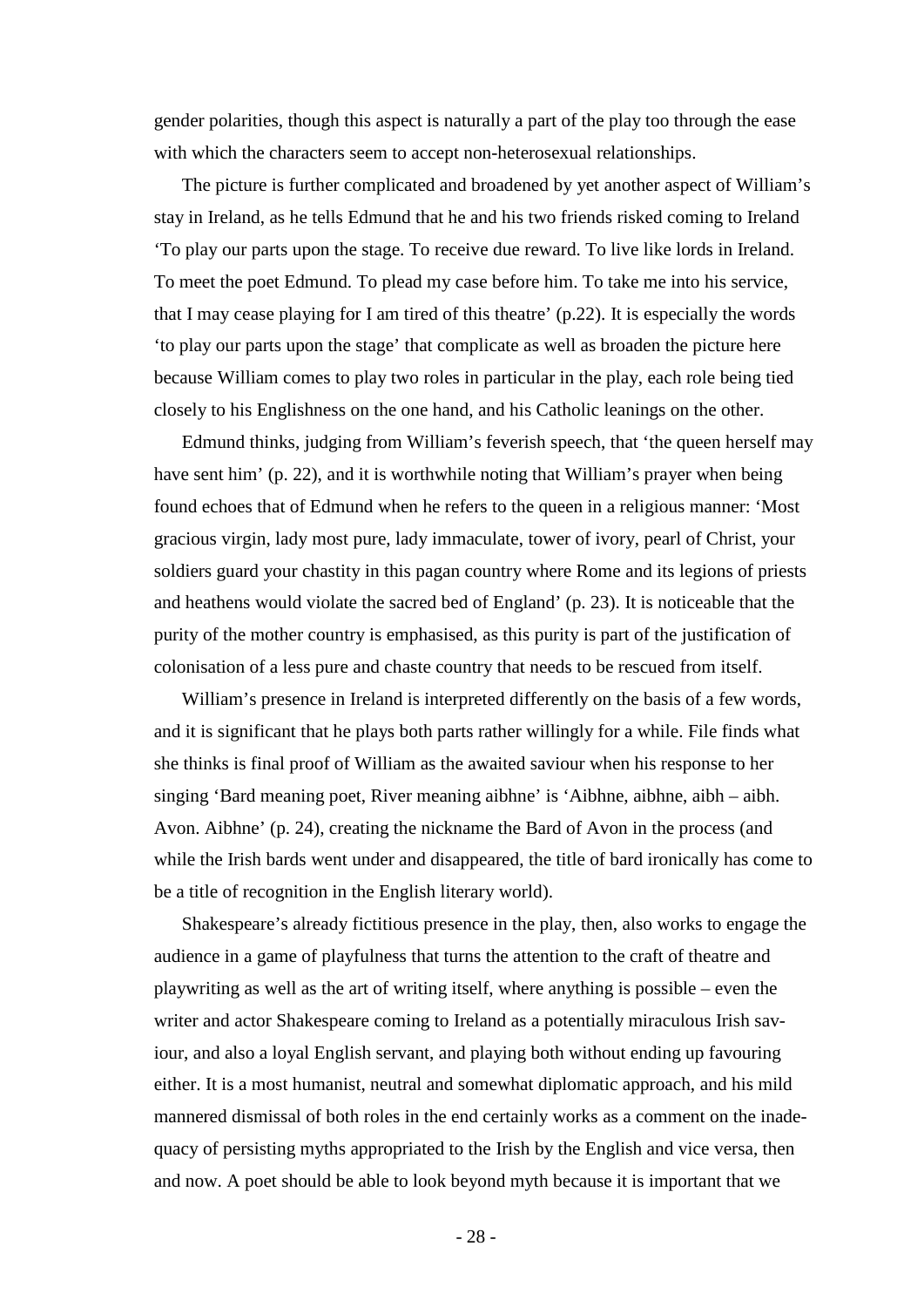'must never cease to keep our mythological images in dialogue with history; because once we do we fossilise. That is why we will go on telling stories, inventing and re-inventing myths, until we have brought history home to itself.'<sup>[48](#page-28-0)</sup>

It is indeed notable that there are three poets present in the play (even four if we count Sweney, who according to the legend composed beautiful poetry in his mad exile among the birds and trees). Edmund, the File (whose name, significantly, is Irish for poet or bard) and William are all members of the same profession, basically being court poets who are expected to write flattering and praising words to the king or queen of their nation (though it has to be said that William probably falls outside this category since he did not write specifically in honour of any royalties of his time). There are therefore obvious similarities shared between the English and the Irish poets in their way of work, but this is also one field where the Irish bards' role is more similar to that of the Viking 'skald', <sup>[49](#page-28-1)</sup> being invested with power only surpassed by the king or chieftain of the tribe as long as they invested their power wisely in glorifying verse.

It is also interesting to view the exchange between the File and William on the practice of poetry in the two countries, with William obviously under the general influence of English insistence on the flaws in everything Irish: 'I'm not as your poets are. I don't praise disobedience and I don't spread discontent' (p. 55). His dismissal of the title 'Bard of Avon' is also in line with this display of prejudice, and works to alienate him further from his attributed role as saviour: 'Bard of Avon? What an extraordinary description. Quite barbaric, really. I don't like it' (p. 55). At this moment, William shows that he is very much under the influence of English indoctrination of the idea of barbarian Irish after all, and confirms that to him, the Irish represent something fundamentally other than the English despite his possible sympathies for the plight of the Irish. The fixed stereotypes have got the hold of him, even though they are not wholly convincing. The File's attempts to merge William's theatrical talents with his Catholic leanings into a rebellious plot against the English are equally futile as her persuasive 'Are you not a priest in this new religion that may attach itself most secretly, most devoutly to the old abandoned faith?' (p. 57) is only met with a dismissing 'I do not wish to understand

<span id="page-28-0"></span> <sup>48</sup> Richard Kearney: *Myth and Motherland*, p. 24.

<span id="page-28-1"></span> $49$  The skalds wrote derogatory verse ('nidvers') aimed at their enemies, though their main task was to praise their chief. Beheading was often the reward for verse not laudatory (or derogatory) enough.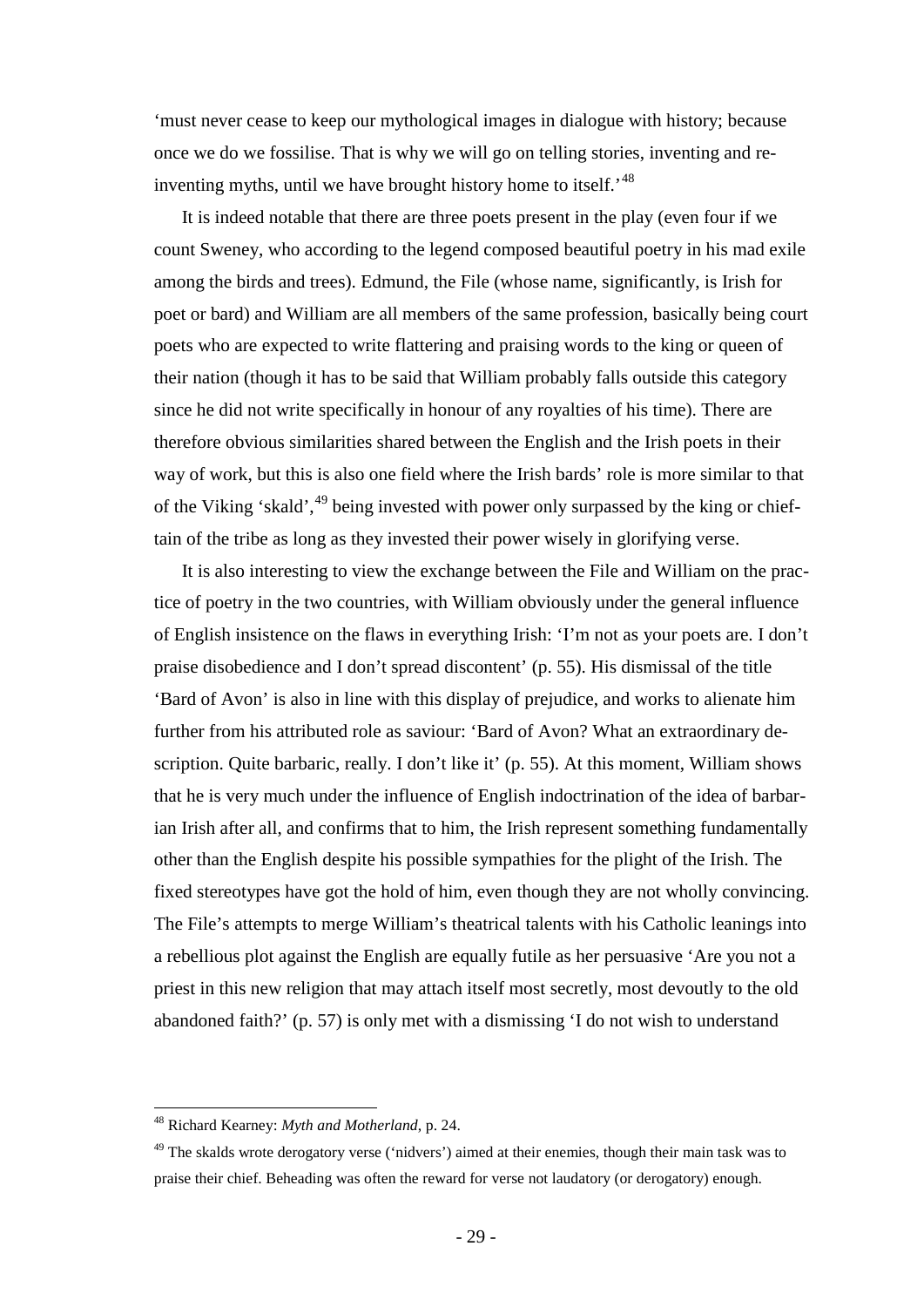you' because 'You speak of a sin fit only for the flames' (p. 59). Together, religion, poetry and theatre are too dangerous a combination for William.

The important role of the Irish bards was also something that interested Spenser, and led him to write of their powerful and loyal Irish poetry that 'It is great pity to see so abused to the gracing of wickedness and vice, which would with good usage serve to beautify and adorn virtue. This evil custom, therefore, needeth reformation' (*View,* p. 75), and so he recommended that the bards should be executed if found. Being a poet himself, however, made it crucial to do the exact same thing as his Irish counterparts, and so he wrote *The Faerie Queene* to his own queen, a work that contains passages of praise for Ireland, though also obvious contempt and fear, such as in stanza 55 of the first of the two *Mutabilitie Cantos*, that describes the land as a forest hiding Irish 'wolves and thieves':

Them all, and all that she so deare did way, Thence-forth she left; and parting from the place, There-on an heauy haplesse curse did lay: To weet, that wolues where she was wont to space Should harbour'd be, and all those woods deface, And thieues should rob and spoile that coast around. Since which those woods and all that goodly chase Doth to this day with wolues and thieues abound; Which too-too true that land's in-dwellers since haue found.<sup>[50](#page-29-0)</sup>

Spenser would later recommend removing all the forests to get rid of the hidingplaces of untrustworthy Irish, something that certainly is most visible in today's Ireland. This particular passage also reveals the trouble that the colonisation of Ireland caused Queen Elizabeth I, who did not have an easy task of subjecting the resistant islanders to her rule. The problems arising from the efforts of the English Crown are well dramatised in the play, where the writings of Edmund Spenser are integrated into the text, and especially so in the third act, where passages from *A View* of the conversation between Eudoxus, the English newcomer to Ireland, and Irenius, the knowledgeable Englishman settled in Ireland, are transformed, almost word by word, into a discussion between

<span id="page-29-0"></span> <sup>50</sup> Edmund Spenser: *The Faerie Queene*, ed. Thomas P. Roche, Jr. (Harmondsworth: Penguin, 1987), p. 1039.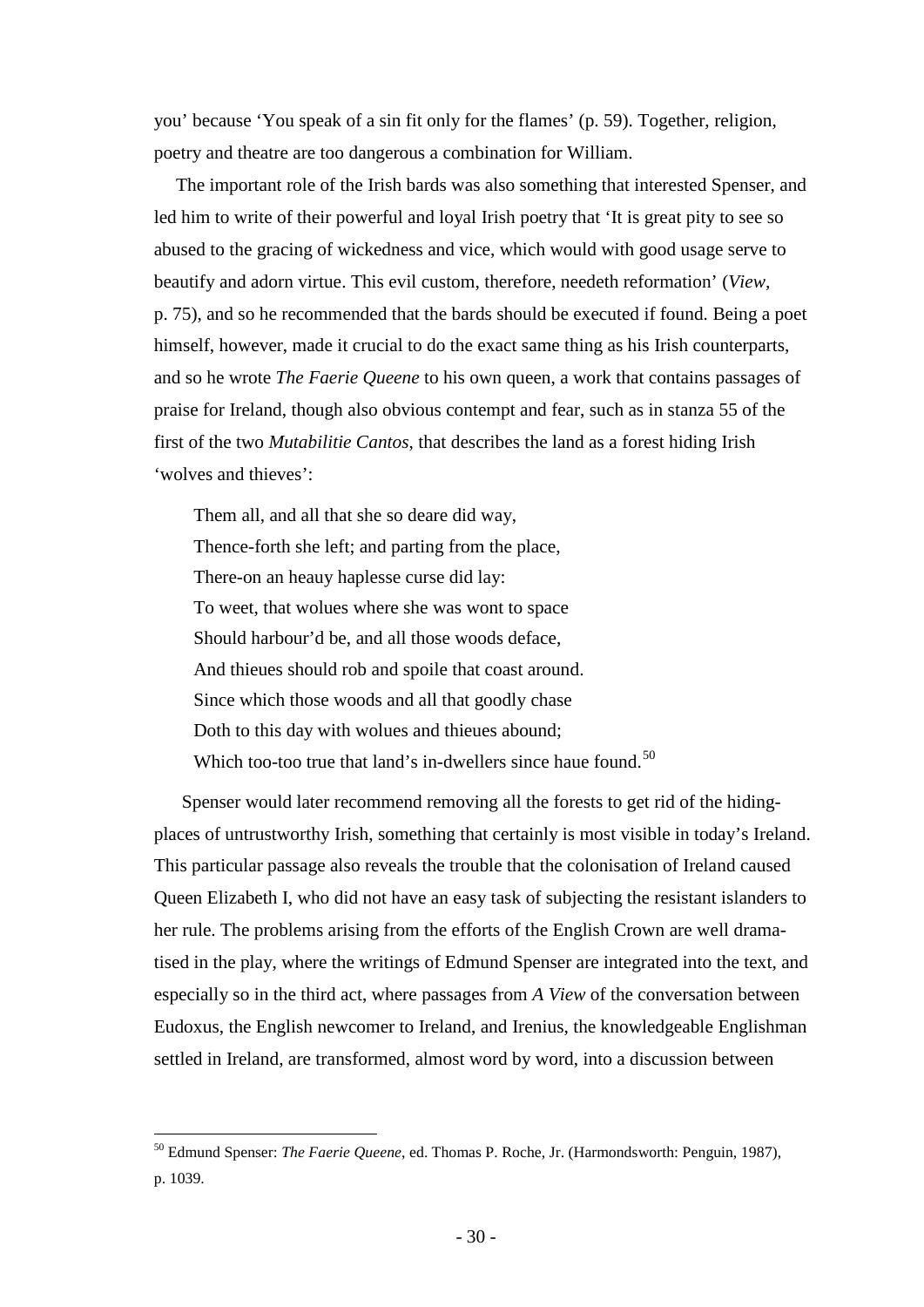Edmund and William on Ireland and the Irish. William represents the newcomer, then, who asks questions that 'Irenius' Edmund answers:

**William:** Which particular evils?

**Edmund:** Ancient, long grown evils. Errors of law, custom, religion.

**William:** Law? The Irish have laws?

**Edmund:** These laws are repugnant to God's law, and to man's. Murder can be forgiven through the mercy of money paid to the child or the wife of the murdered man. Through this vile law many murderers live quite freely amongst them. All quite concealed.

**William:** A most wicked law indeed. (p. 45, also *A View,* p. 5)

The laws in question here, are of course the old Brehon laws that were looked upon with utter contempt by most English, who despite recognising a degree of logic in them, saw them as an obstacle in the way of colonisation. And though Spenser saw redeeming features in the Irish, signs of which are evident in his writings, he also recommended the use of 'extirpation or at the very least bloody campaigns of reduction.<sup>[51](#page-30-0)</sup> According to Richard A. McCabe, 'the line of Spenser's argument necessitates the gruesome im-agery. In political terms the image of horror is the image of success.<sup>[52](#page-30-1)</sup> Horror, of course, is only successful in the eyes of the victorious, and one especially infamous passage of such horror from *A View* incorporated in to the play is a description of starving Irish, victim to harsh persecution by Spenser and his superiors: 'Out of every corner of the woods and glens they came creeping forth upon their hands for their legs could not bear them. They looked like anatomies of death, they spoke like ghosts crying out of their graves (...) yet sure in all that war, there perished not many by the sword, but all by the extremity of famine, which they themselves had wrought, in these late wars of Munster' (p. 12, also *A View,* p. 104).

In the play, these images ultimately come to haunt Edmund, despite his earlier more positive view of his Irish servants, whom he felt he had succeeded in changing for the better:

**Edmund:** They are intelligent beings. They are capable of instruction. They are capable of salvation.

<span id="page-30-0"></span><sup>&</sup>lt;sup>51</sup> Patricia Coughlan: '"Some secret scourge which shall by her come unto England": Ireland and Incivility in Spenser', in Patricia Coughlan (ed): *Spenser and Ireland. An Interdiciplinary Perspective* (Cork: Cork University Press, 1989), p. 50.

<span id="page-30-1"></span><sup>52</sup> Richard A. McCabe: 'The Fate of Irena: Spenser and Political Violence', in *Spenser and Ireland*, p. 117.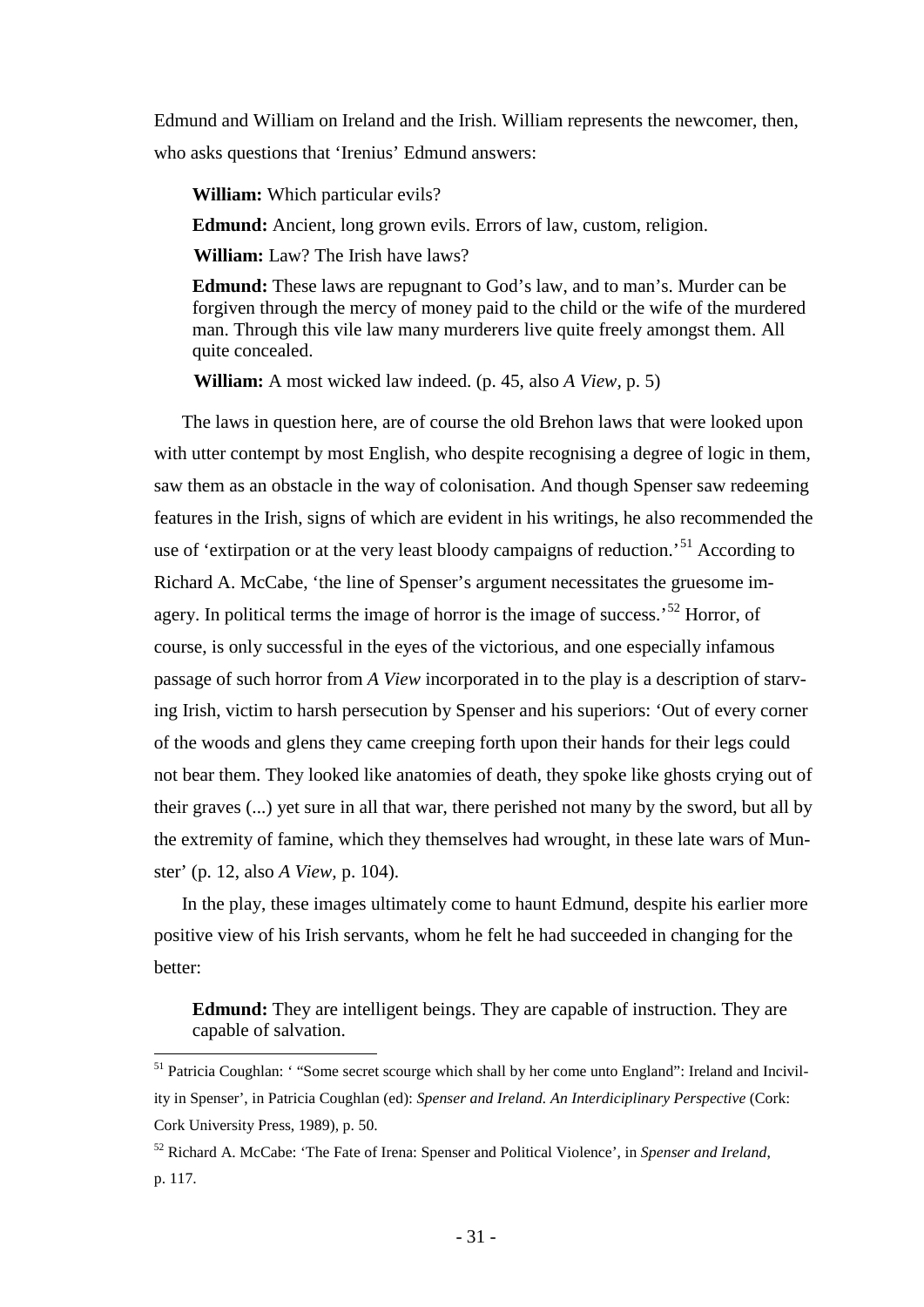**Elizabeth:** They are animals.

*Edmund roars at her.*

**Edmund:** They are Irish.

*Silence.*

**Elizabeth:** You share my fear. (...) You have seen the devastation of these late wars of Munster. They are seeking revenge against us. (p. 9)

A sense of guilt, or at least unease, about the violent measures undertaken to establish rule over the Irish is evident here, and there are certain ambiguities present in this dialogue that strongly suggest that there is a problem on the part of the coloniser to fully justify colonialism, especially in light of the fact that, as mentioned earlier, the Irish after all are white Europeans and as such not very different from the English. However, this is a dangerous line of thought as the colonisers 'must never admit that other peoples are not really very different from themselves, as this would undercut the legitimacy of colonialism,'[53](#page-31-0) and there is a sense that the reformation of their Irish servants has turned out to be worryingly successful, with the result that through hearing 'their language returning through the mouths of the colonised, the colonisers are faced with the *worrying threat of resemblance* between coloniser and colonized.'[54](#page-31-1)

Spenser's wife has recognised the anxieties in her husband through her own, and his uncertainty soon overshadows whatever lenient feelings he has nurtured towards Ireland. His fear only grows as the play progresses, and to such an extent that return to England seems the only option is he to survive. However, he finds it equally impossible to maintain his position in Ireland as he feels that 'England no longer needs me. I am abandoned here in exile' (p. 51), and his lack of actual authority in Ireland, where he is nothing but a servant to another figure of authority, ultimately destroys his confidence in himself as a poet as well: 'I have ceased to write  $-(\ldots)$  The poem, the great poem is unfinished  $-$  (p. 51). His poem is unfinished, and so are his attempts at colonisation.

As a storm, symbolic enough in itself, rages in the fourth act, Spenser is full of fear inside his castle, that now feels like a prison where any escape route chosen will inevitably lead to destitution, whether in Ireland or in England: 'It for the best that tonight we stay close beside each other. Our enemy is at ease with the wildness of the elements. It is now they may strike. (...) I am looking that I may leave Ireland, and if that not be granted to me, then give me leave to die, but I would fain die in England. The very soil

<span id="page-31-0"></span> <sup>53</sup> John McLeod: *Beginning Postcolonialism*, p. 53.

<span id="page-31-1"></span><sup>54</sup> *Ibid.,* p. 55. This is of course also directly related to Bhabha's notion of mimicry.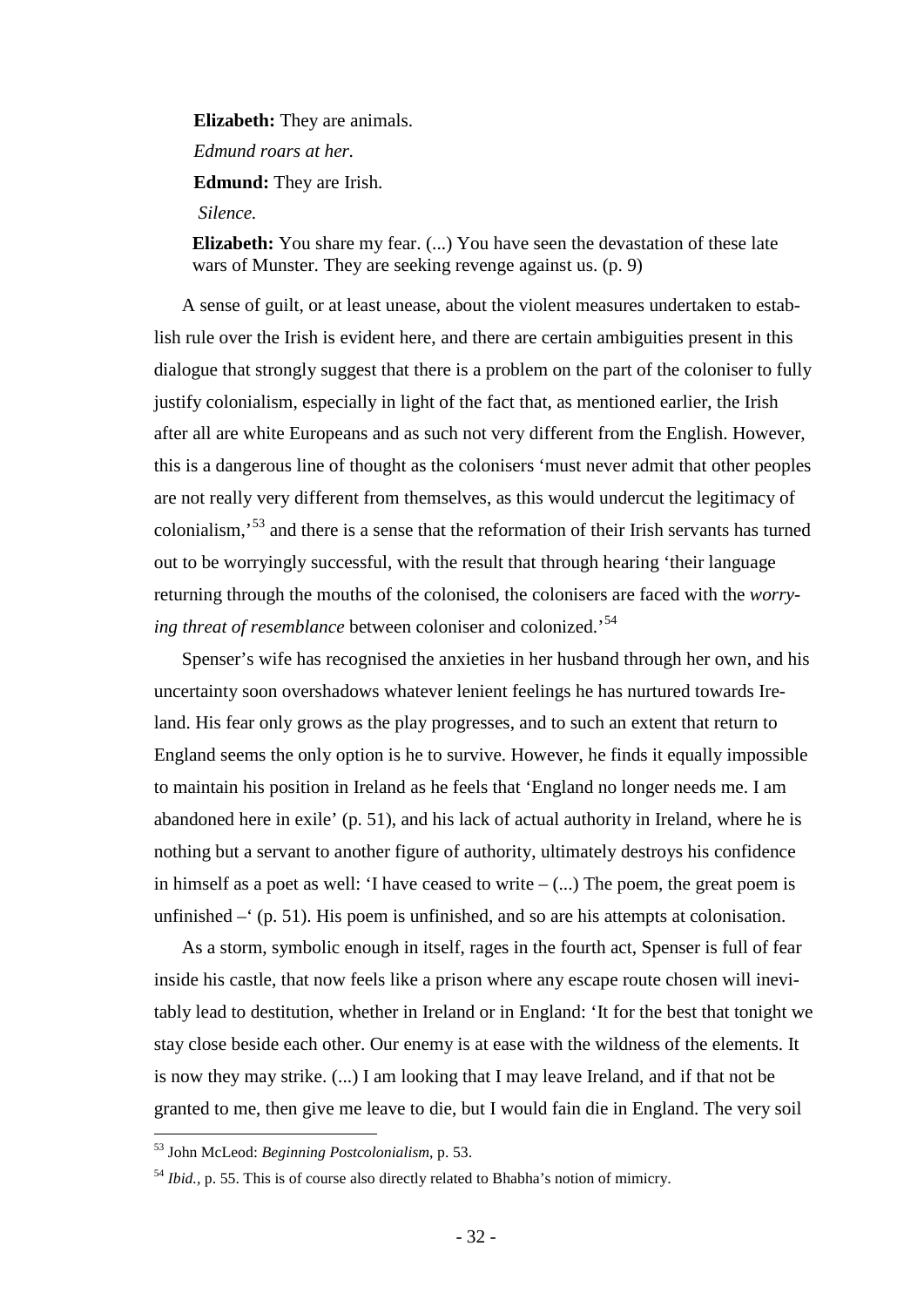of this corrupt land does corrupt my brain, and my sick imaginings devour my sense and reason' (p. 64). Spenser, of course, was indeed to die shortly after his return to England, in January 1599. Subsequent to his dark if not mad thoughts in the play, bad dreams also torment Edmund, foreshadowing the desperate actions that will lead to his return: 'I will burn my books. I will burn my house' (p. 79).

The bad omens at Kilcolman coincide with Sweney's final lapse into senility and incapability of grasping reality; his last act of clarity is to order the execution of the English captives. Madness might be a word for it as he believes himself to be a bird, and this collapse of order forces his queen to realise that 'we have indeed fallen from a great height. I fell, not willingly, but I had in my warrior's heart the hope to rise again – ' (p. 88), and her only means of control left is her life, that she controls by ordering her sons to end it for both king and queen: 'No, I have a life. And a power to end it. Give your mother what she asks for' (p. 89). The queen seems forced to accept colonisation at this moment, but she continues to resist through her decision to die, and as such she 'continues to think, feel and live against and, therefore, in relation to the colonizer and colonization.'[55](#page-32-0)

The demise of Edmund, the Irish king and his queen are pessimistic events and give but little consolation as they all were reluctantly brought down by the same figure of authority more powerful than they, namely the Queen of England. After Spenser, others would come to Ireland to destroy, but in the footsteps of the Irish there would be almost nothing except descent into almost complete darkness, if not oblivion for several centuries. There is, however, a flash of hope as the play concludes. William is shown the way to England by the File, who accepts that he is not the saviour after all, and graciously spares his life. There is a sense that this act of humanity also incorporates a rejection of violence since it would have been easy for the Irish to dispose of William in the same way as his companions, or in the same way as the English dispose of the Irish. William, however, has shown that he is not a man of violence or persecution, he is only partly influenced by the English view of the Irish 'race' and eventually longs for the safety of England rather than a dangerous life in Ireland as a foreigner or traitor.

The remainder of the Irish group are alive and relatively well, harbouring positive thoughts for their 'eternal destitution' (p. 97) and mutual love reassured. Into this comes Edmund's child, who ran away as the castle was set on fire. According to history, a

<span id="page-32-0"></span> <sup>55</sup> Albert Memmi: *The Colonizer and The Colonized*, p. 205.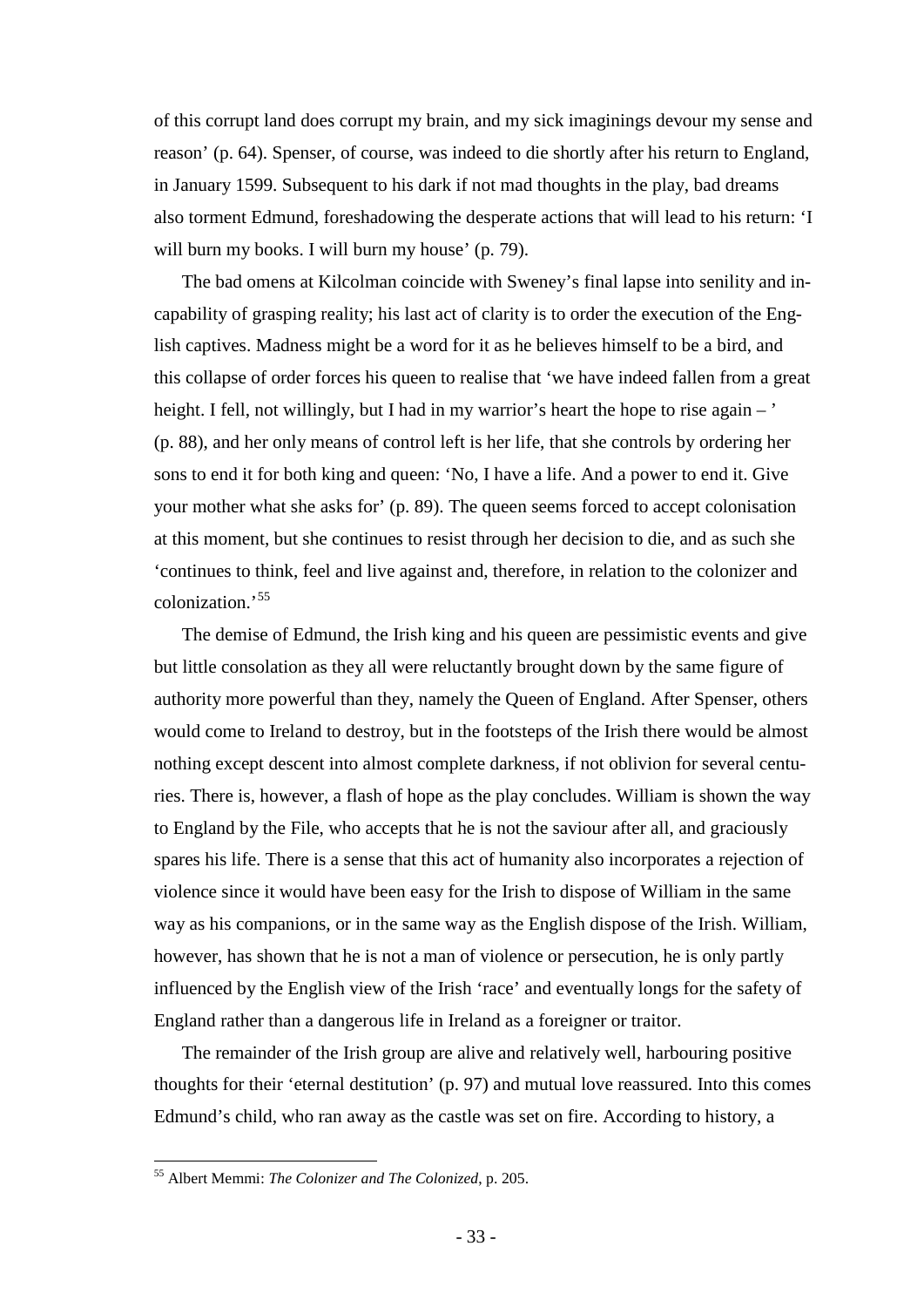child of Edmund's perished in the Kilcolman fire, but in McGuinness's play the event is significantly subverted into an act of humanity, a hope for the future of the distressed island as the child is adopted by the Irish: 'Hugh: We have a child. He is to be fostered as our own. Reared as our own. Nurtured like our own, and natured like his own, as decreed by our laws, our customs, our religion' (pp.  $100 - 101$ ). The child, then, is not going to be completely Gaelic, but will be enabled to retain its own Englishness ('natured like his own'), which is an attitude to cultural interaction and interrelation that potentially is embracing the best of both cultures in question. In other words, it is an exemplary conduct of proper humanity that strongly criticises the domination of one supreme culture in colonisation and imperialism, a domination that is destructive, arrogant and certainly lacks magnanimity.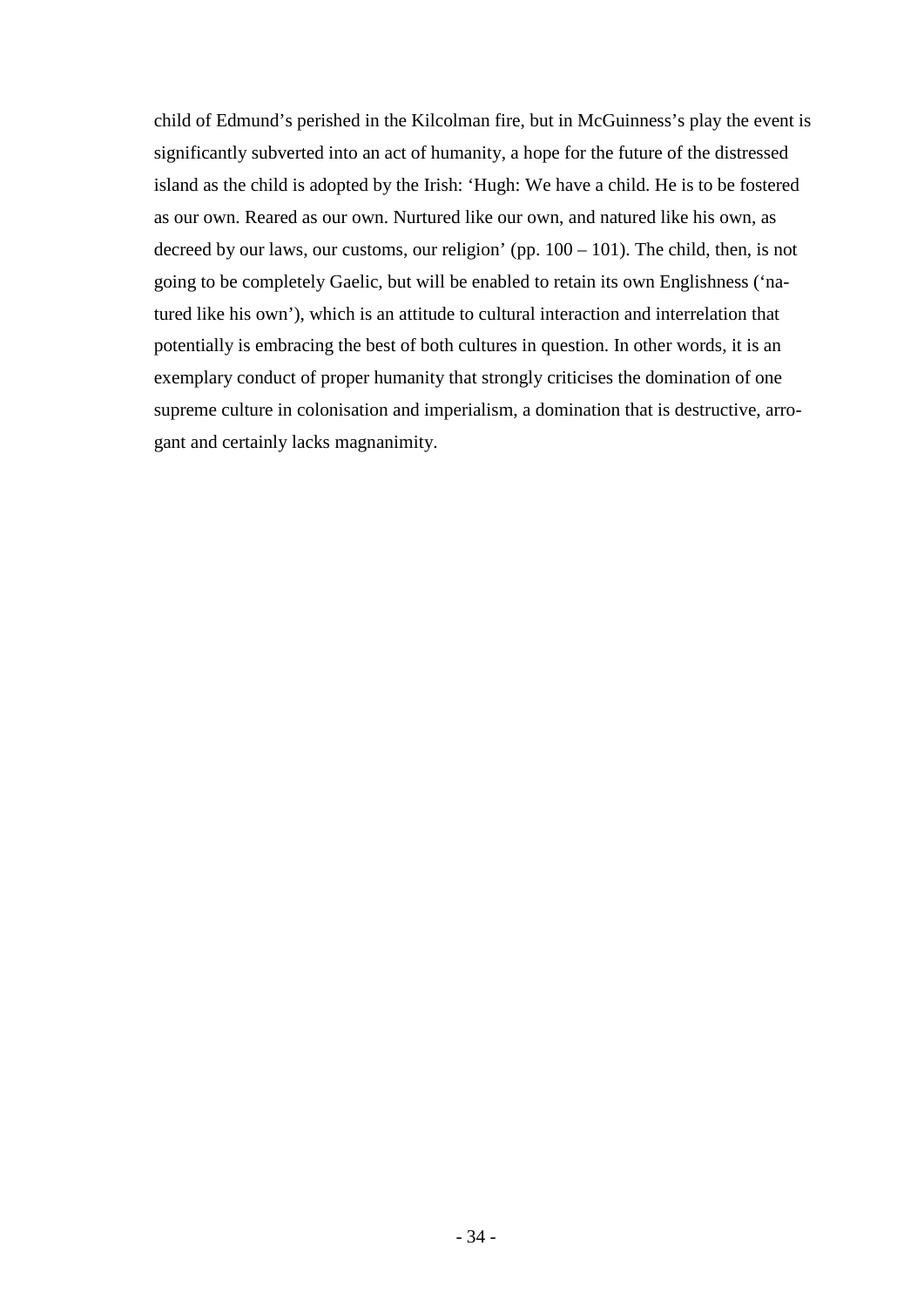## <span id="page-34-0"></span>Mary and Lizzie

*Mary and Lizzie* (1989)<sup>[56](#page-34-1)</sup> upset the critics somewhat when it premiered at the Royal Shakespeare Company's The Pit in London in 1989. They found it unstructured and confusing, which perhaps is understandable considering the strangely fantastic and wholly unconventional opening of the play, where a pack of women are found living in trees, chanting and singing in Irish. Surely it is an unexpected opening scene, but in the light of McGuinness's other works, it makes perfect sense. The experimental, unexpected and unconventional are elements that can be found in all his plays to date, and *Mary and Lizzie* is overall a most convincing play when one considers the intention behind the use of these disturbing, challenging and at first possibly unsettling dramatic devices.

The play uses a controlled, though at first a seemingly loose, structure of nine different scenes that establishes the story of a journey through history, time, places and especially the psyche of women. The essential preoccupation of the play is the exclusion of women from history, and McGuinness has chosen to extract two virtually unknown women from the history books and re-appropriate their story so their importance can be recognised and acknowledged. Mary and Lizzie Burns are the play's protagonists; they are two Irish sisters who have been barely mentioned in a sentence or two in biographies of Marxist philosopher Friedrich (Frederick) Engels,<sup>[57](#page-34-2)</sup> the man they are known to have lived with for a time in Manchester from the 1840s and onwards.

Their contributions to history through their relations with the historically prominent figure Engels (as well as his companion Karl Marx) remain, of course, largely unknown because the lives of these two women were ignored due to the social position of their sex. McGuinness's complex account of a period of the sisters' lives is therefore mostly imagined. However, the play's focus is not limited to these two women alone, as their

<span id="page-34-1"></span> <sup>56</sup> All quotes and references to the play are from Frank McGuinness: *Mary and Lizzie* (London: Faber and Faber, 1989).

<span id="page-34-2"></span><sup>57</sup> See for instance David McLellan: *Engels* (Sussex: Harvester Press, 1977) and W. O. Henderson: *The Life of Fredrick Engels* (London: Frank Cass, 1976). A slightly more detailed account of Mary and Lizzie is available in Grace Carlton: *Friedrich Engels: The Shadow Prophet* (London: Pall Mall Press, 1965).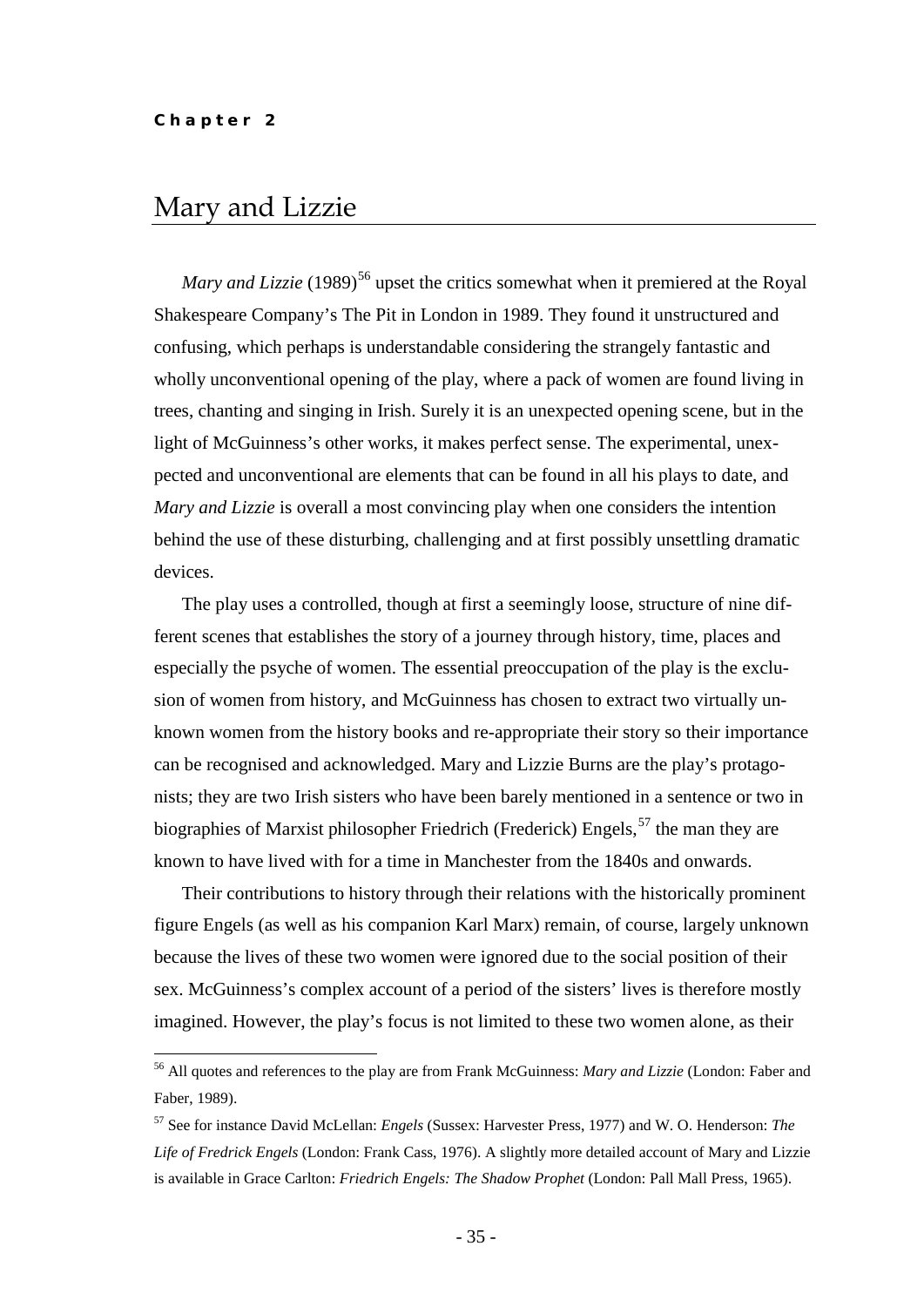story also comes to represent and tell the story of all silenced women throughout history whose stories and lives have been ignored, degraded, repressed and robbed of individuality.

The story of the two women also illustrates what is known in the field of postcolo-nial studies as the 'double colonisation' of women,<sup>[58](#page-35-0)</sup> which is a phrase that refers to the oppression suffered by women not only at the hands of patriarchy, but also through being labelled second-class citizens by a colonising power. The simultaneous oppression such double colonisation involves, and especially the silence surrounding women in documented (colonial) history, has been given much attention by one prominent feminist postcolonial critic and theorist in particular. Indian-born Gayatri Spivak has paid attention to the attempts made by the *Subaltern Studies* scholars in India to reclaim and retrieve from colonialist texts the (lost) voices of 'those who did not comprise the colonial elite<sup>, [59](#page-35-1)</sup>

Subaltern is a term that now generally refers to groups and classes in society that have been ignored when history has been recorded, their contributions to history being rendered insignificant. According to Spivak, women constitute one such subaltern group that has been largely silenced both as part of a colonial society and a post-colonial society, in addition to the subjugation already experienced through patriarchy: 'both as object of colonialist historiography and as subject of insurgency, the ideological construction of gender keeps the male dominant. If, in the context of colonial production, the subaltern has no history and cannot speak, the subaltern as female is even more deeply in shadow.'<sup>[60](#page-35-2)</sup>

Importantly, Spivak questions the work of the subaltern scholars and the whole idea and legitimacy of recovering voices from history. This makes it imperative to take her view into consideration knowing that McGuinness's project with *Mary and Lizzie* resembles that of the subaltern scholars to such an extent that it can hardly be ignored in any postcolonial analysis of the play. His attempt to give voice to two historically mute women is, I would argue, an important statement in favour of a revision of a tradition-

<span id="page-35-0"></span><sup>&</sup>lt;sup>58</sup> The phrase is used in a number of books on postcolonialism, and particularly by women theorists in the field. See for instance Kirsten Holst Petersen and Anna Rutherford (eds): *A Double Colonisation: Colonial and Post-Colonial Women's Writing* (Sydney and Aarhus: Dangaroo, 1986).

<span id="page-35-1"></span><sup>59</sup> John McLeod: *Beginning Postcolonialism*, p. 191.

<span id="page-35-2"></span> $60$  Gayatri Spivak: 'Can the Subaltern Speak?', pp. 82 – 83.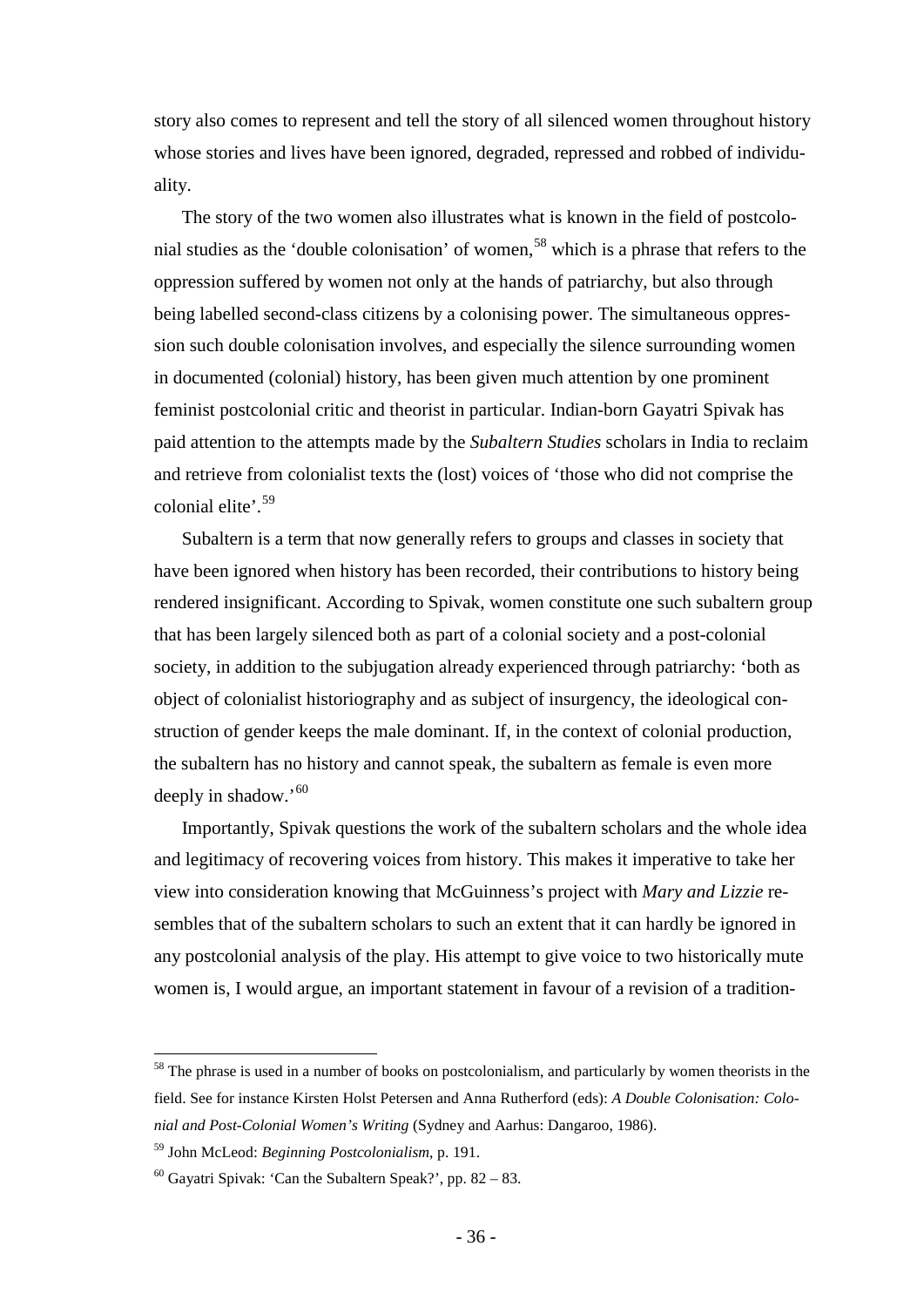ally male-biased history, even if the actual authenticity of these women's stories is questionable since they are definitively silenced through death.

To Spivak retrieval is problematic, however, as she strongly emphasises that the lost voices can never actually be retrieved because their individuality, originality and above all consciousness, is forever lost and forever unrepresentable. The consequence is that the lost voices will remain lost, and any attempt to retrieve these voices 'will continue to keep the subaltern as female entirely muted.<sup>'[61](#page-36-0)</sup> The (female) subaltern cannot, therefore, speak according to Spivak. Even subaltern women who are not dead are still unable to speak and be heard because their speech is not recognised or correctly interpreted by patriarchal societies. This does not mean, of course, that one should simply leave the lost voices behind and forget them all over again. I rather believe that Spivak criticises the system of representation that causes women to be silenced in the first place, and that McGuinness's play therefore represents a refusal to accept the system of beliefs that denies certain groups of society their rightful space in history.

Notably, the play also appeared at a time when there was a fierce debate in Ireland concerning the position of women writers in Irish literary society.<sup>[62](#page-36-1)</sup> Naturally, the debate also came to concern itself with the position and representation of women in Irish society as a whole. *Mary and Lizzie*, therefore, is a play that attempts to reclaim the lost voices of Irish women who have been victim to the patriarchal and colonial way of seeing history from an almost solely male point of view. On the whole, then, this play is a drama that certainly can be seen as a feminist postcolonial critique of male oppression of women, even though a man wrote the play. (It is of course not impossible for a man to write from a woman's point-of-view, and men can surely be as feminist as women. Likewise, it is not the case that only black people can write about blacks or colonised write about the colonised).

<span id="page-36-0"></span> <sup>61</sup> From a discussion on Spivak's 'Can the Subaltern Speak?' in John McLeod: *Beginning Postcolonialism*, p. 193.

<span id="page-36-1"></span><sup>62</sup> The debate became very intense after the publication of the three-volume *Field Day Anthology of Irish Writing* in 1990. The three volumes were marked by a paucity of women writers, to the great outrage of some prominent contemporary Irish women poets as well as a number of critics, scholars and academics. Subsequently, after much debate, work on an additional volume dedicated to the works of Irish women writers was commissioned to appease the critics and lower the tempers. It is to be published in autumn 2001 as volumes IV and V. *The Field Day Anthology* was not the only one that ignored women writers, though, as a selection of other anthologies of Irish writings published in the 80s also failed to take much notice of the writing women of Ireland. Common to them all was that they were edited by men.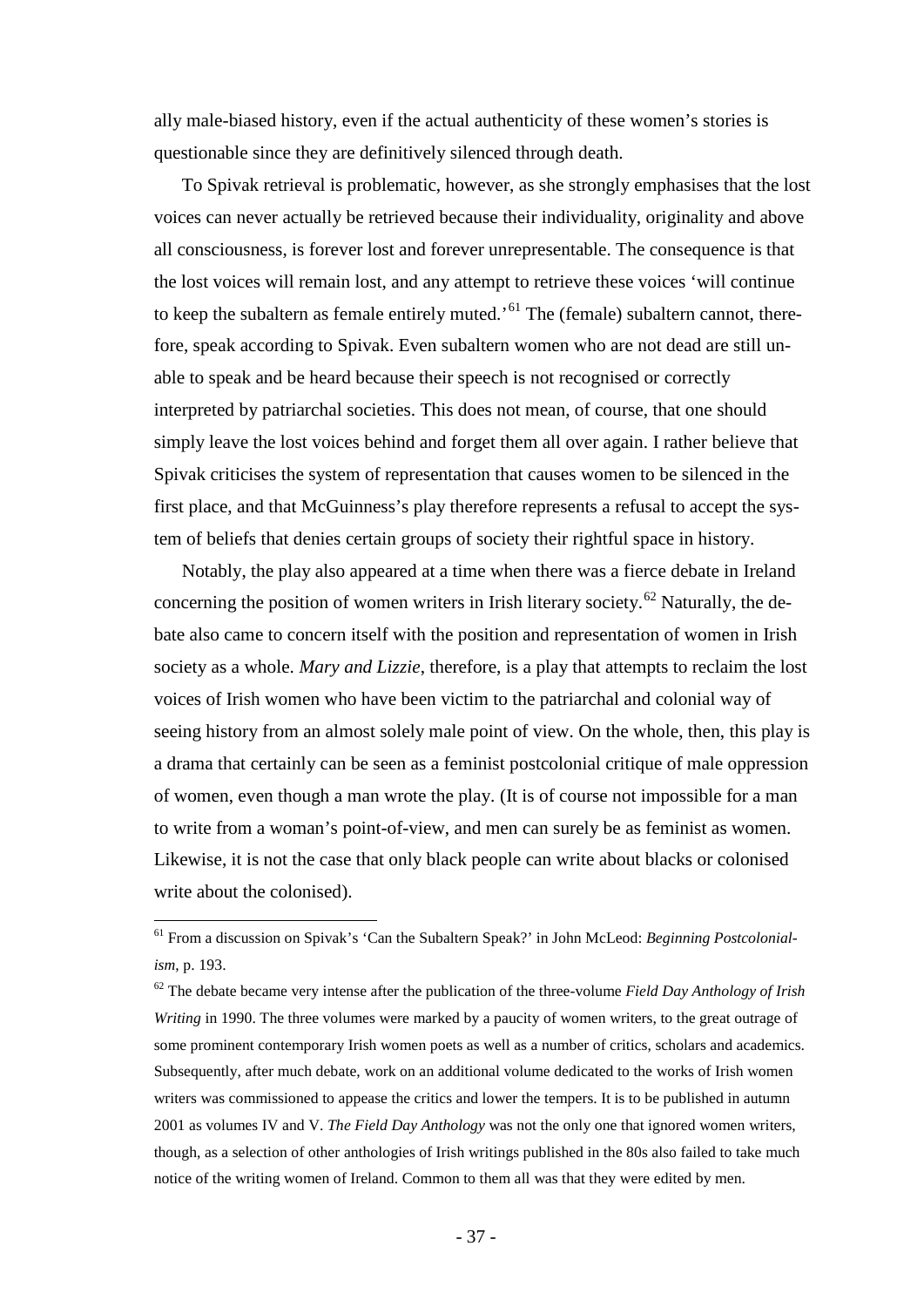The feminine, the female consciousness and the role of women in society are all crucial elements in this play, and as we shall see, the subversive power implicit in this re-appropriation works not only to deconstruct stereotyped notions of what constitutes an Irish woman but also undermines the concept and accuracy of history itself. It is very much a feminist play in that it refuses to acknowledge linear time and history as the only means by which we can know our past, present and future. Concepts frequently found in feminist theory are easily recognised throughout the play on closer inspection. The ideas of Julia Kristeva, and to a lesser extent Hélène Cixous, are especially important contributions to the more theoretical aspect of the play.

Time is of crucial significance, as McGuinness here focuses on two particular women who move across space and time on a journey (or journeys) that history as we know it has failed to recognise because it only acknowledges one dimension of time. Kristeva identifies three time dimensions or perspectives, where historical time is the familiar one with linearity as the principal element, and where time implies 'departure, progression and arrival – in other words, the time of history.<sup>53</sup> Linearity also implies logic, which has become a hallmark of patriarchy. The second dimension is a purely feminine perspective of time that is the opposite of the historical, logical and linear, as it is identified as cyclical, plural and fluid. It seems that we can identify a blend of these two categories in *Mary and Lizzie*, and a blend of the two opposites is also Kristeva's third dimension. This blend would work to challenge, confront and make visible the suppression of the feminine in history. This is undoubtedly also McGuinness's project in *Mary and Lizzie*. Moreover, since postcolonialism is also a male, patriarchal project that relies on linearity and a one-dimensional time (and history), the time aspect of this play also works as subversive and oppositional with regards to the force of colonisation.

The structure of the play itself is a crucial element in the project of re-appropriating the female voice in history and highlighting the dominance of colonialism and patriarchy's fixed expectations of the role of women. Historically, the play evolves within the Victorian period of the British Empire, the pre-famine era of colonial Ireland and Marx and Engels' revolutionary Marxist thinking. The Victorian age was of course also the Empire at its height of success, and the race for profit was severely felt by the colonies,

<span id="page-37-0"></span> <sup>63</sup> Julia Kristeva: *The Kristeva Reader*, ed. Toril Moi (New York: Columbia University Press, 1986),

p. 194. See also pp. 192 – 195 for the full argument on time dimensions.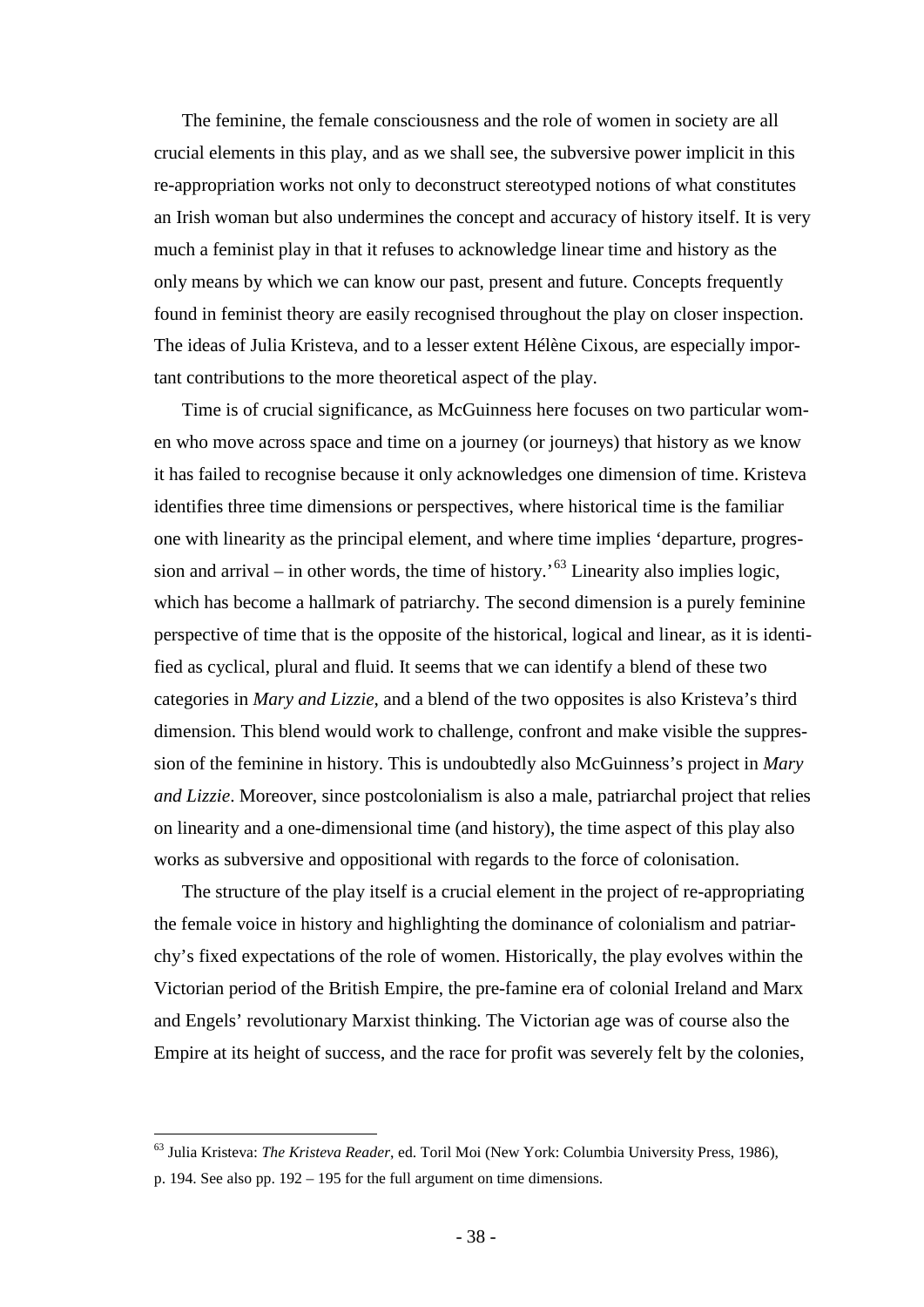with Ireland ultimately having to face the dire consequences of famine and the lack of relief from the colonial masters.

The setting of the play in this historical context, however, is distorted and subverted by the nine different scenes in the play and their rapid movements through, across and in time and space. The scenes jump between spaces without giving any explanation, a movement that Cixous defines as another perspective on time where 'woman always occurs simultaneously in several places.'[64](#page-38-0) McGuinness refuses to adopt the familiar linearity that usually characterises time and history, and instead he has created a drama that steadily crosses time barriers, distorts the concept of reality and introduces multiplicity, fluidity and reversal, so to speak, of silence.

The structure of the play is essential in the understanding of the engagement with 'the process of history, the exclusion of women from the historical narrative and the role of women,'[65](#page-38-1) and as we shall see, the play's fantastical elements constitute a dramatic form that emphasises the usually ignored consciousness and imagination of the female. This is made evidently and painfully clear as the first scene of the play, 'The City of Women', opens with a paragraph where Lizzie in few but powerful words tells the distressing story of women who 'followed soldiers who they believed loved them. At the camp they were received like lepers and banished into the forest' (p. 1).

The social stigmatisation of women who did not conform to or who departed from the expected moral standards is evident, but more importantly, the women in this story have been banished so utterly that they no longer live on earth; they live in the trees, away from social condemnation and demands of conformity and submission to a fixed set of values. The isolation and powerlessness involved for the women living in trees becomes clear as Mary arrives to persuade Lizzie to descend from the trees and the Pregnant Girl appears, lamenting that 'My name is gone, my good name' (p. 2) because she is now a fallen woman. Mary has worked out a different choice for the two sisters:

**Mary:** We've work to do away from here **Lizzie:** Such as what? **Mary:** Wander the earth. (p. 2)

<span id="page-38-0"></span> <sup>64</sup> Hélène Cixous: 'The Laugh of the Medusa' in Elaine Marks and Isabelle De Courtivron (eds): *New French Feminisms: An Anthology* (New York: Schocken Books, 1981), p. 252.

<span id="page-38-1"></span><sup>65</sup> Eamonn Jordan: *The Feast of Famine*, p. 122.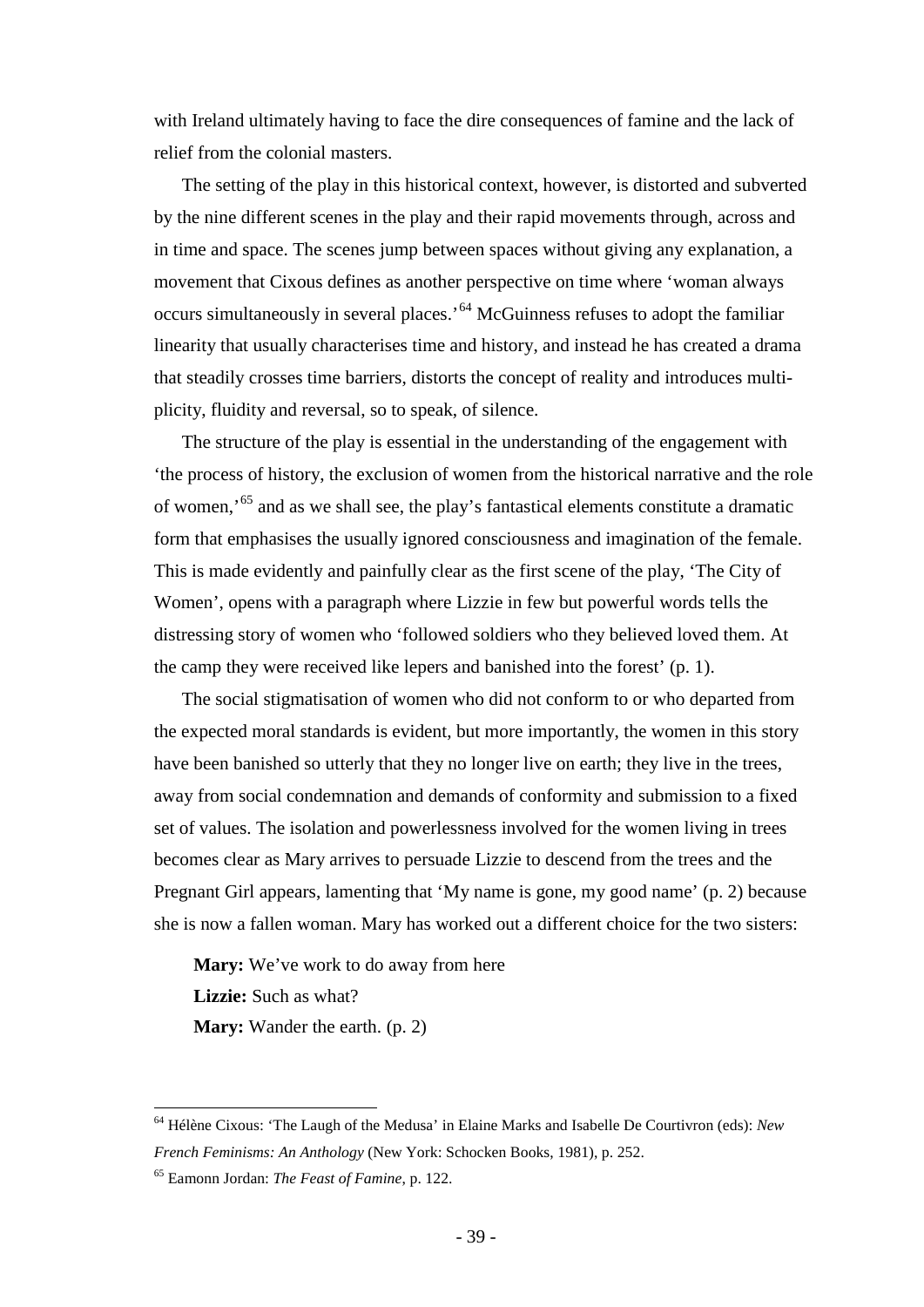Their project, then, is to live in and confront a society that may castigate them for what they are, how they behave, their past and their demeanour. Their only chance for a life of some self-respect is to refuse to conform just as readily as they refuse to be castigated, even if the women in the trees dismally predict that their fate is inevitably going to bring them back: 'You, Lizzie Burns. Who still has a name. You'll lose it, like we lost ours, so speak, before it's lost' (p. 4). The loss of name, and thereby the loss of identity, can only be compared to death, which clearly is a state of such utter powerlessness that Mary and Lizzie have to reject such a prospective existence in favour of a wandering life. However, before they can pursue walking through life, they have to realise, face and preferably discard the confinements they have been subjected to so far. That involves confronting both patriarchy and colonialism.

The first step in this process occurs in the second and third scenes, 'The Earth Opens' and 'The Magical Priest', where Mary and Lizzie encounter the Old Woman, who of course is none other than Mother Ireland herself. The ancient symbolic and mythological concept of Ireland as feminine works to define their roles as Irish women, and it is therefore necessary for Mary and Lizzie to confront the fictive goddess image in order to exchange it with reality in a way that can liberate them from the traditional confinement and impossibility of living up to the goddess ideal. This feminine ideal is again closely related to the elements of colonial discourse that labels inferior everything feminine while at the same time worshipping the fertile land, so that 'the feminizing of the land represents a ritualistic moment in imperial discourse, as male intruders ward off fears of narcissistic disorder by reinscribing, as natural, an excess of gender hierarchy.'[66](#page-39-0) The sisters proceed to follow the Old Woman (Mother Ireland) into the earth, where they are promised a meeting with her son. The symbolism implicit in entering the earth is obvious; the earth is fertile and thus feminine, but the earth is also an underworld, and so also represents the consciousness (or the unconscious) of the sisters.

That Lizzie first is afraid to enter the earth because 'It's a grave. (...) I'm afraid of the grave' (pp.  $7 - 8$ ), is a clear indication that the scene is imagined and a product of fantasy, and that the scene represents an internal confrontation with a painful and perhaps unresolved past (their mother died giving birth to Lizzie) and the social and cultural heritage and rigid expectations awaiting the sisters in the present. The fusion of life and death that occurs in the underworld is reminiscent of a state of dreaming, but to the

<span id="page-39-0"></span> <sup>66</sup> Anne McClintock: *Imperial Leather*, p. 24.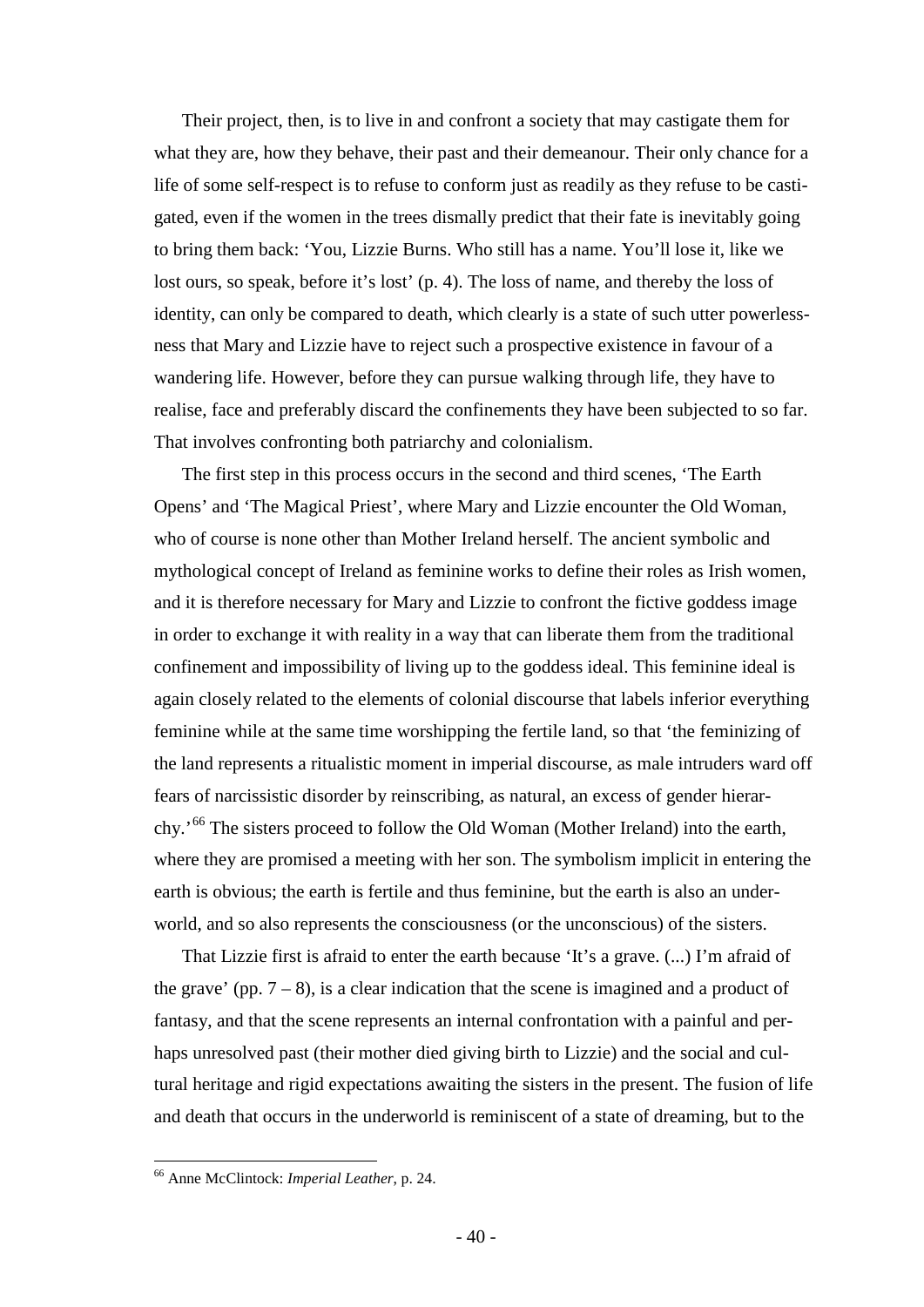two sisters it appears as a real and natural progression in the journey that they have just begun.

As they meet the Old Woman's son, the Priest who appears to have lost his mind, his frantic speech makes it clear that he represents the religious divide in Ireland: 'Turn from blind faith to a wise one. I have been Catholic, I have been Protestant, now I am both and wish you were too' (p. 10). His vision of the future of the torn country that is Ireland is not a positive one: 'To my strange religion, which is the destiny of Ireland? A killing combination of two defunct faiths that can only survive by feeding off each other?' (p. 11). In this talk of religion, we find a critique of the overwhelming position of religion in Irish affairs, both past and present.

In the Irish colonial context, religion was yet another means of establishing a hierarchy that sharply divided between superiority and inferiority. Hence, the Protestantism of the colonisers was superior to and more modern (reformed) than the therefore primitive Roman Catholicism of the native Irish population. Religion, then, became an important means of separating supposed barbarism from civilisation, and though no large-scale or significant projects of conversion were ever implemented, the religious divide always functioned as an important marker of the difference between coloniser and colonised in Ireland. [67](#page-40-0)

It is obvious that McGuinness is pointing to the adverse effects of religious unrest and the consequences seen in Ireland due to it, and he moves on to subvert the associations implicit in one specific religious ceremony that symbolises unity and union between two different parties. Marriage is normally a union between two (gender) opposites such as man and woman, but it can also, more symbolically, be a union between other opposites, such as when the Priest claims he is 'a mixed marriage' (p. 12) because of his loyalty to both the Catholic and Protestant faith. Mary and Lizzie, however, reject this traditional concept of marriage as they demand to be married to someone they are familiar with and undoubtedly regard to be their equals:

## **Mary:** Marry me.

<span id="page-40-0"></span> $67$  It is a fact, though, that a small number of Protestant missionaries did attempt to convert Catholics in Ireland, and especially in the poor and rural western regions. There is, for instance, evidence of this occurring during the awful famine years  $(1845 - 1852)$ , when starving Catholics were given food relief in return for conversion to Protestantism. See Irene Whelan: 'The Stigma of Souperism' in Cathal Póirtéir (ed): *The Great Irish Famine* (Dublin: Mercier Press, 1995), pp. 135 – 154 for a short but detailed study of the phenomenon.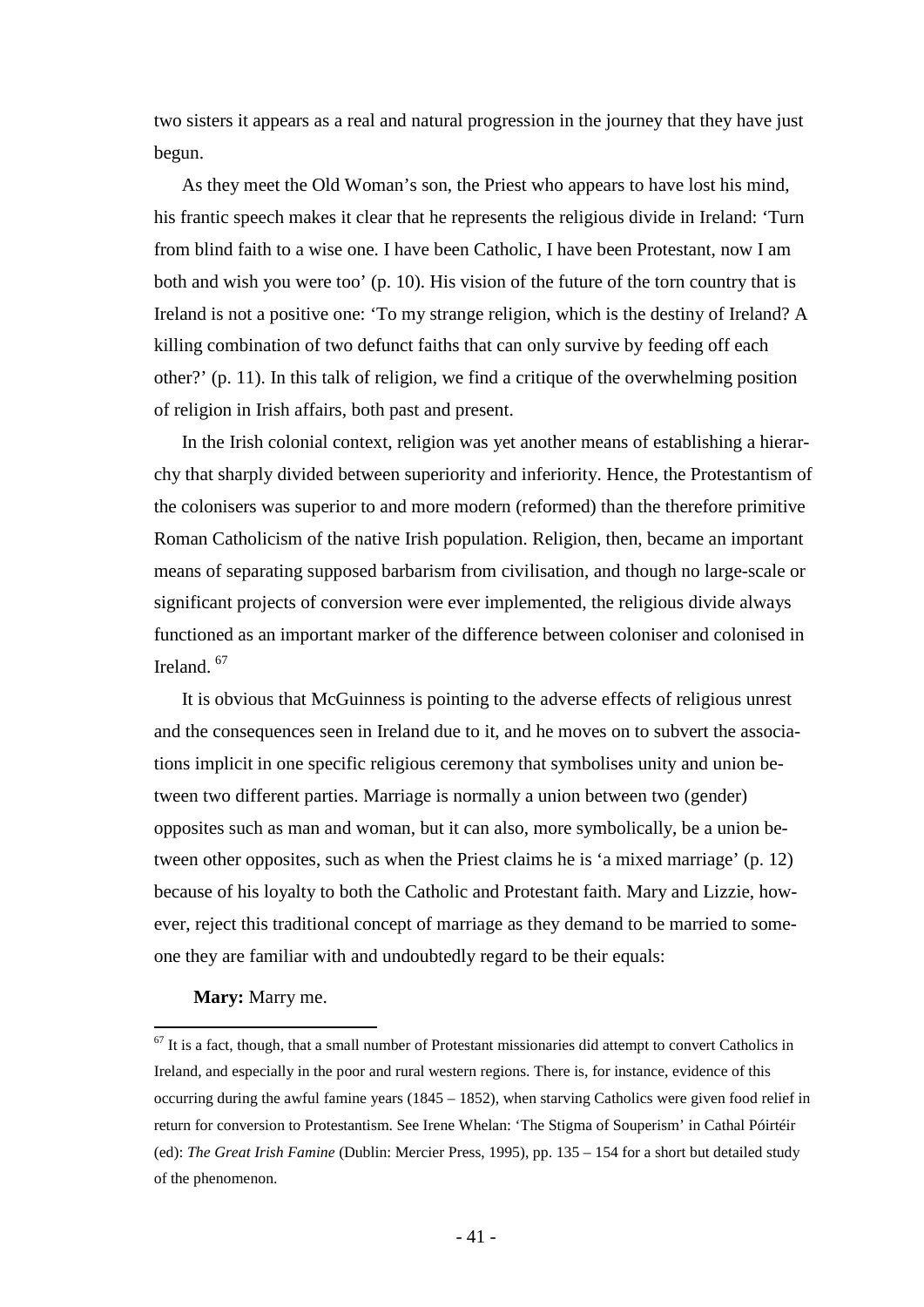**Priest:** Who to? **Mary:** Myself. **Lizzie:** Marry me. **Priest:** Who to? **Lizzie:** My mother. (p. 13)

The significance of this proposed marriage subversion is substantial, as the sisters demand a kind of freedom that stresses and recognises their femininity and also emphasises their need to define themselves as feminine through a feminine rather than a patriarchal lineage.

The dead mother of Mary and Lizzie meets her two wandering daughters as they proceed through the underworld in the play's fourth scene. Their mother is 'attended by six women in elaborate, jewelled costumes' (stage directions, p. 14), something which brings associations of a queen and her court. However, all the women died giving birth, so the court is not one of wealth, exuberance or indeed joy. The images of motherhood on offer are dark and depressing, and the already surreal element of Mary and Lizzie meeting the dead in the underworld, stresses that the experience is like that of a nightmare: a most unpleasant and disturbing dream that needs to be forgotten, suppressed or changed to prevent it from ever turning into reality for them.

The realities disclosed in the underworld are about to turn even worse for the two sisters, though, as their future in Ireland is predicted to be that of 'Famine', 'Death', 'Disease', 'Exile', 'Hunger' and 'Fever' (p. 15). The name of the fourth scene, 'The Feast of Famine', comes to be an appropriate title for a gloomy prophecy that develops into an extensive and visually fantastic song of lament where the prospect of the Irish 'dying, dying millions' (p. 17) causes the Mother to urge her daughters to leave Ireland for England: 'Get you now to your father. England is no promised land. But they look after their own. You'll have the bite in your stomach. Leave here before the earth devours its young and old' (p. 17). These words are also a stark reminder of the largescale migration of Irish people who could no longer sustain a living in a most destitute country, a significant feature of Irish postcolonialism that still is very much present to this day in Ireland and certainly in the world-wide Irish diaspora communities (in places like the USA, Australia and England).<sup>[68](#page-41-0)</sup>

<span id="page-41-0"></span> $68$  Diaspora is here used to describe communities of immigrants or descendants of immigrants in their new country who, according to Robin Cohen, 'acknowledge that "the old country" – a notion often buried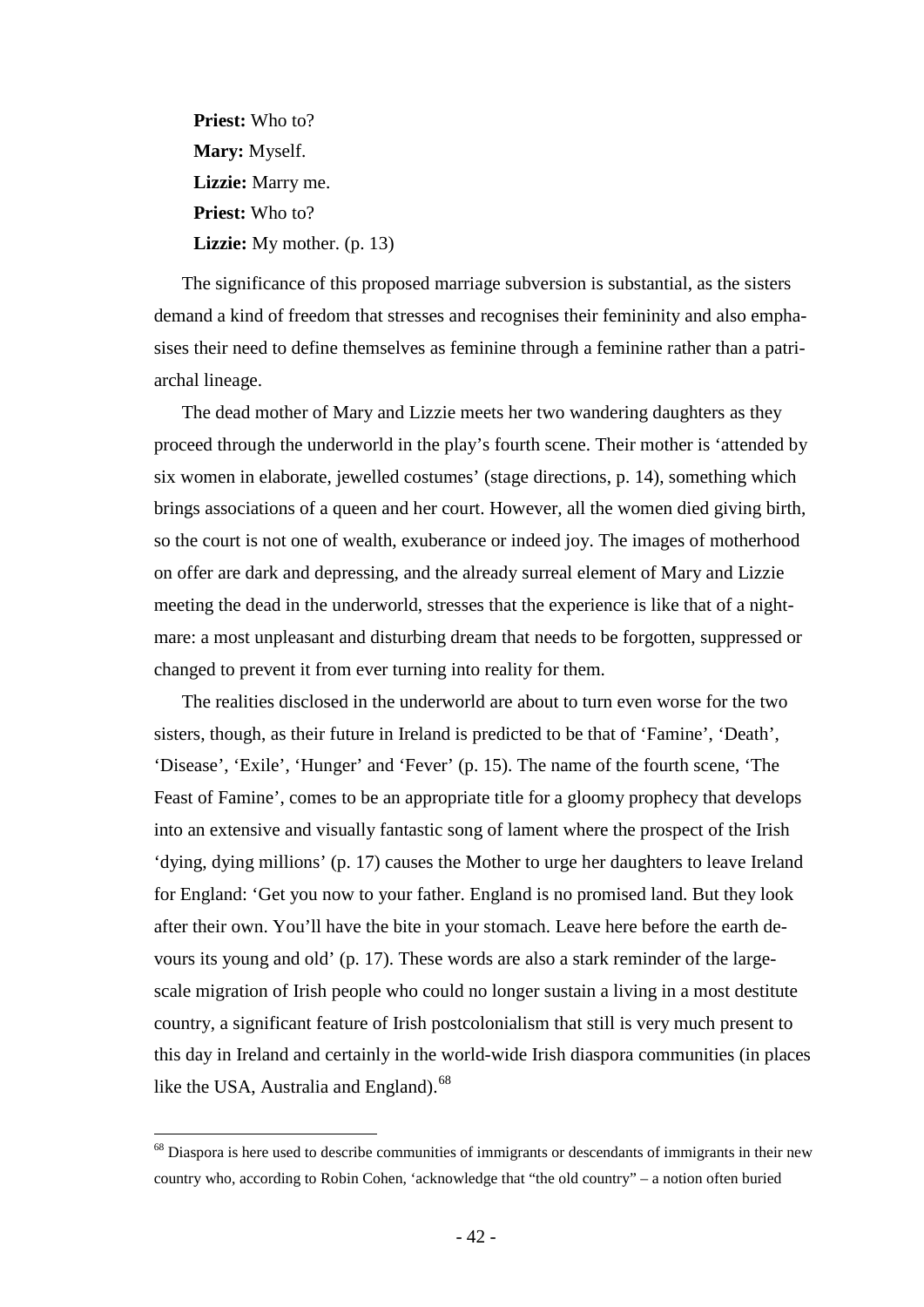The earth suddenly turns into a force of darkness and imminent death, which can also be read as a warning that the two sisters must leave the underworld, or their imagination, before it's too late. They must also physically leave Ireland and go to England; in other words they must leave death and the underworld in order to survive and have a life at all. Notably, the otherwise fertile earth is turned into a force of death, making the feminine earth goddess not only an object to be desired, but also something to be feared because she is unpredictable and difficult to control. Apart from the ghastly predictions of death, there are several other indications of the hopelessness of living in Ireland. For instance, the question of language is brought up, and Irish is consequently associated with death as well:

**Lizzie:** We can't speak English.

**Mother:** What in God's name do you think you're talking in?

**Lizzie:** Gaelic.

 $\overline{a}$ 

**Mother:** Dead as a duck. Forget it. (p. 15)

Language is, of course, of crucial significance as the sisters must be able to speak or they will (as pointed out by, for instance, Spivak), be silenced, forgotten and passive like their foremothers no matter where they go or what they do. With a streak of magic, the Mother then has a gift to offer her daughters on their journey: 'I've arranged for you to be given the gift of tongues' (p. 15). This particular scene can be read as the moment when Mary and Lizzie develop, or gain, the necessary strength and courage to take the step back into the real world, now equipped sufficiently to rid themselves of the supposedly silent, obedient curse of their sex.

There seems to be nothing at all positive in Ireland for the sisters, though of course their reunion with their dead mother is of some significance as it strengthens and identifies their bond with their feminine heritage. This is complicated, however, by the fact that their mother urges Mary and Lizzie to go to England to find their father. In reality then, they actually have to leave the feminised Ireland behind to go to the patriarchal power of England in search of their patriarchal lineage. The complexity of the situation is somewhat eased, however, by the fact that death is such a dominating element in the feminised Ireland, and that the sisters therefore have to face the actual forces behind the feminisation (and thus the death images) in order to continue their journey. Their depar-

deep in language, religion, custom or folklore – always has some claim on their loyalty and emotions.' Quoted in John McLeod: *Beginning Postcolonialism*, p. 207.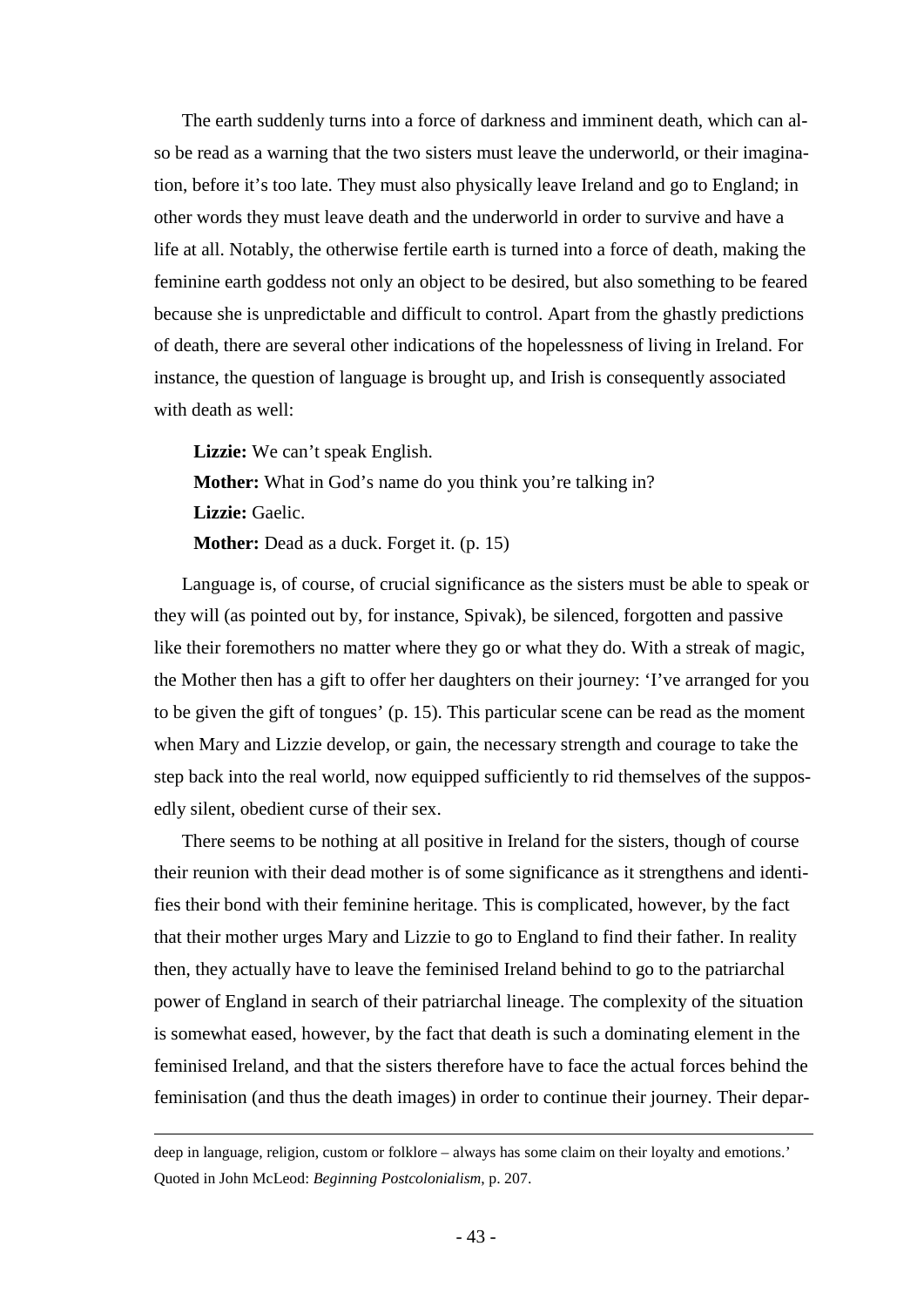ture for England can of course also be seen as an attempt to confront the colonising power that causes such grief in Ireland. Their journey across the sea is therefore an act of opposition, something that becomes clearer as they, upon arrival, meet the Empress herself.

A confrontation, so to speak, with patriarchy and male colonial domination is necessary for the sisters to go through to achieve a sense of freedom and self-respect. (They do, of course, also need to leave Ireland in order to escape the predicted famine and find some sort of security elsewhere.) There is undoubtedly a certain element of madness and an instant feeling of confusion and surrealism present in the first four scenes as we follow the sisters on their strange and fluctuating journey, but the use of this surreal dream-play device is also a brilliant way of building up a believable argument on how the two sisters come to reject the indoctrination of social values and expectations that otherwise await them as women. If the underworld scenes are representative of their minds, then it is easy to use the argument that change must, by necessity, first occur or develop in the mind before it can be outspoken and subsequently attempted.

The middle scene of the play, the fifth scene called 'Passing Time with the Queen of England', represents the shift of focus away from Ireland and over to England. Imagination again plays an integral part as the scene opens with a meeting between the sisters and Queen Victoria. Importantly, in the first staging of the play in 1989, a man was cast in the role of the Queen, so that 'the Queen's authority is confirmed as arising from patriarchal values rather than from feminine ones', which also implies that she is 'not a woman with power for she is a figurehead of state who has been groomed in a specific way.<sup>[69](#page-43-0)</sup> Her womanhood and her role as head of the Empire, then, can also be seen to place her in a symbolic role. As Anne McClintock puts it: 'In myriad ways, women served as mediating and threshold figures by means of which men oriented themselves in space, as agents of power and agents of knowledge.<sup>[70](#page-43-1)</sup> Queen Victoria gives the impression of being a troubled woman who's under great pressure from her subjects, both in Britain and the rest of the Empire: 'God, I'm knackered by state occasions. (...) A cruel mother, this country' (p. 22), and hence her portrayal of England proves to be one of perhaps little comfort to the sisters who search for some kind of security away from their doomed Ireland.

<span id="page-43-0"></span> <sup>69</sup> Eamonn Jordan: *The Feast of Famine*, p. 133.

<span id="page-43-1"></span><sup>70</sup> Anne McClintock: *Imperial Leather*, p. 24.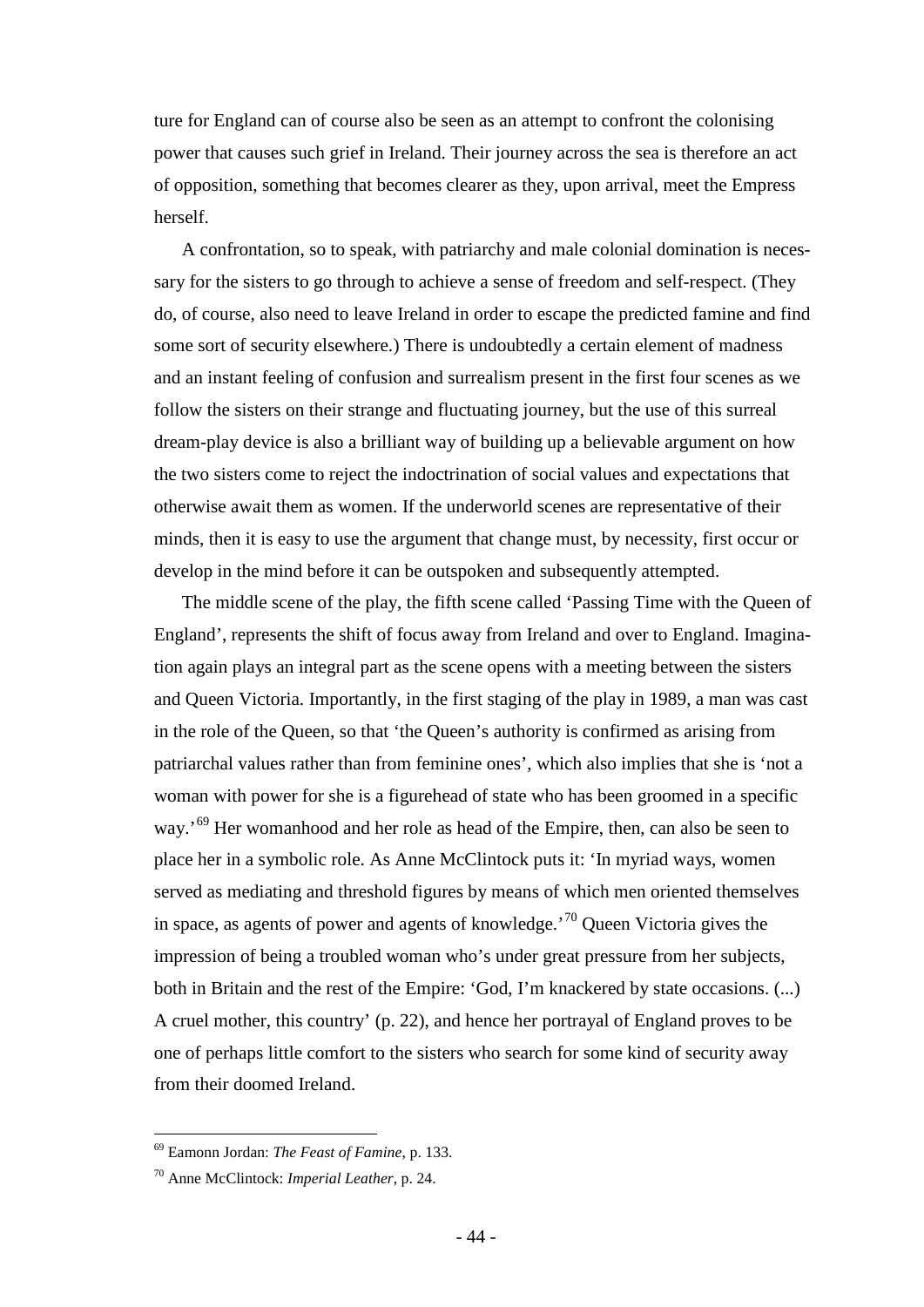Manchester, their English destination, is rather arrogantly and dismissively described as 'an open sewer' (p. 23) by the privileged Queen. So, a parallel between the poor Irish and their likewise poor counterparts in Britain begins to take shape, though its significance will not come clear until a little later in the play, when the characters of Marx and Engels appear, and the play moves towards concentrating on the relationship between Ireland, Marxism and feminism, as well the troubled Irish-British relationship.

As the fourth scene closes, however, the Queen requests that the sisters forgive her, while at the same time stating that she does not know why she asks for forgiveness. One senses guilt on her part, probably as a result of the dire consequences of the expansion of her Empire, but also guilt enforced by her own statement that 'A myth I am, but not yet a monster' (p.23), which perhaps suggests that she knows she has the potential to turn into one. Comparing her manners to that of the sisters, a pattern of contrasts is established that will follow the play into the last four scenes. It is a pattern of stereotypical proportions where the Irish sisters from the outset are easily identified as 'wild Irish' through their fantastic underworld journey, and their meeting with the arrogant and well-spoken Queen, who in reality is nothing but a patriarchal goddess, only stresses their double otherness as women and Irish. Moreover, they are also poor Irish working-class women, a class that seems to have been 'depicted as lagging even farther behind in the lower depths of the white race' through colonialist discourse.<sup>[71](#page-44-0)</sup>

The shift of scenery is sudden and unexpected as the sixth scene, 'Bed', is a dialogue between Marx and Engels, who are in bed together. Unexplained and with no obvious connection with the previous scenes, this opening is a mystery until the relationship between Engels and the sisters is made clear in the following scene. What this particular bed scene does offer, however, is an expansion of the play's theme to include Marxist theory and the build-up of a frame to accompany the historically known facts about Mary and Lizzie that now replace and supplement the imaginative and fantastical elements that dominated the previous scenes.

The move from a feminine to a masculine environment is obvious in this change. Men's fear of women also becomes evident, as the men are on the brink of going to sleep when Engels confesses that he's afraid of the dark because of 'dreaming' (p. 26). Dreaming is fluid and irrational like the feminine, it is not possible to control, and is therefore feared, if not consciously, then certainly unconsciously and indirectly. Mary

<span id="page-44-0"></span> <sup>71</sup> Anne McClintock: *Imperial Leather*, p. 56.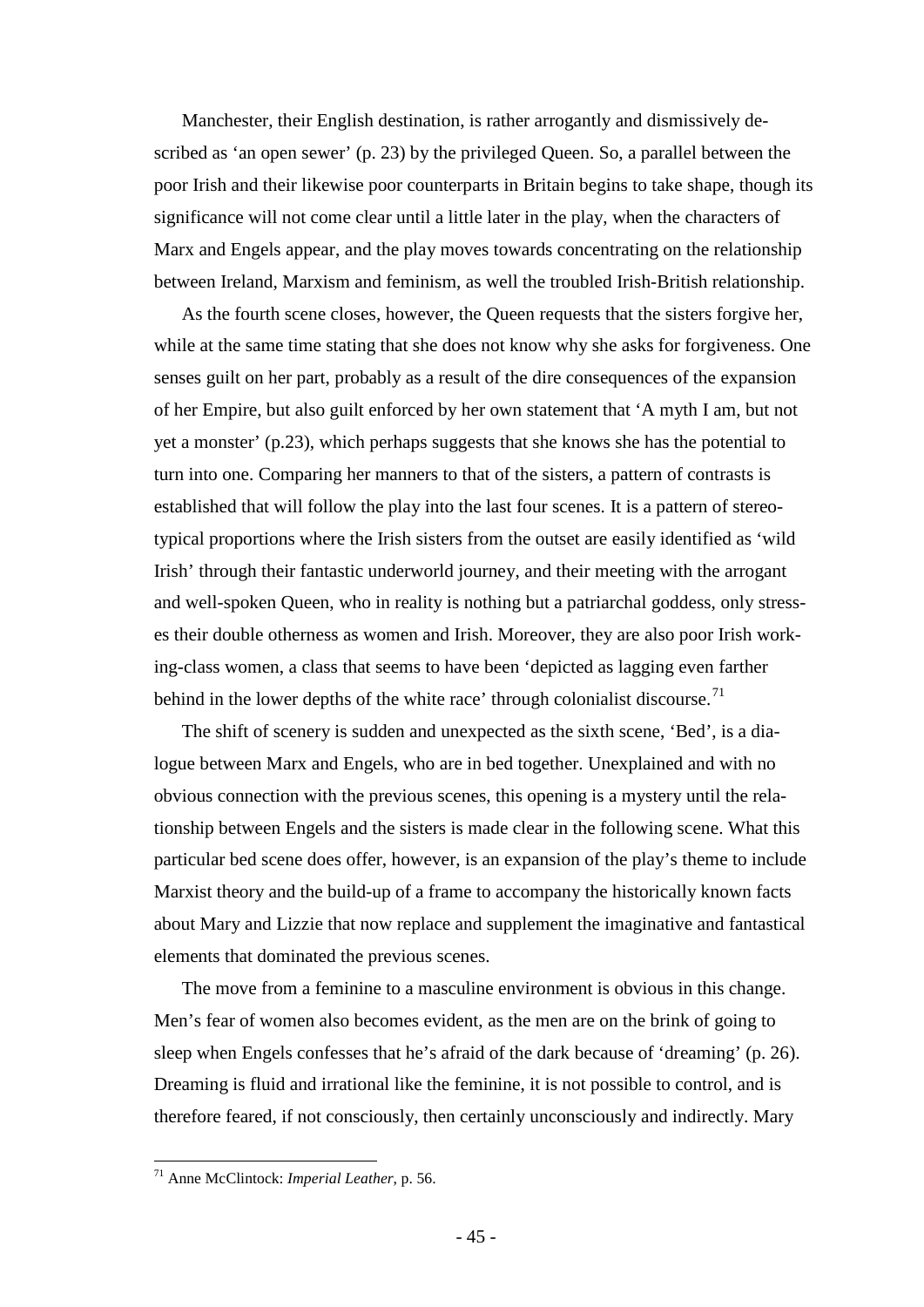and Lizzie's entry into Engels' life is certainly dreamlike when they in the seventh scene, 'Manchester', appear before Engels, questioning him:

**Mary:** Are you afraid of the night? **Lizzie:** Are you afraid to dream? **Mary:** Do you see in your dreams? **Lizzie:** Will you see with us? (p. 29)

Engels' response is merely to ask 'Who are you?' (p. 29) before he allows himself to be guided through Manchester by the sisters, who find their exhausted, ill and halfnaked father working in Engels' factory. The state of their father is indicative of the state of patriarchy as a whole, and is a reminder of the sisters' project on their journey, namely that of rejecting patriarchy in favour of their own mode of life. The dark, gruelling story of suffering told them by their father, is reminiscent of the ominous tale of the underworld women in Ireland: 'Sore eyes, sore hand, sore work, sore body. (...) I need to die' (p. 31), and this parallel of suffering and death suggests that ultimately England is not the right place for the sisters either.

The awful appearance of their father is of course also a coarse reminder of the state of the Irish in England. The Irish were at the bottom of the social ladder in the industrial centres of England at the time of the play's setting, and they were frequently assumed to be degenerate, stupid, lazy and unreliable. Such characteristics were also used to describe the black and coloured subjects in the overseas colonies, so that the Irish were at this stage effectively the blacks of Britain. They were generally despised by the British, and seen as a major threat by the poor British working class, who readily accused the Irish of stealing their jobs and only source of income. To be Irish in England was not a good prospect for a better future, rather it was a further hindrance to any form of social and working life. Their situation was certainly not helped by the fact that they usually gathered in the industrialised cities where colonial discourse was 'systematically deployed to map urban space into a geography of power and containment' where 'the analogy between slum and colony was tirelessly evoked.<sup>[72](#page-45-0)</sup>

The two Irish sisters manage to fascinate Engels, however, and after asserting that the sisters are not afraid of the dark, he asks them to live with him. The dark here seems to be a symbol of the departure from moral values that such a proposal implies. Two unmarried women living with a man (and not acting only as his servants, but also rather

<span id="page-45-0"></span> <sup>72</sup> Anne McClintock: *Imperial Leather*, p. 120.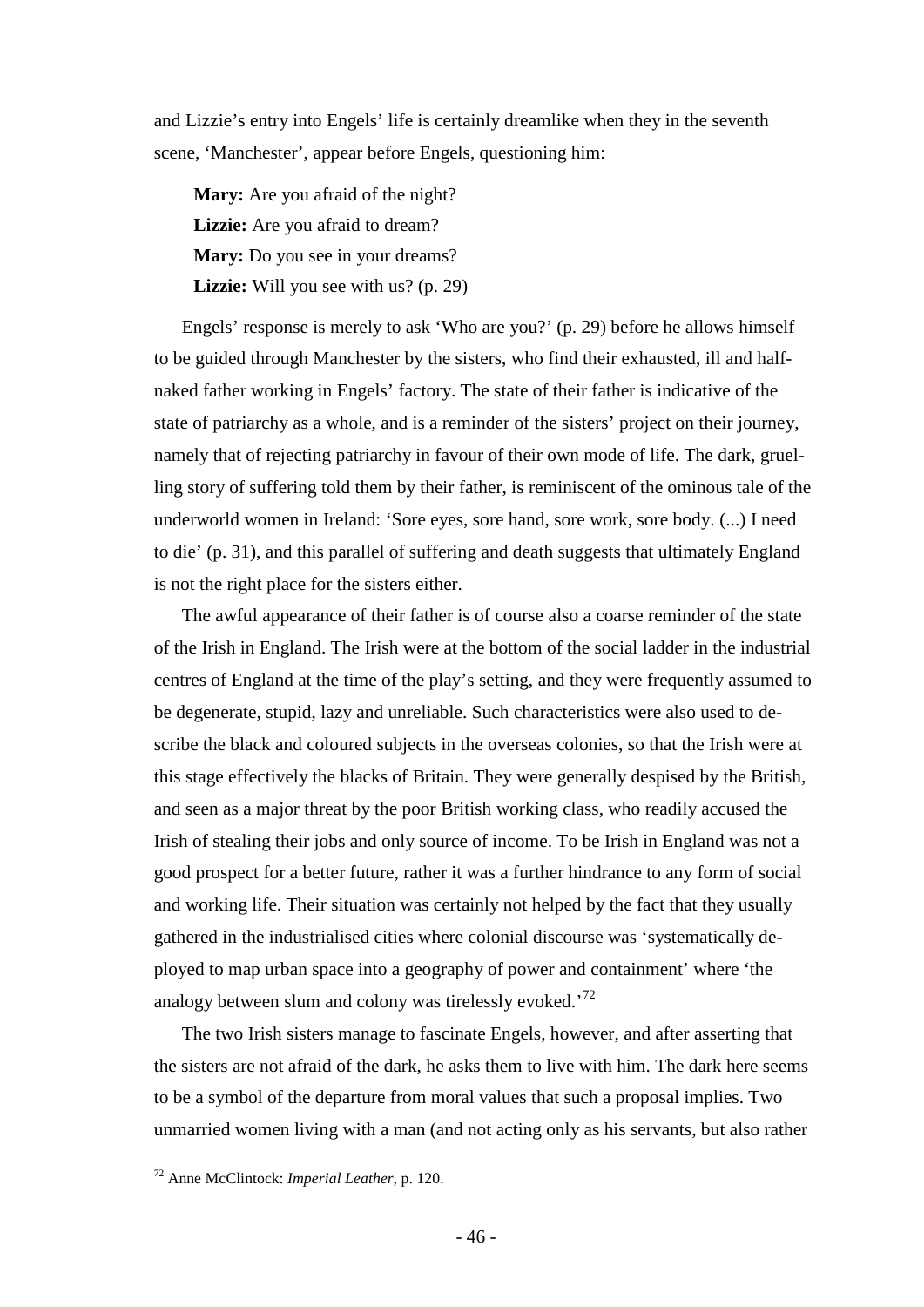openly as mistresses) is in itself an act of subversion in the Victorian society of that (historical) time, and ignoring the strict moral codes is such a serious thing that Engels also asks them 'Are you afraid of changing the whole wide world?' (p. 31). His question acts as a persuasion of the sisters to join him, because he states his willingness to ignore or stretch rules as well, and Lizzie verbally performs a marriage ceremony to seal the pact: 'Then the match is made, till death do us part' (p. 31).<sup>[73](#page-46-0)</sup>

The attraction that Engels demonstrates towards the sisters, can be related to his fear of darkness and what this darkness implies in a colonial context. Darkness means blackness as well, and in relation to women, this hints at a supposed lack of sexual inhibition on the part of colonised (black) women, who from the beginning of colonisa-tion were 'associated with an unbridled, lascivious sexuality<sup>[74](#page-46-1)</sup> and who were seen as insatiable seductresses. They were both feared and desired, then, by colonising men. As the blacks of Europe, Irish women were likely to be associated with the same immorality, and could therefore be likely objects of desire for travelling Victorian men of inde-pendent means who were unmarried or had immaculate wives to come home to.<sup>[75](#page-46-2)</sup>

The marriage pact would perhaps at first glance be an appropriate place to end the play because of the historical facts known about Mary and Lizzie and the contentment expressed in these words, but the journey has other aspects to it that need to be investigated before Mary and Lizzie can possibly find true contentment and the themes of the play properly explored. A crucial scene of the play is scene eight, called 'Dinner with Karl and Jenny', where the dinner literally becomes a symbol for the different elements of the play that here come to carve out a relationship as well as confront each other through the interplay between the characters.

The dialogue is marked by a number of direct quotes from Engels' book *The Condition of the Working Class in England*, [76](#page-46-3) a book first published in 1845 that identified the

<span id="page-46-0"></span> $73$  From the historical facts known about the sisters' life with Engels, these words are indeed accurate, as both sisters lived with Engels until their deaths (both died before Engels). See Grace Carlton: *Friedrich Engels: The Shadow Prophet* for further historical details.

<span id="page-46-1"></span><sup>74</sup> Anne McClintock: *Imperial Leather*, p. 112. See also her comments on the same page on sexuality being called 'the African sin'.

<span id="page-46-2"></span> $<sup>75</sup>$  McClintock also points out that ordinary working-class women were objects of desire and fear for men</sup> from higher classes. It could therefore be argued that Engels's interest in the sisters is not solely based in colonial discourse on (Irish/colonised) femininity and sexuality.

<span id="page-46-3"></span><sup>76</sup> Friedrich Engels: *The Condition of the Working Class in England*, translated and edited by W.O. Henderson and W.H. Chaloner (Oxford: Basil Blackwell, 1958).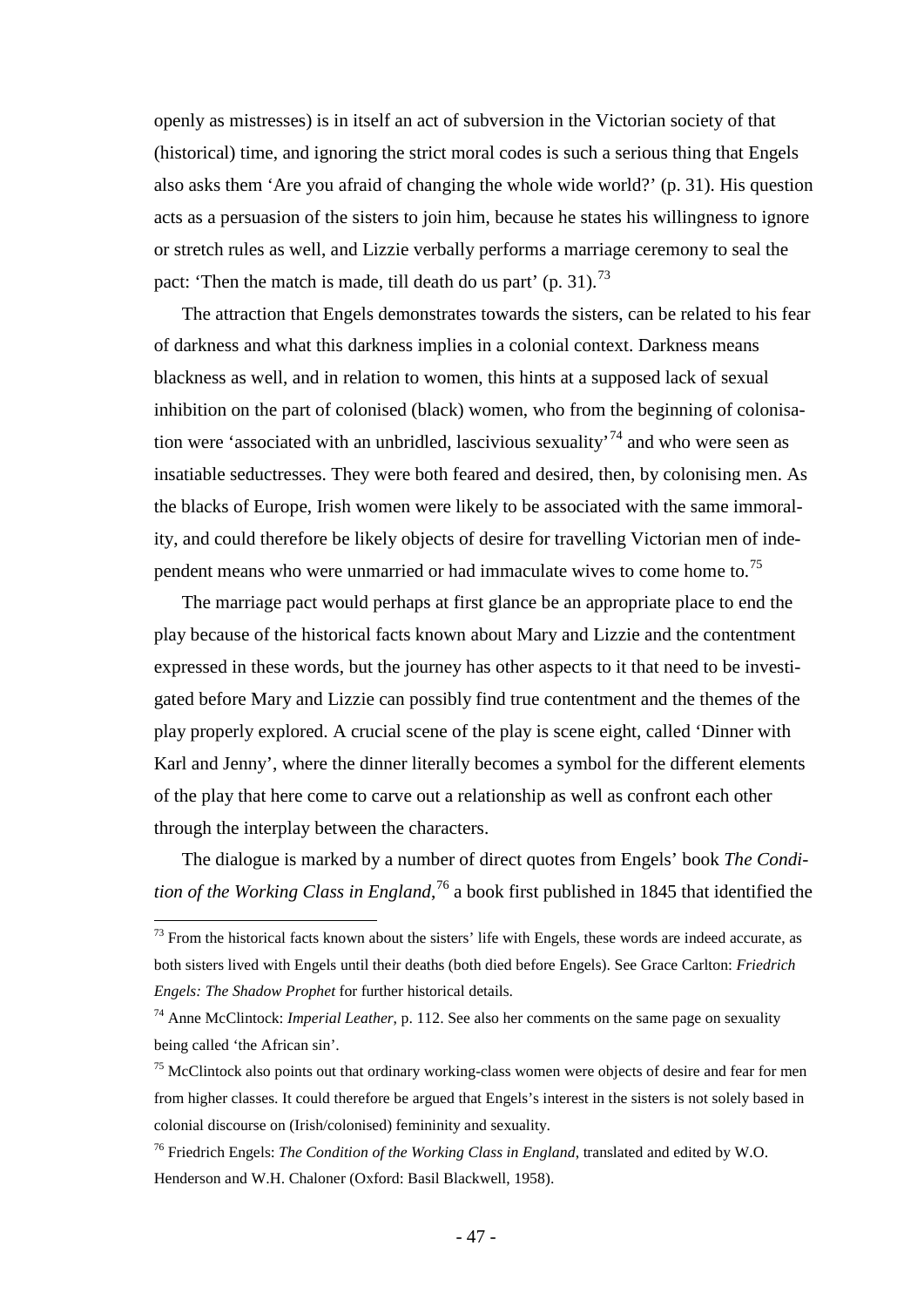working class Irish as being a most degraded race. For instance, Engels was rather harsh in his initial judgement on the Irish contribution to the world, stating that they supplied 'England, America, Australia, etc., with prostitutes, casual labourers, pimps, thieves, beggars and other rabble.'[77](#page-47-0) But, as Eamonn Jordan notes, 'to Engels' credit, he later moved beyond these reductive descriptions towards a more analytical position.<sup>[78](#page-47-1)</sup> It is perhaps suitable to point to the fact that the book for the most part was written before his relationship with Mary and Lizzie developed, and that historians have failed to take notice of the positive, humanising impact this relationship must have had on his subsequent rethinking on the Irish.

Marx, however, was never convinced, and in the play, it is overtly suggested that he let himself be ruled by the social norms regarding non-marital relationships in the case of Mary and Lizzie and the Irish, because in the dinner scene he openly expresses his disregard for them: 'These women are not welcome in my house' (p. 35). The ensuing dialogue between Marx and Mary makes his inclination for Victorian values obvious:

**Marx:** I have frequently acknowledged my friend's financial assistance. **Mary:** Then why do you look at his women with poison in your face? **Marx:** You are not his women, you are his whores. **Mary:** So are you. (p. 35)

Mary and Lizzie are regarded as being whores by Marx, then, since they do not conform to society's values and thereby threaten social conformity and control. Or, as McClintock puts it, 'it seems that underlying the anxious, baritone cries about sexual license lay fear of loss of patriarchal control in the home over the bodies, labor and money of the young women.<sup>[79](#page-47-2)</sup> There is of course also the implication that since Mary and Lizzie are Irish, they are promiscuous and behave like prostitutes, something that Marx also implies in his comments about them being whores. The accuracy of the equation that Irish women (in England) are whores, is flawed, however, and this fact demonstrates that regarding black women as lascivious is flawed too. One study of prostitution in Victorian York, for instance, shows that 'a disproportionately low number of prostitutes' was drawn from the large and poor Irish population in the city, and that 'the Irish

<span id="page-47-0"></span> <sup>77</sup> Engels quoted in Liam O'Dowd's new 1990 introduction to Albert Memmi's *The Colonizer and the Colonized*, p. 49.

<span id="page-47-1"></span><sup>78</sup> Eamonn Jordan: *The Feast of Famine*, p. 138.

<span id="page-47-2"></span><sup>79</sup> Anne McClintock: *Imperial Leather*, p. 118.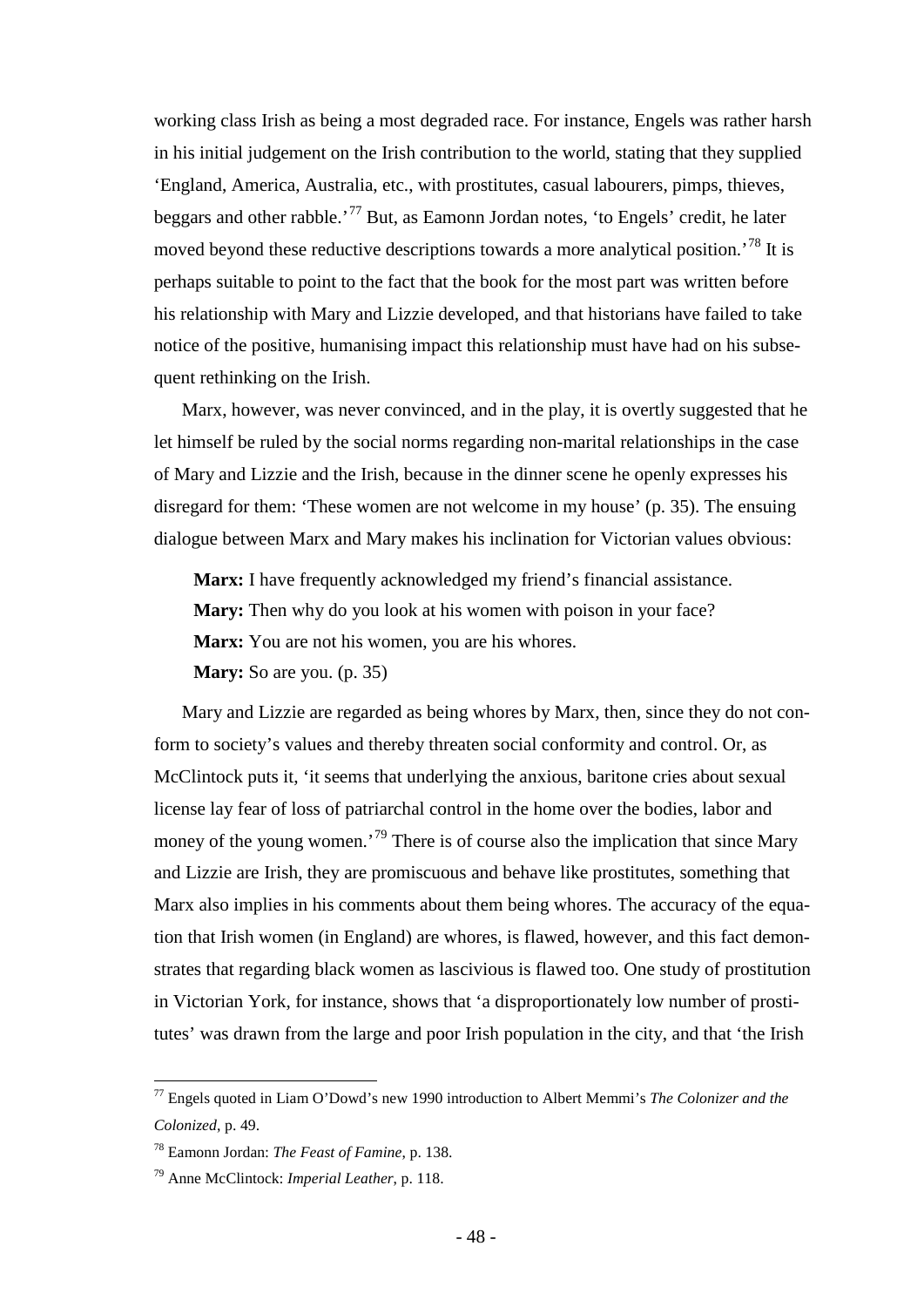community (...), though poor, contributed few women to an activity which actually declined or even virtually disappeared in areas colonised by the immigrants.<sup>[80](#page-48-0)</sup> It is likely that this study is representative of other English cities with large Irish communities, and there is certainly no reason to doubt that prostitutes in York were any different than others of their kind. The suppositions of Irish immorality, therefore, must be largely attributed to colonial discourse that was based more on assumptions than actual facts.

The dialogue also makes obvious that Marx can see sex only from a male point of view since he regards the sisters as being sinful seductresses, while Engels is without any blame in the matter. The image of the whore again brings into light the fear of women that the patriarchy suffers from, and the social stigmatisation of women who fail to conform to moral values. Submission is a prison for women, and Marx' wife Jenny shows all the signs of being trapped in a circle of submission that frequently makes her 'indisposed' due to nerves. She has long since realised what she was destined for: 'No, I am redundant. A useless piece of production, past child-bearing, and there were no sons–' (p. 39), and with these words she sums up the place of woman in society.

Jenny Marx is drawn between social expectations and her own wishes, but has subdued herself to Victorian values nevertheless and suffers the psychological consequences. Her strong disapproval, if not hatred, of Mary and Lizzie, prompts to her reveal to the sisters what attitudes Engels expressed on the Irish race in his book. The result is an argument where Marx labels them 'a rotting mass' and 'the lowest of the low' (p. 41), while Engels is accused by Mary of passivity and inability to face his fears: 'You don't know us. You fear us. So you'll remove us. (...) Change the world, eh? Change us. Change yourself first. Mr Engels is afraid of the dark. We're the dark' (p. 42). This is a comment that clearly makes the association between darkness as the Other, and darkness as female (and/or colonial) sexuality. The assertion of their status as the other also turns into a verbal divorce from their male companion and subsequently they are again on their own, seemingly free from any kind of patriarchal bond.

It is a paradox, and certainly not accidentally included in the play, that the revolutionary thinking of Marx and Engels made no serious attempt to recognise the importance of the feminine in any society. Instead, gender differences were largely

<span id="page-48-0"></span> <sup>80</sup> See Frances Finnegan: *Poverty and Prostitution: A Study of Victorian Prostitutes in York* (Cambridge: Cambridge University Press, 1979), pp. 32 and 53 respectively. This detailed study also shows that police records of 106 known prostitutes in York in 1843, stated that only 2.9 per cent of these women were Irish (see p. 71).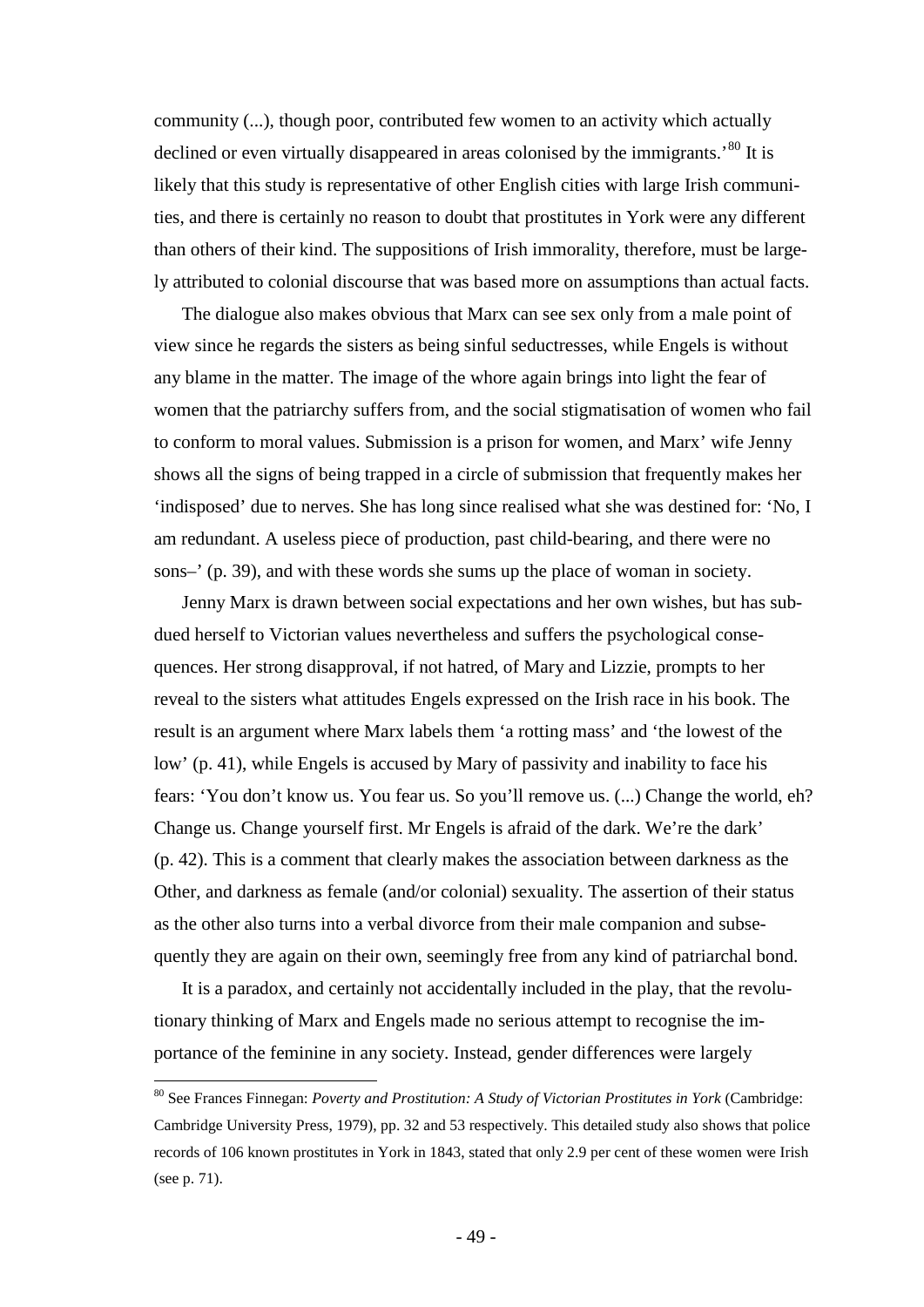ignored and the female worker more or less aligned with the importance of the male worker. This could ideally mean a lesser patriarchal influence on society if Marxism is implemented, which would, again ideally, lead to a dismissal of the gendered society as it is. However, Marxism as an ideology fails to recognise the inevitable impossibility of getting rid of existing ideas before and after a revolution, which in the case of women implicates no sudden status change.

As several feminist postcolonial critics have pointed out, $81$  the rights of women remain in the shadow of the freedom-seeking colonial nation during the transitional phase from colonised country to independent country. Though women no longer are doubly colonised in a post-colonial society, they remain colonised by patriarchy as the nationbuilding becomes the focus and 'questions of women's rights and autonomy complicate any simple celebration of anti-colonialism, nation and liberation.'[82](#page-49-1) (In a Marxist society, patriarchal values would also still dominate since women would still be silenced through the lack of attention given to gender differences, individuality and the female consciousness.)

The dialogue between feminism and Marxism, then, provides no actual improvement for women. This is made even clearer in the final scene of the play, where a boy speaking Russian reminds us of the extreme consequences of Marxism: consequences that are no less horrifying than those experienced by the Irish. It is a case of history, and indeed patriarchy, repeating itself in an endless cycle, a cycle that Mary and Lizzie come to reject in the final scene, when the Pregnant Girl (pregnancy, of course, being the prime symbol of women's position in the male dominated society) suddenly appears on stage again to give birth. The child is a wooden box, much like a coffin, that the girl puts back again, because she has nothing else to do but 'Start again, I suppose. Rough life, eh? No rest, no rest, until the grave' (p. 47).

The cyclical element is emphasised as inadequate, and it is clear that the fluid form of the play itself is a subversive device that stresses the flaws of concepts of (historical)

<span id="page-49-0"></span><sup>81</sup> For instance, Gayatri Spivak, Anne McClintock, Ania Loomba, Chandra Talpade Mohanty and Benita Parry. For the latter two, see Chandra T. Mohanty: 'Under Western Eyes: Feminist Scholarship and Colonial Discourses' in Laura Chrisman and Patrick Williams (eds): *Colonial Discourse and Post-Colonial Theory*, pp. 196 – 210, and Benita Parry: 'Problems in Current Theories of Colonial Discourse' in Bill Ashcroft, Gareth Griffiths and Helen Tiffin (eds): *The Post-Colonial Studies Reader* (London and New York: Routledge, 1995), pp. 36 – 44.

<span id="page-49-1"></span><sup>82</sup> Ania Loomba: *Colonialism/Postcolonialism* (London and New York: Routledge, 1998), p. 227.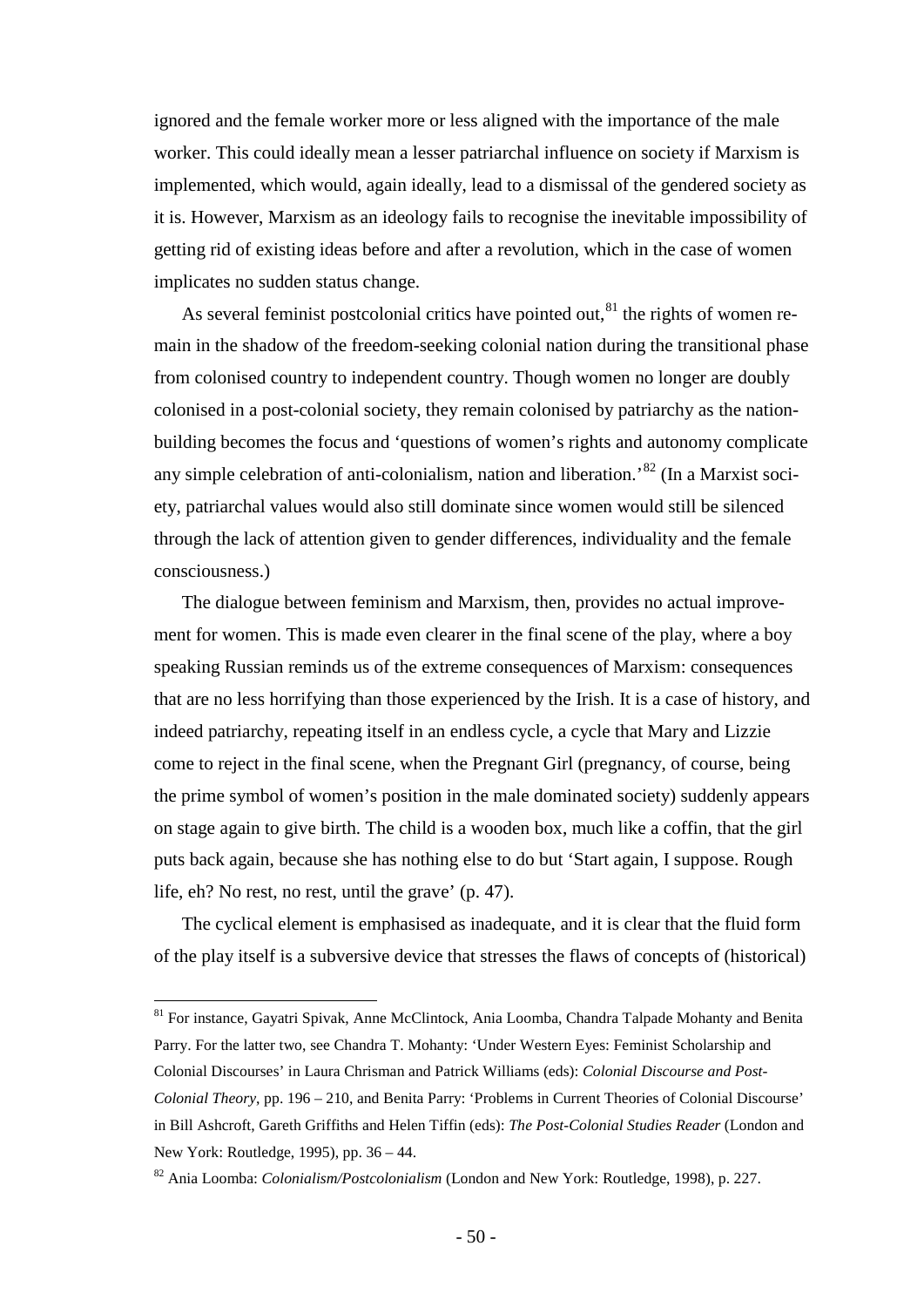continuity. For Mary and Lizzie this means that their journey must continue infinitely since they have come to realise that they cannot be held back by social and colonial forces that in reality advocate individual imprisonment through a system of rigid social values as well as concepts of colonial discourse. Their gesture of forgiveness offered to Engels is a subtle reminder of their feminine humanity: 'You'll fail, but you'll be forgiven, for you loved, and love forgives. Forgive? Love forgets' (p. 48). Despite the gloomy visions of the future, love is the emotion that ends the play as the sisters, joined by their mother, sing 'No rest have I, or liberty, For love is lord of all' (p. 49) as they continue wandering the earth. There is no definite closure, and there is no solution on offer as the play ends, only fluidity and possibilities. There is therefore also hope of recognition present for the sisters, which would secure their individuality and position in a less stringent society.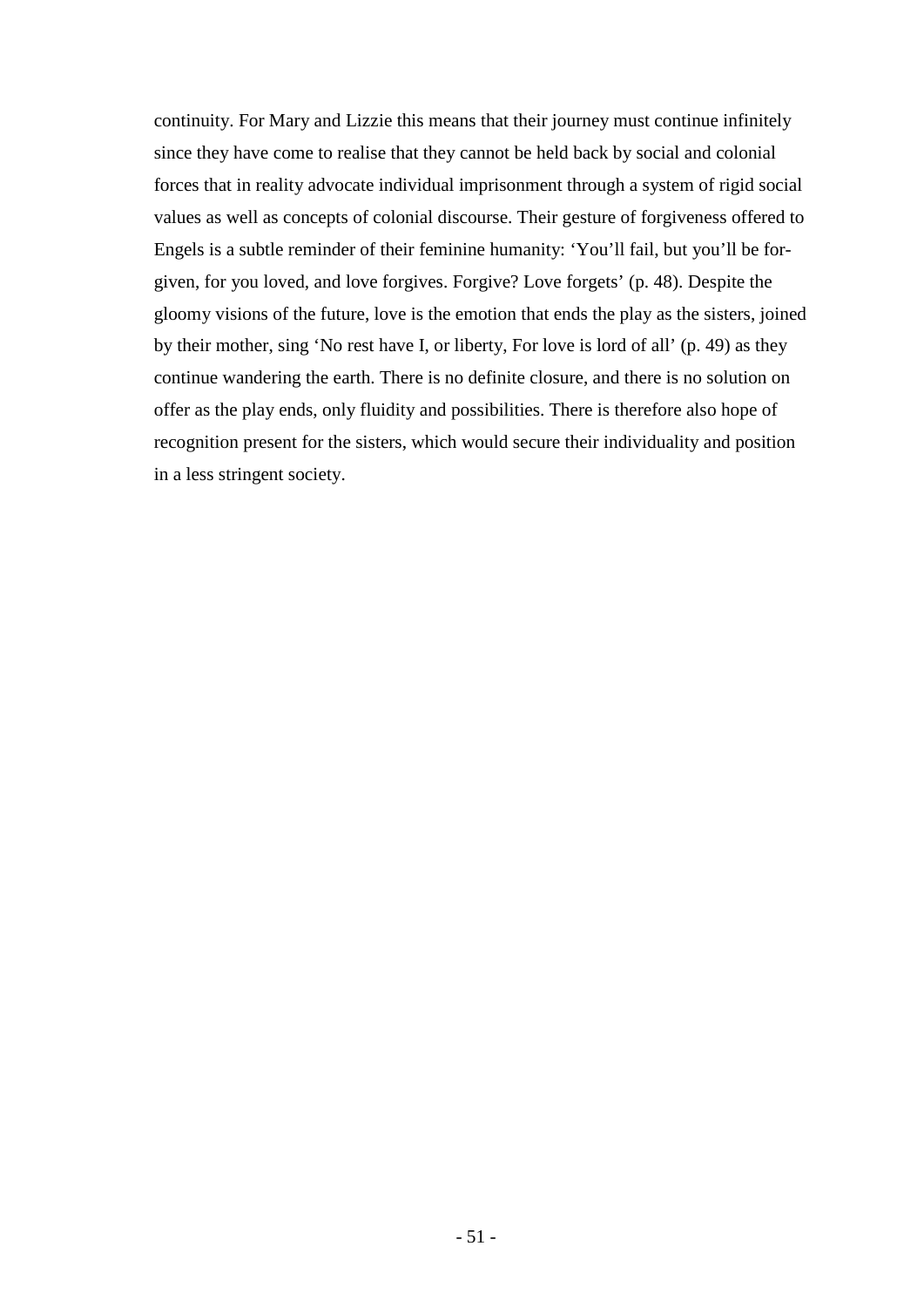## Observe the Sons of Ulster Marching Towards the Somme

Much as in *Mutabilitie* the position of the coloniser is central in *Observe the Sons of Ulster Marching Towards the Somme* (1985),<sup>[83](#page-51-0)</sup> but the latter play portrays a coloniser who is no longer in the process of conquest, but is rather trapped between the colonised Irish Catholics and the colonial power, the British mainland. Ulster Protestants, the majority settler colony in what today is Northern Ireland, are centre stage in this play which, with its setting in a time of war and violence both internationally and internally early in the twentieth century, has much to contribute to the understanding of the current deadlock situation in Northern Ireland and the unsettled position of the Ulster Protestants. Their presence in Ulster can be seen to be under threat from both the Catholic majority (on the island of Ireland as a whole) and the British state whose Empire is now virtually non-existent and whose colonial history is often seen as something of an embarrassment. This play stresses the Ulster Protestants' eagerness, willingness and determination to remain in a colonial relationship with the British, as the colonial power's representatives in Ireland and Ulster in particular, though the playwright does so without judgement against this community whose underrepresentation and misrepresentation in Irish and British history are widespread.

With this play Frank McGuinness has created a war drama that in many ways differs from the traditional conception of what such a play should, or is expected to, contain. War literature is a descriptive and visual literature closely related to political and military events recorded by history, where above all the heroism and destruction alike of soldiers is usually depicted in a frenzy of horrible and disturbing actions.<sup>[84](#page-51-1)</sup> Significantly, though *Observe the Sons of Ulster* undoubtedly is about war, and World War I specifically, the play avoids directly presenting the war. In fact, we do not see the play's

<span id="page-51-0"></span> <sup>83</sup> All quotes and references to the play are from Frank McGuinness: *Observe the Sons of Ulster Marching Towards the Somme*, in *Plays One* (London: Faber and Faber, 1996), pp. 91 – 197.

<span id="page-51-1"></span><sup>84</sup> See, for instance, Joan FitzPatrick Dean: 'Self-Dramatization in the Plays of Frank McGuinness', in *New Hibernia Review* (Vol. 3, No. 1, Spring 1999), p. 104.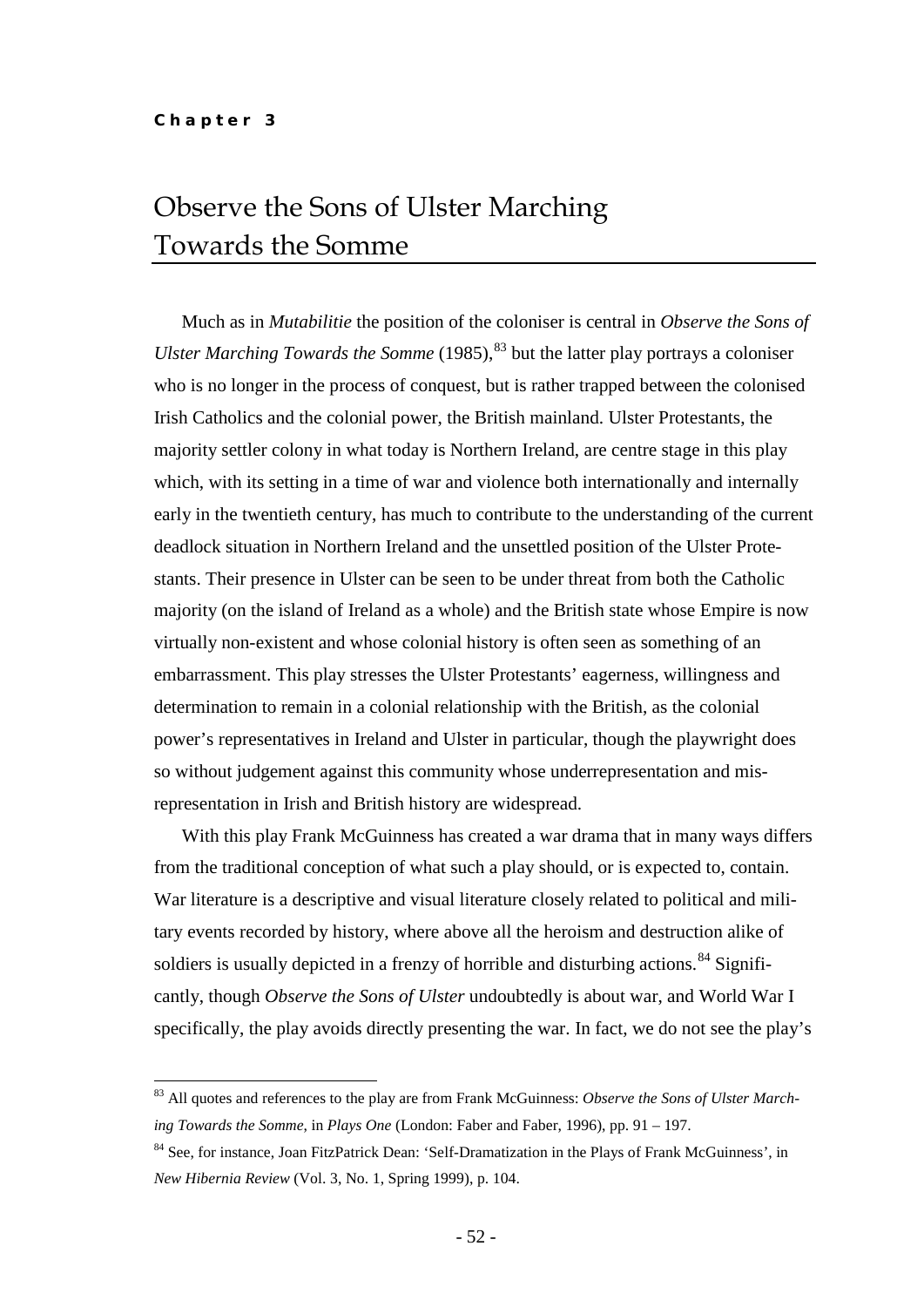eight Ulstermen in direct action on the battlefield at all because it is not the intention of McGuinness to provide us with what we expect from a history of men in war. Rather, it is the consequences of those events that preoccupy McGuinness.

Instead of scenes of utter horror, such as those disturbingly displayed by German author Erich Maria Remarque in his monumental 1929 anti-war novel *All Quiet on the*  Western Front, <sup>[85](#page-52-0)</sup> or traditional scenes of heroism and bravery, McGuinness focuses on the relationship between the past and the present, history and myth, society and the individual through the parallel between the eight fighting Ulstermen of World War I and the fight of Ulstermen past and present. As in (almost) all his plays, history again plays a crucial and integral role.

A preoccupation with history is far from something new in the world of Irish literature; it is almost universally present, and the belief that the past holds the solution of the future is forever looming over the Irish consciousness together with the impossibility of forgetting the past with its myths and factual history altogether. Christopher Murray points out that the history play 'has always been concerned with power, identity and the national consciousness.<sup>[86](#page-52-1)</sup> In relation to the history of Ireland and particularly Northern Ireland, this is a definition that proves central to the interpretation of *Observe the Sons of Ulster* when the play's relationship between history and myth is further scrutinised.

Myth, which is crucial in providing people with a sense of unity, tradition and background, also, of course, tends 'to ignore the silences, the gaps, the contradictions and the alternative perspectives which surround past events,'[87](#page-52-2) and so the Protestant perspective offered by McGuinness can only give us insight into one of the two distinct Ulster communities' consciousness. Myth acts as a provider of the community's set of images of itself and images that represent the community to others. The ideological implication of myths is obvious, but myths are also alienating and can easily turn into an imprisoning force that fails to reassess and reinterpret existing myths in accordance with the

<span id="page-52-0"></span> <sup>85</sup> Erich Maria Remarque: *All Quiet on the Western Front*, trans. Brian Murdoch (London: Vintage, 1996). Remarque's realistic descriptions of the fear felt by German soldiers during World War I was the main reason for his exile from Hitler's Germany from 1933, when his novel was burnt under the claim that it was a betrayal of the German front-line soldiers. His citizenship was also withdrawn.

<span id="page-52-1"></span><sup>86</sup> Christopher Murray: 'The History Play Today' in Michael Keneally (ed): *Cultural Contexts and Literary Idioms in Contemporary Irish Literature* (Gerrards Cross: Colin Smythe, 1988), p. 269.

<span id="page-52-2"></span><sup>87</sup> Eamonn Jordan: *The Feast of Famine*, p. 28.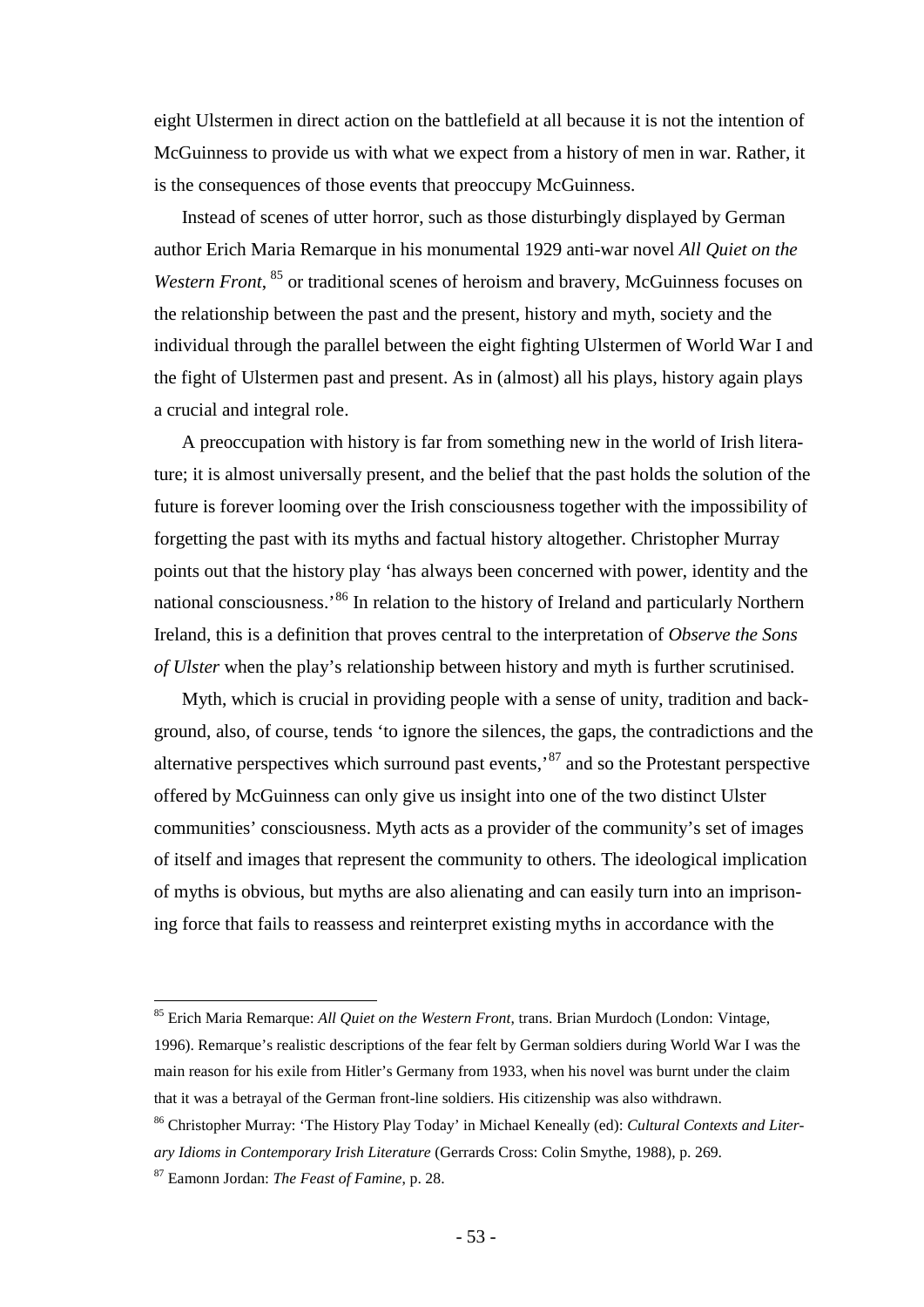continuous flow of history. The danger of reliance on myth is clearly that it relies too heavily on the past.

As James Loughlin points out, 'the myth encompasses the total world-view of the group, and in so doing makes no distinction between past, present or future. Essentially, it embodies an ahistorical enclosed outlook, denying the possibility of change in his-tory.<sup>[88](#page-53-0)</sup> Furthermore, the past 'provides lessons of conduct for the present and the future; the acceptance of those lessons presupposing the existence of an unchanging environment,<sup>[89](#page-53-1)</sup> something which clearly is a hindrance to any revision of myths or traditions, especially in a situation where your very existence in one particular place (here Ulster), and also your legitimate claim to that place, depends on these factors.

Any audience or reader of McGuinness's play, even those only vaguely familiar with the Northern Irish situation, will probably recognise and be aware that the situation has not changed much since the time of the play's World War I setting or prior to this time, for that matter. Though Northern Ireland since has come into existence, the tensions and troubles in the region cannot be said to have changed significantly. The play is, therefore, indeed highly relevant in its use of the past experiences of eight Ulster soldiers as a metaphor for the present state of Northern Ireland and its Protestants. A history play explains the past, and here the history play is also used to draw a line from the past to the present, inextricably linking the two together. The deployment of the history play, therefore, acts as an examination and critique of the present as well.

Prior to World War I, Ulster was in turmoil due to the prospect of Home Rule for Ireland. The ensuing argument between Irish Catholics, who viewed Home Rule as an important step towards full independence, and the strongly anti-Home Rule Irish Protestants (of whom the Ulster ones were most prominent) rapidly developed into a question of nationalism and national loyalty. The Ulster Protestants increasingly emphasised their bond with Britain and their British identity, and in this context 'Protestantism provided one of the most enduring and easily exploitable bonds of identity between the Unionists of Ulster and the population of Britain.<sup>[90](#page-53-2)</sup> The fact that most Ulster Protestants were the descendants of Scottish Presbyterian settlers was downplayed to allow for a more general British identity where '"Anglo-Saxon" racial characteristics were allied

<span id="page-53-0"></span> <sup>88</sup> James Loughlin: *Ulster Unionism and British National Identity Since 1885* (London and New York: Pinter, 1995), p. 2.

<span id="page-53-1"></span><sup>89</sup> *Ibid.*

<span id="page-53-2"></span><sup>90</sup> *Ibid.,* p. 30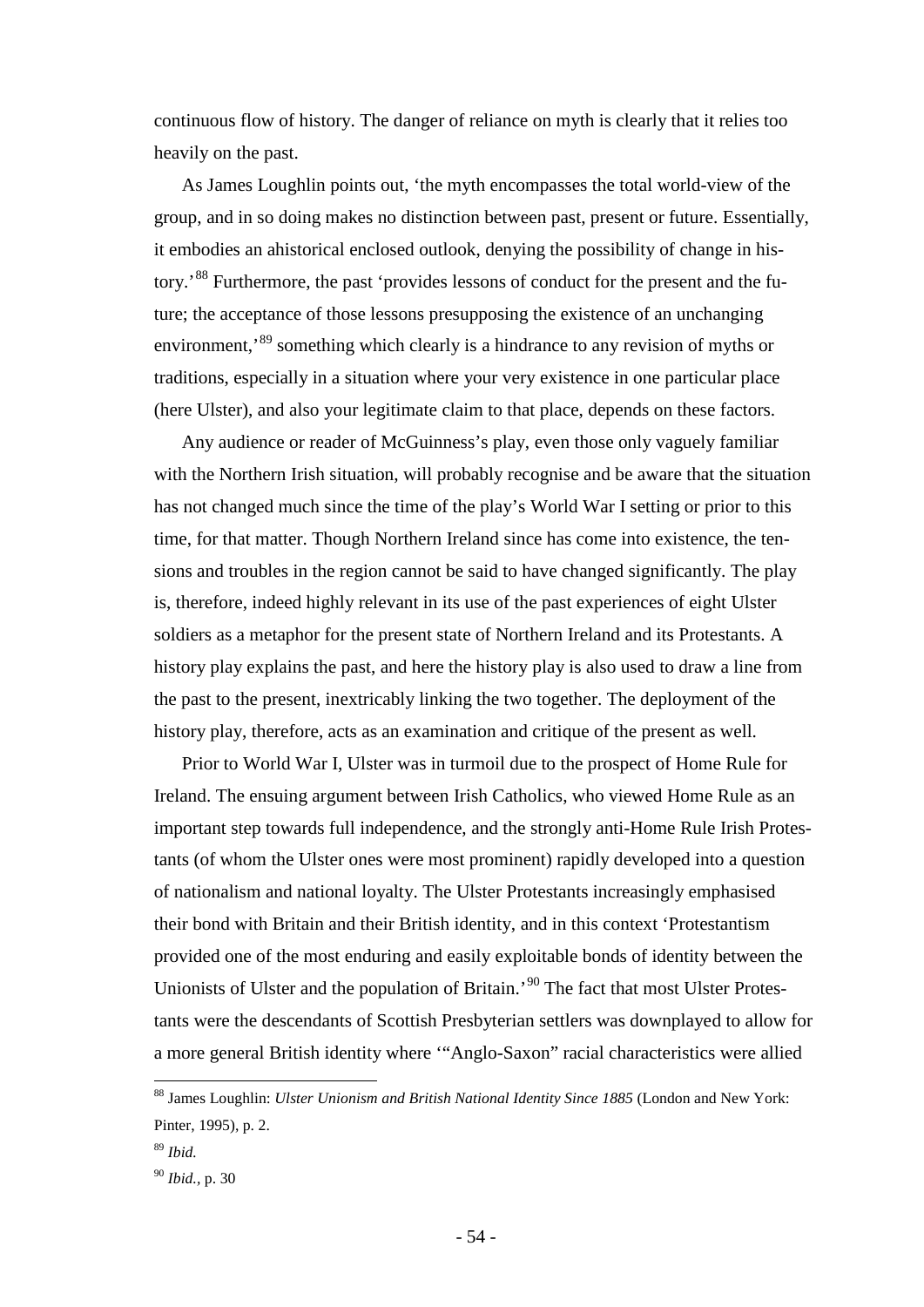to a common Protestantism as the basis of that identity; and this racial identity was clarified by invidious comparison with the supposed characteristics of Irish Romanist Celts.'[91](#page-54-0) This makes evident that the old colonial discourse techniques of portraying the Irish as an inferior race were not yet rejected, and this supposed inferiority actually appeared as a means of propaganda in the British general elections that were crucial to the fate of the Home Rule question. It was not unusual to see pamphlets with examples of Irish barbarism such as this Conservative party candidate's from the first election where Home Rule was a major issue in 1886:

Q. Have the Irish ever had Home Rule and how did they behave?

A. They murdered every Englishman and Protestant they could lay their hands on in 1641. They were set on by the priests, who said that the killing of them was a meritorious act. Altogether they killed in that year 150,000 Protestants – men, women and children. $92$ 

It is especially noteworthy that these words rely entirely on a reference to the past history of Ireland, and especially so the year 1641 when the Irish rebelled quite successfully against the British. The focus on the role of the Catholic priests in this insurrection is important because this embraces Ulster Protestant fears of being subjected to rule by a 'Papist' state, and stresses the threat posed to Protestants under such a supposedly authoritarian rule. That the estimate of deaths is rather exaggerated and based on biased sources is of no concern to the cause since these reminders and figures are made to appeal to the Protestant sense of injustice and cruelty that will occur under any form of Irish rule. $93$ 

The appalling prospect of Irish Home Rule from the 1880s onwards caused a constant reiteration of historical references and emphasis on loyalty to Britain by Irish Protestants and their British allies (especially the Conservative Party), and when it became clear in 1913 that the third Home Rule Bill (the first and second Home Rule Bills were defeated in the British Parliament in 1886 and 1893 respectively) would finally be passed, Ulster Protestants prepared for war. As many as 100,000 men joined

<span id="page-54-0"></span> <sup>91</sup> *Ibid.,* p. 23.

<span id="page-54-1"></span><sup>&</sup>lt;sup>92</sup> *Ibid.* From Tory candidate for Hyde, T.H. Sidebottom's campaign pamphlet.

<span id="page-54-2"></span> $93$  Historians today seem to agree that in total over the years from 1641, when the rebellion broke out, to the final defeat of Catholic forces in 1652, approximately 20% of the Protestant population died. This would mean that up to 200,000 Protestants died during the struggle. See James Scott Wheeler: *Cromwell in Ireland*, p. 224 – 227 for details on estimated deaths and the differing views of historians.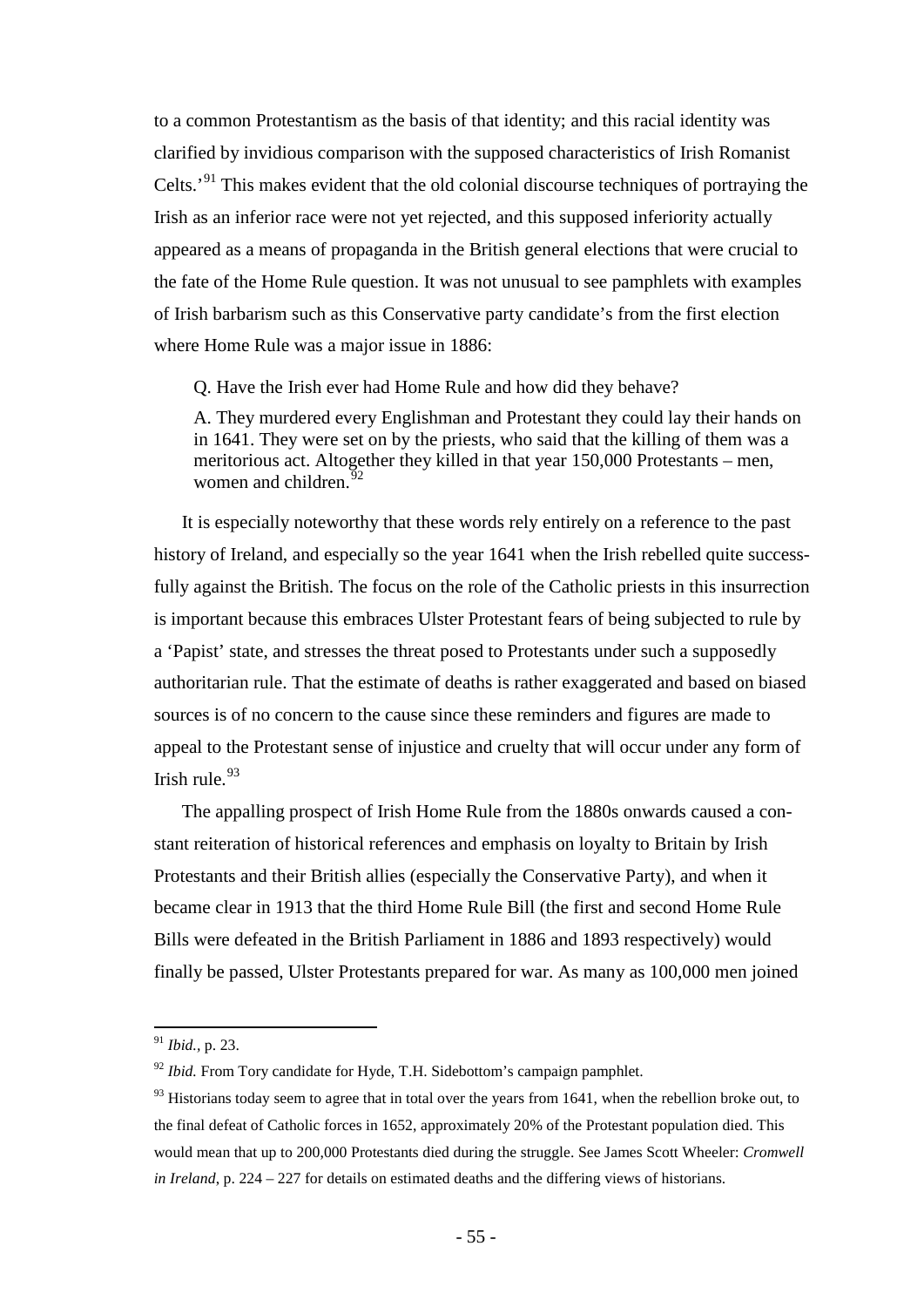Edward Carson's Ulster Volunteer Force during 1913 to defend their province against the prospect of Catholic rule. Thousands of these men were subsequently to join the British Army on the outbreak of the world war in 1914. One of the worst battles of the war, the Battle of the Somme, which of course is central to the play through the title reference, was to claim some 420,000 British lives (British casualties reached as high as 60,000 after the first day), including a significant number of Ulstermen, who mainly saw their engagement in the war as a means of strengthening and consolidating their bond with Britain.

In the past, this bond with Britain had been consolidated through particular emphasis on Protestant loyalty and sacrifice for the sake of British-Irish unity, and this was expressed through yet more historical references: 'If there had been no Londonderry and no Enniskillen and no Newtonbutler two hundred years ago ... there would have been no independent United Kingdom today.<sup>[94](#page-55-0)</sup> And if there were no United Kingdom, Britain would of course not be a colonial power either. These references gave meaning to the modern Ulster military struggle for the sake of British unity and hence nationality at the turn of the century and up to the world war that would provide Ulster with another proof of its loyalty to Britain through one of the bloodiest battles ever.

The Battle of the Somme has become etched on the minds of Ulster Protestants because of the terrible and appalling number of lives lost during a relatively short period of time and for minimal tactical gain (allied forces managed to advance only about six miles during the four months the battle lasted). Their sacrifice on the Somme battlefield has ever since been commemorated by Ulster Protestants as unmistakeable proof of their strong ties with and unquestionable loyalty to Britain. Curiously, the Battle of the Somme started on July  $1<sup>st</sup>$  1916, the exact date of the historically decisive Battle of the Boyne in 1690,  $95$  a battle that was also to create lasting myths seriously affecting the relationship between Irish Catholics and Irish Protestants. As will be pointed out later in this chapter, this coincidence of dates proves to be of crucial significance to the Ulstermen of this play (as it was of significance to other Ulstermen at the Somme that day).

Structurally, the play seems strikingly concerned with the number four, as there are four acts, four pairs of men and also four different Ulster locations in the third act. The

<span id="page-55-0"></span> <sup>94</sup> Taken from *Belfast News-Letter* (18 June 1892), here quoted in James Loughlin: *Ulster Unionism and British National Identity Since 1885*, p. 38.

<span id="page-55-1"></span><sup>&</sup>lt;sup>95</sup> William of Orange's victory over James II is generally celebrated by Northern Protestants on the 12<sup>th</sup> of July instead of the  $1<sup>st</sup>$  due to a change in the calendar in the eighteenth century.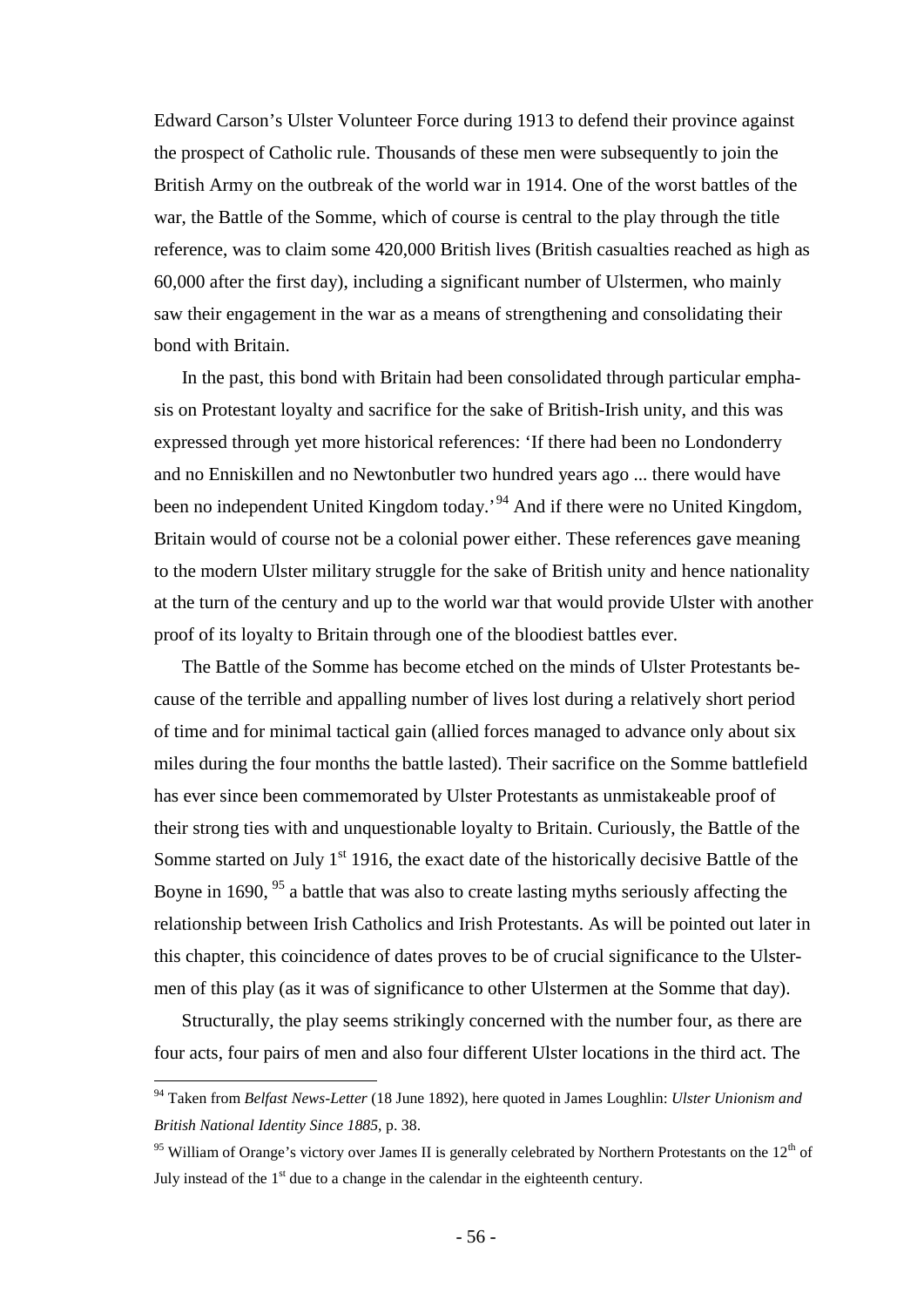exact locations are uncertain for three of the four, with the stage directions simply stating 'Ulster: Boa Island, Lough Erne (...); a Protestant church (...); a suspended rope bridge (...); the Field (...)' (p. 138). The four parts are named 'Remembrance', 'Initiation', 'Pairing' and 'Bonding'. The four pairs of men that gradually are formed, are partly based on already existing friendships and partly on new acquaintances, as some of the eight men already have established friendships, such as Millen and Moore, McIlwaine and Anderson, whereas Pyper knows the preacher Roulston from his school days and Craig once attended one of his sermons. Pyper and Craig form a pair after their initial meeting and obvious signs of (sexual) attraction towards each other, while Roulston pairs up with the youngest of the eight, Crawford, to 'Turn your [Crawford's] mind away from this evil, young man' (p. 125). Roulston's pairing with the youngest man also agrees with Pyper's comment that 'Roulston's best friends were always much younger' (p. 119) and hints at covert homosexuality.

The structure of the play also works effectively to locate the conflict between different reasons for fighting given by the men voluntarily engaging in war. Publicly, national identity was of course central, and warfare is again a central means of consolidating such identity 'as a mobiliser of ethnic sentiments and national consciousness (...) [and] a provider of myths and memories for future generations.'[96](#page-56-0) Part one, appropriately called 'Remembrance', is where the Elder Pyper evokes the memory of his dead comrades long after they perished, in a soliloquy dominated by contrast and inconclusiveness as well as introspection and lament. His retrospection into the events of the past offers a perspective characterised by distance in time with the effects this has on the surviving old man's memory. The accuracy of his memory is not questionable or likely to be unreliable; it is too firmly based in the realities of war and mostly ignores familiar notions of noble bravery and heroic fighting.

His words make it instantly clear that the Elder Pyper is not completely reconciled with the events of his past, and that his explanation of what made the eight men fight on foreign soil is caught up in a tug-of-war between public and private causes. A tremendous guilt for being the sole survivor torments Pyper, like so many of his generation who could not comprehend how, or why, they had survived when so many others died horrific deaths: 'Those I belonged to, those I have not forgotten, the irreplaceable ones,

<span id="page-56-0"></span> <sup>96</sup> Anthony D. Smith: *National Identity* (Harmondsworth: Penguin, 1992), p. 27.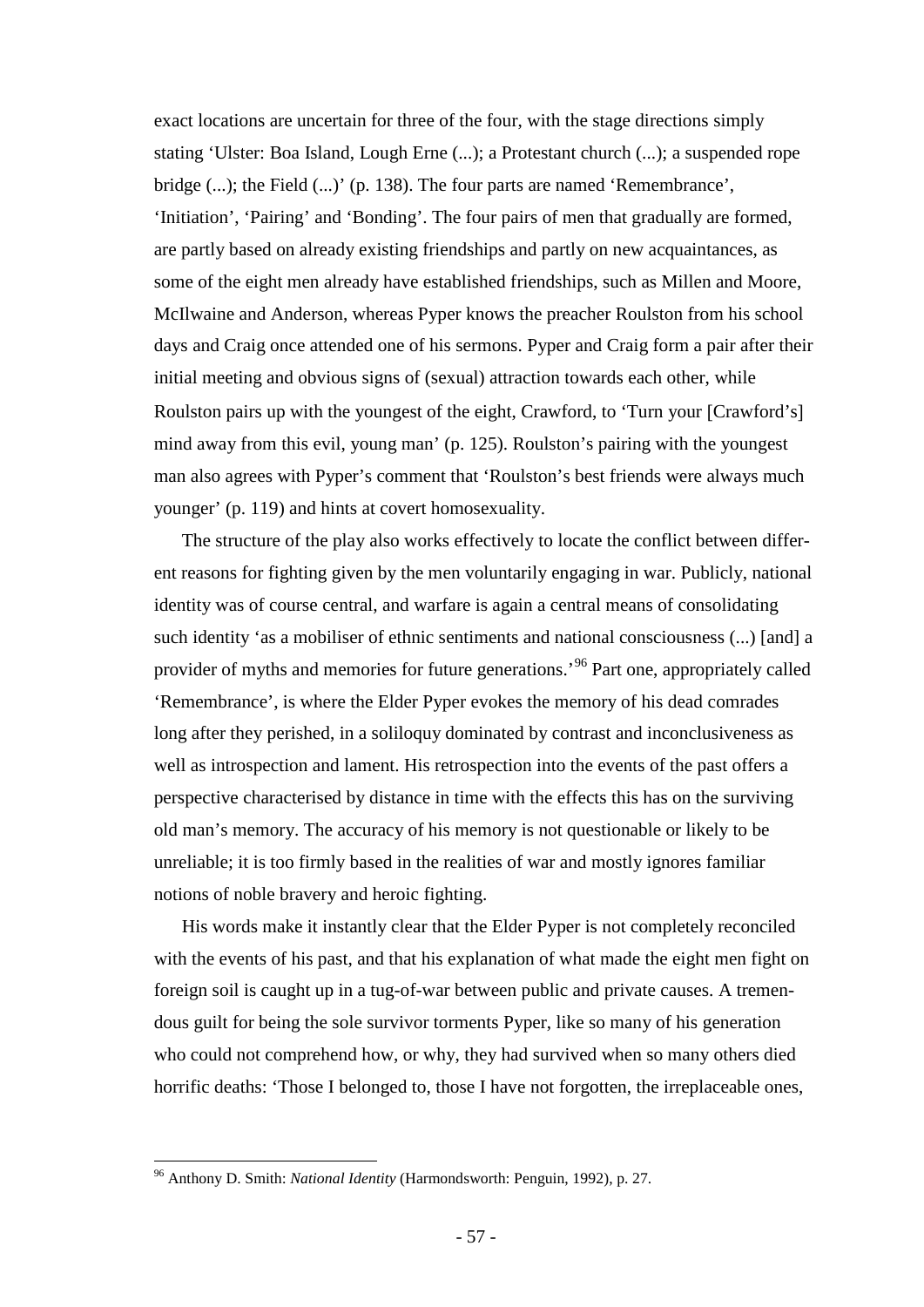they kept their nerve, and they died. I survived. No, survival was not my lot. Darkness, for eternity, is not survival' (p. 98).

The fact that his friends are dead, while he is not, is torturing the Elder Pyper just as much as it is a pain for him to be alive with the memories of what made them fight initially and through to the end: 'Answer me why we did it. Why we let ourselves be led to extermination? In the end, we were not led, we led ourselves. We claimed we would die for each other in battle. To fulfil that claim we marched into the battle that killed us all. That is not loyalty. That is not love. That is hate. Deepest hate. Hate for one's self. We wished ourselves to die and in doing so we let others die to satisfy our bloodlust. That lust we inherited' (p. 100). The lust is here portrayed not as a necessary fact of life for Ulster Protestants who protect their land, but as a negative and destructive force. It can possibly be linked to the project of colonialism, where the lust for new land made way for the dispossession and often annihilation of the people who already occupied the wanted land. Bloodlust, then, becomes a negative force that cannot bring proper fulfilment, as we clearly see with Pyper.

The sacrifice of blood, or the inherited lust to perform such an act, certainly does not seem to get an overwhelming support in this statement, and as Ulrich Schneider points out, it is 'surely not an excessively sympathetic portrait of loyalism.<sup>[97](#page-57-0)</sup> It certainly portrays war as a useless waste of lives whatever the grand cause and works to put emphasis on the darker, vengeful and hateful sides of the Ulster Protestant consciousness, but even more the view of Pyper here guides us towards the eight men's final reason for fighting a war they eventually came to detest, namely that their relationship that final day overcame the burden of their past and its mythologies.

The usefulness and significance of martyrdom or blood sacrifice in the name of nation, country, community or tribe seems shattered and highly questionable as the men are disgusted with the whole idea and horrible implications of war, and the ancient and classical notion of heroic sacrifice for one's country, the notion of 'dulce et decorum est pro patria mori'[98](#page-57-1) seems equally shattered, but the Elder Pyper is still marked by his

<span id="page-57-0"></span> $97$  Ulrik Schneider: 'Staging History in Contemporary Anglo-Irish Drama: Brian Friel and Frank McGuinness', in Geert Lernout (ed): *The Crows Behind the Plough* (Amsterdam: Rodopi, 1991), p. 96.

<span id="page-57-1"></span> $98$  Famously used by British poet and World War I soldier Wilfred Owen (1893 – 1918) in his poem *Dulce Et Decorum Est*, the line is taken from Horace, meaning 'it is sweet and honourable to die for one's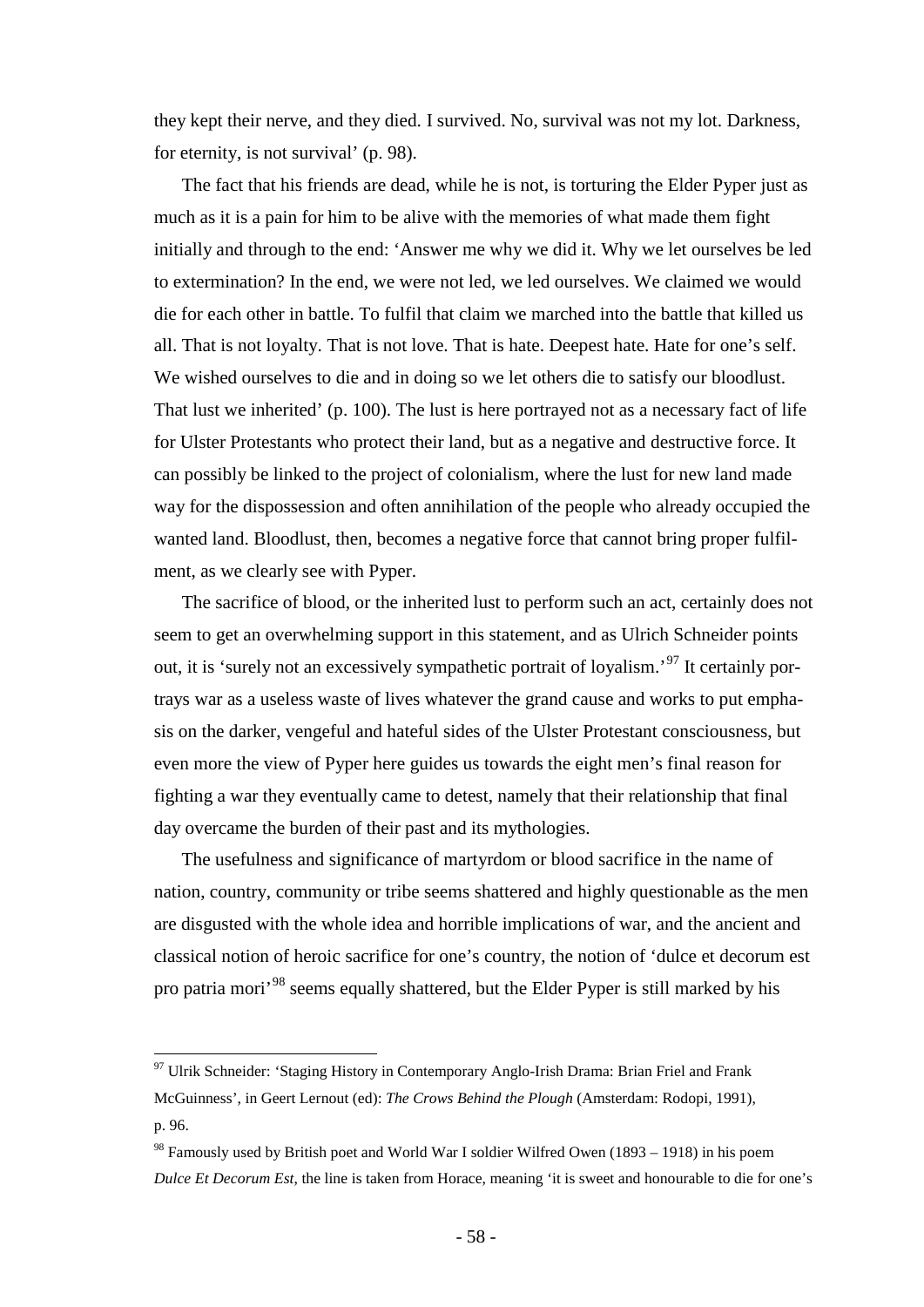ancestral past as he, prior to this, contradicts his own words by hailing his comrades as heroes and professing to continue their involvement in the making of history: 'I at least continued their work in this province. The freedom of faith they fought and died for would be maintained. There would be, and there will be no surrender. The sons of Ulster will rise and lay their enemy low, as they did at the Boyne, as they did at the Somme, against any invader who will trespass on to their homeland' (p. 98).

The definition of homeland is especially crucial here, as Pyper's words disclose the problem of settler colonies and their claim to the land they occupied as part of colonisation. It is highly questionable whether the Ulster Protestants can be labelled settlers several centuries after the original occupation and/or dispossession of land took place, and the occupants don't really have anywhere else to go after so many centuries. As Liam O'Dowd points out, 'The "colonizers", it can be argued, are now "native" because they have occupied the land for so long and anyway the "natives" who would overthrow them would merely colonize them in return if they succeeded.<sup>[99](#page-58-0)</sup> Importantly, the bond with the ancestral past is maintained through an insistence on Britishness as opposed to Irishness, and the threat of reverse colonisation, so to speak, is used as yet another argument in favour of continued relations with Britain.

Through this, the otherness represented by the native Irish Catholics is maintained and their struggle for independence is still seen as a major threat to Ulster-British identity. Downplaying any positive Irish role in British life, then, remains the norm. It is, for instance, obvious here that Pyper is completely ignorant of the fact that thousands of Irish Catholics who joined the British Army also perished at the Somme and in other battles of the war. Coincidentally, the predominantly Catholic  $16<sup>th</sup>$  Division fought next to the 36<sup>th</sup> Ulster Division at the Somme and likewise suffered horribly heavy losses, but this fact is largely ignored by Ulster Protestants, who benefited from the sympathy offered to them by the British public after the Somme tragedy.  $100$  That being said, the contribution of the many thousands of Irish Catholics who fought and died in World War I has, until quite recently, largely been equally ignored by their own community. (It

 $\overline{a}$ 

country'. For poem, see Wilfred Owen: *The Complete Poems and Fragments*, ed. Jon Stallworthy (London: Chatto & Windus, 1983), p. 140.

<span id="page-58-0"></span><sup>99</sup> Liam O'Dowd in his new 1990 introduction to Albert Memmi's *The Colonizer and the Colonized*, p. 46.

<span id="page-58-1"></span><sup>100</sup> See Pamela Clayton: *Enemies and Passing Friends: Settler Ideologies in Twentieth Century Ulster* (London: Pluto Press, 1996).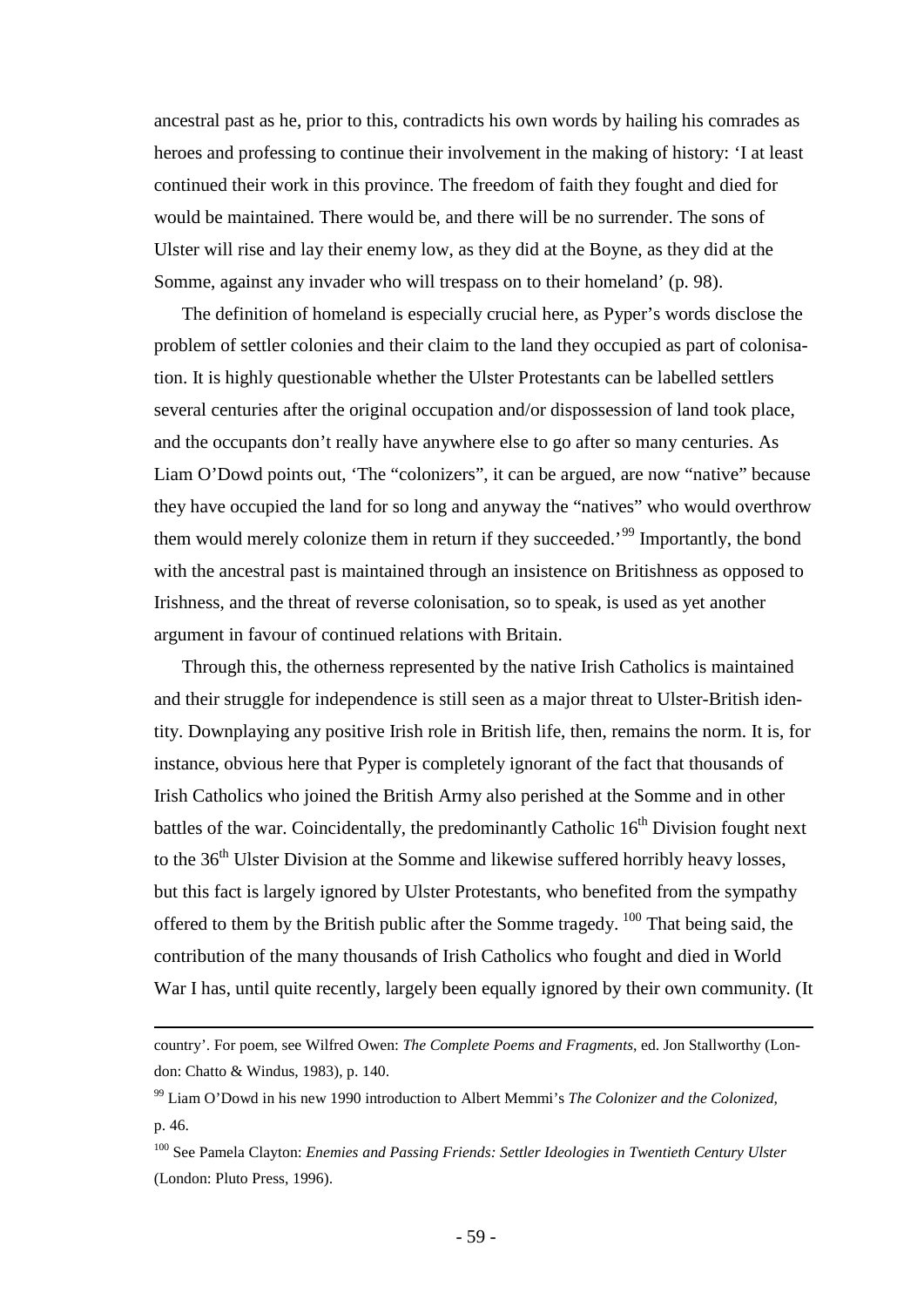is therefore likely that Irish audiences, north or south of the border, could still be equally ignorant of the Catholic war sacrifice).

It seems that Pyper's problematic relationship with himself, his past and his community has forced him in some way to see the war as a 'necessary stage in the process of history,'[101](#page-59-0) and that he has come to accept his tribe's demands. However, that the ghosts of his dead friends appear together with the ghost of his younger self, the Younger Pyper, signifies a detachment from his own self that is closely linked to his past experiences. No resolution to this detachment will appear until the final part, but in the middle parts – 'Initiation' and 'Pairing' - the initial sacrificial, tribal reason for entering the trenches of the Somme is gradually changed into a shape of personalised private reasons to fight and die because there is in the end no other way out. As the ghosts dance back into the story of their deaths, the Younger Pyper joins them, and the memory of the past can begin to assemble into a story of the survivor as much as the dead.

What is immediately striking about the play is that *Observe the Sons of Ulster* is a most masculine play in that there are no women present, nor is the entity of the family. It is noteworthy that the men always refer to women in general through using pejorative terms, and this is especially evident in the second act after they first meet at the barracks, when Moore ends up calling his own grandmother 'a stupid old bitch and an old rip' (p.114). Millen and Moore also enter the scene speaking of sexual experiences:

**Millen:** You never laid a hand on her.

**Moore:** Think what you like.

**Millen:** You wouldn't know where to put it if I wasn't there to tell you. (p. 107)

The phallic overtones are obvious, and the short dialogue is an early indication of the exploration of male sexuality that is to come stronger later in the play. Instead of soldiers talking about women and sex (as one would probably expect from soldiers isolated from the other sex for long periods), we are presented with homoeroticism and homosexuality in overt or covert shape as the men form closely knit friendships in a hostile environment of war. Violence and war are, of course, traditionally male, aggressive ways of attempted problem-solving that are responsible for making the kind of history that continues to repeat itself in a vicious pattern of violent, meaningless out-

<span id="page-59-0"></span><sup>&</sup>lt;sup>101</sup> Ulrik Schneider: 'Staging History in Contemporary Anglo-Irish Drama: Brian Friel and Frank McGuinness', p. 94.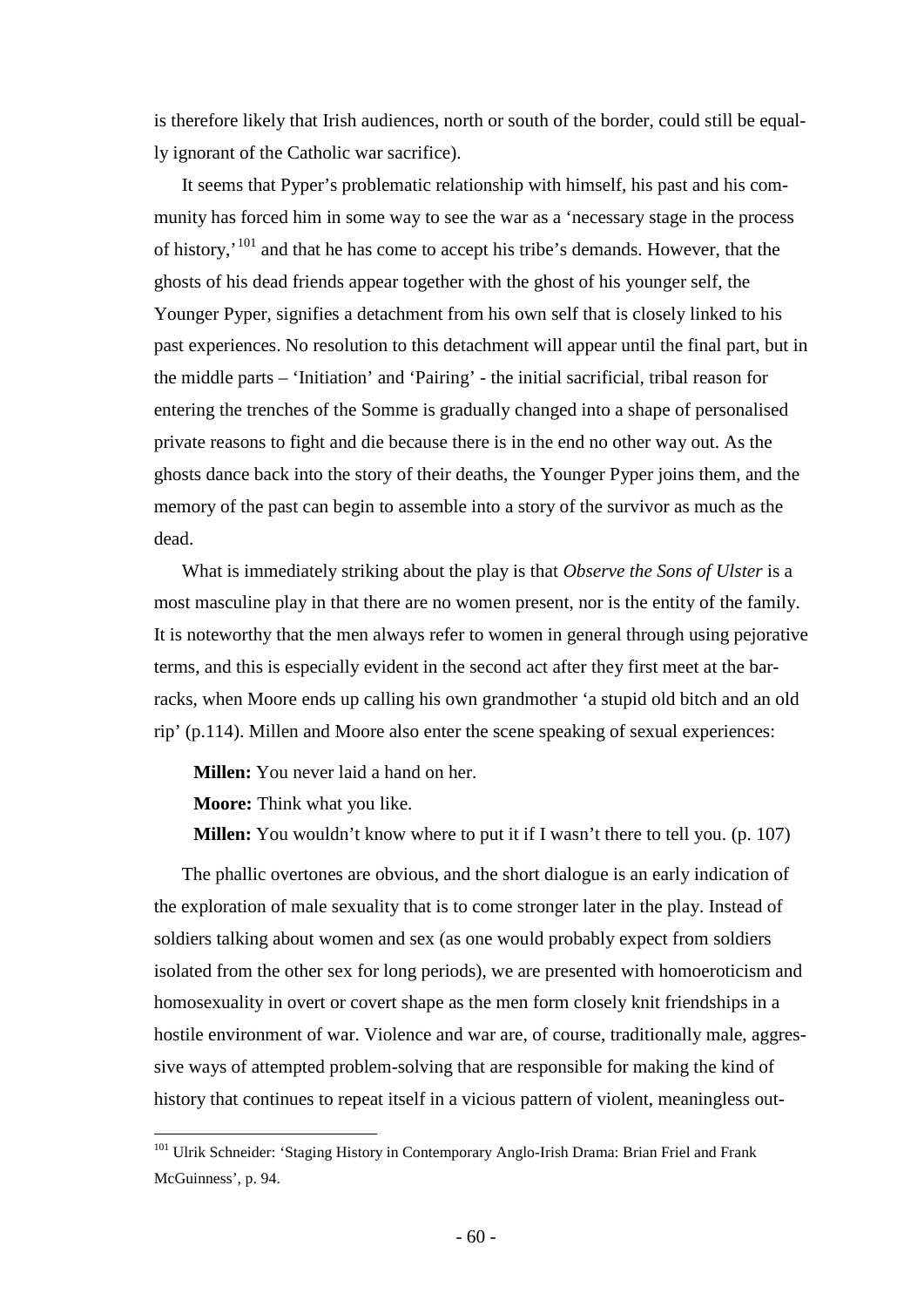bursts. Thus war with its implied masculinity has strong, powerful and ever-lasting impact on the making of factual history as well as myth. One should not forget that European colonialism was such a large-scale (male) expansionist project on the world that by 1914 'Europe held a grand total of roughly 85 per cent of the earth as colonies, protectorates, dependencies, dominions, and commonwealths.'<sup>[102](#page-60-0)</sup>

It is therefore significant in the context of the play that the main protagonist of the eight soldiers is Kenneth Pyper, an artist and homosexual who has turned against his tribe's set values through his own choice of being different, a choice as important as his being defined as an outsider by his own kind. Pyper is very much a man dispossessed and marked by his own community, and his outside perspective is parallel to that of McGuinness himself, who has taken the outsider perspective in writing a play about the other side, he being an Ulster Catholic writing about Ulster Protestants. Note also that the first word in the play's title is *Observe,* which indicates that this is a play very much about watching something or someone from an outside perspective.

By using Pyper as the medium, so to speak, the author has also constructed a parallel between the opposing communities in Northern Ireland who both would, undoubtedly, view a homosexual as something other, something hovering on the extreme border of the community's acceptable norms. (In the otherwise uncompromising atmosphere of Northern Ireland, at least here is an aspect of life that both communities generally have the same, however wrong and prejudiced, attitude against.) Homosexuality is not, however, a preoccupation in the play; this is not a play about homosexuality, rather homosexuality is used as a device to draw the contours of tribalism and the public sphere up against the needs of the individual. The tension created between the will to be part of a tribe and the will to be individual and maintain a private sphere, is a central theme in the play, and the otherness of homosexuality stresses this tension.

According to Eamonn Jordan, 'the logic of the tribe induces almost a rigid mask, that attempts to dismiss identity and personality outside the fixed constraints. The tribal mask represents a closed consciousness.<sup>'[103](#page-60-1)</sup> It is this tribal mask that the outsider Pyper struggles against in the course of the play through his homosexual consciousness, his artistic interests and his ambivalent sense of duty towards his tribe. The dramatic structure works to highlight this central theme of the tensions between inherited traditions

<span id="page-60-0"></span> <sup>102</sup> See Edward W. Said: *Culture and Imperialism*, p. 6, and *Orientalism*, p. 123.

<span id="page-60-1"></span><sup>103</sup> Eamonn Jordan: *The Feast of Famine*, p. 31.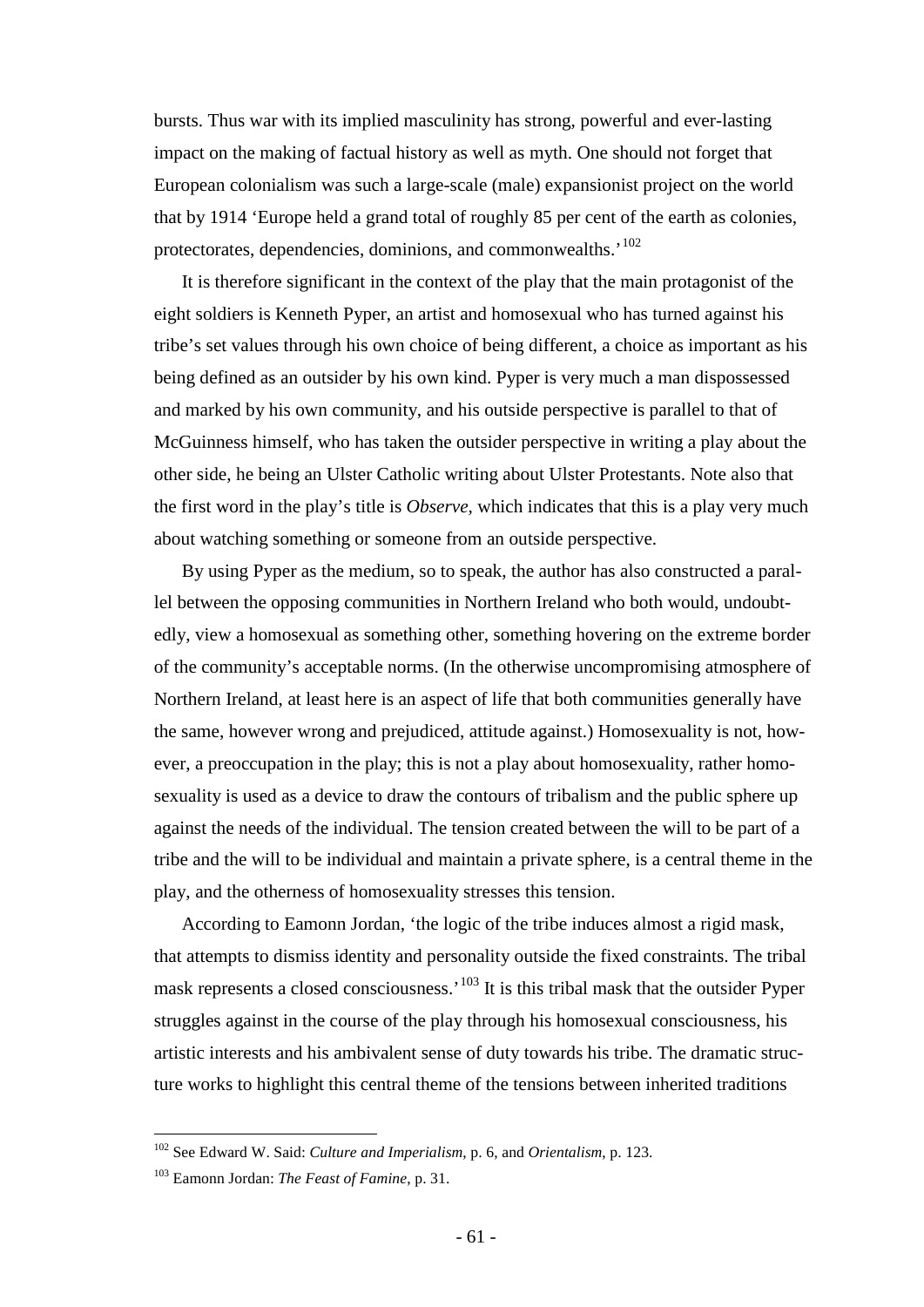and individual freedom, and implicit in this is the colonial reality of Ireland and Ulster. In particular, this is evident in Pyper's (as well as the other men's) struggle with ambivalence and inherent uncertainty of legitimacy, identity and belonging.

In this second part of the play, Pyper also establishes himself as a defiant mocker who right from the beginning thrives as the odd man out among the eight men meeting up in the makeshift barracks to prepare for a major war effort. Whereas the seven others unabashedly confess to being involved some way or another in anti-nationalist campaigns – with some belonging to Carson's men (Millen, Moore and Craig) and others working in the overwhelmingly Protestant-dominated Belfast shipyards (McIlwaine and Anderson) – Pyper immediately stands out when informing the others of his foreign experience and seemingly ignorant stance concerning the demands of his tribe. It works to differentiate Pyper from the others and confirm him in his status as outsider when the others immediately categorise him as 'rare', a 'milksop' and belonging to 'the ones who sign up not to come back' (p. 135).

The homosexual reference implicit in labelling him 'rare' and Pyper's own quaint and intentional obsession with his 'remarkable fair skin' (p.134), demonstrate the tension present in him between his chosen outsider status and the otherness defined in him by his tribe. Pyper is just as marked by his ancestral roots as the others. Though he has tried to distance himself from those roots by being an artist, living in Paris, he discovered he could not create what he had envisioned because 'I couldn't look at my life's work, for when I saw my hands working they were not mine but the hands of my ancestors, interfering, and I could not be rid of that interference. I could not create. I could only preserve. Preserve my flesh and blood, what I'd seen, what I'd learned. It wasn't enough. I was contaminated' (p. 163).

Joining the army, where Craig quite correctly points out that there is 'no place for rareness' (p. 106), seems not to be the most obvious choice for Pyper, who initially manages to alienate the other men by his insistence that they are not going to survive because 'we're the scum of it [the British Army]. We go first' (p. 135). These ominous words are obviously also suggesting the Ulster Protestants' precarious and ambivalent position within the British Empire and the British nation. The suggestion that they are nothing but 'scum' is probably meant to emphasise the fact that Ulster Protestants are largely seen as being Irish by people from the British mainland and (what was) the British Empire, and that in British politics Ulster was and is something of a 'problem' to the former colonial power.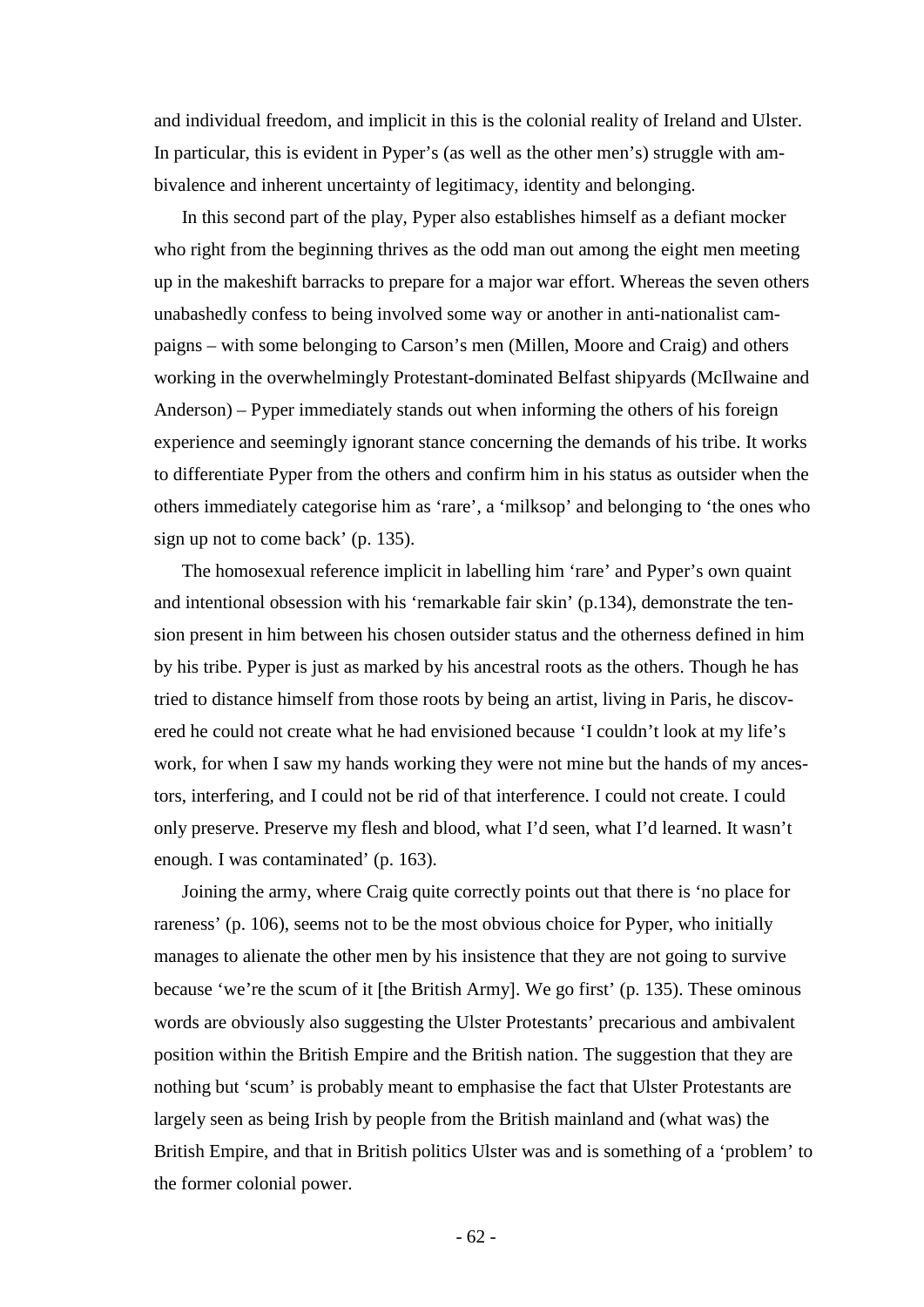The possibility of being ignored, labelled as Irish or regarded as a 'problem' by the British is something that cannot be accepted by the other men in the group, as this would of course undermine their whole identity. Pyper is subsequently labelled by Moore and the others as a maniac and Craig is the only one taking interest in the strangeness, joining Pyper in a symbolic chant as Pyper deliberately slits his hand: 'Red hand. Red sky. Ulster. Ulster' (p. 137). The symbolism of blood sacrifice present in the Northern Irish Protestant consciousness is evidently a matter Pyper struggles to come to terms with in a satisfactory manner in light of his recent flight to France and attempted escape from tribal demands, and subsequent return to the conformity and unity of the national armed forces.

His story of how he married a 'Papist whore' (p. 125), however, is testimony to Pyper's involvement in anti-Catholic activities as he claims to have married her 'to make an honest Protestant out of her' (p. 126). Converting the 'Papist' seems to be a solution to the 'Catholic problem', and it certainly is one way of continuing to pursue a colonial situation in Ireland, though perhaps not very feasible. Pyper's words make evidently clear that religion is (perhaps) the most important source of the Irish trou-bles.<sup>[104](#page-62-0)</sup> This story also sparks one of the comic moments in the play when Pyper reveals that she had three legs and Moore links this to a supposedly truthful rumour he's heard before, 'but only in relation to nuns' (p. 127). However, Pyper's grotesque emphasis on killing the woman by cutting off the extra leg ruins the moment and confirms to the others that he is to be avoided. The question has to be raised whether Pyper's involvement in such activities is mere storytelling and thereby fictitious, because the story of the French woman is definitively too fantastic to be wholly true.

One should not forget that in terms of sexuality and gender, the third leg that was supposedly sawn off the poor woman effectively represents a penis. The implication of this phallic downfall is, of course, that the masculine stance is weakened, which again works to promote the homosexual (and thus unmanly) presence in the play. In Pyper's favour, though, the story seems not to be completely untrue either, as he eventually in

<span id="page-62-0"></span> <sup>104</sup> See, for instance, the Opsahl Commission's report on Northern Ireland, *A Citizen's Inquiry*, ed. Andy Pollak (Dublin: Lilliput Press, 1993). Marianne Elliott, a member of this commission, stated that 'this fear of Catholicism, not simply as a religion but as a powerful political system, exists at every level of the Protestant community... it is the main defining element of their Britishness and their perceived link with a Protestant power.' Quoted in James Loughlin: *Ulster Unionism and British National Identity Since 1885*, pp. 216 – 217.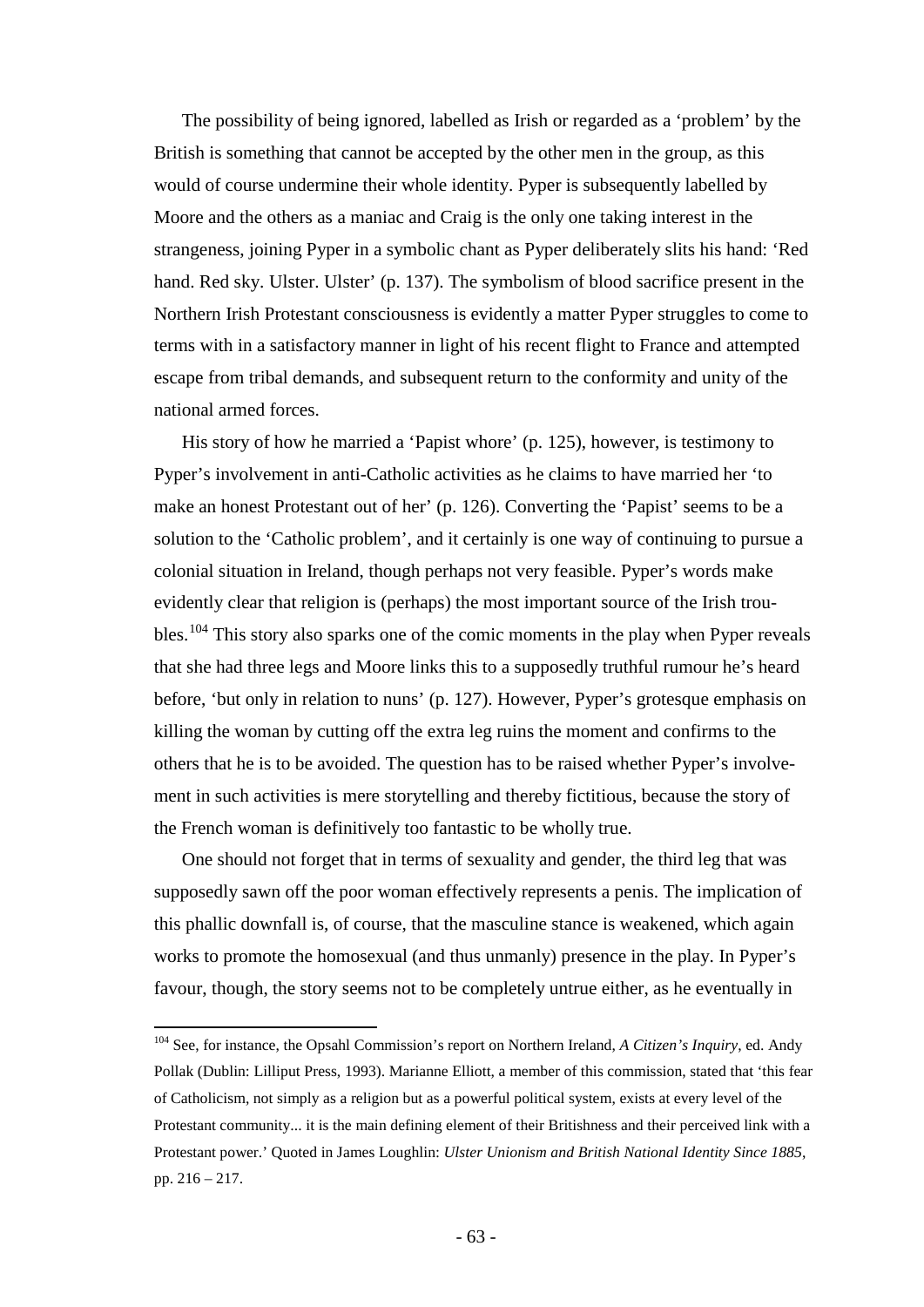the fourth act confesses to Craig that she killed herself because 'she was stupid enough to believe that I was all she had to live for' (p. 163). It is impossible to determine what the full truth behind the story is, since Pyper does not tell all and certainly changes a few details here and there to fit the occasion. At any rate, verbally he is a very active man.

Part three is the most dramatically experimental of the four parts with its simultaneous dialogues in four different locations between the men now paired. There has been a gap in time between part two and three as the men we now meet are back in Ulster on leave after experiencing their first five months of fighting in the trenches of France. The men are coupled in the pairs lined out above, and instead of going back to their families, they have returned in pairs to places of importance to them both personally and in relation to the public myths surrounding them. Moreover, we learn thoroughly of their disillusionment with, and distaste for, the ongoing war.

Craig and Pyper have returned to Boa Island in Lough Erne, where we learn that Craig saved Pyper's life during battle and thus forced Pyper to confront his past. The stone carvings on the island remind Pyper of his unsuccessful flight to Paris and his rebellion against his ancestors, who wanted him to conform to their standards. As a sculptor, he carved stones himself when he tried to find himself as an artist. The sculpting Pyper did, therefore, can be seen as a parallel to the 'setting in stone' of his still unfixed identity that the Protestant community in Ulster attempted to impose on him. Importantly, therefore, the carvings makes him realise that 'To win their [his ancestors'] respect would be my sole act of revenge, revenge for the bad joke they had played on me in making me sufficiently different to believe I was unique, when my true uniqueness lay only in how alike them I really was' (p. 164). This is evidently a realisation that brings Pyper closer to the roots he earlier wanted to deny. The signs are also there that he comes out as a homosexual on the island, as the language the two men use is intimate, like that of two newly fledged lovers: 'Craig: (...) But when you talk to me, you see me. Eyes, hands. Not carving. Just seeing. And I didn't save you that day. I saw you. And from what I saw I knew I'm not like you. I am you' (p. 164).

It is also noticeable that the two men use their first names when addressing each other, something that is rarely done by any of the other pairs. Millen and Moore have seen the signs as well when they in the same act mention the incident when Craig saved Pyper's life as if it was erotic: 'I saw Craig, what he did. He blew his own breath into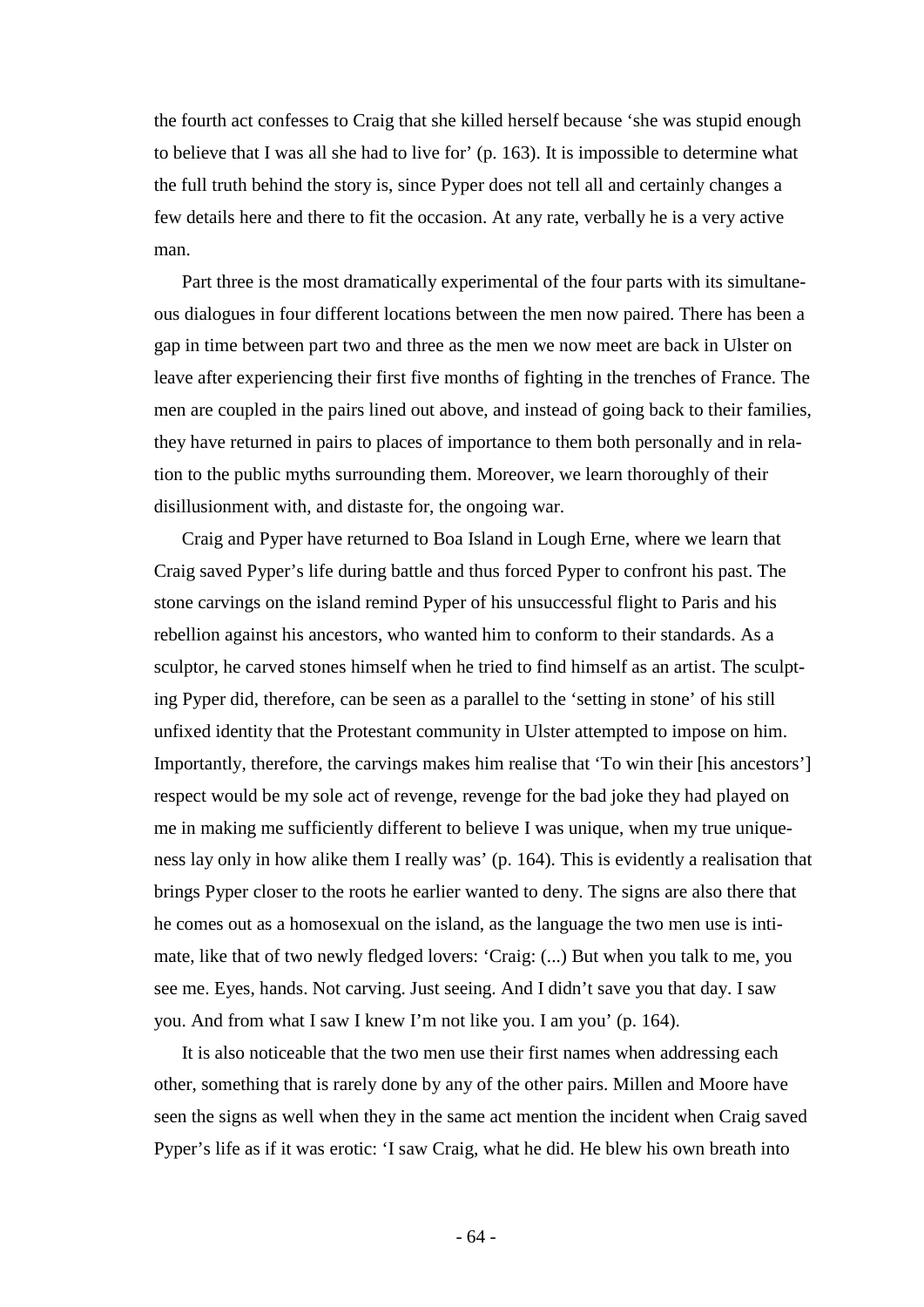Pyper's mouth. It was a kiss' (p. 159).<sup>[105](#page-64-0)</sup> Crawford has followed Roulston to the Protestant church he grew up in, and instigates a fight with Roulston that forces the preacher to accept his humanity through his use of violence in an old church. The fight connects violence and religion, two aspects of the Ulster Protestant mentality that are united in the belief that their people are God's chosen ones and that blood sacrifice in the name of their God can save them from the enemy (which usually means Irish Catholics who refuse to accept colonisation). As Loughlin points out, there was a sense of divine mission and special providence in both British and Ulster soldiers, but for the Ulstermen this was 'much more explicitly subscribed to, investing their attitude to the war with the dimensions of a jihad. Their particular construction of the British national myth was one in which the Deity actively intervened on behalf of the Ulster Protestants, a "chosen people".'<sup>[106](#page-64-1)</sup>

Violence and religion usually go hand in hand wherever there is armed conflict, and this is certainly true of Ulster. The fight between Roulston and Crawford therefore mirrors the situation in Ulster past and present. McIlwaine and Anderson play their part in this too, as they arrange their own march for Ulster, banging a lambeg drum and cursing the war and the Papists in an effort to keep their spirits up. Their chant is solely influenced by their background as colonial representatives in Ireland and emphasises the belief in their legitimate and much fought for presence there. The banging of the drum, however, may well be seen as the two men's desperate effort to drown the sounds of war and their literally attempting to beat off the experienced fears and obvious threats present to them in battle. The last couple, Millen and Moore, struggle even harder to cope with the terrifying realities encountered in France. It is Moore who is paralysed by fear and cringes at the thought of having to cross the suspended rope bridge that they have returned to. Millen manages to persuade his friend to cross the bridge after all, and by doing so he helps Moore to regain his lost nerve and self-confidence.

Through the four scenes, it emerges that the friendships these men feel toward each other have replaced their earlier agenda, and that the interpersonal relationships now are

<span id="page-64-0"></span><sup>&</sup>lt;sup>105</sup> Few critics have paid much attention to this sexual aspect of the play, as Anthony Roche points out in his book *Contemporary Irish Drama: From Beckett to McGuinness* (Dublin: Gill & Macmillan, 1994),

p. 271. Interestingly, he also says that 'what was more apparent to me in Michael Attenborough's production of the play at the Hampstead Theatre Club in London in 1986 was that Pyper and Craig made love on the island (...)' (p. 272).

<span id="page-64-1"></span><sup>106</sup> James Loughlin: *Ulster Unionism and British National Identity Since 1885*, p. 79.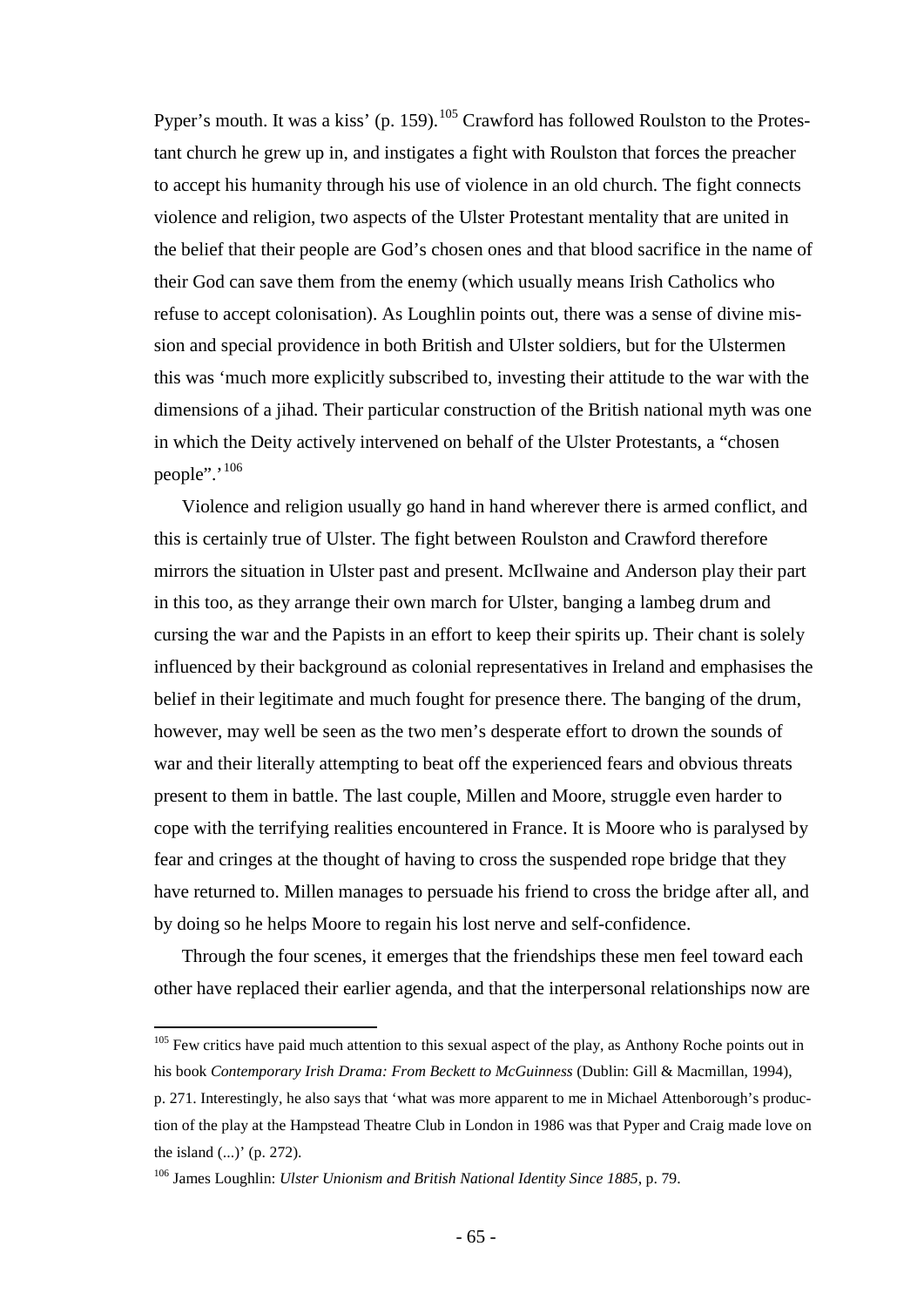more important factors in their reasons for fighting a war. It is the war that now is described as madness, and several of the men question their own sanity. They obviously need their friends to validate their reasons for fighting in the name of the community, and the importance of friendships seems to surpass the need to maintain public myths.

The occurrences of the experimental split dialogues are very important in this respect, as they are metaphors for the chaos and irregularity experienced in war, as well as a means of describing how history doesn't happen in any one single linear movement, as different parts of history takes place at the same time, creating micro histories with their individual linearities that then can be assessed and placed in larger historical context. The chaos and multitude of demands that the tribe imposes on the individual also resist any shape of linearity, easily leading to confusion and bewilderment. Thus the eight men use their close friendships to resolve their confusions and come to terms with an unbearable situation.

The final part, 'Bonding', takes place at the battlefield as the men await orders for the Battle of the Somme to begin, and emphasises 'the complexity of the bonding which has led these men to the Somme, and the complexity which is Ulster.<sup> $107$ </sup> In this fourth act, it is this battle that the eight men re-enact at the Somme battlefield shortly before the real fighting is about to start, as they stage a mock Battle of the Boyne (referred to as the Battle of Scarva in the play because that is where the actual re-enactment takes place every July in Ulster) with two men as horses, two men as kings and one man as narrator of the events. The outcome of the battle is an historical fact, and narrator Anderson points out that 'you know the result, keep to the result' (p.182) as the men fool about, being reassured and calmed by what they know to be fact on a decisive day of their lives.

Superstition and fate loom over the men; it is July  $1<sup>st</sup>$  and the promise looks good for them in light of the events of the 1690 battle as long as they believe history will repeat itself. It is here that the coincidence in dates between July  $1<sup>st</sup>$  at the Boyne and the Somme becomes crucial. It is therefore a shock and moment of instant depression when Pyper, who is acting as victorious King Billy's white horse, trips and falls. It is surely a bad omen for the already disillusioned men that their re-enactment of historical events goes, in their eyes, terribly wrong as the result is altered and the fall of the now mythical

<span id="page-65-0"></span> <sup>107</sup> Helen Lojek: 'Myth and Bonding in Frank McGuinness's *Observe the Sons of Ulster Marching Towards the Somme*', in *Canadian Journal of Irish Studies* (Vol. 14, No. 1, July 1988), p. 51.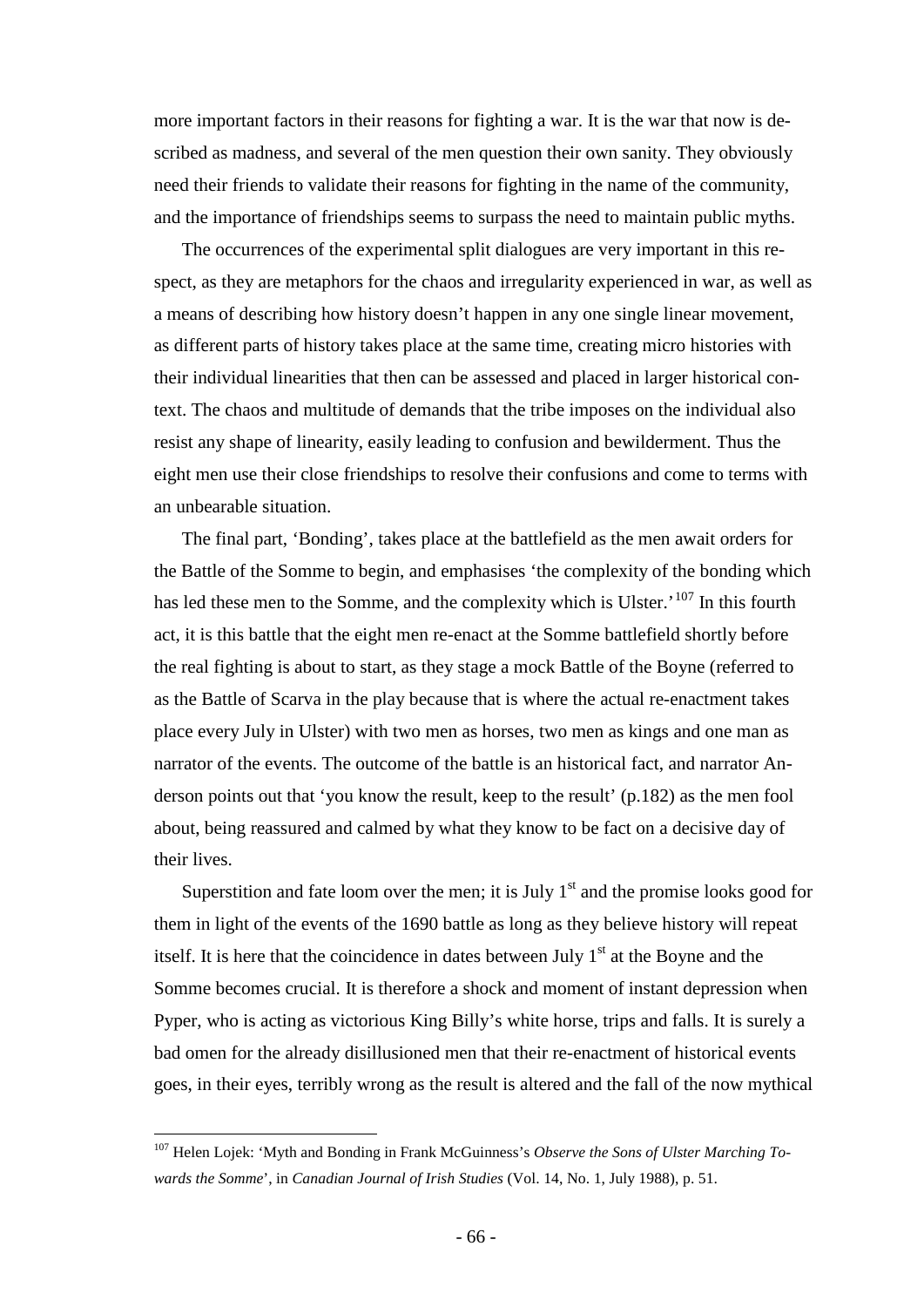horse is turned into an omen of death instead of victory and the promise of a longer life. To the doomed men, the mythology of their ancestral past has been a source of inspiration, and indeed justification, as they prepare to fight their enemy at a foreign battlefield.

One might also find it useful to keep in mind that the Battle of the Somme took place only some two months after the Easter Rising, which is firmly established as one of the triumphant historical and mythical moments of the Irish nationalists. The Easter Rising was a historical moment that the poet W. B. Yeats was to describe most famously as a 'terrible beauty',  $108$  a term that could equally be said to describe equally accurately the deaths of thousands of Ulster Protestants at the Somme. In the play, the link between Catholic insurgence and anti-colonialism on the one hand and Protestant loyalty to the colonial power on the other is maintained through the alignment of two important historical events. As pointed out, the deaths of the Ulstermen quickly became mythologised by their community, and to such an extent that 'unlike Britain, where the war experience began to be critically assessed in the early 1920s, it was fifty years before any sustained assessment took place in Ulster.<sup>'[109](#page-66-1)</sup> This is of course closely linked to the (Ulster Protestant) definition of the Ulster Protestant nation as an integral part of the British nation, both past and present. Timothy Brennan's thoughts on nation and nationhood seem particularly relevant to this situation: 'As for the "nation", it is both historically determined and general. As a term, it refers both to the modern nation-state and to something more ancient and nebulous – the *"natio"* – a local community, domicile, family, condition of belonging. The distinction is often obscured by nationalists who seek to place their own country in an "immemorial past" where its arbitrariness cannot be questioned.'<sup>[110](#page-66-2)</sup>

The eight Ulstermen are responsible for a little bit of myth revision and mockery in their version of the Easter Rising and how Pearse ended up being shot not by the British but by his own mother. The myth of Mother Ireland, that is (or at least was at the time) so important to the nationalist side is completely subverted by the alteration of historical facts. Pearse is shot by a mother who comments 'That'll learn him, the cheeky pup.

<span id="page-66-0"></span> <sup>108</sup> W. B. Yeats: 'Easter 1916' in A. Norman Jeffares (ed): *Yeats's Poems* (London: Macmillan, 1989), p. 287.

<span id="page-66-1"></span><sup>109</sup> James Loughlin: *Ulster Unionism and British National Identity Since 1885*, p. 84.

<span id="page-66-2"></span><sup>110</sup> Timothy Brennan: 'The National Longing for Form' in Homi K. Bhabha (ed): *Nation and Narration* (London and New York: Routledge, 1990), p. 45.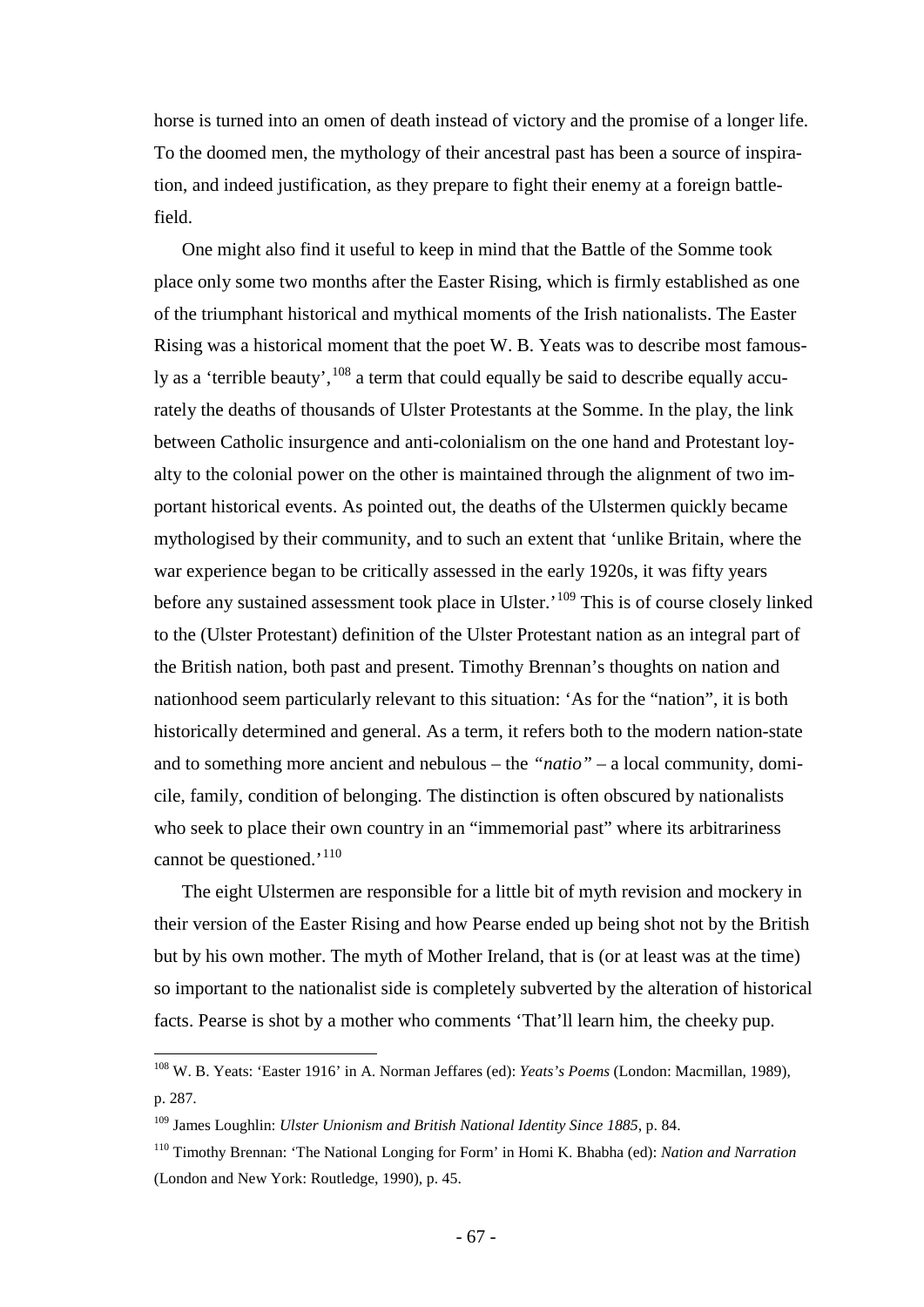Going about robbing post offices. Honest to God, I'm affronted' (p. 175). Pearse's last poem, written shortly before his execution, is actually entitled 'A Mother Speaks', and so a curious link between that poem's title and the Ulstermen's subversion of facts emerges. The Mother Ireland who supposedly summons her sons to fight for her four green fields, is replaced with not such a thankful or appreciative mother. The subversion of this nationalistic myth is followed by a familiar colonial discourse technique that, as discussed briefly in the first chapter, involves feminising the colonised. McIlwaine ends his Pearse story in the coloniser's way by stating that 'Fenians can't fight. Not unless they're in a post office or a bakery or a woman's clothes shop. Disgrace to their sex, the whole bastarding lot of them, I say' (p. 175).

It is obvious that the myths and history of the enemy side aren't sacred to the Ulstermen and can therefore be altered or completely silenced to suit their and their tribes' needs to feel superior. Also, the Germans have replaced the Catholic tribe and now serve as enemy, but in light of the eight men's alignment of the Boyne and the Somme, both enemies are defined as the Other, and are good enough to fight against in the name of freedom and Ulster and certainly Britain. The close ties with Britain meant that loyalty was unquestionable, because for the Ulster Protestant community 'whose historic role was that of holding Ulster for the English/British State, their support for the war effort once the Home Rule issue had been dealt with – and even then not to their satis-faction – could confidently assumed.<sup>'[111](#page-67-0)</sup>

The power of the past and its victories over the enemy is particularly closely linked with the notion of war sacrifice for the sake of one's nation, tribe or community. The imminent sacrifice of their own blood has the potential to give the eight men mythical status, though their individual sacrifices at the Somme will not be remembered or reenacted by their tribe the same way as the Boyne. They will be yet more names added to a long list of thousands of other annihilated men in the Ulster Division, but they will have done what they deem their important share for their country and people.

The men don't want to be where they are any more than they wanted to go back while on leave, but despite sensing their imminent deaths, they are facing their uncertain future through a bonding that relies mostly on personal relationships, slightly on cultural conventions and hardly at all on military influence. The eight men have formed their

<span id="page-67-0"></span> <sup>111</sup> James Loughlin: *Ulster Unionism and British National Identity Since 1885*, p. 76.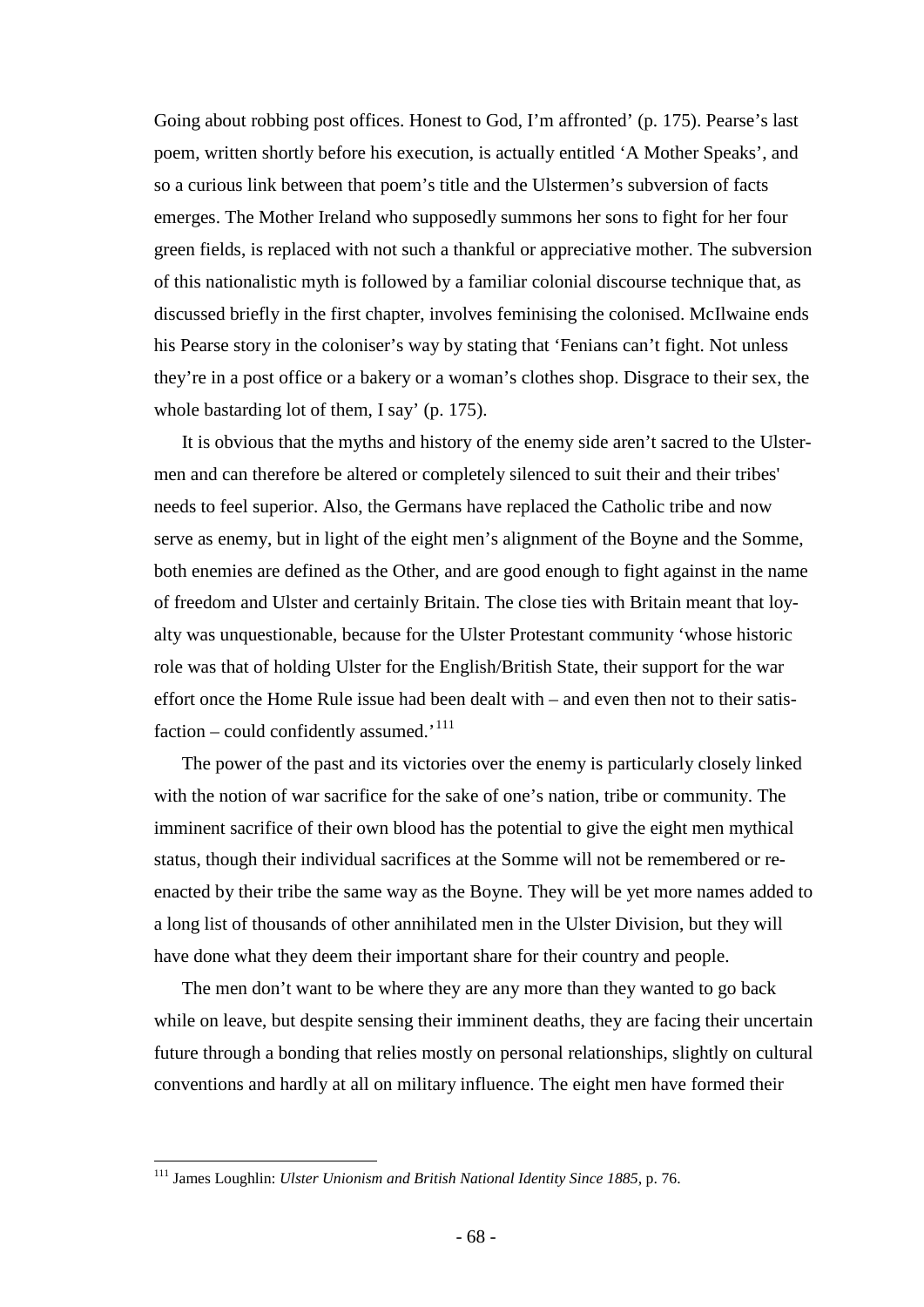own little community through their support for each other and their knowledge of what war really is about.

As pointed out earlier, myths ultimately fail as the only encouragement and cannot function alone as the men's only motivation. The initial reasons for joining the army included such impulses as expression of love for Ulster, disdain for Irish nationalism, the importance of unity with Britain and indeed the possibility of blood sacrifice in the name of their tribe. All have proved to be unconvincing reasons to die for, but as the men contemplate their fate on the morning of battle, they still try to believe that their sacrifice will be Ulster's gain through singing Protestant hymns, 'Fare thee well, Enniskillen', playing football and then re-enacting the mock Battle of Scarva.

The failed battle deprives them of consolation and triggers a serious bout of depression, leaving all men except Pyper to believe that they are in fact going to die. Pyper now surprisingly emerges as the one trying to encourage the others through his juxtaposition of the river Somme with the rivers of Ulster: 'We're not in France. We're home. We're on our own territory. We're fighting for home. This river is ours. This land's ours. We've come home' (p. 188). This is to no avail, though, as the men have accepted their fate and spend their last moments before battle consolidated through the exchange of Orange sashes and singing more hymns.

Pyper is again in the role as orator, this time delivering a sermon-like speech that invokes everything that the tribe embraces and cherishes: '(...) If you are a just and merciful God, show your mercy this day. Save us. Save our country. Destroy our enemies at home and on this field of battle. Let this day at the Somme be as glorious in the memory of Ulster as that day at the Boyne, when you scattered our enemies. Lead us back from this exile. (...) Observe the sons of Ulster marching towards the Somme. I love my Ulster. Ulster. Ulster. Ulster. Ulster' (p. 196). The role of religion and the belief in a divine mission, as mentioned earlier, is especially prominent at this moment in the play, and these men's final chant reflects and verifies these words from the official history of the World War I:

'In no formation was religious feeling deeper than in the Ulster Division, all ranks felt that they were engaged in a Holy War under Divine guidance and protection, and the remembrance that that day was the anniversary of the battle of the Boyne filled every Ulsterman's heart with a certainty of victory.<sup>'[112](#page-68-0)</sup>

<span id="page-68-0"></span> <sup>112</sup> From the *Official History of the War*, quoted in James Loughlin: *Ulster Unionism and British National Identity Since 1885*, p. 83.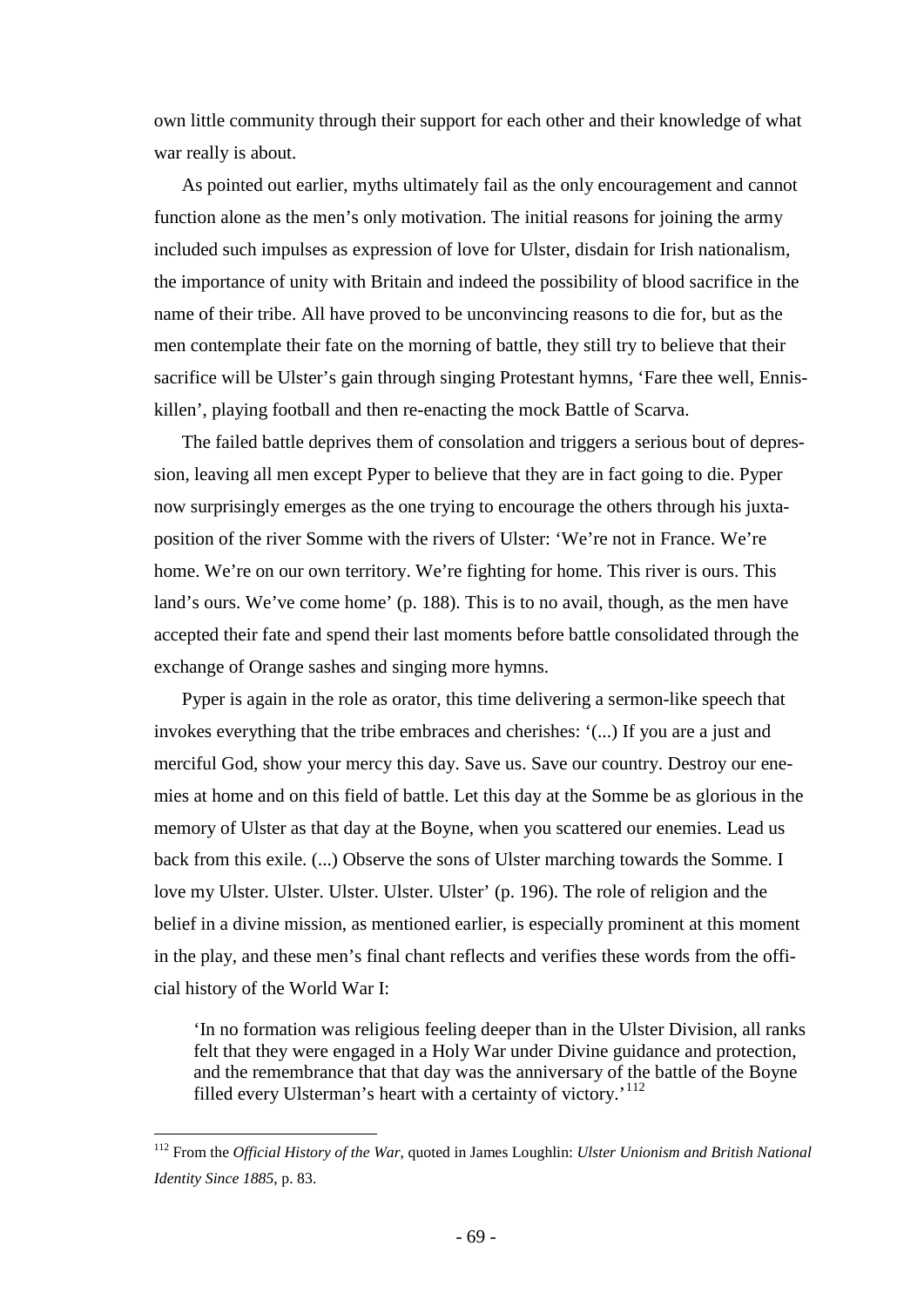The final chant is hypnotising and a tribal battle cry in which the seven men disappear and the Elder and Younger Pyper again meet and exchange a chanting, loyalist dialogue before embracing each other and dancing as the curtain falls on the sons of Ulster. So the past and the present are joined together, and the dance suggests that the Elder Pyper has accepted his younger self after years of confusion and struggle. However, the final stages of the play also indicate that Pyper has gone through a 'slow and final submission to the will and imperatives of the tribe,<sup> $113$ </sup> and that he has accepted his place in the community and stopped fighting it by imposing his otherness on it. In the end, the play emerges as a play about the bonds that tie a community to certain fixed values as much as a play about the bonds of friendship between men in a difficult situation, as bonding is a term that can be associated with both limitation and unity alike. *Observe the Sons of Ulster Marching Towards the Somme* is nevertheless a tragic drama. Describing the horrors of war, sacrifice, bloodshed, guilt and remembrance, it is a critique of all that unnecessary death and suffering humans inflict on each other over and over again to no discernible gain.

After the end of the war, the Home Rule Bill was finally implemented. After much campaigning, Ulster Protestants gained the right for six Ulster counties to stay in a union with Britain only after Irish nationalists' hard military struggle to gain independence for the entire island. The consequences of this partition of Ireland into Northern Ireland and the Irish Free State in 1922, and what can be described as a continued colonisation of Northern Ireland, will be scrutinised further in the next two chapters, when the focus is shifted back to the Irish Catholic population (in Ulster). As will be evident, the complex situation that is Ireland involves yet more violence and trauma, much of which can be attributed to colonialism and colonisation.

<span id="page-69-0"></span> <sup>113</sup> Eamonn Jordan: *The Feast of Famine*, p. 31.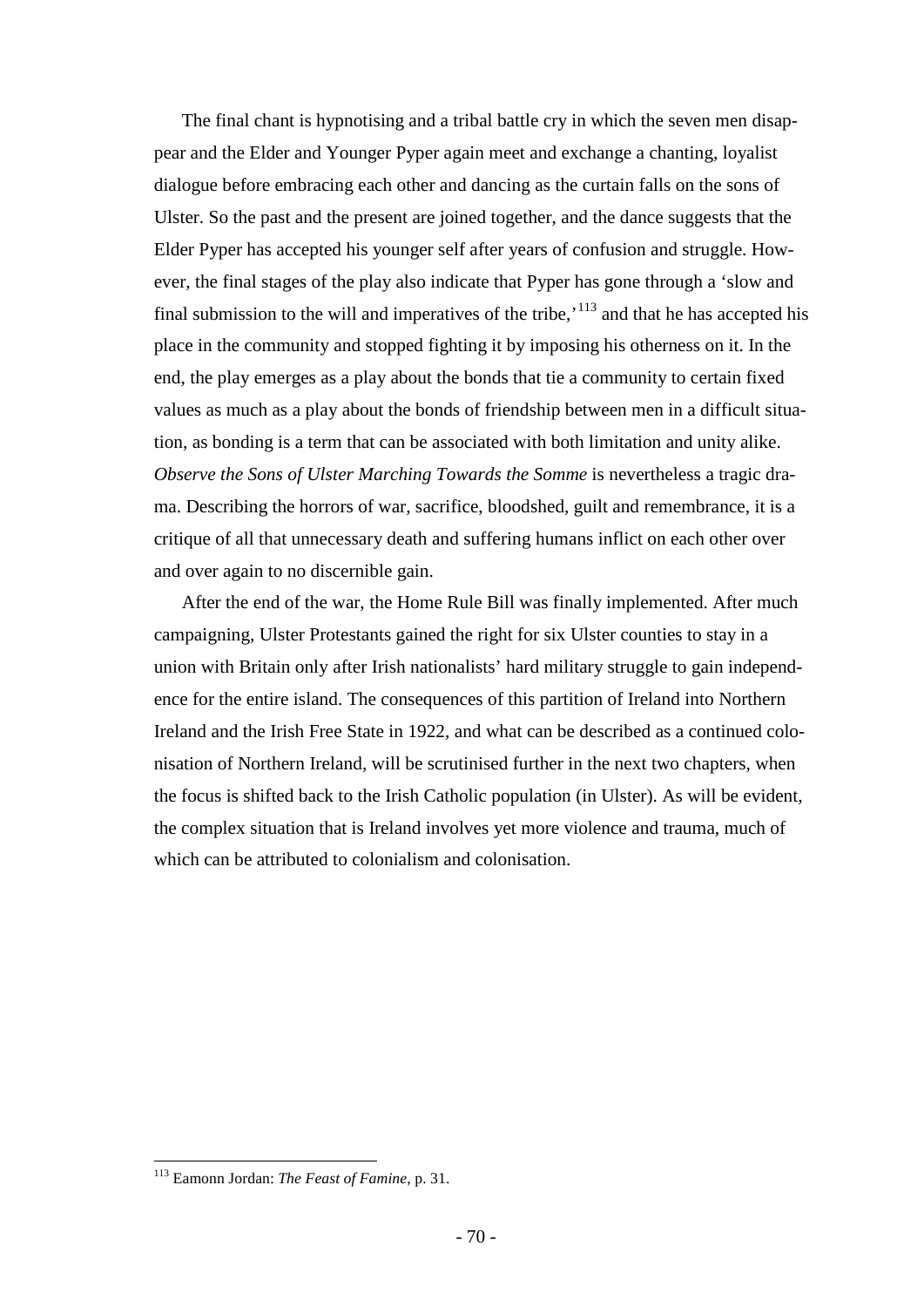## Dolly West's Kitchen

With *Dolly West's Kitchen* (1999), <sup>[114](#page-70-0)</sup> Frank McGuinness has created a powerful comic and at times tragic drama that, through its setting in McGuinness's own hometown of Buncrana, County Donegal, during World War II, scrutinises the entity of the family, the institution of marriage, religion, sexuality, emigration, the effects of war, and nationalism in the newly independent state of Ireland. It is, in other words, a play that is abundant in themes and subjects, though it is so without being incoherent, incomplete or confusing. It is an achievement by McGuinness that he has managed to put together such a complex yet easily comprehensible array of themes that stir audiences and create room for discussions that confront Ireland's past, and in particular Ireland's attitudes to World War II at a time when the Irish state was trying to define itself.

The setting in time is of course no coincidence, as the period of world war from 1939 – 1945 generally is known as 'The Emergency' in Irish history, and it is a period that in Ireland still can be very uncomfortable and embarrassing to discuss in light of the turmoil of ambivalent attitudes to the British, the Allies and Hitler's nazi Germany that existed in the self-confessed neutral and independent Ireland. There are obviously postcolonial implications to this story of a newly independent country caught in the middle of a world war where the former coloniser is heavily involved. As we shall see the anticolonial forces in Irish society at the time are evident throughout the play, particularly in relation to the consolidation of the independent nation, its culture and definition(s) of Irishness, as well as the relationship with the former coloniser. As Frantz Fanon puts it, a national culture 'is the whole body of efforts made by a people in the sphere of thought to describe, justify and praise the action through which that people has created itself and keeps itself in existence.<sup>'[115](#page-70-1)</sup> In *Dolly West's Kitchen*, the importance of nationalism for the nation-building (or re-building) is central, and the results of decolonisation emerge through the experiences of the characters portrayed in the play.

<span id="page-70-0"></span> <sup>114</sup> All quotes and references to the play are from Frank McGuinness: *Dolly West's Kitchen* (London: Faber and Faber, 1999).

<span id="page-70-1"></span><sup>115</sup> Frantz Fanon quoted in Bill Ashcroft, Gareth Griffiths and Helen Tiffin (eds): *The Post-Colonial Studies Reader*, p. 151.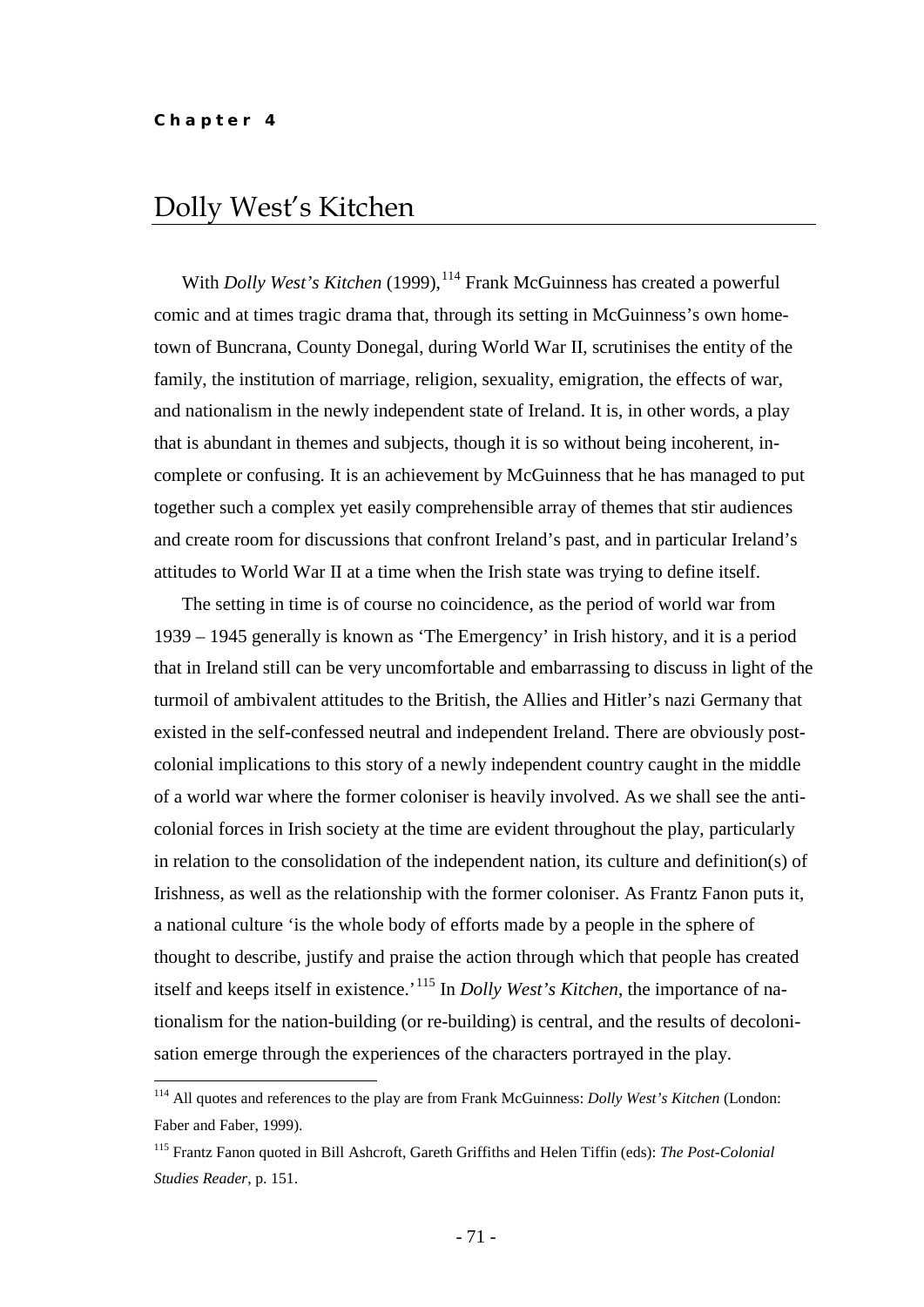Neutrality and the difficulties, if not impossibilities, involved in advocating it, are perhaps the main obsessions of the play through its focus on an Irish family torn between love and hatred for each other, their country, the nations at war around them and the people they meet as a result of this inescapable situation cast upon them, destined to bring change with it for all involved. As Ireland had recently gained independence, and had recently established its own constitution, official neutrality was generally welcomed and seen as 'a final confirmation of a nationality.<sup> $116$ </sup> It was, however an ambivalent neutrality, as many people thought it especially pleasing that Britain as a result was cut off from using Irish ports and air space, and it is clear that many silently gloated whenever Hitler's armies made advances that were a drawback to the British. Many did so, though, without necessarily hoping for a German victory, but the years of being subjected to British rule made confusion and ambivalence rife.

As the island of Ireland was divided in the north, and the British were seriously impaired by the lack of access to Irish territory, there was at one point a threat of yet another British invasion looming over Ireland, and so much so that 'the Irish army was put into a state of alert and troops were moved from Athlone to the border with Northern Ireland.<sup>'[117](#page-71-1)</sup> That the play is set in Buncrana, only miles away from the very same border, is certainly no coincidence, and together with the historical background the setting confirms and makes real the gravity of the impact Irish neutrality had on the war and in particular the already fragile British-Irish relationship.<sup>[118](#page-71-2)</sup>

The Irish West family is at the centre of the play, and their lives are evidence of the effect the outbreak of war has on ordinary people. Because this is an ordinary, 'normal' family whose lives are not exceptional in any particular way, and because McGuinness has chosen to focus on ordinary people, the appeal of the play is also universal to the

<span id="page-71-0"></span> <sup>116</sup> Robert Kee: *Ireland – A History* (London: Abacus, rev. ed. 1995), p. 219.

<span id="page-71-1"></span><sup>117</sup> *Ibid.*

<span id="page-71-2"></span> $118$  The perhaps most striking evidence of how thorough the Irish government was in maintaining political neutrality, came in 1945 when de Valera offered his condolences on the death of Hitler to the German ambassador in Dublin. More recent studies, however, have revealed that Ireland was more positive towards the Allied forces than those of the Germans, and the neutrality policy was not as rigorous as previously suggested. One study that is particularly good for this purpose is Joseph T. Carroll: *Ireland in the War Years 1939 – 1945* (Newton Abbot: David & Charles, 1975). Bernard Share: *The Emergency: Neutral Ireland, 1939 – 45* (Dublin: Gill and Macmillan, 1978) and Tony Gray: *The Lost Years: The Emergency in Ireland 1939 –* 45 (London: Little, Brown and Company, 1997) are more memoir-based and anecdotal, but they also offer a good insight into the ambiguous realities of Irish neutrality.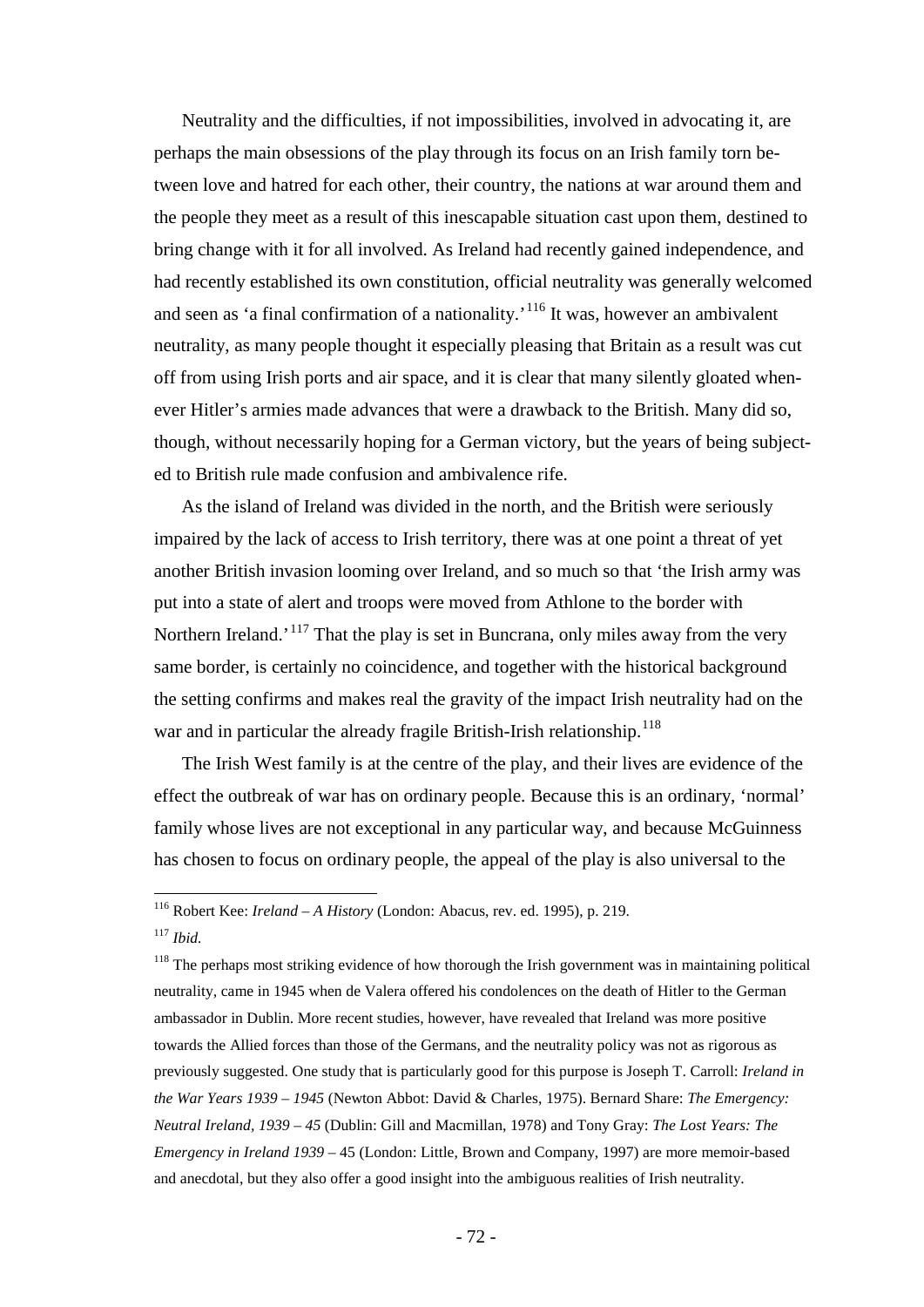effect of uniting the audience in a sense of identification with, and recognition of, the problems the play's family face in the shadow of a war. They are all affected by the war, and Rima, the sole head of the family, has a lot to watch over as her three grown children are gathered in the family home. Dolly, the second child, reluctantly returned to Ireland from Italy when Mussolini came to power, leaving her flourishing restaurant behind, while Esther, the eldest daughter, is married to Ned, who cannot afford to buy a house of their own because he is a low-paid sergeant in the neutral Irish army. He is under the command of the higher ranked Justin West, the youngest and most fiercely nationalistic of the siblings.

There is no father present; he died shortly after Justin's birth, but even before that he was an absent father figure who left his wife and children so as to live his own kind of life away from his responsibilities, eventually coming home only to die. There is a sense here that this absence of the father, both before and after his death, corresponds well to the process of decolonisation in Ireland. The case of the absent father suggests an absence of patriarchy within the confines of the family, and though it does not include a similar absence in public life, where patriarchy remains strong and present, the absence in the private sphere could be seen as a parallel to the independence gained by Ireland after the coloniser withdrew and the legacy of colonialism remained. The absence of patriarchy within the family suggests the immediate absence of colonisation if one sees the relationship between patriarchy and colonisation as inseparable.

The idea of a relationship between patriarchy and colonialism brings us back to the idea of 'double colonisation' as discussed previously in the chapter on *Mary and Lizzie,* though it seems that the development in historic time in the century separating the setting of these two plays is such that in the West family they are no longer under the direct influence of patriarchal or colonial forces. The indirect influence remains, however, and it is still strong and substantial. The West family is one of long-term internal matriarchy, with Rima West as the decision-maker and head of the family, but they are still under the influence of (Irish) patriarchy (and the effects of colonisation).

Family and war are intertwined aspects of the play, both in the sense that the Wests, like most families, have unresolved conflicts within the confines of their family that need to be solved, and in the sense that they are faced with the actual forces of war through the contact with British and Allied troops stationed across the border that they live in the immediate vicinity of. The possible consequences of Ireland's neutrality are immediately made clear in the play through the comment Esther makes on the situation: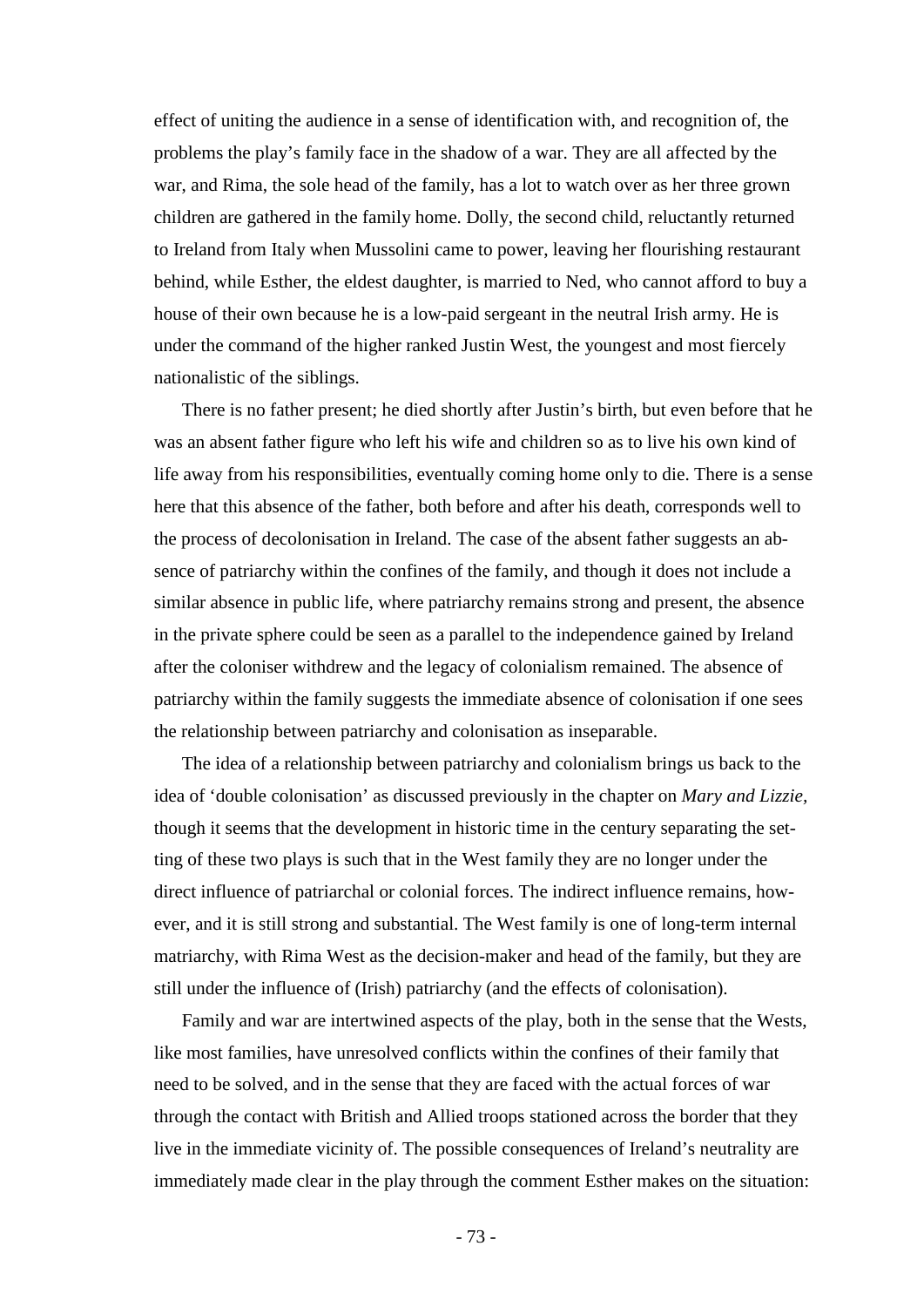'Our beloved leader, De Valera, has warned this part of the country they might invade us for our ports, coming at us from all sides, the English, the Germans and the Yanks' (p. 5). The threat of being invaded again is of course a major challenge to the confidence of the people and their recently reclaimed country. It certainly poses a danger to the anti-colonial struggle of the past, and especially so in a country like Ireland, where the struggle to reclaim land and history was so intrinsic to the national consciousness: 'The search for authenticity, for a more congenial national origin than that provided by colonial history, for a new pantheon of heroes and (occasionally) heroines, myths, and religions – these too are made possible by a sense of the land reappropriated by its people.'[119](#page-73-0) The dismaying prospect of possibly losing control over their own future once again after experiencing some two decades of independence is naturally rather dismaying, so the reactions of the West family are understandable.

However, Esther also makes rather obvious her share in the looming conflict within the confines of their family when she talks of her army husband's situation in a way that is very revealing of the state of their clearly troubled marriage: 'An excellent man. An excellent soldier. Defending Ireland from invasion, a neutral man in a neutral army protecting his neutral wife' (p. 4). There is obviously an effort on the part of McGuinness to create a parallel between the private and public sphere of these people's lives, and to show that they are inevitably intertwined and mirror each other. As the play develops, the parallel becomes more obvious and the actual political part of the conflict (the world war) becomes a force of exposure, confrontation and even resolution of the private conflicts each of the Wests are faced with. On a basic level, the problems that the family members face in their relationships with each other are more or less the same as those facing Ireland in the situation of world war. Neither can be neutral, they have to face realities that include failing and troubled relationships, the necessity of making crucial decisions and the consequences of these actions.

The family is faced with invasion from the onset, though it is not literally a military one as feared. Rather, three people who all formally represent the Allied side in the war invade the West household and subsequently all aspects of their lives. Justin is taken aback by finding three Allied soldiers in the kitchen, and his somewhat naively witty comment is a clear sign not only of his fear of invasion, but also of the implications the interaction will have for the family and their supposed neutrality: 'What are you doing

<span id="page-73-0"></span> <sup>119</sup> Edward W. Said: *Culture and Imperialism*, p. 273.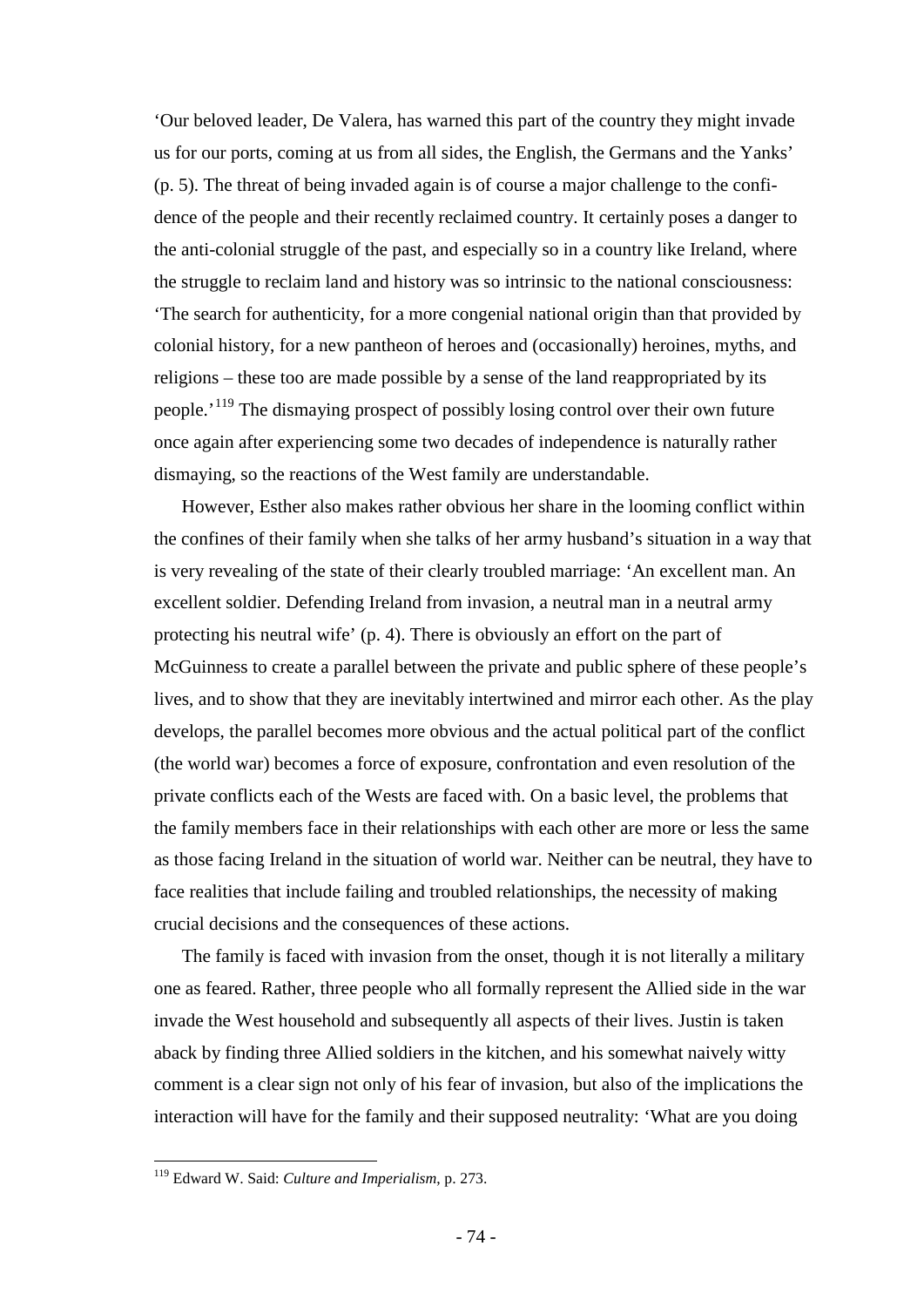here – has the invasion begun?' (p. 28). The outside world that the Irish tried to avoid by claiming political neutrality from 1939 – 1945 invades the West family in a manner that prevents them from simply viewing the raging war as something in the distance, something that does not concern them directly or acutely, or in a way that forces them to take sides and abolish their neutrality.

The conflicting feelings towards the Allied are made especially poignant by the fact that two of the soldiers are Americans while the third is British. Irish attitudes toward the Americans were naturally positive. After all, America was the country to which the largest number of Irish emigrants went to, and it was the land of great opportunity and success. The negative attitudes towards the British are therefore matched, and in this case, outweighed, by the American presence. The Allied presence in the West household, therefore, could also be seen to represent the reality of Irish neutrality, which was (as mentioned on p. 72) an official policy that unofficially, discreetly and indirectly was more inclined to support the Allied over the Axis nations.

The invasion (or rather arrival), represented by two American soldiers and their British liaison officer, Alec Redding (who is Dolly's former lover and old friend of the West family), forces the family members to question their lives, morals, values and relationships in a way that makes neutrality appear foolish and inadequate, troublesome and even damaging. Their family conflicts become a metaphor for Ireland's conflicts, and neutrality becomes an impossibility that only stresses the need for engagement instead of a refusal to take sides. Initially, the focus is on the troubled relations with Britain after the partition of the island in 1922 and the intensely nationalistic refusal in (some circles of) Irish society to accept this separation. Justin West is fiercely opposed to the British as a result of partition, and the prospect of welcoming Alec Redding into the house is to him inconceivable:

**Justin:** No man will be welcome here wearing the uniform of the British army. If you all want to meet, take the train to Derry. Meet him across the border in the socalled Northern Ireland.

**Dolly:** So you're now decreeing who sits in this kitchen?

**Justin:** No British soldier will come under this roof. It's bad enough we have to tolerate them in the North. They've laid claim to that, but not for much longer after the war's over. (pp.  $9 - 10$ )

Justin's words here echo those of Fanon, when he claimed, quite accurately, that 'National liberation, national renaissance, the restoration of nationhood to the people, commonwealth: whatever may be the headings used or the new formulas introduced,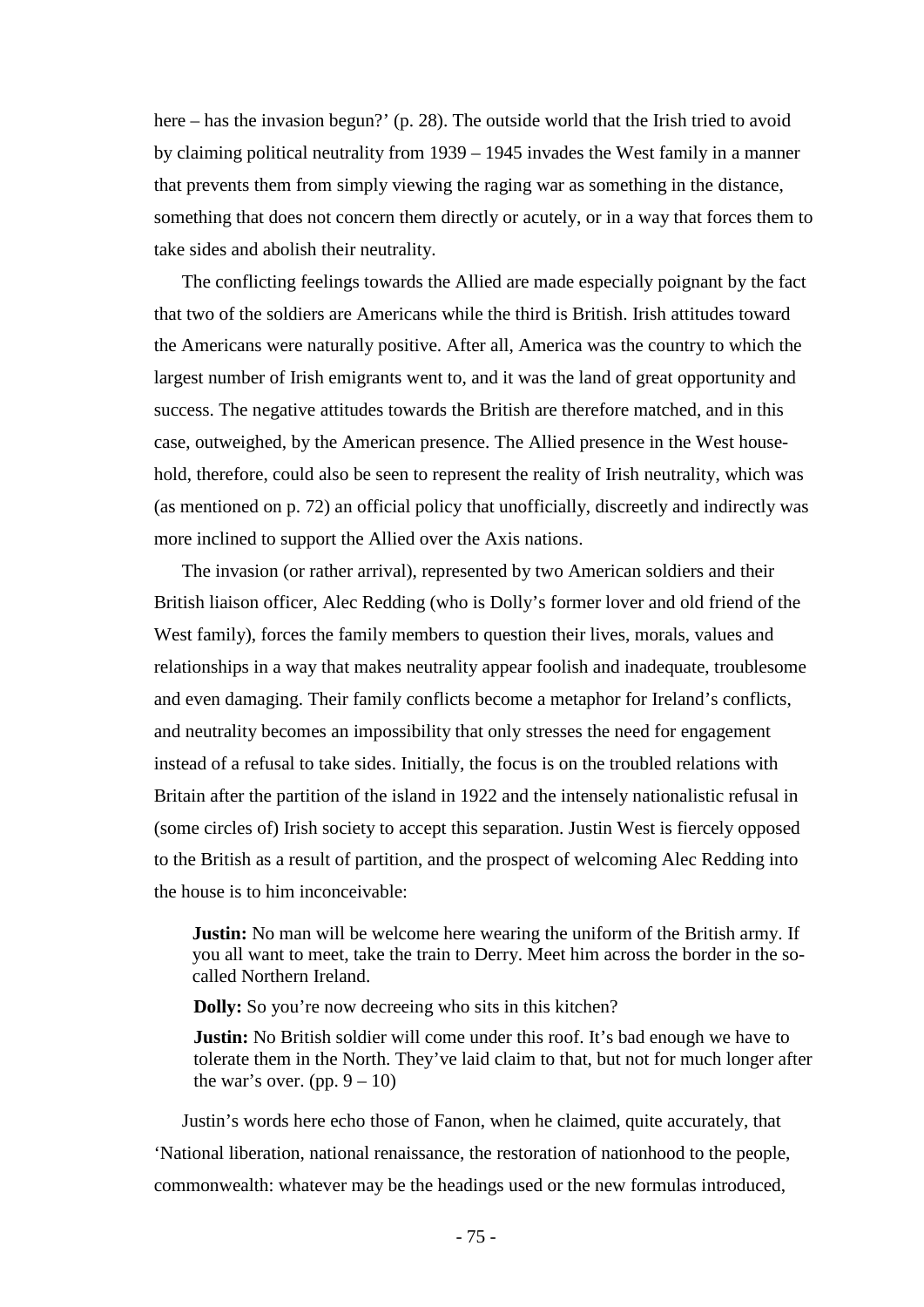decolonisation is always a violent phenomenon.'[120](#page-75-0) For Justin, the decolonisation of Ireland is not complete until Northern Ireland again is part of the Irish state, and he is more than willing to use armed force and resistance similar to that of the War of Independence two decades previously to achieve his goal. Justin's view is representative of that of many Irishmen at the time who found it difficult to swallow the partition of Ireland as lined out in the 1922 Treaty with Britain. Indeed, when Eamon de Valera and Fianna Fail came to power in 1932, it was the anti-Treaty people and losers of the civil war (1922 – 1923) that suddenly found themselves in charge, and their refusal to accept the partition became definite in the 1937 Constitution, with Article 2 stating that 'The national territory consists of the whole island of Ireland, its islands and the territorial seas.' Article 3 was no less explicit in its aspirations for a future united Ireland with a wording that certainly provoked Ulster Unionists: '*Pending* the re-integration of the national territory  $(...)$ <sup>[121](#page-75-1)</sup> (my italics).

The inherent threat of war against Britain to regain the lost territory naturally created tensions between the two nations, and the massing of Allied troops in the North during much of the war, was probably a move that was supposed to protect the province against Hitler as well as any possibility of an Irish army invasion at a time when Britain was engaged in crucial military operations elsewhere. The notion of a British invasion of Ireland might seem rather unlikely, but as Joseph Carroll points out, British disappointment arising out of Irish neutrality threatened 'at various critical times to lead to war between Britain and Ireland, strange as this may appear today.<sup>[122](#page-75-2)</sup> Justin's selfconfident words are not just empty words that are evidence of nationalistic assertive-

<span id="page-75-0"></span> <sup>120</sup> Frantz Fanon: *The Wretched of the Earth*, p. 27.

<span id="page-75-1"></span><sup>121</sup> *Constitution of Ireland* (Dublin: Government Publications Office and Dundalgan Press, [1937] 1992), p. 4. Articles 2 and 3 were amended as part of the 1998 Good Friday Agreement, and both are now considerably less provoking: 'It is the entitlement and birthright of every person born in the island of Ireland (…) to be part of the Irish nation' and 'It is the firm will of the Irish nation (…) to unite all the people who share the territory of the island of Ireland (…) recognising that a united Ireland shall be brought about only by peaceful means with the consent of a majority of the people (…).' From *Constitution of Ireland,* July 1999 amendment slip (Dublin: Government Publications Office, 1999).

<span id="page-75-2"></span><sup>122</sup> Joseph T. Carroll: *Ireland in the War Years*, p. 24. Carroll also notes on p. 26 that Winston Churchill in his war memoirs was still visibly angry at the Irish for refusing the British access to their ports: 'A more feckless act can hardly be imagined – and at such a time. It is true that in the end we survived without the ports. It is also true that if we had not been able to do without them we should have retaken them by force (...).'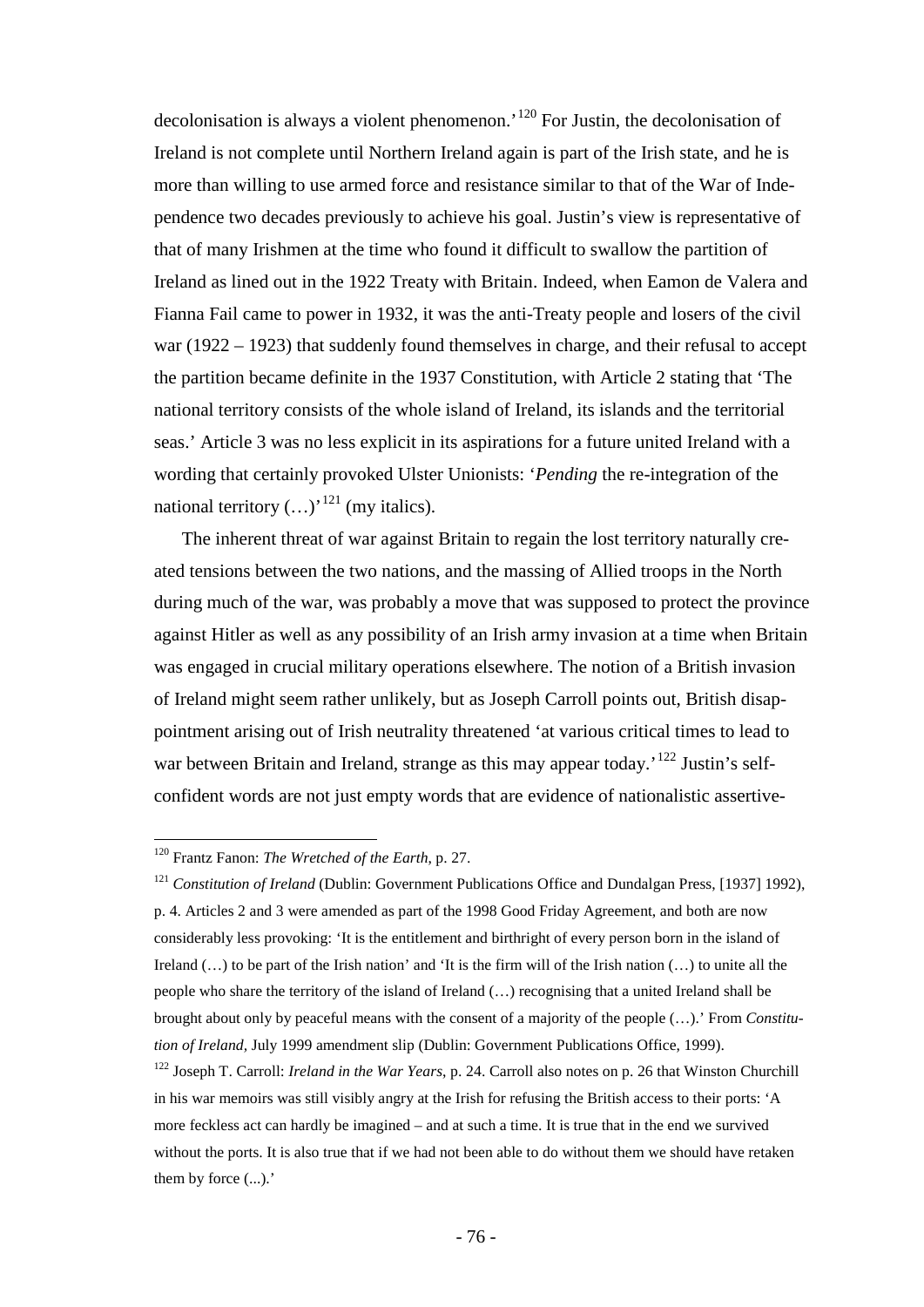ness, they also have the potential to become reality, and that prospect is a confidenceboost for the youngest member of the West family. His outburst is of course also an attempt to assume (patriarchal) power in the decision-making in the house and turn himself into the man of the house, a position that is denied him because he is the youngest and because his mother is still strongly assuming her natural role of mother over her children. Justin's attempt to subdue the others only makes the women of the house defy him and his biased intolerance:

**Justin:** Are you going to defy me? **Dolly:** Defy you? Who do you think you are, pup? **Justin:** The man of this house who chooses not to let an enemy soldier into his house. **Esther:** His house – **Justin:** An Irishman who does not want the English anywhere. **Dolly:** I didn't know you'd signed your house away, Mother. **Rima:** I haven't. (p. 10)

It is obvious that Justin has no power in the house, which best explains why he has joined the army, where he has the rank of officer and obviously thrives on being able to, for once, give orders and, importantly, be listened to and obeyed. As Fanon points out, the 'militarization and the centralization of authority in a country automatically entail a resurgence of the authority of the father.<sup>[123](#page-76-0)</sup> There is also the aspect of liberating, so to speak, the North through his involvement in the army, and again this violent aspect of nationalism that is especially advocated by Fanon, seems to accurately describe Justin's conscious, though also unconscious, feelings on the subject. It is a chance of empowering himself in a way that can help him get rid of his inferiority complex: 'The native is an oppressed person whose permanent dream is to become the persecutor. The symbols of social order – the police, the bugle-calls in the barracks, military parades and the waving flags – are at one and the same time inhibitory and stimulating: for they do not convey the message "Don't dare to budge"; rather, they cry out "Get ready to attack." $124$ 

What Justin fails to acknowledge in his fiercely nationalistic attitudes is the fact that thousands of Irish men and women volunteered for the British Army during World War

<span id="page-76-0"></span> <sup>123</sup> Frantz Fanon: *Black Skin, White Masks*, pp. 141 – 142.

<span id="page-76-1"></span><sup>124</sup> Frantz Fanon: *The Wretched of the Earth*, p. 41.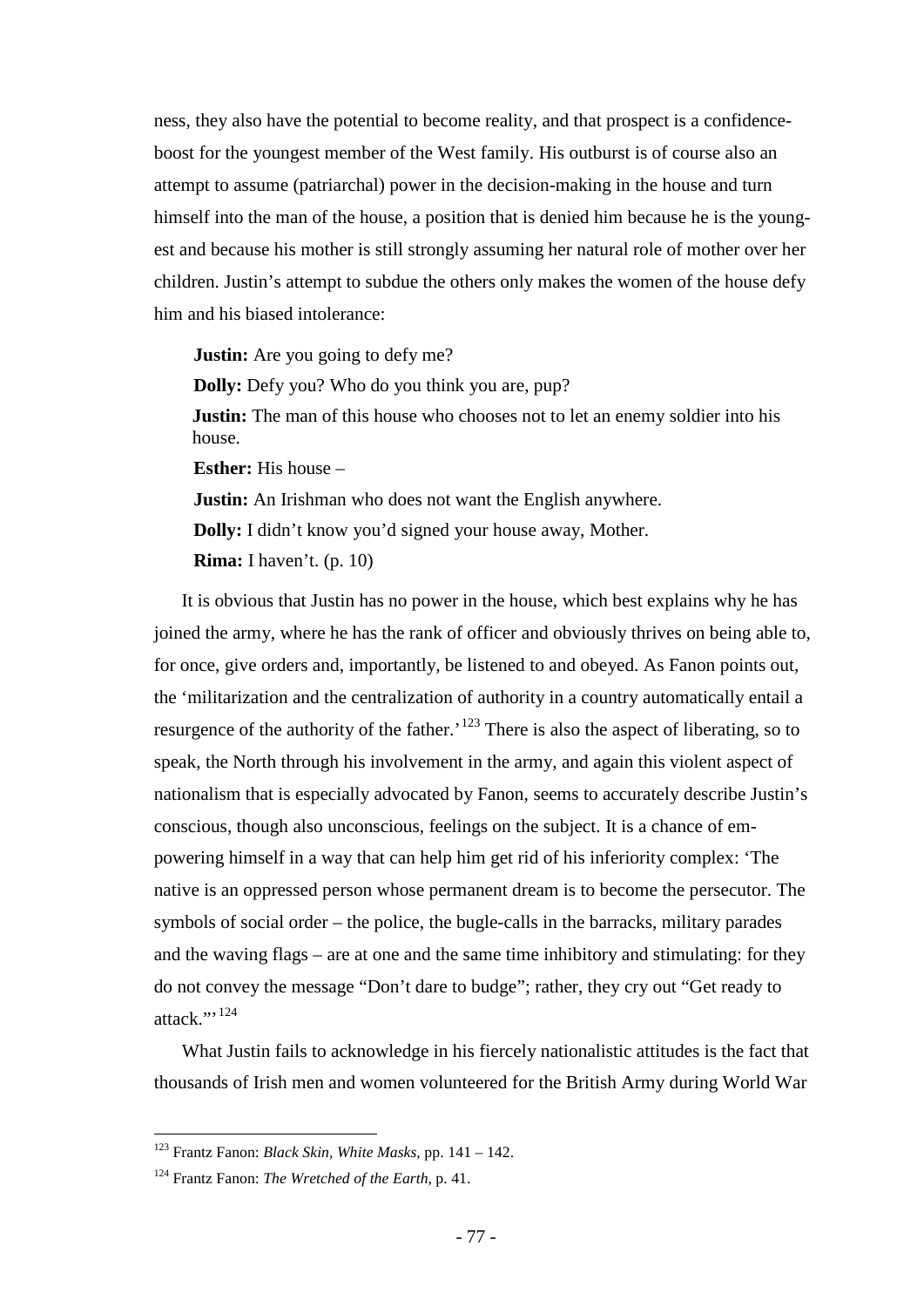II (like they did in World War I, as pointed out in chapter three) and thereby participated actively and substantially on the Allied side of the war.[125](#page-77-0) Justin is not alone in disregarding this fact, however, as Irish attitudes toward the Irish who joined the British army have been troubled and marked by dissent on how to deal with their contribution to history ever since the two world wars. The colonial legacy of Ireland is clearly visible in the ambivalent and perplexed attitude that the Irish seem to struggle with when trying to decide on a way of coming to terms with and accepting Irish voluntary participation in the army of the former coloniser, even today.<sup>[126](#page-77-1)</sup>

In relation to Justin's failed attempts at assuming patriarchal power in the house, it is also significant that most of the play's action takes place in the kitchen, which traditionally is the domain of women and the arena where they are always in charge. The kitchen, then, is also a symbol of the matriarchal rule in the West house. As the only man of this house (apart from Ned, who has no power there because it is not his house), Justin stands little chance of making a mark being so thoroughly dominated by women ever since birth. However, he has the chance to prove himself a man through serving in the army, and proving himself in this way turns out to be another possible and more unconscious reason why he has signed up, as the suggestion that he is gay starts leaking out early on. Dolly makes the first suggestion, when she observes the change in him: 'What way is the army hardening Justin? What is he becoming? He was the gentlest boy. We were worried he was too soft' (p. 12).

Undisguised homosexuality soon enters the house through Marco, one of the American soldiers that Rima brings back from town. Marco is an outspoken homosexual who confesses to bringing 'one taffeta dress and a change of high heels' (p. 25) in his bag. He is provocatively open about his sexuality, so much so that Esther comments 'They let a man like you into the US army?' (p. 25), which stresses the discrimination and stigma attached to homosexual men's ability to fight in a situation of war (which was also an important point made in *Observe the Sons of Ulster*).

<span id="page-77-0"></span><sup>&</sup>lt;sup>125</sup> Joseph Carroll puts the number of Irish people serving in the British Army during World War II at a considerable 60.000 (see pp. 108 – 109).

<span id="page-77-1"></span><sup>&</sup>lt;sup>126</sup> The strict censorship during the war clearly did not help any official acknowledgement of Irishmen in the British forces, as the censors suppressed 'any news item or even death notice which revealed the presence of Irishmen in the British forces.' See *Ibid.*, p. 162. The silence has continued to this day, with the commemorations of Irish deaths in the world wars still being the source of public dissent.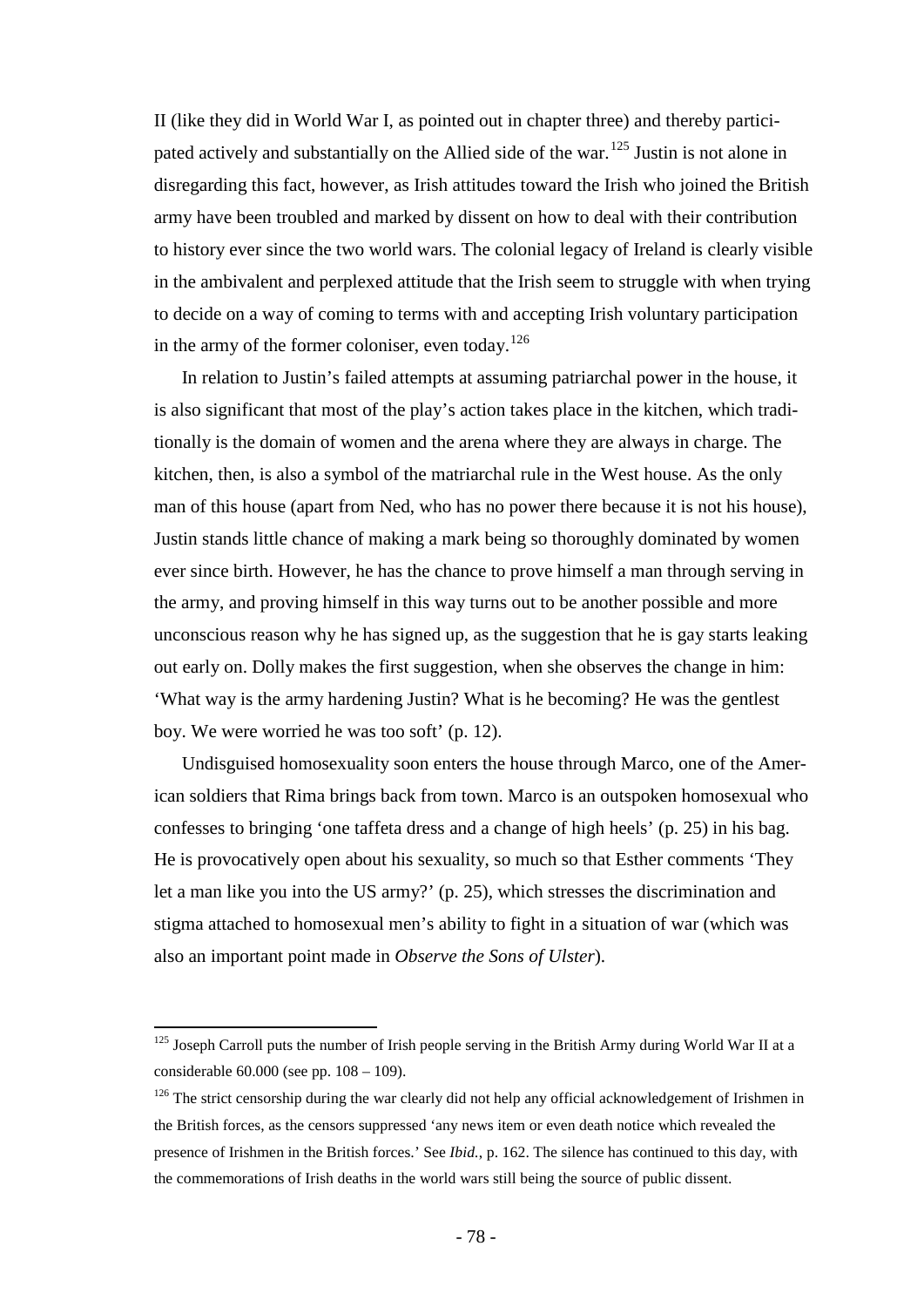Society's prejudiced image of homosexuals as weak and somehow less manly than other men is stressed by McGuinness, and it is a subject he has strong opinions on himself: 'I hate the coyness, the lack of honesty, the misrepresentation. It is as if a gay man is not capable of courage, which is wrong. A gay man has to always prove himself.<sup> $127$ </sup> Marco's words are similar when he describes his reasons for fighting: 'I will be able to look into the face of every man who fights beside me, and I will be able to say that in this war we fought on the same side against Hitler' (p. 60). Joining the army at a time of war would perhaps qualify as the ultimate test of manhood, even though being openly homosexual would not normally be socially (or militarily) acceptable. Marco is not a man to be ignored, however, and he confronts the attitudes of the others constantly and repeatedly. He does not hide, and it is very noticeable how Justin cannot take his eyes off Marco once they have been introduced to each other (see stage directions, p. 28).

Homosexuality turns out to be no more acceptable after the colonial period than it was before colonisation occurred because it was never legitimised by either power. The consolidation of the Irish nation in the decades following the 1920s (excluding the North), then, did nothing to integrate this and other marginalised groups of people into society. The national resistance and subsequent nation-building based itself on a broad platform to secure the necessary support: 'Although the myth of the nation might function as a valuable resource in uniting a people in opposition to colonialism, it often does so by ignoring the diversity of those individuals it seeks to homogenise – created out of gender, racial, religious and cultural differences.<sup>'[128](#page-78-1)</sup>

As the nation of Ireland settled into the new era, homosexuality continued to be banned (it was finally decriminalised as late as in 1993) as before because Ireland kept the two Acts prohibiting homosexual conduct imposed by the British, and anyone with a sexuality that did not fit into the standard 'family picture' still faced hard times. Ania Loomba has noted that when 'nationalist thought becomes enshrined as the official dogma of the postcolonial State, its exclusions are enacted through the legal and educational systems, and often they simply duplicate the exclusions of colonialism.'[129](#page-78-2) In the case of homosexuality, it was condemned by both Irish and British alike (and likewise it

<span id="page-78-0"></span> <sup>127</sup> Eileen Battersby: 'The Tomes of Donegal', interview with Frank McGuinness in *The Irish Times* (30 September 1999), p. 13.

<span id="page-78-1"></span><sup>128</sup> John McLeod: *Beginning Postcolonialism*, p. 103.

<span id="page-78-2"></span><sup>129</sup> Ania Loomba: *Colonialism/ Postcolonialism*, p. 198.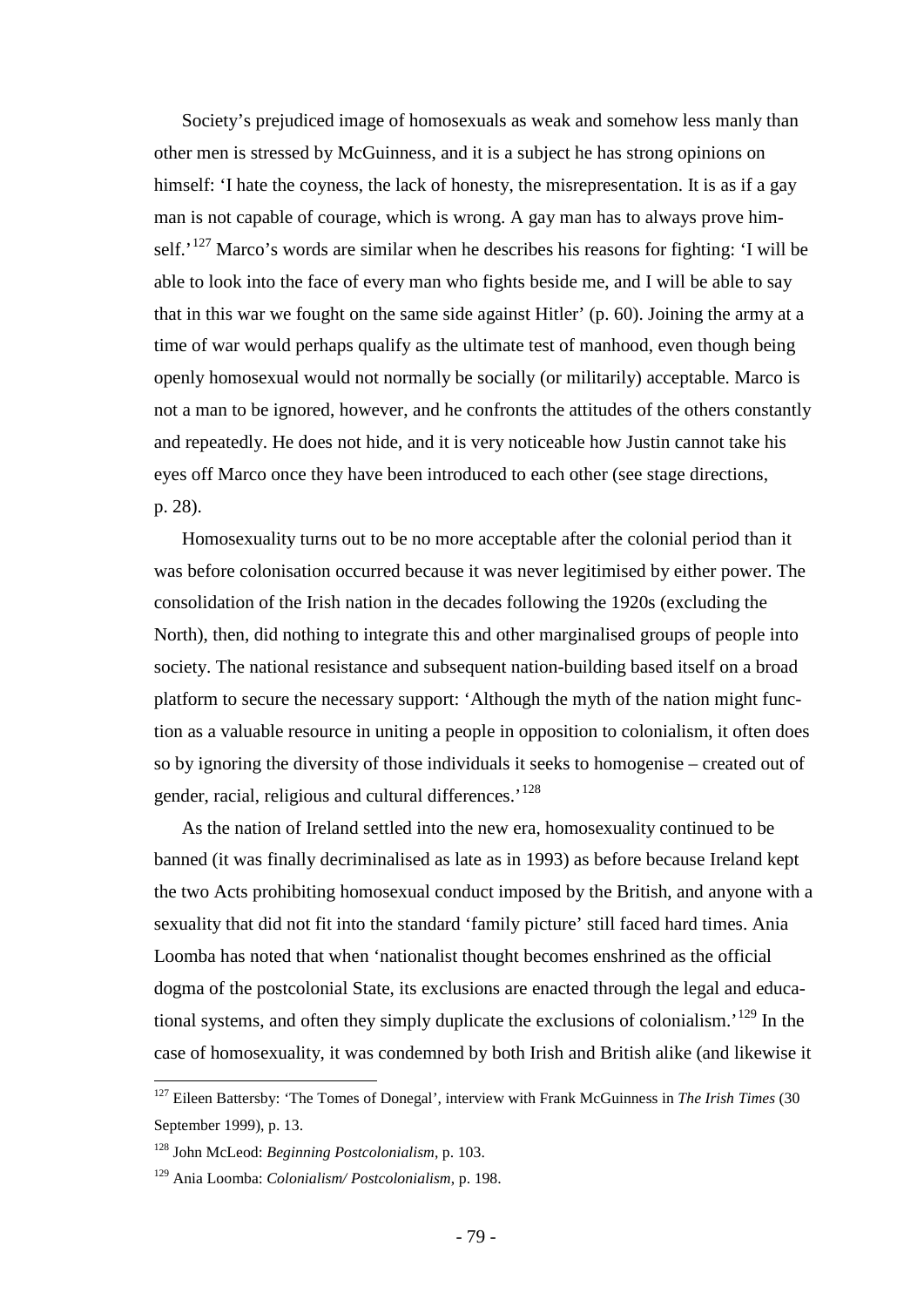was also condemned and criminalised by the rest of the world at the time). The banning of homosexuality was continued by the Irish through the legal system as well as the educational system after independence, and as such it is an example of duplication of British and colonial law. When one considers that prior to the British colonisation the ancient Gaelic Brehon laws were still in operation, the continuation of principally British law after independence clearly reflects Loomba's words, even though the distance, in time and practice, between Brehon and British law is considerable.<sup>[130](#page-79-0)</sup>

Later in the play, after an argument during dinner where Justin ends a long nationalistic speech with the provocative words 'Germany will win the war. The might of Hitler's army will win the war' (p. 37) and Alec points out that Justin will not be present at the battlefield fighting the might of Hitler, Justin is all too ready to interpret that as an accusation of cowardice. Cowardice is, as pointed out by McGuinness himself, unfortunately a term all too often used to describe gay men and their supposedly unmanly personalities.<sup>[131](#page-79-1)</sup> Significantly, it is to Marco, therefore, that Justin turns to deny that he is a coward, with Marco reassuring him that he is indeed not, and it finally enables Justin to admit openly his sexuality:

**Justin:** What would you know about me? **Marco:** What you've told me. **Justin:** What have I told you? **Marco:** Everything. *Marco touches Justin's face. Justin kisses Marco's hands.* **Justin:** You'll tell no one else? **Marco:** Come back to the house. After me. I'm there. (p. 38)

Earlier, Justin asked Marco if he knew what 'the Nazis do to men like you' (p. 33), a comment which is proof of Justin's ambivalence towards the Germans and the British. One the one hand, he wants the British out of the North, while on the other, giving his support to Hitler would in fact mean sanctioning his own death. Ambivalence on many levels is inevitable for Justin, and ambivalence also enters his life through Marco, who

<span id="page-79-0"></span><sup>&</sup>lt;sup>130</sup> Brehon law was actually attempted re-established by the 1919 – 1921 Dáil, but they soon resorted to essentially British law because this was, after all, more practical after centuries of experience with it. See John O'Beirne Ranelagh: *A Short History of Ireland* (Cambridge: Cambridge University Press, 2nd ed. 1994), p. 215.

<span id="page-79-1"></span><sup>131</sup> See Eileen Battersby: 'The Tomes of Donegal', interview with Frank McGuinness in *The Irish Times* (30 September 1999), p. 13.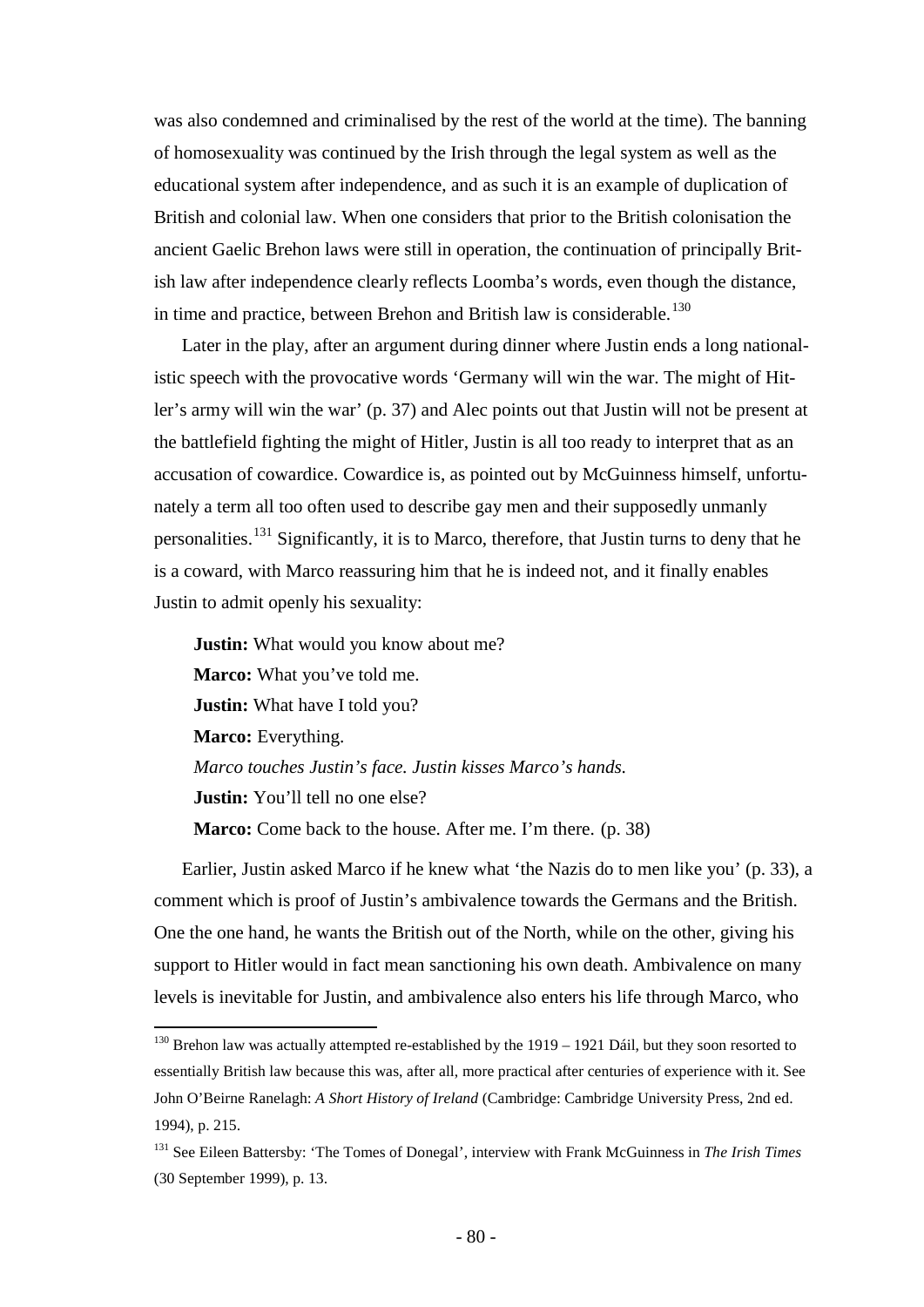is Italian-American and therefore can be seen to represent both the Axis nations and the Allies. This Italian connection is not entirely negative, though, as Italy surrendered to the Allies after Benito Mussolini's fall from power in 1943 and from then on fought against Hitler's forces. Later in the play, Justin dreams, perhaps unrealistically in light of his homosexuality and Italy's position as centre of the Catholic world, about a future in Italy with Marco. His dream of an idyllic life is probably rooted in images of a romantic, classical Italy that are far from reality. Marco seems much more realistic, though, as he clearly has the perhaps more open-minded and diverse, and certainly crowded, Little Italy in New York in mind (see *Dolly*, p. 61).

The invasion of the West home is clearly one that creates imbalance, conflict and confrontation, and causes new and old relationships to be established or resumed. Immediately, though, there is a comic moment of culture clash occurring as silent Jamie O'Brien, Marco's Irish-American cousin, demonstrates that despite his Irish heritage, his knowledge of Irish reality is completely outdated and reminiscent of the image tourists to this day might have of the country:

**Marco:** Well, Jamie, are the Irish as you hoped to find them? **Jamie:** No.

**Rima:** Enlighten us why?

**Jamie:** I thought you might dance and sing, and have the neighbours in to play music. (p. 32)

This idyllic and witty vision is of course far from reality, and troubles begin to surface for each of the characters as they interact on a regular basis with the three newcomers. As we have seen, Justin is encouraged to admit to himself his sexuality through his meeting with Marco, while Dolly's ambivalent and unsettled romantic feelings for Alec, whom she broke up with after he had an affair with a man, are brought up to the surface again after many years. Esther, who is unhappy and unfulfilled in her marriage to Ned, starts flirting rather openly with Jamie, who also finds himself being the object of the young house servant Anna's affection. The impact of the foreign invasion is one of mainly emotional turmoil and uncertainty, and it becomes impossible for the West children to hide from a confrontation with themselves or with the others involved.

Rima West seems to be the only one not seriously affected by the changes around her, but that is because she's the mastermind behind it all through her bringing Marco and Jamie to the house: two men that respectively are responsible for Justin's acceptance of his sexuality and also for testing Esther's loyalty to her apparently dull and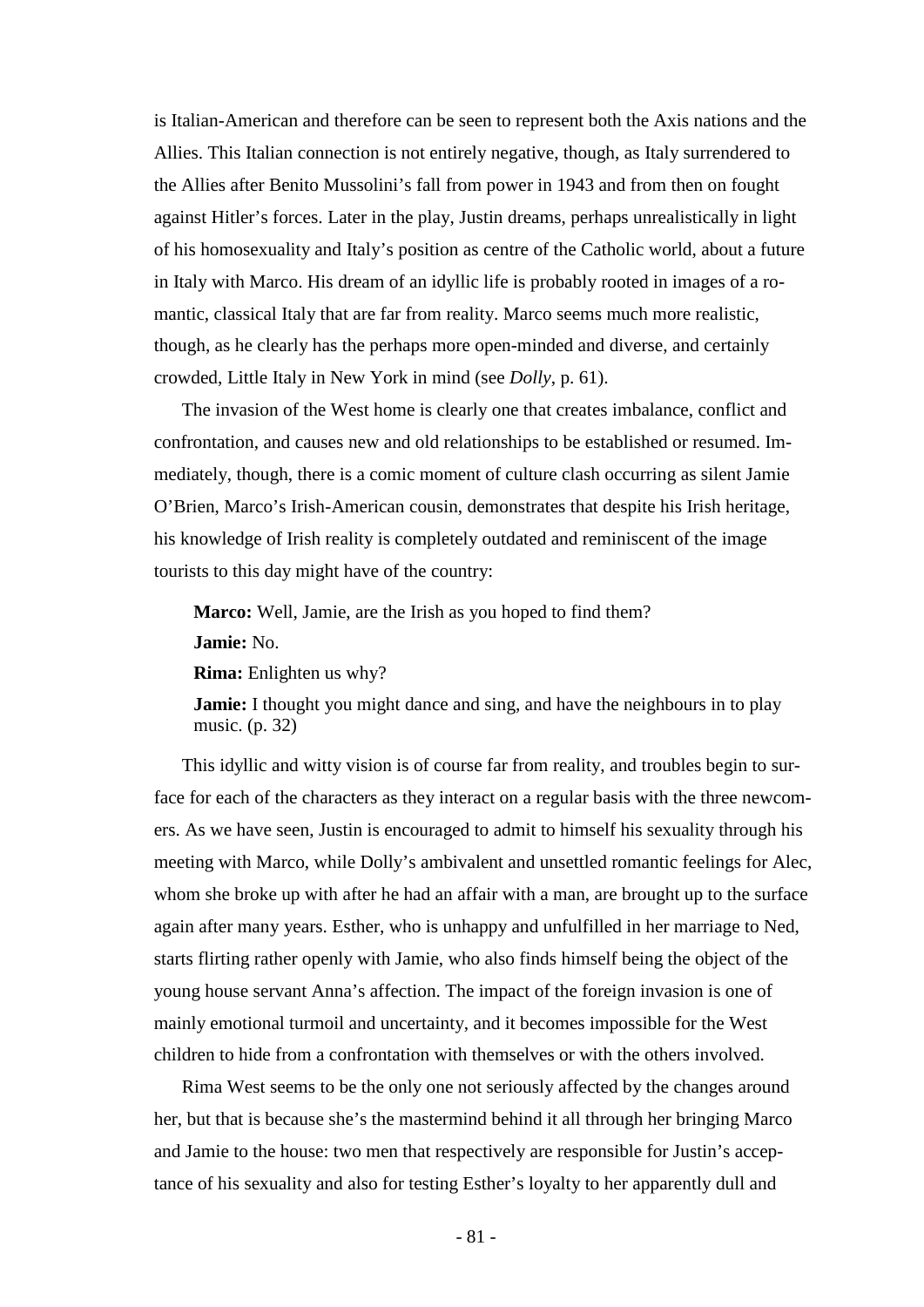disappointing husband. Rima also persists in urging Alec to ask Dolly to marry him, and it becomes obvious that she is constantly, cunningly and most affectionately watching over her children and trying to lead them in directions that can enable them to make the right decisions the day she is no longer there to look after them.

Rima is reminiscent of a matriarchal figure as she enjoys the power she still has in her own house over her offspring. As a mother and woman, she also occupies a special position in the Irish state, whose 1937 *Bunreacht na hÉireann (Constitution of Ireland)* gave particular attention to the position of the family and the woman's place within it: 'In particular, the State recognises that by her life within the home, woman gives to the State a support without which the common good cannot be achieved.<sup> $132$ </sup> There is a sense that this glorification of the woman as indispensable homemaker is a reinvention of the Mother Ireland myth. The goddess that is militant and aggressive for the cause of national independence must, however be said to be replaced by a notion of woman as gentle and made to stay in the home, being revered and admired only as long as she stays within her assigned space. The assigned space provided is made very clear through the Constitution: 'The State shall, therefore, endeavour to ensure that mothers shall not be obliged by economic necessity to engage in labour to the neglect of their duties in the home.<sup>'[133](#page-81-1)</sup> Rima, therefore, is clearly still under the influence of patriarchy (the same could be said about Esther, who gave up her job to stay home, even though she can't cook), and has limited power outside the confines of her house.

The West family don't seem to be too influenced by the words of the Constitution or social expectations, however, as Dolly got her education at Dublin's Trinity College before setting up her own business in Italy, and Esther used to work as a part-time teacher. All three West women are certainly rather strong and independent women who hardly ever have experienced the 'luxury' of relying on a man's income alone. They have, therefore, never been a standard family as such because of the father who was absent even before his death, but nevertheless they are a family unit with great significance to all its members.

It is noticeable that when Eamon de Valera came to power in 1932, one of his first projects was to frame a nation-defining constitution for the independent state of Ireland. The Constitution based its fundament on what Gerry Smyth identifies as two different,

<span id="page-81-0"></span> <sup>132</sup> *Constitution of Ireland*, Article 41, §2.1, p. 136.

<span id="page-81-1"></span><sup>133</sup> *Constitution of Ireland*, Article 41, §2.2, p. 138.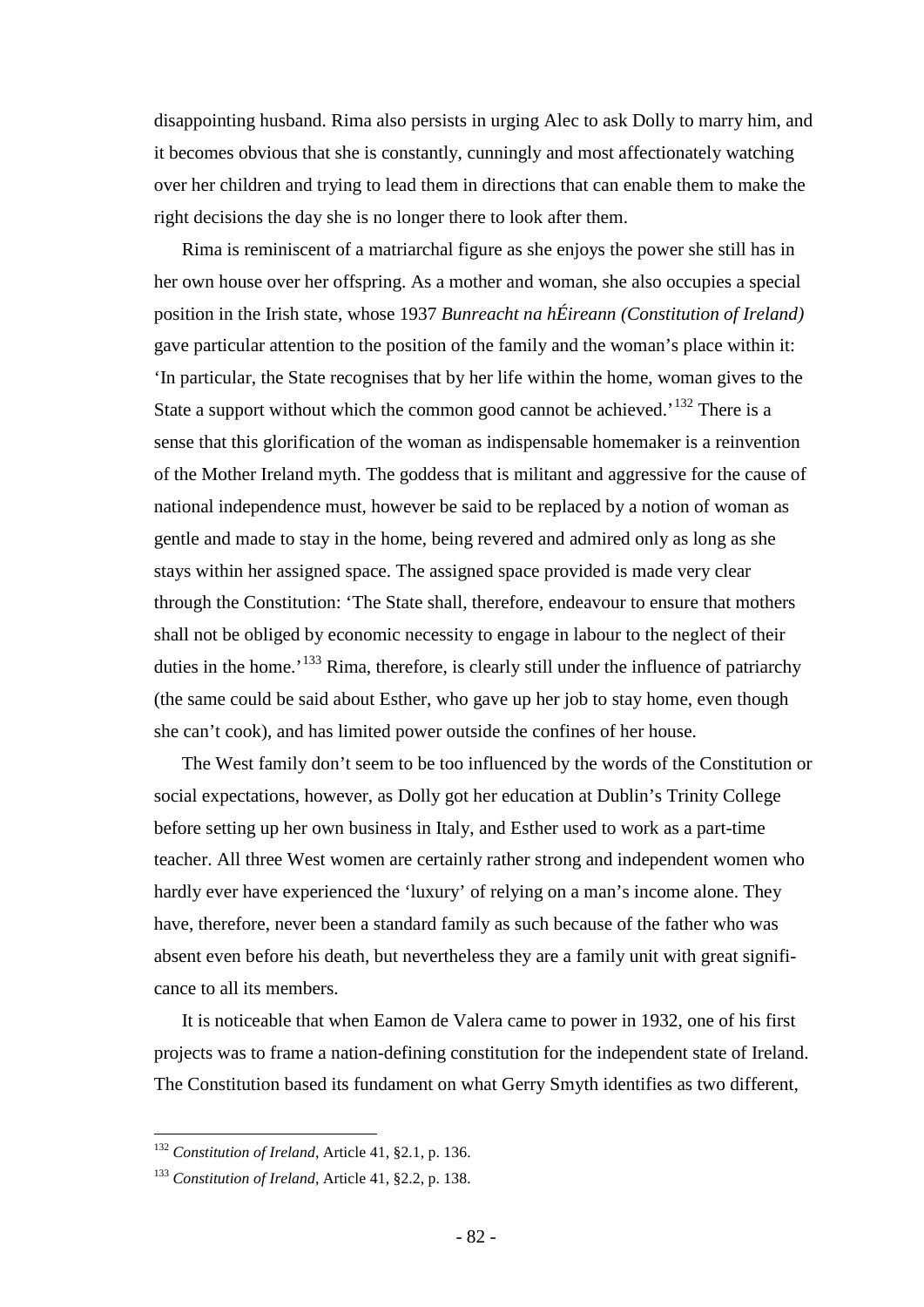even opposing, nationalisms: 'cultural nationalism (based on custom, language and communal memory)' and 'civic nationalism (based on citizenship, social rights and obligation).'[134](#page-82-0) It was a document that was supposed to be unifying, defining and nationalistic in its establishment of a national code based on a sovereign right 'to develop its life, political, economic and cultural, in accordance with its own genius and tradi-tions.<sup>'[135](#page-82-1)</sup> It was also a document deeply rooted in the resistance movement's glorification of national myths and distinctive Irish symbols. These symbols came to be prime signifiers of what constituted the Irish nation, as these included, for instance, the green, white and orange tricolour flag, the Irish language, the Constitution itself and also a national anthem. The first two of these national symbols are actually mentioned specifically in the Constitution under the definition of the State (Articles 7 and 8), something which emphasises their importance.

Nationalism was of course an essential force in that 'its continuing appeal, lies precisely in its ability to successfully speak on behalf of all the people<sup> $,136$  $,136$ </sup> even though, as we have seen, exclusions soon appeared. The Constitution was of course heavily influenced by the teachings of the Roman Catholic Church in Ireland since well over 90% of the population was Catholic; $137$  the Constitution therefore relied very much on strong moral values and allowed little room for dissidence among the people in its serious effort to establish a united and as homogenous a nation as possible. Importantly, the family as an entity was given special status in the definition of the state as 'the natural primary and fundamental unit group of Society, and as a moral institution possessing inalienable and imprescriptible rights, antecedent and superior to all positive law.<sup>[138](#page-82-4)</sup>

The assumption that the family is incorruptible and necessary for the upkeep of morality is certainly an ideal that is impossible to perfect and make real, something that is most visible in the family history of the Wests, where strong fatherly morality was broken early on, and two of the children are either tempted to stray or are sexually incompatible to the homogenous ideal. So can any family really be said to live up to the ideal? The Constitution is, one should remember, a document of pure idealism in many

<span id="page-82-0"></span> <sup>134</sup> Gerry Smyth: *Decolonisation and Criticism*, p. 11.

<span id="page-82-1"></span><sup>135</sup> From *Constitution of Ireland*, Article 1, p. 4.

<span id="page-82-2"></span><sup>136</sup> Ania Loomba: *Colonialism/ Postcolonialism*, p. 198.

<span id="page-82-3"></span><sup>&</sup>lt;sup>137</sup> According to the 1926 census, 92.6% of the Free State population professed Catholicism. See John O'Beirne Ranelagh: *A Short History of Ireland*, p. 230.

<span id="page-82-4"></span><sup>138</sup> *Constitution of Ireland*, Article 41, §1.1, p. 136.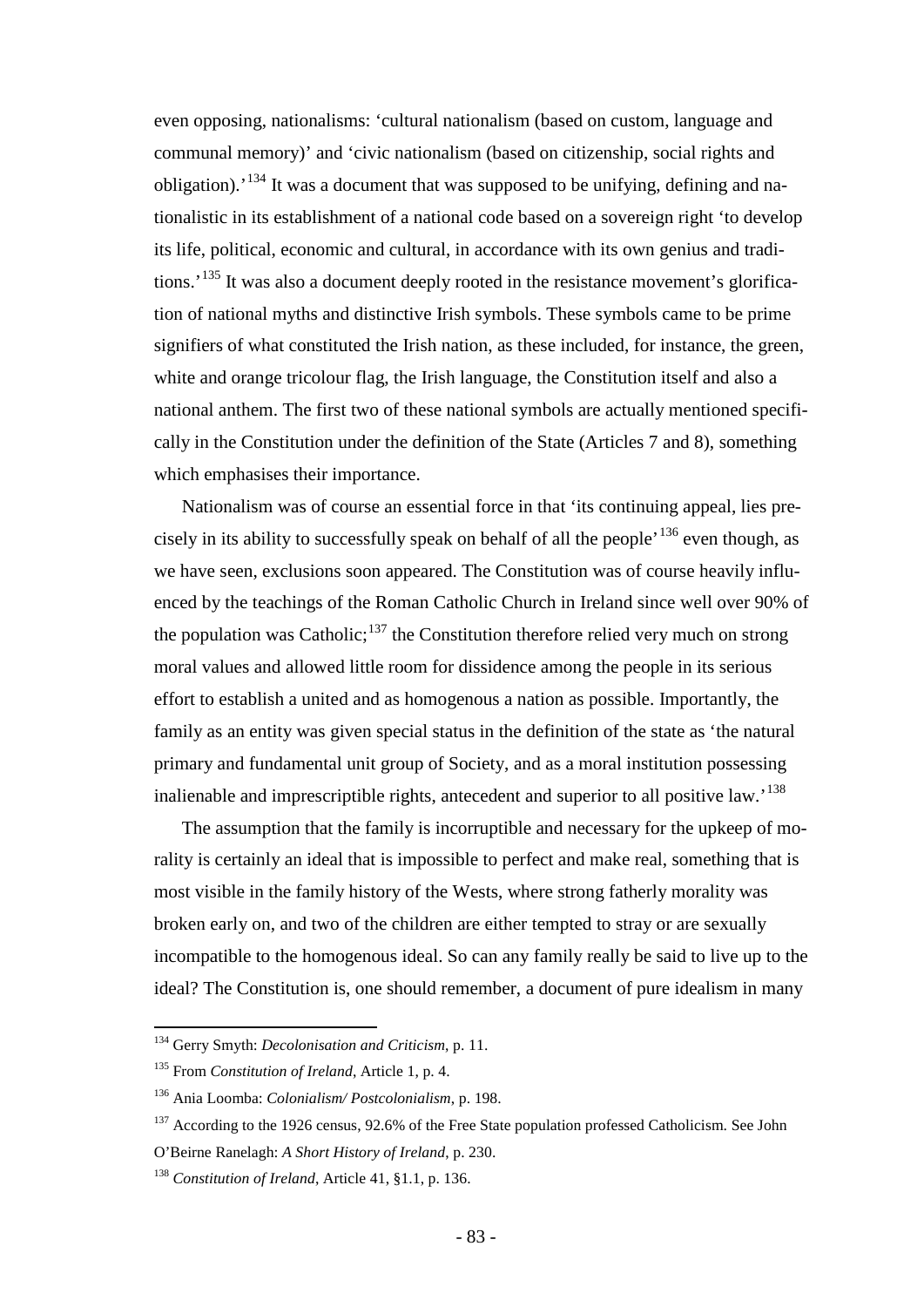respects when one ignores the necessary political technicalities of it, and as always ideals and good intentions are seldom possible to realise fully. I think it is one of McGuinness's intentions with the play to stress this fact through his focus on a family who live in a time where the state was characterised by idealism and visions of a strong and substantial national identity that had to rest on a solid fundament, with the result that individualism or difference was not wanted. Moreover, the unity of a nation is, as pointed out, necessarily based on a broad range of general symbols, images, assumptions and not least idealistic ideas of the nation, which means that 'forging the idea of a unifying past collectivity involves careful *selection* from multiple histories.<sup>[139](#page-83-0)</sup>

Religion, another important aspect of Irish life and the Constitution, also plays its part in the lives of the West household, though they are evidently not regularly attending church. Justin is perhaps the only one who can be said to have religious leanings, as it surfaces that he once contemplated becoming a priest. We learn that Dolly went to Trinity College, even though it officially was for Protestants only,  $140$  and that she, according to Justin, has to be 'the first Irish Catholic who lived in Italy and came back a heathen' (p. 12). One would perhaps not expect an Irishman moving to Italy to come back to Ireland no longer concerned with religion when, after all, Italy is the religious metropolis, so to speak, of Roman Catholicism. Dolly's lack of interest in religion, however, was probably present long before she went to Italy since she chose to go to a Protestant university.<sup>[141](#page-83-2)</sup>

The moral and social aspect of religion, however, is represented by Anna, their young servant who grew up an orphan in a convent, something Ned rather cruelly and arrogantly reminds her of when he notices that she is attracted to Jamie: 'I hope I haven't to remind you why you were reared in a convent in the first place. It was the only place who would take you in. Your mother didn't want you. Your father didn't want her. Don't end up like that, Anna. You'll be barred from every decent house in this

<span id="page-83-0"></span> <sup>139</sup> Ania Loomba: *Colonialism/ Postcolonialism*, p. 196.

<span id="page-83-1"></span><sup>&</sup>lt;sup>140</sup> The ban on Catholic students, though never actually enforced, was not formally lifted until as late as in 1970. Interestingly, it was a ban put in place by the Catholic Church itself in 1871 as a reaction to Trinity's non-denominational practice. Since its establishment in 1592, Trinity College itself never imposed any such bans, though Catholics had to take an oath to receive degrees. See John O'Beirne Ranelagh: *A Short History of Ireland*, pp. 51, 59 and 126 for further details.

<span id="page-83-2"></span><sup>&</sup>lt;sup>141</sup> There is also a point to be made about Rome as a colonial metropolis, ruling Ireland through religion. This is something that will be dealt with in the next chapter, however.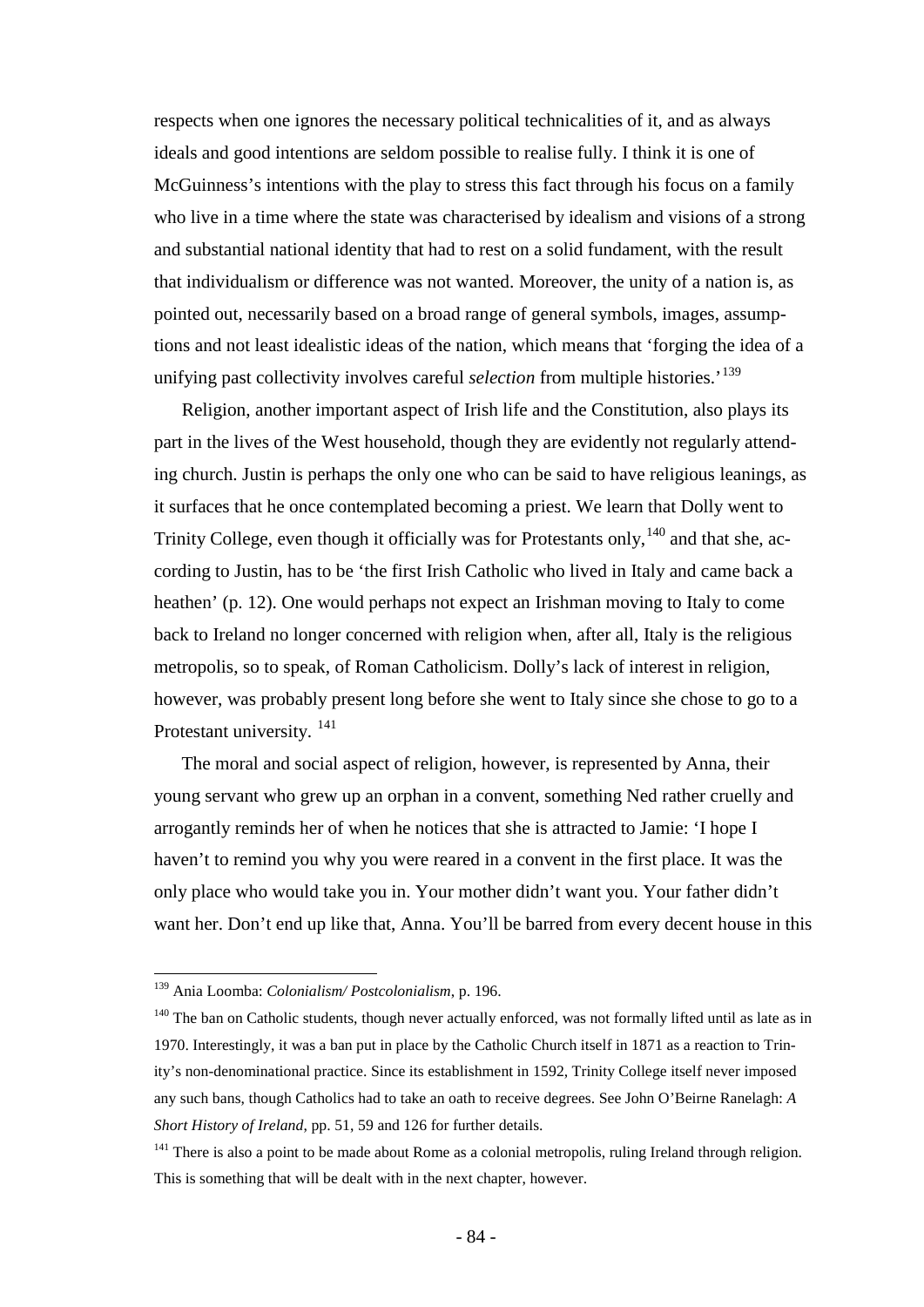town' (p. 42). The threat of social stigmatisation is obvious in these words. Anna's memory of the convent upbringing, meant to prevent her going down the same road as her mother, is not one filled with joy: 'Dear kind nuns? More like mad women' (p. 42). These few but blunt words contain a strong critique of certain aspects of the Catholic Church and its special status in Irish society. They are a reminder of the tragic stories of child abuse suffered at the hands of priests and nuns that have surfaced in Ireland over the last decade. These children were social misfits because of their situation, and suffered because of courses of events that they had no control over, never asking to be born. People that are labelled misfits and outsiders by society are always included in McGuinness's plays, and *Dolly West's Kitchen* proves to be no different.

The Church's strong stance against homosexuals is of course also under fire in the play:

**Justin:** (...) What was I like before I met you? Twisted, miserable git. I'm so ashamed –

**Marco:** Shut up your shame.

**Justin:** But what was I like?

**Marco:** A Catholic bigot.

**Justin:** Not all Catholics are bigots.

**Marco:** They are where we're concerned. (...) All I want from the Catholic church is an apology. A long apology. And I hope they will understand when I refuse to accept it. (p. 59)

Again strong social forces are behind the ostracism, and these forces make it difficult in every way to be accepted as equal to the rest of the group that (more or less) fulfils the demands of conformity. Justin and Anna are both victims of this, though Justin is in no imminent danger of being marked as different as long as he suppresses his sexuality or keeps it private and secret. In order for both of them to be rid of their potentially destructive outsider status, however, they have to leave Ireland for good or face the grave consequences that will inevitably affect their mental health and social status. For Anna, marriage to an eligible foreign soldier represents the ticket to freedom, anonymity and a fresh start. For Justin, a life in a less transparent society would be necessary to be open about his sexuality and at the same time remain anonymous and thereby relatively safe from intolerance. Neither of the two have the prospect of a rich life in the small town of Buncrana or the small and (striving to be) uniform country of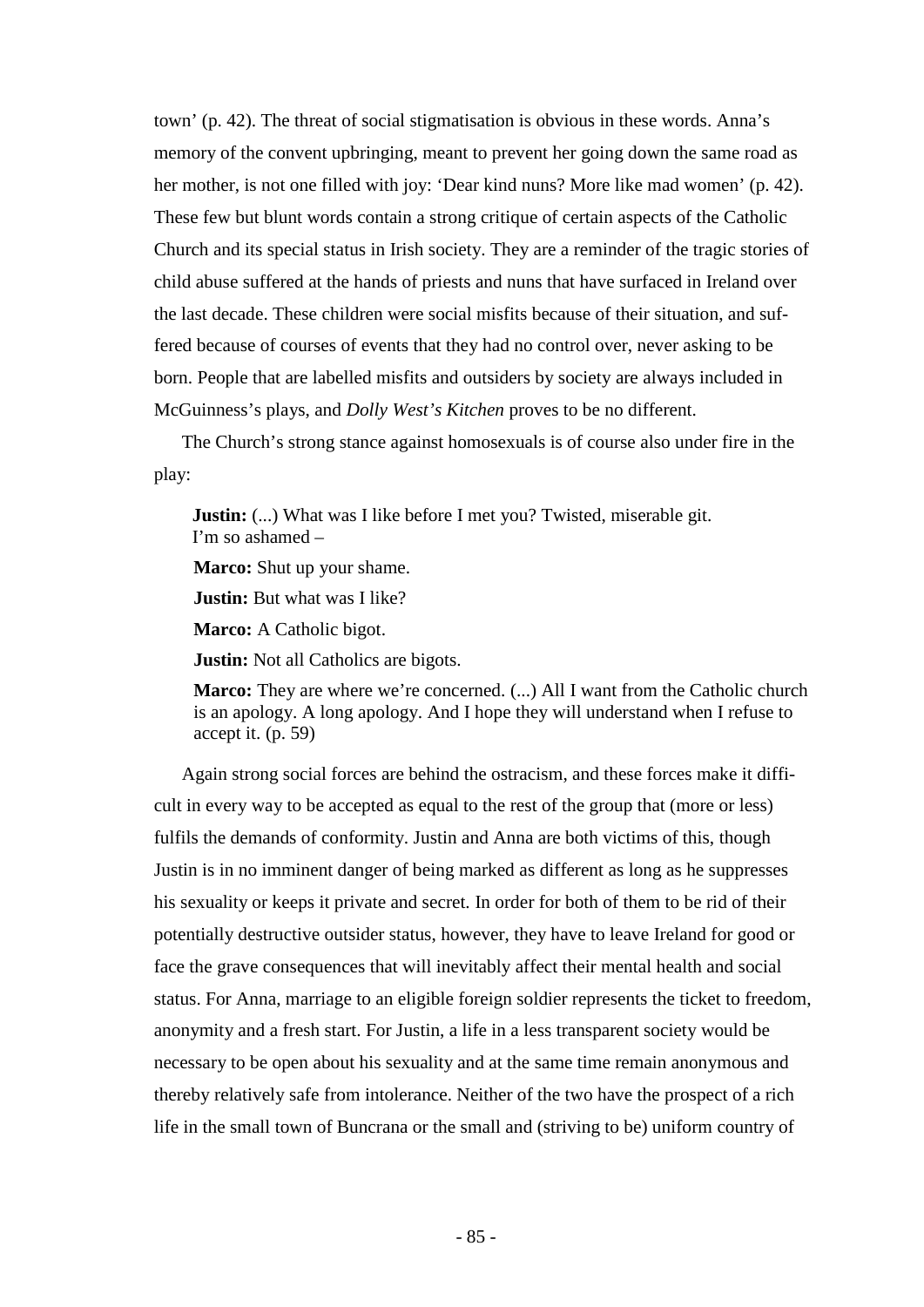Ireland in the 1940s. The two American soldiers Marco and Jamie represent an opportunity to get away for both.

Despite its many comic and funny moments that bear evidence of the strong bonds holding the West family together, the play rapidly grows darker as the war progresses, the soldiers' departure approaches and the West family finds it impossible to hide from the outside influences and the turmoil these influences have created in their everyday lives. Signs of confrontations between the different interests in the family are apparent, and a number of arguments take place. But the course of the war still overshadows any major outbursts that necessarily must come before there can be any resolution. Rima, wise as ever, is concerned about Irish neutrality and the passive effect of it, and clearly sees the ambivalence inherent, as well as the consequences facing the people most affected by the raging war. Her words are evidence of the shortcomings of neutrality:

**Rima:** (...) If any country should have opened the door to any people facing what they are facing – Ireland – **Alec:** It might not be as bad – **Rima:** We did nothing to save them. **Alec:** Ireland's a neutral country. **Rima:** Do you believe that? **Alec:** No. **Rima:** Neither do I. (p. 49)

There is a strong suggestion here that Ireland, as a former colony, formerly under foreign occupation and hardship, should have made a clear statement, taken sides and, as Said puts it, pulled away 'from separatist nationalism towards a more integrative view of human community and human liberation.<sup>[142](#page-85-0)</sup> Rima's words also make a poignant parallel to the present, with Ireland today facing an influx of refugees, asylumseekers and immigrants from crisis-struck parts of the world, an influx which has not been dealt with only positively by the Irish public. McGuinness, though, here seems to suggest that as a nation that has provided the world with millions of immigrants, Ireland should open its border with the same matter of course as its people have crossed other countries' borders. Anything else would be hypocrisy.

Then tragedy also hits the West family when Rima suddenly dies shortly before the three Allied soldiers go off to participate in the final and decisive stages of the war.

<span id="page-85-0"></span> <sup>142</sup> Edward W. Said: *Culture and Imperialism*, p. 273.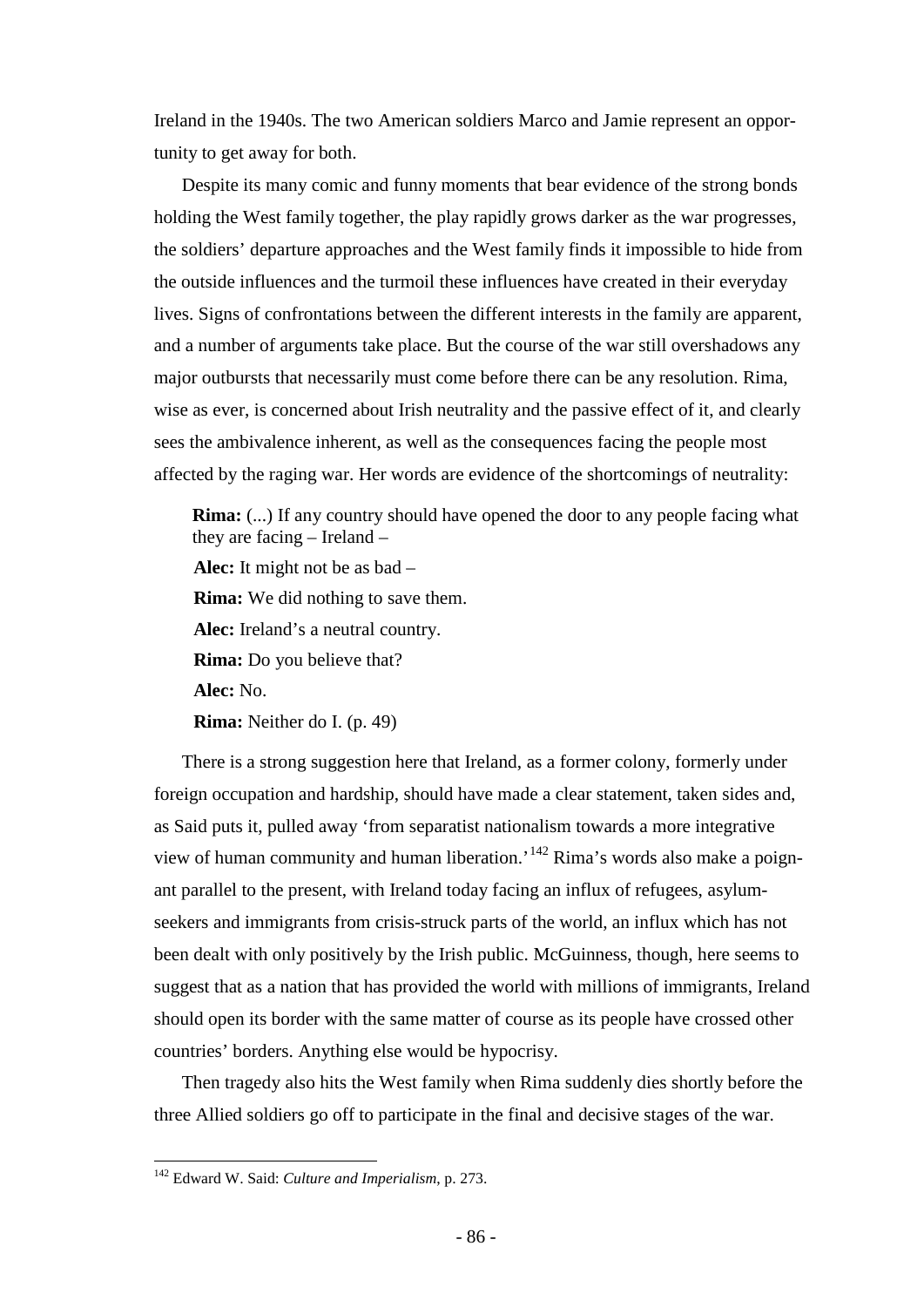Fears of imminent death and lost reunions of love and affection if the Allied offensive fails overwhelm the already mourning West siblings, and a flood of anger, confrontations, arguments and bitterness for a while takes over the West household. Dolly and Esther argue over Esther's obvious interest in Jamie, with Ned enduring the pain of hearing Esther confessing to temptation. The result is that Esther calls Dolly a witch and tells a forgiving Ned she'll never leave him. Dolly and Alec confess their lasting love for each other, though it is with some remorse since Alec may well die at war and the shadow of his bisexuality is still present. Justin and Marco consolidate their bond through memories of difficult childhoods and coming to terms with their sexuality, while Anna grabs hold of the rejected and certainly terrified Jamie as a storm erupts, promising yet more turmoil and uncertainty.

As the third act begins, reconciliation between the siblings takes place before the actual military war descends on the family. The second scene of the act is then set immediately after the war. The house is now about to be a solitary place as Dolly, Justin and Anna prepare to leave Esther and Ned behind to pursue their lives elsewhere with Alec, Marco and Jamie respectively. The consequences of war are uncomfortably obvious as the men returned from war are alive but marked inevitably by the horror of their experience. Nightmares, hatred, passiveness and inability to speak about the war especially affect Alec and Marco, who now need their partners to lead the way for them rather than the opposite, which was the case before they went out to fight. The confrontations are not completely over, however, as Ned is still in turmoil over Jamie. They have a fistfight in the garden that only stops when Esther intervenes, though her presence only makes Ned beg her for reassurance that their little baby daughter is actually his child:

**Ned:** Tell him. Tell me. **Esther:** That is my child. **Ned:** And mine – is it mine? **Esther:** You tell him, Jamie. *Silence* Tell him the truth. **Jamie:** The child's yours. (p. 80)

Ned overlooks the double meaning in Jamie's last comment that could as well be addressed to Esther as it could Ned. It is rather obvious that the question of fatherhood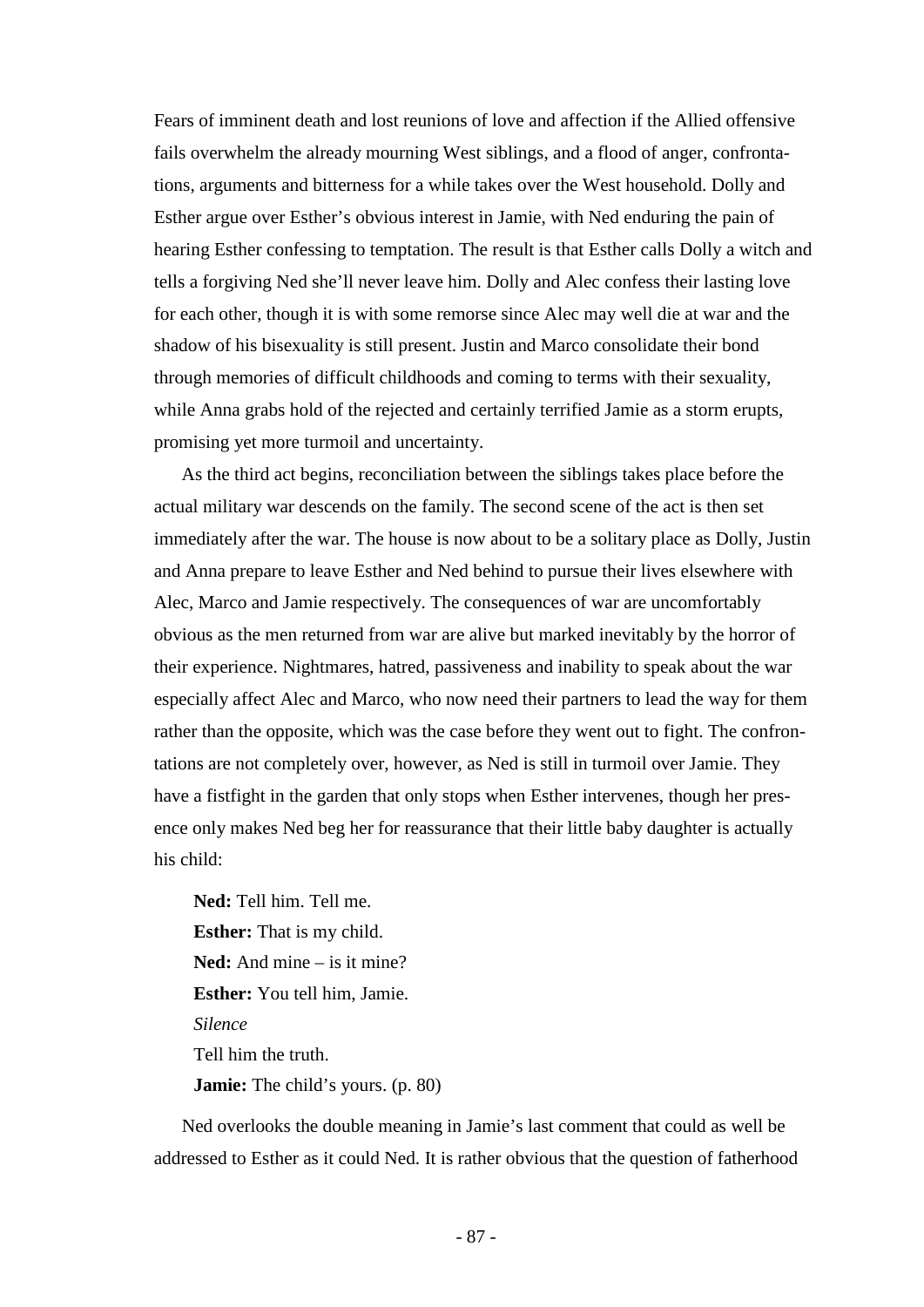has not actually been decisively answered,<sup>[143](#page-87-0)</sup> but Jamie does not contest Esther. After all, he's been rejected by her and is now engaged to the lively and young Anna, who is fully aware of what feelings Jamie had for Esther. Esther reconciles herself with her marriage, and even recognises that because of Ned's forgiveness and loyalty, 'I had married the best of men. I didn't love him, I still don't. But he is still the best of men' (p. 75).

There is definitely resolution, fulfilment and survival towards the end of the play then, even though the atmosphere is not filled with joy and sheer happiness. As in so many Irish families, emigration is on the agenda. The West siblings and their maid are ready to spread their wings and follow their men abroad. They are leaving Ireland behind to seek happiness elsewhere. There is a sense that Ireland cannot possibly provide them with what they need; it is too restrained and judgemental, and the three who leave don't perhaps possess the necessary strength to change a society that is very set in its doings, even after only a few years of independence. The prejudice against people that don't fit in with the national ideals is too difficult to confront, and as such subjugation continues, though on a different level than during the colonial period. It is now the colonised themselves who make judgement on their fellow countrymen and women. Independence, therefore, came with a price for many individuals.

As the play ends, it bears with it the dark forebodings of a less peaceful future for Ireland, and it clearly points to the fact that only some twenty-five years after World War II ended, Northern Ireland would see the terrible consequences of war, horror, violence and turmoil again:

**Dolly:** Buncrana.

**Alec:** That's never known a war. That's never lost its young. I hope it never does. **Dolly:** If we ever do, it will be our own doing.

**Alec:** Would you do that to each other? (p. 83)

(...)

**Alec:** Is the war over?

**Dolly:** I said I hope so. (p. 85)

<span id="page-87-0"></span><sup>&</sup>lt;sup>143</sup> In the original Abbey Theatre production of the play that premiered in October 1999, Esther's comment 'that is my child' was emphasised to such an effect that the suggestion was she doesn't know which of the men is in fact the father of her daughter.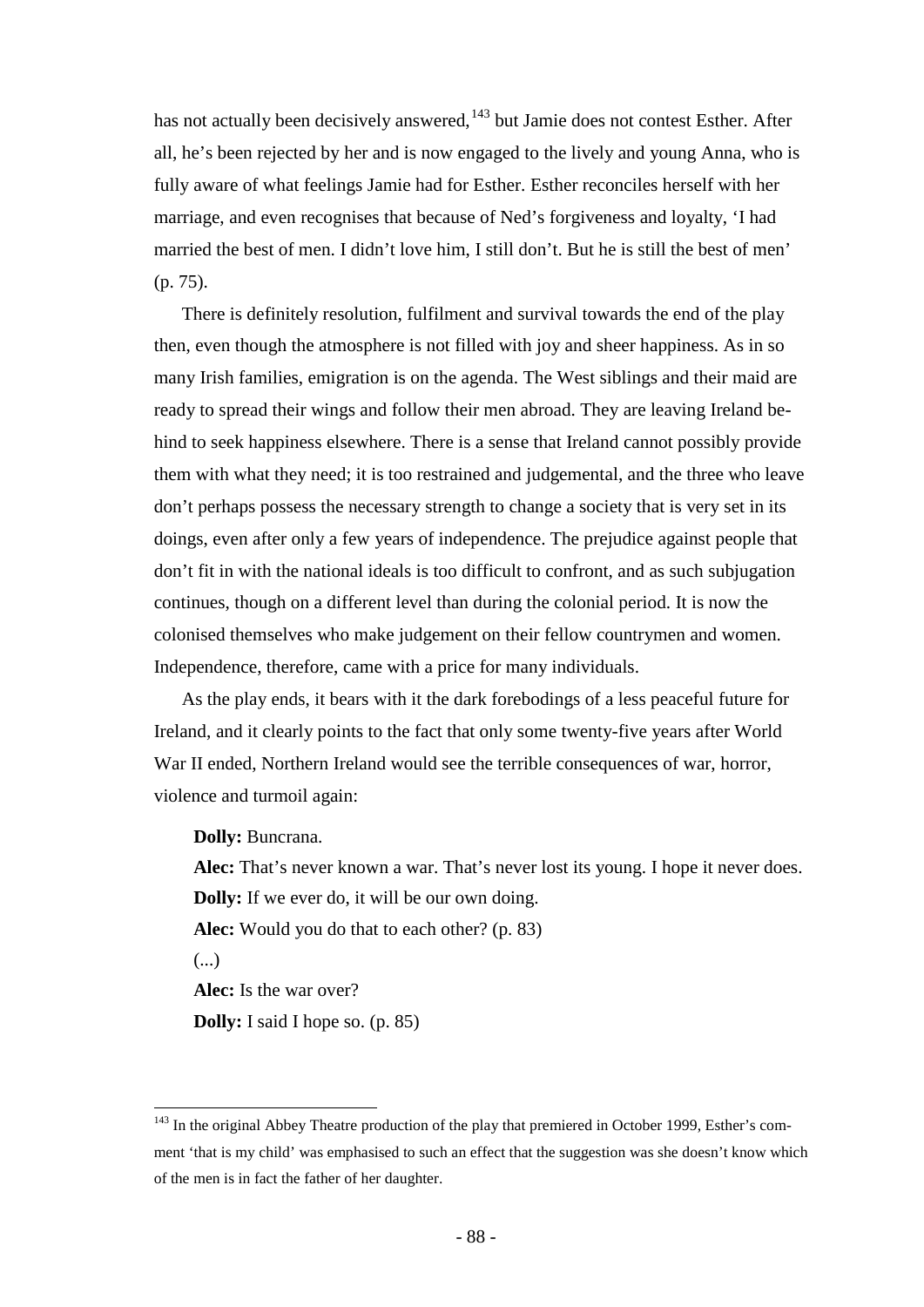The family conflicts have encapsulated the Irish conflict, and though the outcome is one of life for the West family, the violent outcome for a part of Ireland is all too well known by now. As will be made evident in the next chapter on *Carthaginians*, the consequences of the continued presence of a colonising power in Northern Ireland are grave and depressing, and certainly stand in stark contrast to the peace, reconciliation and (relatively) successful process of consolidation in the South.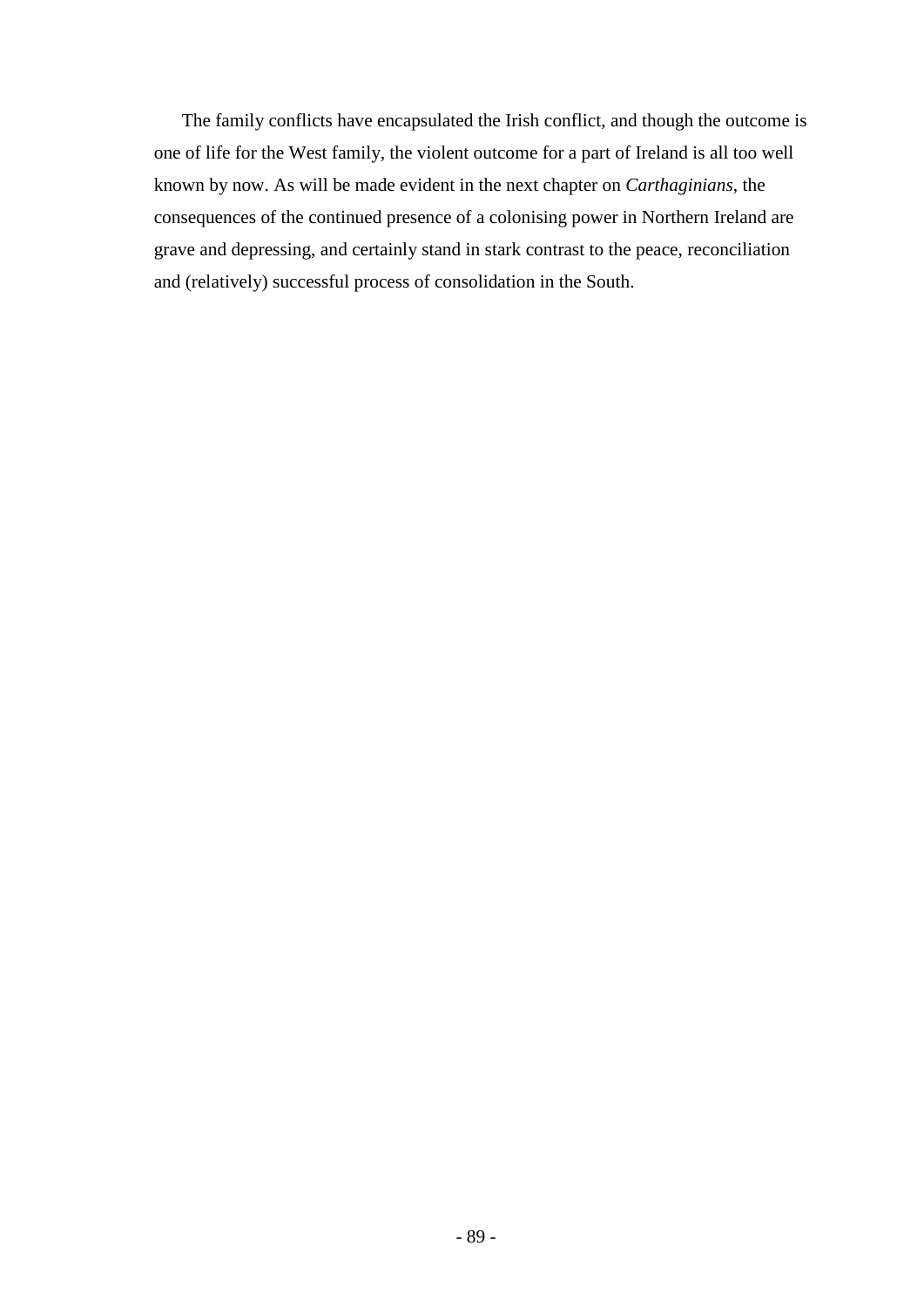## **Carthaginians**

Through the previous chapters, colonialism in Ireland has been exposed and explored from the beginning of British colonisation in the  $16<sup>th</sup>$  century through to Home Rule demands that finally lead to partition and independence for twenty-six of Ireland's thirty-two counties. After the partition of Ireland in 1922, Northern Ireland, consisting of six Ulster counties, remained a part of the United Kingdom, with a local Northern Ireland government ruling the province from the Stormont buildings for almost exactly fifty years until 1972, when direct British rule again was imposed. *Carthaginians*   $(1988)^{144}$  $(1988)^{144}$  $(1988)^{144}$  is a play that looks at the situation in Northern Ireland for the Catholic nationalist minority after 1922, and specifically the desperately grave and chaotic situation that arose in the late 1960s and was intensified in 1972 with the re-implementation of direct rule and thereby what can be said to be the creation of a renewed colonial situation where all affairs were administered from the colonial metropolis.

*Carthaginians* is also a play that can be seen as a companion piece to *Observe the Sons of Ulster Marching Towards the Somme*. According to the playwright himself, the two plays should unquestionably be seen in relation to each other,<sup>[145](#page-89-1)</sup> and the connection between them is undoubtedly fruitful in pursuing a broader, more complete, understanding of the Northern Irish situation. *Carthaginians* explores the (Northern) Catholic, nationalist consciousness similarly to how *Observe the Sons of Ulster* explored the Northern Protestant mind through a setting of war. The historical frame of *Carthaginians* is likewise a tragic, decisive moment in Irish history: namely that of the aftermath of Bloody Sunday, a most violent event that took place in Derry on January 30, 1972.

As pointed out, this was the event that proved crucial to the British decision to return to direct rule again after fifty years of devolved Ulster government and almost no British interference. This was of course a terrible blow to the Protestant majority, who were suddenly in a position that was uncomfortably colonial and restrictive. Ulster, and

<span id="page-89-0"></span> <sup>144</sup> All quotes and references to the play are from Frank McGuinness: *Carthaginians*, in *Plays One* (London: Faber and Faber, 1996), pp. 291 – 379.

<span id="page-89-1"></span><sup>145</sup> See Richard Pine: 'Frank McGuinness: A Profile', p. 29.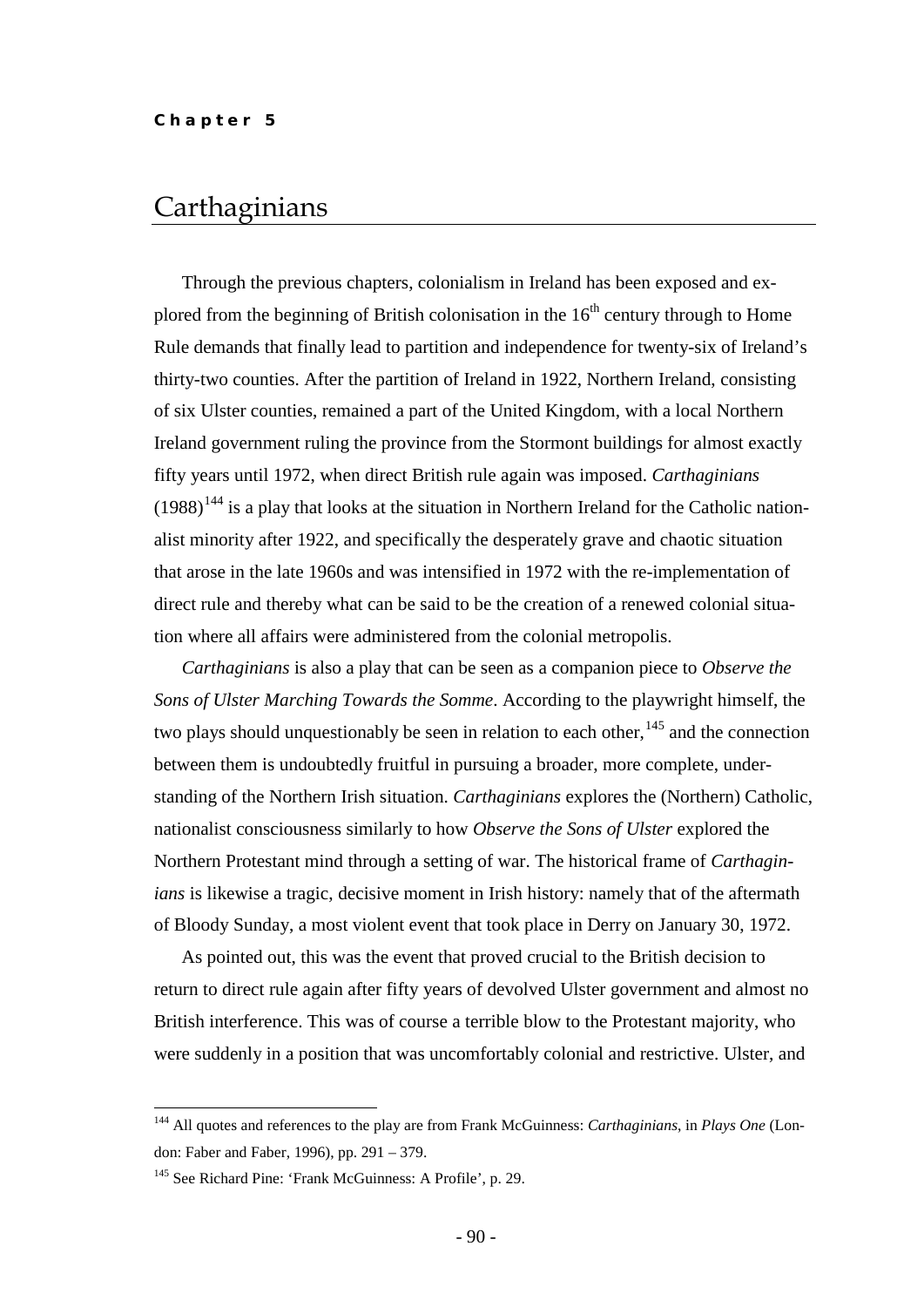particularly its Protestant population, was reduced from 'the proud position of a "selfgoverning state" to the frustrations of being a "direct rule colony", one whose fate, moreover, is in British hands.<sup>'[146](#page-90-0)</sup> Even more serious to the Protestant majority was the feeling that the British people could 'no longer be counted as Protestants' natural allies.<sup>'[147](#page-90-1)</sup> In this play, however, it is not the Protestants who are at the centre, but the Catholics who not only had to accept being ruled by a fundamentally discriminatory Protestant state, but who after the 1972 Bloody Sunday atrocities also faced being subjected to further (administrative and military) colonisation by the British government. All this of course added to the feeling of isolation and abandonment after being involuntarily excluded from the Irish Free State (and later Republic).

The seven characters we meet in the play are all extremely marked by the sudden deaths on Bloody Sunday of 13 civilian Catholics (one more died later, making the actual number fourteen dead) at the hands of the British army, the old symbol of imperialism again present in Ulster after the renewed surge in violence in the otherwise internally self-governed province. Though Bloody Sunday is a very recent event, it has quickly gained status as a mythical moment in Irish history and is frequently used as a nationalist means of emphasising the wrongfulness and injustice of Northern Ireland's inclusion in the UK.<sup>[148](#page-90-2)</sup> The strong historical importance of the 1972 Derry bloodshed is also made painfully obvious through the naming of the day itself as Bloody Sunday, which is already the name of another painful event in Irish (nationalist) history, as the first Bloody Sunday occurred on 21 November 1920 in Dublin, when twelve innocent people were killed by British soldiers at Croke Park.<sup>[149](#page-90-3)</sup>

Two fatal events coming to share the same name and a very similar course of events clearly constitute a powerful image of Irish suffering at the hands of an unwelcome

<span id="page-90-0"></span> <sup>146</sup> Pamela Clayton: *Enemies and Passing Friends*, p. 160

<span id="page-90-1"></span><sup>147</sup> *Ibid.,* p. 161. See also Liam O'Dowd's new 1990 introduction to Albert Memmi's *The Colonizer and the Colonized* for a good outline of the Ulster Protestants' situation after 1972. Jonathan Bardon's *A History of Ulster* (Belfast: Blackstaff Press, 1992) undoubtedly gives the best historical survey of the entire situation.

<span id="page-90-2"></span><sup>&</sup>lt;sup>148</sup> Currently, the Saville Inquiry is underway in Derry to try to establish exactly what happened on Bloody Sunday. So far, the inquiry has, through interviewing witnesses, concentrated very much on establishing 'who did what, where and when' and especially the question of who fired the first shot (the British Army, as presumed by most people, or in fact the IRA?).

<span id="page-90-3"></span><sup>&</sup>lt;sup>149</sup> The Croke Park killings were repercussions for the killings of fourteen undercover British intelligence officers earlier that day by Michael Collins's men.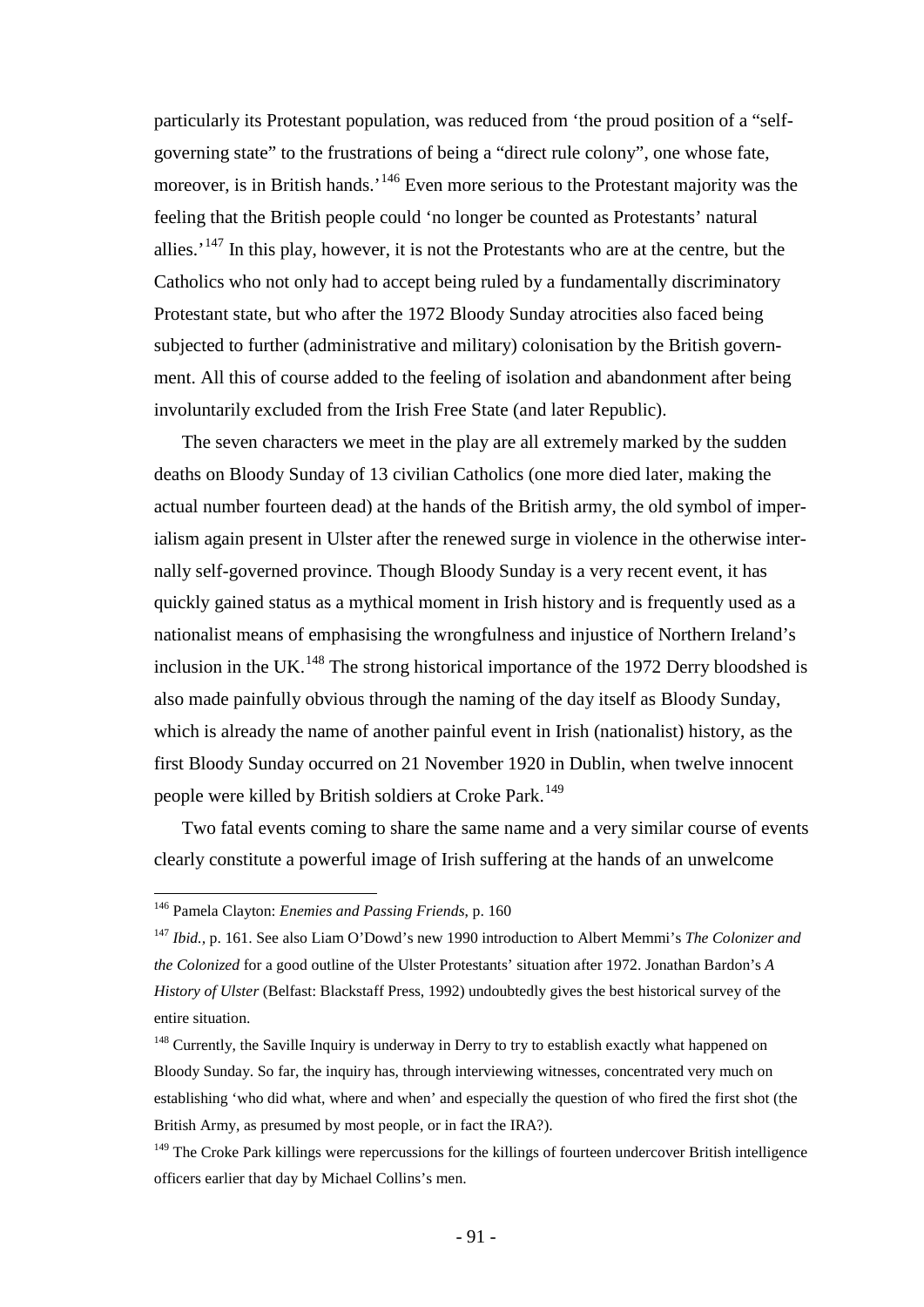foreign power, and that the first of these Sundays should be repeated in similar circumstances some fifty years later, is unquestionably a good reason to be overcome by grief, shock and a certain degree of rage at the unending violence suffered as a result of longstanding colonialism. Colonialism was far from over for Northern Catholics once Northern Ireland also gained internal self-rule from 1922. What happened was that 'Northern Ireland sought to legitimate its separation by appeal to the values of civil society. Yet since these values were explicitly derived from Protestantism, this appeal succeeded in constituting a violently sectarian state.<sup> $150$ </sup> The violence was relatively contained only until the late 1960s, when the 'sectarian repressive state apparatuses sanctioned by permanent emergency laws<sup>[151](#page-91-1)</sup> came under increasing pressure from Catholics who no longer could accept obvious discrimination in areas such as employment, housing and certainly local government. What followed was an increasing number of peaceful (Catholic) demonstrations that escalated into repeated violent clashes between demonstrators and Protestants and often also the RUC.

To the play's seven characters, who, unlike the all-male *Observe the Sons of Ulster*, are a mixed gender group made up of three women, three men and a socially marginalised homosexual man with transvestite and/or possibly transsexual tendencies, therefore, the escalating violent reality of Northern Ireland that resulted in the terrible deaths of thirteen innocent civilians in Derry amounts to a terrible personal blow after experiencing renewed violence and terror after more than forty years (from 1922 to the late 1960s) of relatively peaceful, though unfair, coexistence in Northern Ireland. Therefore, they all have, in some way or another, resorted to repression of the whole incident in order to avoid complete breakdown and even greater pain. Their despair is ample evidence of the problems of living with and coming to terms with a colonial situation, since 'the colonial experience is a *live* experience in the *consciousness* of these people (...). The experience is a continuing *psychic* experience that has to be dealt with and will have to be dealt with long after the actual colonial situation formally "ends".<sup>[152](#page-91-2)</sup>

Repression of memory and amnesia, both individual and ultimately collective, are central themes in this play, and are of course closely related to the experience of colonialism and especially the consequences of (colonial) violence and war. Notably, as in

<span id="page-91-0"></span> <sup>150</sup> David Lloyd: *Ireland After History*, Field Day Essays (Cork: Cork University Press, 1999), p. 81. <sup>151</sup> *Ibid.,* p. 82.

<span id="page-91-2"></span><span id="page-91-1"></span><sup>152</sup> George Lamming, the Barbadian novelist, quoted in Ania Loomba: *Colonialism/Postcolonialism*, p. 185.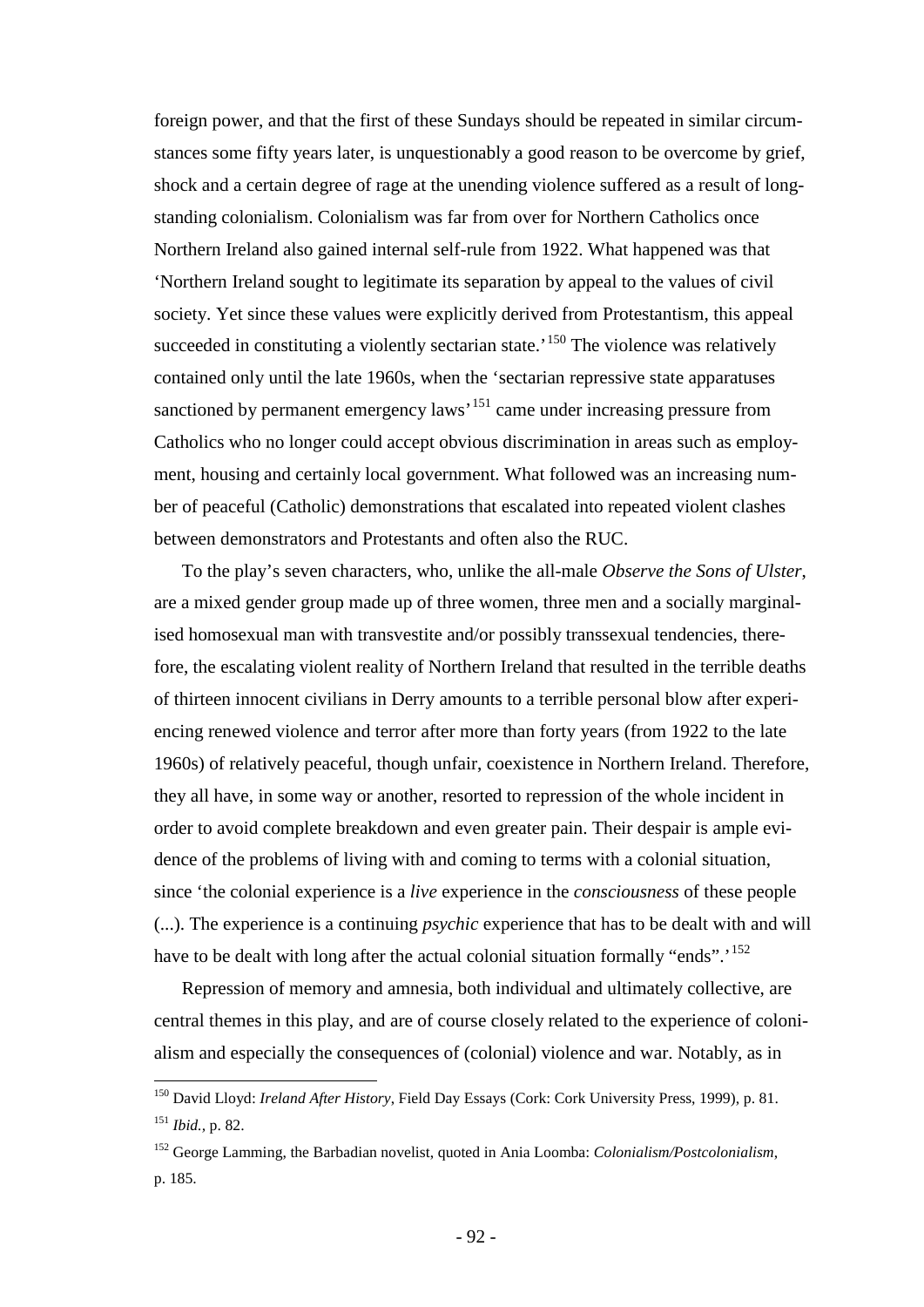*Observe the Sons of Ulster*, McGuinness does not describe the actual horrors of Bloody Sunday, nor does he involve himself in a discussion of the reasons behind the terrible killings. Rather, he moves away from this perhaps more conventional approach and focuses on the complexities of the suffering and pain the experience of sudden death and violence has inflicted on people whose only means of response left is confusion, incomprehension and temporary denial of the knowledge that something ferociously cruel has taken place. It is therefore the consequences of violence that constitute the main aspect of the play, and the disturbing images of these consequences haunt the characters in various degrees of intensity throughout the play.

Death is an ever present factor in *Carthaginians* through the graveyard setting and the fatal Bloody Sunday, and thus grief is also an integral part of the play and is essential in working towards a full understanding of it and its complex subject, so that the play 'not only dramatises the difficulty in finding a mutual occasion in which the characters can grieve, but the process through which a collective moment can be worked towards.<sup>[153](#page-92-0)</sup> It is notable that the characters who occupy the graveyard are not in fact primarily united by grief over the terrible Bloody Sunday deaths, but united by a belief in a specific and mutual vision. The vision is spectacular and fantastic: the miraculous resurrection of the dead. Their underlying reason to believe in their vision is, of course, Bloody Sunday, but as long as it is not outspoken, their grief cannot be mutual, communal or publicly commemorative, as is made obvious through this conversation between the three women:

**Greta:** What's wrong, Maela?

**Maela:** Talking about it.

**Greta:** About what, Maela?

**Maela:** What I've seen.

**Greta:** What the three of us have seen, Maela.

**Maela:** Aye, the three of us. First I'm living in the graveyard. Then Sarah came to it. Then you, Greta. And all because we believe in the same thing. The dead will rise here. A miracle. But we can't talk about it, for fear if we talk about it, it won't happen. (p. 298)

An equally integral part of the play must therefore be the question of how to achieve release, resolution and an imperative collective moment, which in the play is brought forth through the actions of a go-between character who is both outside and inside the

<span id="page-92-0"></span> <sup>153</sup> Eamonn Jordan: *The Feast of Famine*, p. 73.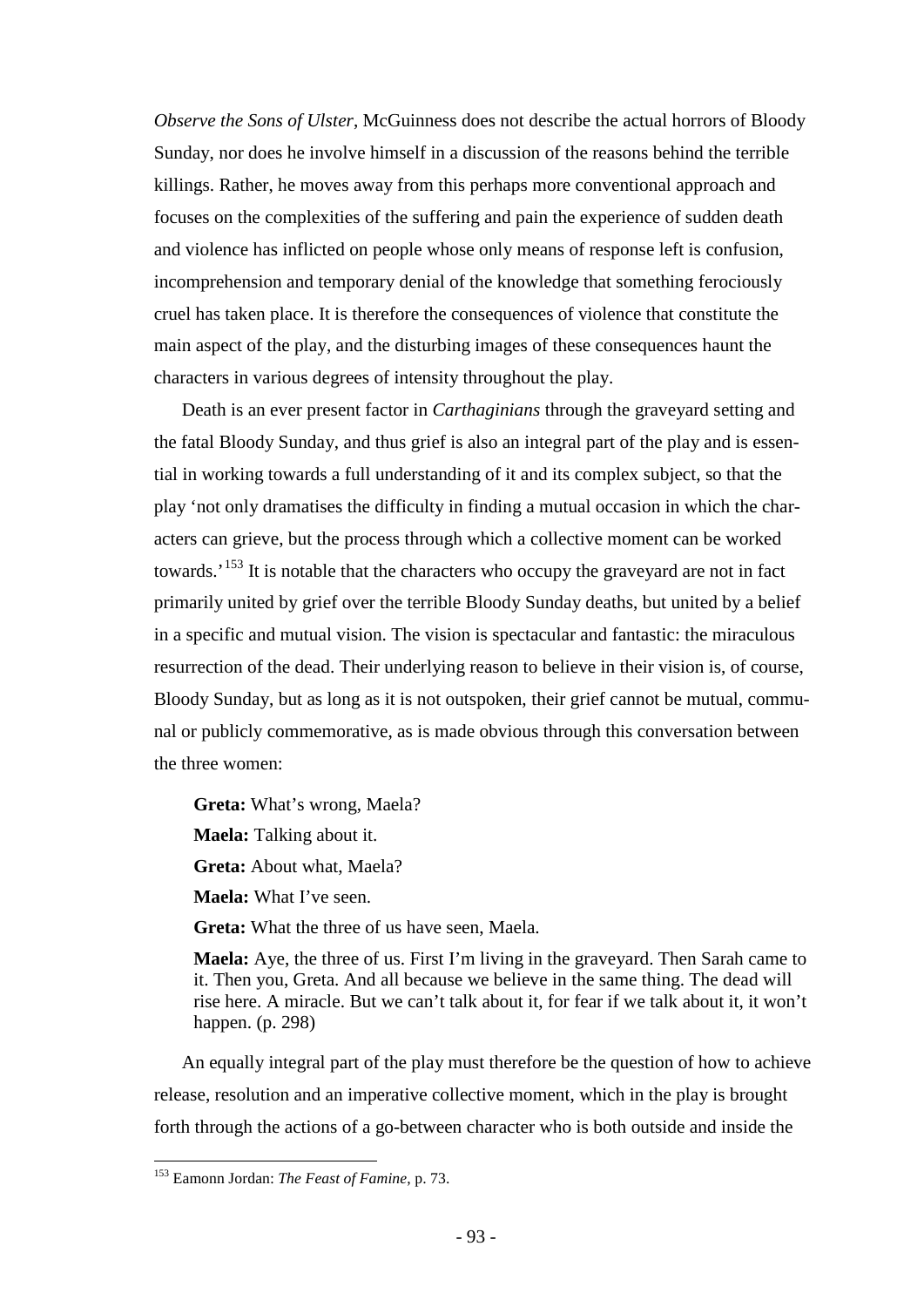space of society present in the play. Significantly, this character also occupies a gendered space in between the men and women through his transvestite leanings.

Again we see that McGuinness has placed a homosexual in a prominent and crucially important position, and again homosexuality itself is not the main concern of the play. It is also quite evident from the outset that the homosexual man in this play is not seemingly as marked by his sexuality as one would initially presume of someone from a Catholic-influenced background, and that an identity conflict is not explicitly present or thematically explored because that is not the objective of this play. The outsider status of any homosexual is, however, again used as an effective device to bring forth the sought after solution, where the dispossessed and marginalised character manages to create a much needed common ground for the dislocated memories of a group of people who need to be freed from internal captivity.

The setting of this play is immensely important and is the main factor that is responsible for creating a strong atmosphere of death. The Derry graveyard where the play takes place is like any other graveyard in the world: a burial ground for dead corpses, dead souls and lost lives. However, the specific setting of Derry especially works as a poignant reminder of the frequent deaths in Northern Ireland caused by a violent conflict that not only culminates in the graveyard for far too many victimised and innocent (as well as a number of actively involved) people, but also the conflict sometimes actually takes place in graveyards and thus adds a rather bizarre and surreal element to an already distorted situation.<sup>[154](#page-93-0)</sup> A graveyard is also basically a public, open place in which to commemorate the dead and in a consolatory way visit those who are lost to us, so that 'the graveyard is simultaneously an intensely private and public space, a place of transition, a transitory point between the living and the dead.<sup>[155](#page-93-1)</sup>

Six of the seven characters in the play have gathered in the Derry graveyard for personal reasons that are all related to the overwhelming pain of death, only their pain has, as pointed out, developed into a fantastical vision of the resurrection of the dead who rest in that graveyard. Their vision is the result of their inability or unwillingness to cope with and accept the tragic deaths that occurred on Bloody Sunday, a fantasy which

<span id="page-93-0"></span><sup>&</sup>lt;sup>154</sup> In Belfast's Milltown cemetery, three people were killed by a Loyalist gunman's wild firing at the funeral of three IRA activists who had been killed by the British SAS in Gibraltar. This shooting occurred in March 1988, six months prior to the premiere of *Carthaginians*. See Robert Kee: *Ireland – A History*, p. 259.

<span id="page-93-1"></span><sup>155</sup> Eamonn Jordan: *The Feast of Famine*, p. 73.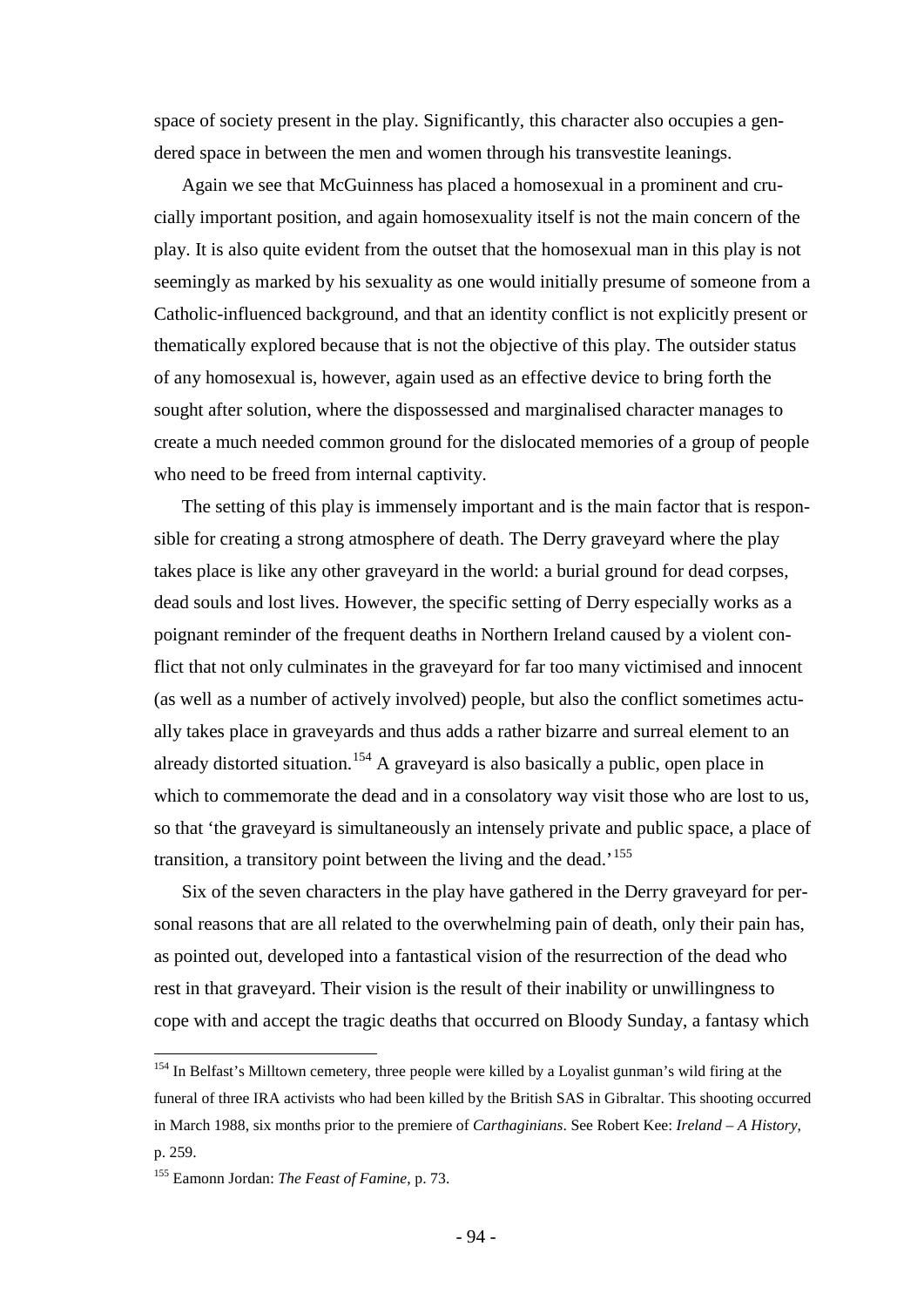substitutes for the grief they cannot even begin to express to themselves or to others, privately or publicly. Their minds are unquestionably disturbed, though insanity is not an effect of their consciousnesses being twisted. Their lives have lost meaning to them in the light of violent events, and they need a miracle to release themselves from the numbness that in different ways has seized them all. Theirs is a shattered community in urgent need of restoration, and this restoration must include acceptance of (though not compliance with) a colonial, discriminatory and violent reality.

The six characters that have taken the decisive step to live in the graveyard; all have backgrounds that explain or bring into focus the less visionary reasons behind their frantic commitment to deny death. Maela lost her daughter to cancer, coincidentally on Bloody Sunday, and finds it impossible to cope with both terrible events. So not only does she cling to the hope of resurrection for her daughter, she also suppresses her awareness of the thirteen other deaths that occurred that fateful day in order to survive the pain and agony her loss has inflicted on her: 'She's not dead, you know. She's not' (p. 300). Greta, on the other hand, wants her old self back: 'I would like to be what I used to be' (p. 350), because she was young and fertile then and not barren, now having to realise she will never have children of her own. She is as barren as Derry, city of violence, and as barren as the graveyard where she hopes a miracle will take place to restore her fertility and cast away death.

Self-destruction, on the other hand, is the path that Sarah chose, drowning her sorrows and pain in drugs, prostitution and aimless wandering, thus alienating her lover Hark, who turned to anger and yet more violence by taking part in IRA activities. Likewise, Seph, who like Dido is still in his twenties, also filtrated his anger through IRA violence and finally complete silence, depriving himself of language as a punishment for informing on his nationalist (and terrorist) comrades before finding release in the graveyard to speak again: 'But you see, I talked because I lived with what was done here one Sunday. I was here that Sunday. I saw it. I was in Derry on Bloody Sunday' (p. 346). Anyone informing on their people is of course considered a traitor, and in Irish nationalist history the informant plays an important part as scapegoat and traitor and is a symbol of disloyalty to the cause. Secrecy is a crucial element of resistance, and as David Lloyd points out, 'In Ireland, the culture of secrecy that has emerged in large part from the habits of a colonized population is a familiar and enduring phenomenon; in the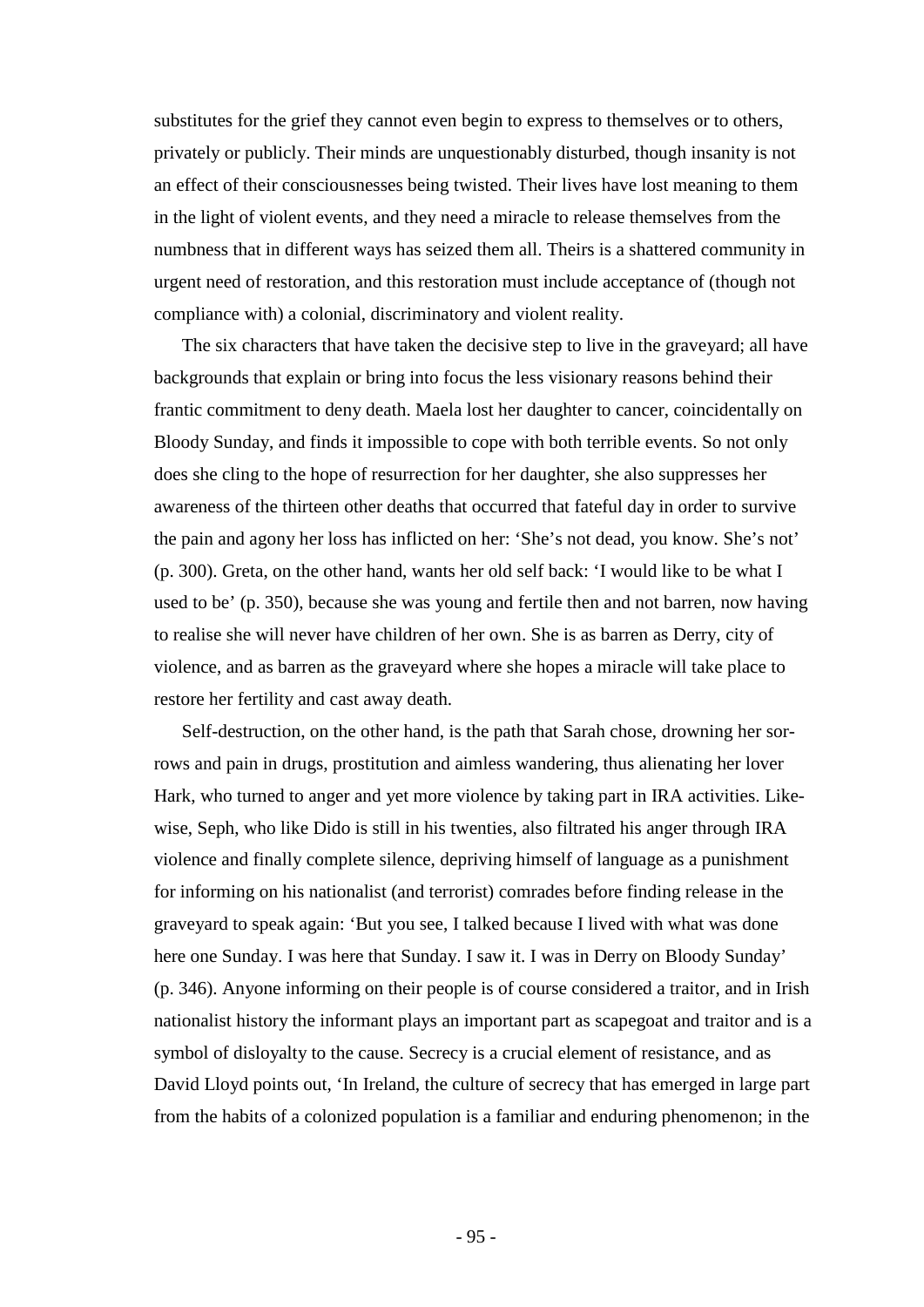racialized sectarianism of the Northern Irish state, the conditions for secrecy and the impenetrability of communities to the state have been intensified.<sup>[156](#page-95-0)</sup>

Paul is the only one of the six who admits to madness playing an important part in his graveyard waiting as he simply states that 'I went about mad' (p. 312), and seeks to bring back his sanity as well as the dead through building a pyramid from trash and rubbish where 'the dead will find their way back to this world. When I'll finish, they'll rise, the dead. So I'll keep going' (p. 320). Building a trash pyramid can hardly be said to be a sane activity, but at least Paul is aware of his somewhat questionable sanity, and it is a historical fact that the Egyptians built their pyramids because it was believed they were the place where resurrection of the dead would take place. The question is, of course, how long the group can keep up their waiting before their unconsciousness catches up with them and forces them either into a world of madness, or into an acknowledgement of facts and through that the possibility of returning to a relatively normal state of mind.

The seventh character, the homosexual Dido, does not reside at the graveyard with the others, but supplies them with necessary goods and news every day. He is moving between the real world that the six others find impossible to inhabit anymore, and the borderland world at the graveyard where the group of six are waiting patiently for what they believe must come. Dido is in a messenger position, a visitor from the world of the living, bringing Derry to the six others, and vice versa providing Derry with news from the graveyard through acting as a spokesperson and propagandist: 'My media bombardment is starting to pay off. Page seven' (p. 306). Dido is an interesting character, not only because of his obvious, outspoken homosexuality in a Catholic community, but also because he seems less marked or traumatised by the events of Bloody Sunday and the conflict in general.

It could of course be argued that since he is one of the youngest of the seven (in his twenties) and since he is different through his sexuality, he has not been so fundamentally marked by the conflict because he has faced other major troubles and challenges in his social and personal life. For instance, Maela reveals that she met Dido at a time when he was thinking of killing himself out of heartache:

<span id="page-95-0"></span> <sup>156</sup> David Lloyd: *Ireland After History*, p. 48. Informing has been covered by several Irish authors (among them Lady Gregory and Sean O'Casey), but the perhaps best-known Irish novel on the topic is Liam O'Flaherty's now classic *The Informer* (Dublin: Wolfhound Press, [1925] 1999).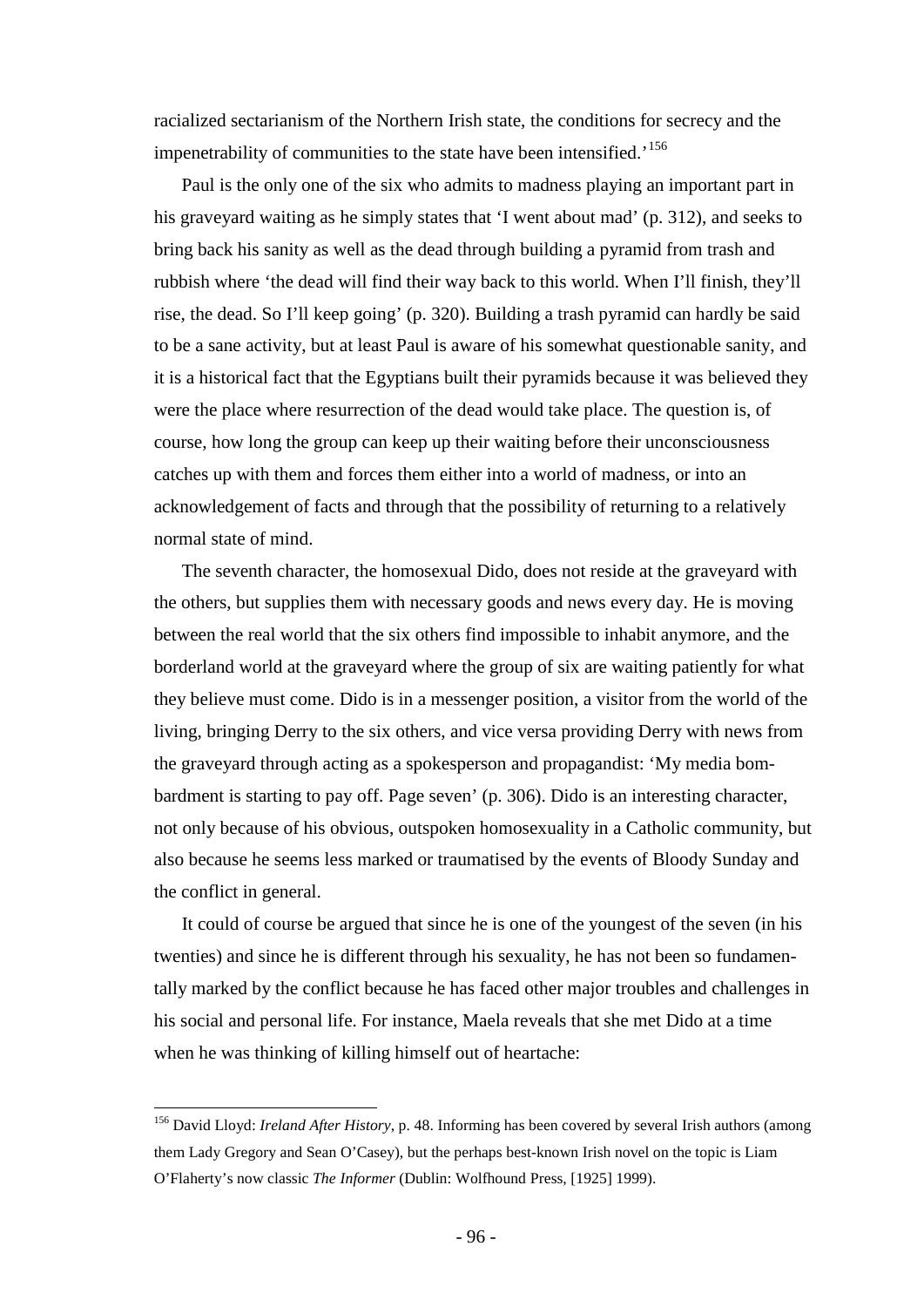**Maela:** Dido was fasting to death.

**Dido:** In protest. I'd been abandoned by this beautiful stranger. It was a form of suicide. (p. 304)

Maela talked him out of the suicide attempt, however, and got Dido involved in local quiz-shows to keep his mind preoccupied. It seems clear that Dido has had much to deal with in his personal life. That being said, he also finds time to express his opposition to the British, though his involvement in anti-British activities seems entirely individual and based on a joking approach, as his great ambition in life is 'to corrupt every member of Her Majesty's forces serving in Northern Ireland. (...) It's my bit for the cause of Ireland's freedom' (p. 302). The seriousness of his ambition is obviously questionable and is hardly seriously intended, but it does target British soldiers, something that is significant in terms of Dido's resistance being non-violent and directed towards the foreign military presence in the north, and not against the Protestant community as such. This shows that despite fifty years of discrimination suffered under Protestant rule, the importance of an essentially foreign British military presence is essential as a concrete image of colonialism to the Catholic population in Northern Ireland. This focus on military presence as specific colonial presence also offers a glimmer of hope of some kind of reconciliation between the two divided communities in the future.

Dido, then, uses (or claims to use) seduction and sex to combat war, a practice that undoubtedly is hilarious as well as unlikely to succeed since his non-violent sexual stance prevents him from causing any actual harm, though he once touches upon the sexually darker subject of sadomasochism that would indeed involve him in more violent sexual activities, and he does point out that 'You fancy somebody, you take them to bed, you beat the shite out of them' and 'there's pleasure in sado-masochism' (p. 325). Dido clearly has a darker, more volatile side to his personality that threatens to break forth in certain circumstances. He is not, however, unstable or disturbed in the same way as the others. He has faced his problems and now appears to be a resourceful, caring and energetic young man who defies society's informal exclusion principle and crosses the rigid gender boundaries in a most playful manner. He is gay in all meanings of the word without being stigmatised as abnormal, and displays a sound attitude to the awful events surrounding him, as he survives and moves on without denying to himself the bad aspects of life and history in Northern Ireland. This is essential, as violence in this period started to become the norm of Northern everyday life that it still is today,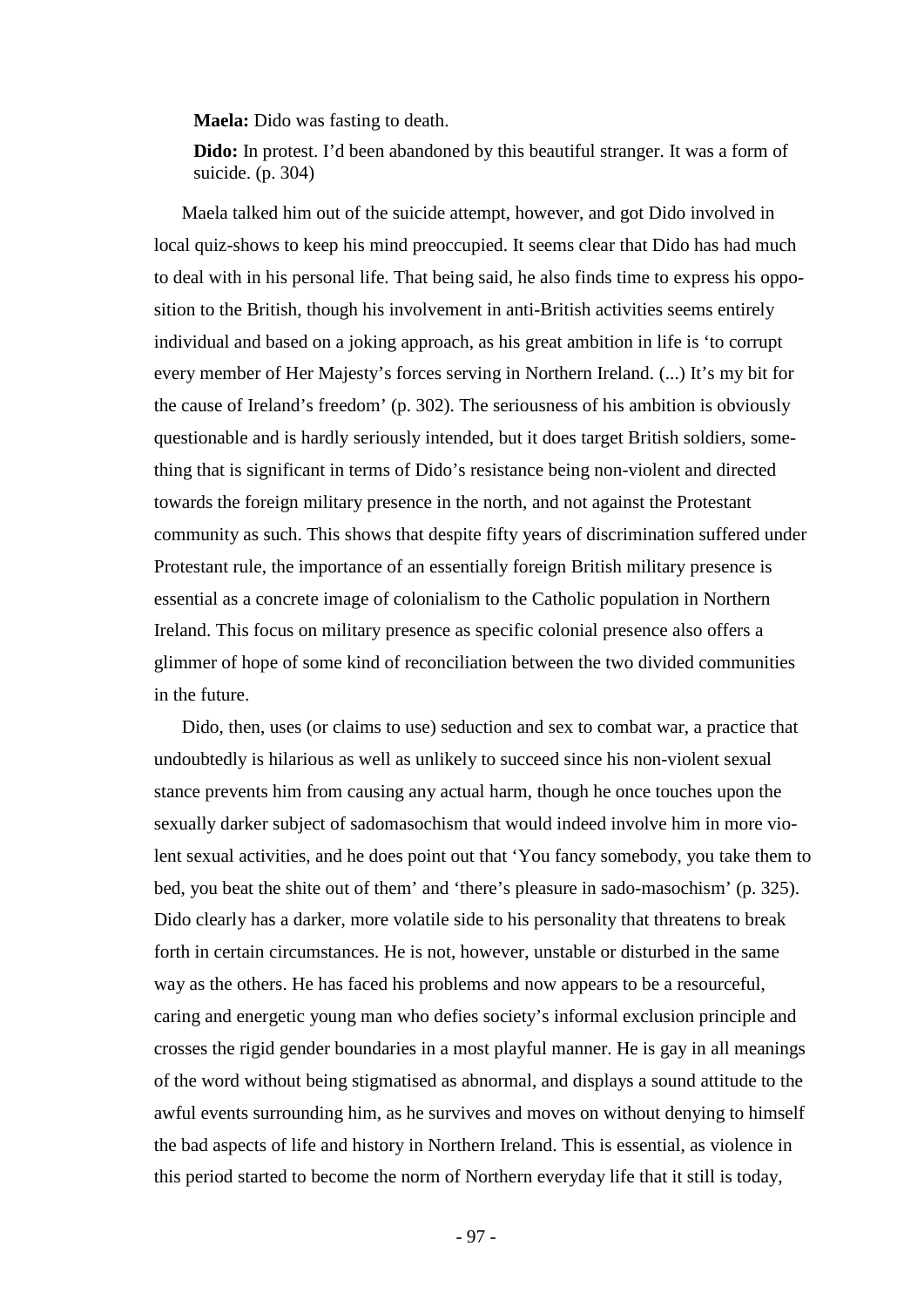and as Davis Lloyd puts it: 'the phenomenon of violence (...), though cumulative, daily and generally unspectacular, is normalized precisely by its long duration and chronic nature.<sup>[157](#page-97-0)</sup>

*Carthaginians* is also a play that relies heavily on the classical, historical relation between ancient imperial Rome and the city of Carthage, with the relation functioning as a metaphorical parallel to the present, contemporary struggle in Northern Ireland between the Irish Catholics and the Protestant and British rule in the province. An interesting element of intertextuality presents itself as Virgil's classical text *The Aeneid*<sup>[158](#page-97-1)</sup> is incorporated into the play through a quiz show where imperial Rome's destructive rule over Carthage and the suicide death of Carthage's Queen Dido is highlighted and linked to the destruction and foreign (imperial) rule of Derry city. Thus the Catholic citizens of Derry, out of whom we meet seven especially traumatised individuals in the graveyard, can through the awareness of this part of history easily perceive themselves as being in a situation like that of the ancient Carthaginians, whose culture and history were repressed by the Roman conquest and subsequent rule.

Elizabeth B. Cullingford most interestingly points out that the use of the history of the relations between Romans and Carthaginians is not at all new in an Irish context; for centuries a parallel between Ireland and Carthage has been drawn on by Irish writers to explain the colonised Ireland's situation and relation to the British Empire.<sup>[159](#page-97-2)</sup> Cullingford also points out that the parallel is used as an effective anti-colonial metaphor, and that (in contemporary Irish literature) 'the Rome-Carthage motif functions in complex and variable ways: as origin myth, colonial parable, and site of intersection between nationalism and sexuality.'<sup>[160](#page-97-3)</sup> In this context, it is worthwhile looking at the power structure supposed to be present in a colonial relationship, with the coloniser as masculine and aggressive, and the colonised as feminine and thereby passive.

<span id="page-97-0"></span> <sup>157</sup> David Lloyd: *Ireland After History*, p. 3.

<span id="page-97-1"></span><sup>158</sup> Virgil: *The Aeneid*, ed. Frederick M. Keener, trans. John Dryden (Harmondsworth: Penguin, 1997), books I-IV.

<span id="page-97-2"></span><sup>&</sup>lt;sup>159</sup> Elizabeth Butler Cullingford: 'British Romans and Irish Carthaginians: Anticolonial Metaphor in Heaney, Friel and McGuinness', pp. 222 – 239. In addition to Frank McGuinness, Cullingford mentions other contemporary Irish writers like Seamus Heaney, Brian Friel and Anne Devlin who all have touched upon this Rome-Carthage subject, often as a parallel to Ireland.

<span id="page-97-3"></span><sup>160</sup> *Ibid.,* p. 222.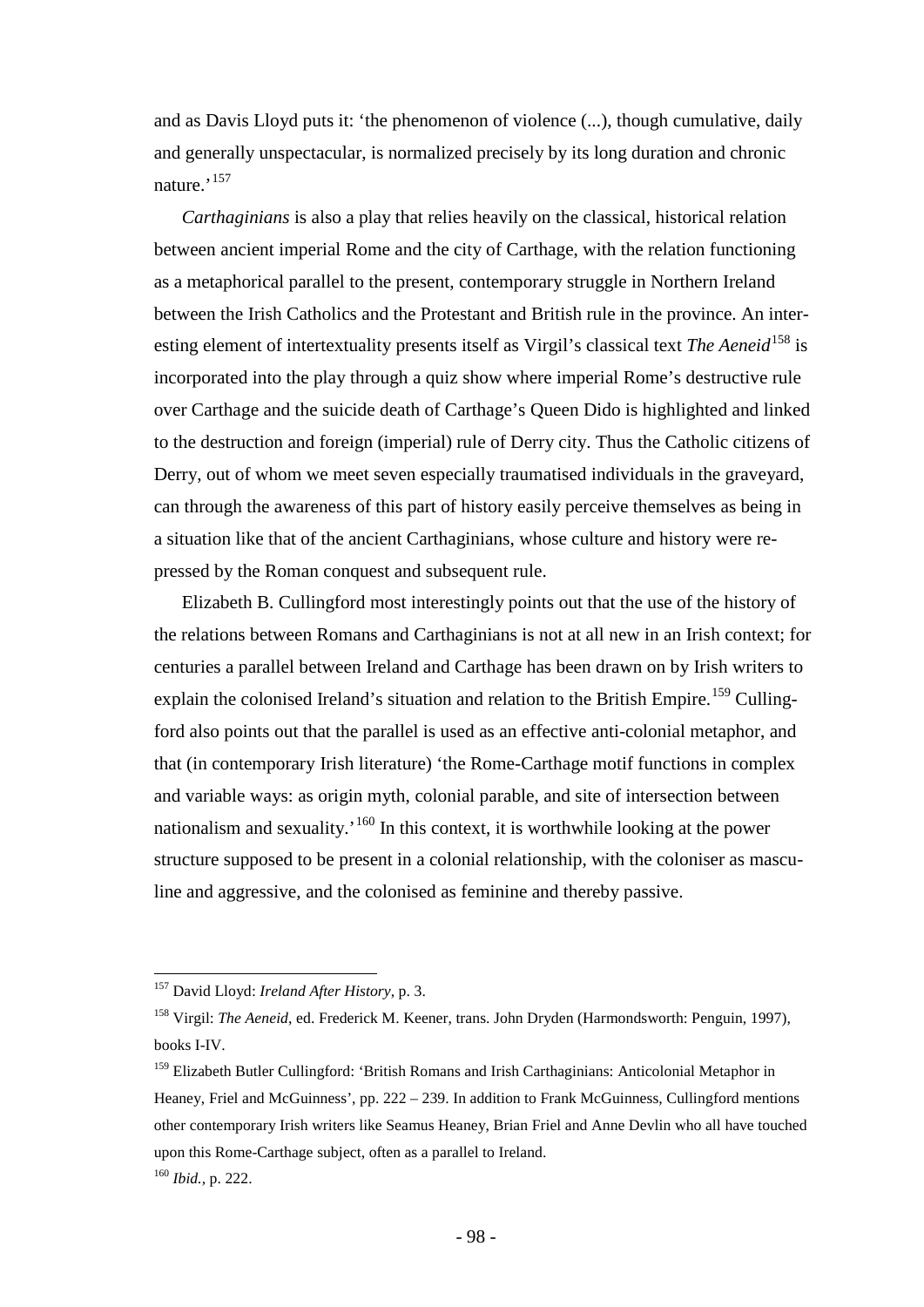Ancient Rome was, of course, an aggressive conqueror of land and cultures, and though Carthage was a substantial power in the Mediterranean and North African area prior to Rome's expansionist interests getting hold of it, history soon portrayed the Carthaginians as inferior and attributed them with feminine characteristics. Virgil's epic *The Aeneid* is completely in line with this destructive and negative image of a subdued people, as a main power figure in Carthage is, significantly, a woman who commits suicide. Dido, Queen of Carthage, the city's legendary founder, is abandoned by her beloved Aeneas in Virgil's text, and curses Rome before she dies, predicting war between Rome and Carthage.

The feminine is traditionally a weak attribute, thus the defeat of Carthage and its queen can easily be included in the Irish history of colonial struggle where the British colonial power is 'masculine' and the suppressed Irish culture is rendered feminine in its defeat and supposed submissiveness. The parallel to Ireland is obvious; up until the sixteenth and seventeenth centuries, Ireland was still seen as a fatherland in the Gaelic bards' poetry, though when the British finally got a grip on the country, the notion of the fatherland was gradually transformed into connotations of a motherland. Richard Kearney points out that from a psychoanalytic point of view, 'the mother has always been a powerful unconscious symbol for one's forfeited or forbidden origins,<sup>[161](#page-98-0)</sup> and it is therefore not surprising that the myth of Mother Ireland was to establish itself so strongly in the Irish Catholic minds that not only were deprived of their language, but also of their precious land.

Sexually, womanhood was to be deprived of any power or overt influence as the motherland was not only seen as being raped by the masculine conquerors, which in itself is an obvious expression of the oppression imposed on the once great Gaelic nation, but also womanhood was turned into a mythical, and thus non-real, ideal. In relation to the play *Carthaginians*, the traditional tropes of masculine and feminine polarities are subverted in a most complex way through the use of the Dido character. Dido was, in historical and legendary terms, a woman with power, and a woman who was defeated. Not so in McGuinness's play, where Dido is not only a man, but also a homosexual and sometime drag-queen who proclaims himself to be 'Dido, Queen of

<span id="page-98-0"></span> <sup>161</sup> Richard Kearney: *Myth and Motherland*, p. 20. He talks quite extensively about the shift from the notion of an Irish fatherland to a motherland in this essay. It could also be useful to look at his essay 'Faith and Fatherland' in *The Crane Bag* (Vol. 8, No. 1, 1984), pp. 55 – 66.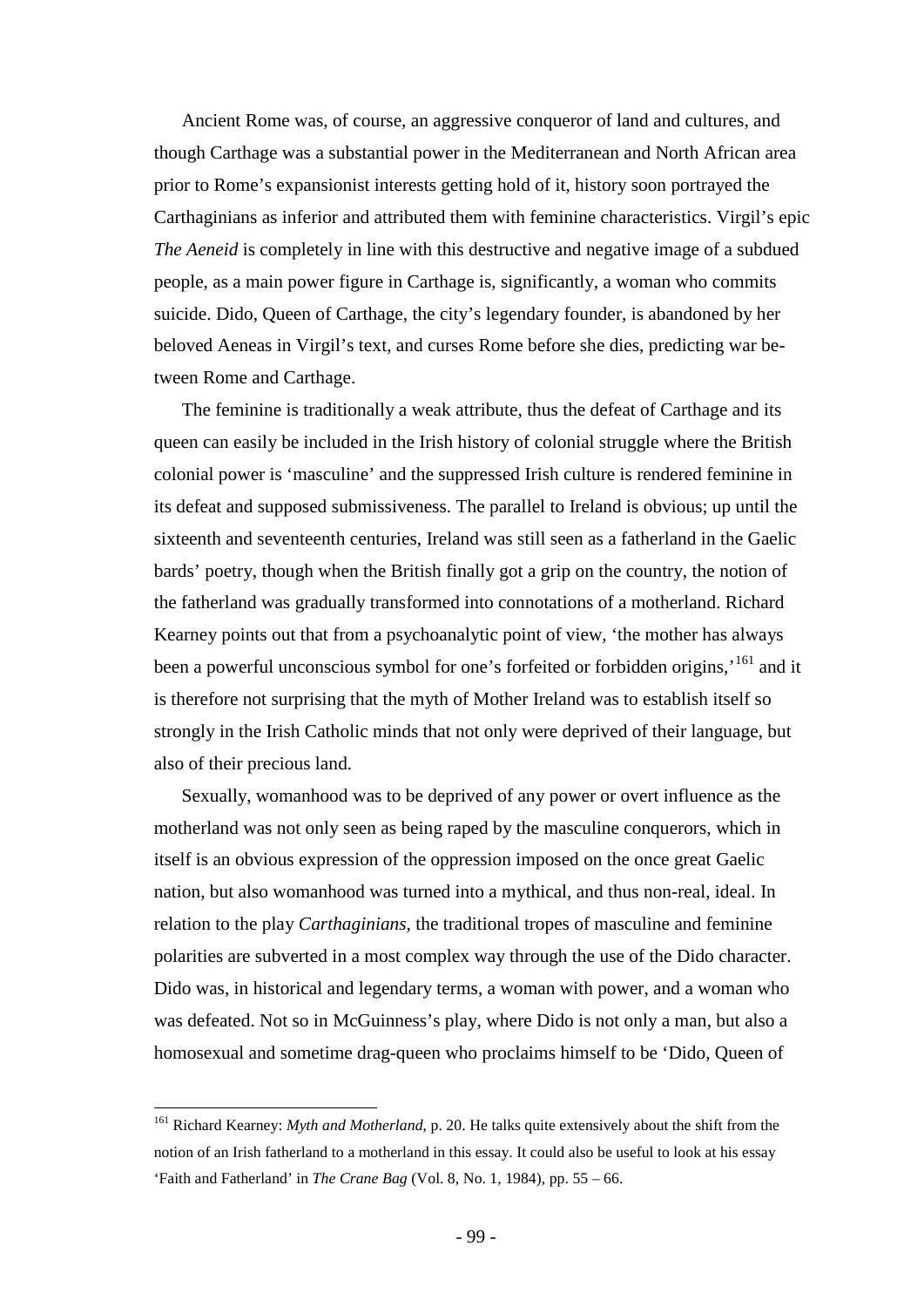Derry' (p. 364). He is above all a survivor who manages to restore other victimised people's faith in themselves and life.

Traditional gender barriers are thus subverted and overturned to demonstrate that the Rome-Carthage situation is incomplete and inadequate to function as a credible and accurate parallel to Ulster. Carthage's greatness was after all obliterated by the expansionist Rome and subsequently completely extinguished from the face of the earth. Language, culture, the people: everything ceased to exist in the hands of another power. Interestingly, though Celtic Ireland was never conquered by the Romans, the great Julius Caesar was well aware of the Celts through Roman wars against Celtic tribes in Europe, and has provided history with a detailed account of the then-existing Celtic society in his *History of the Gallic Wars*. [162](#page-99-0) Ireland could as well have been conquered by the Romans had it not been for the incipient decline of the Roman Empire by the time they reached England. However, the British colonised Ireland with less annihilating success than Rome did to Carthage, and so in Northern Ireland the complex situation is that two cultures exist side by side without either one having been obliterated, and moreover, the British Empire is gone, so that ancient Rome doesn't quite fit into the traditional colonial framework anymore.

This does not mean that the colonial situation is completely over, however, as the settler colony in Ulster, the Protestant majority, are still determined to maintain the close ties with Britain, even though direct rule was a setback. As Pamela Clayton asserts, 'Britain is no longer an imperial power, but the dwindling of imperialist aims in the metropolis does not imply a parallel decline in the colonialist attitude of settlers. On the contrary: in areas faced with a combination of native inhabitants demanding power and a metropolis which has lost the imperial urge, the settler mentality is likely to come to the fore.'<sup>[163](#page-99-1)</sup>

In another sense, the image of Rome is a very strong factor in all this, not as a parallel to Britain, but rather as a symbol of the Protestant fear of 'Rome Rule', or a reverse colonialism where Ulster would be reunited with the Republic and subsequently dominated by Catholics. Rome does indeed play a most significant role in Irish Catholic life as a religious power, and it is here that the complication of the old trope can best be seen, as the people of Derry 'inhabit a city that was enslaved by the [Roman Catholic]

<span id="page-99-0"></span> <sup>162</sup> See John O'Beirne Ranelagh: *A Short History of Ireland*, pp. 9 – 11.

<span id="page-99-1"></span><sup>163</sup> Pamela Clayton: *Enemies and Passing Friends*, p. 227.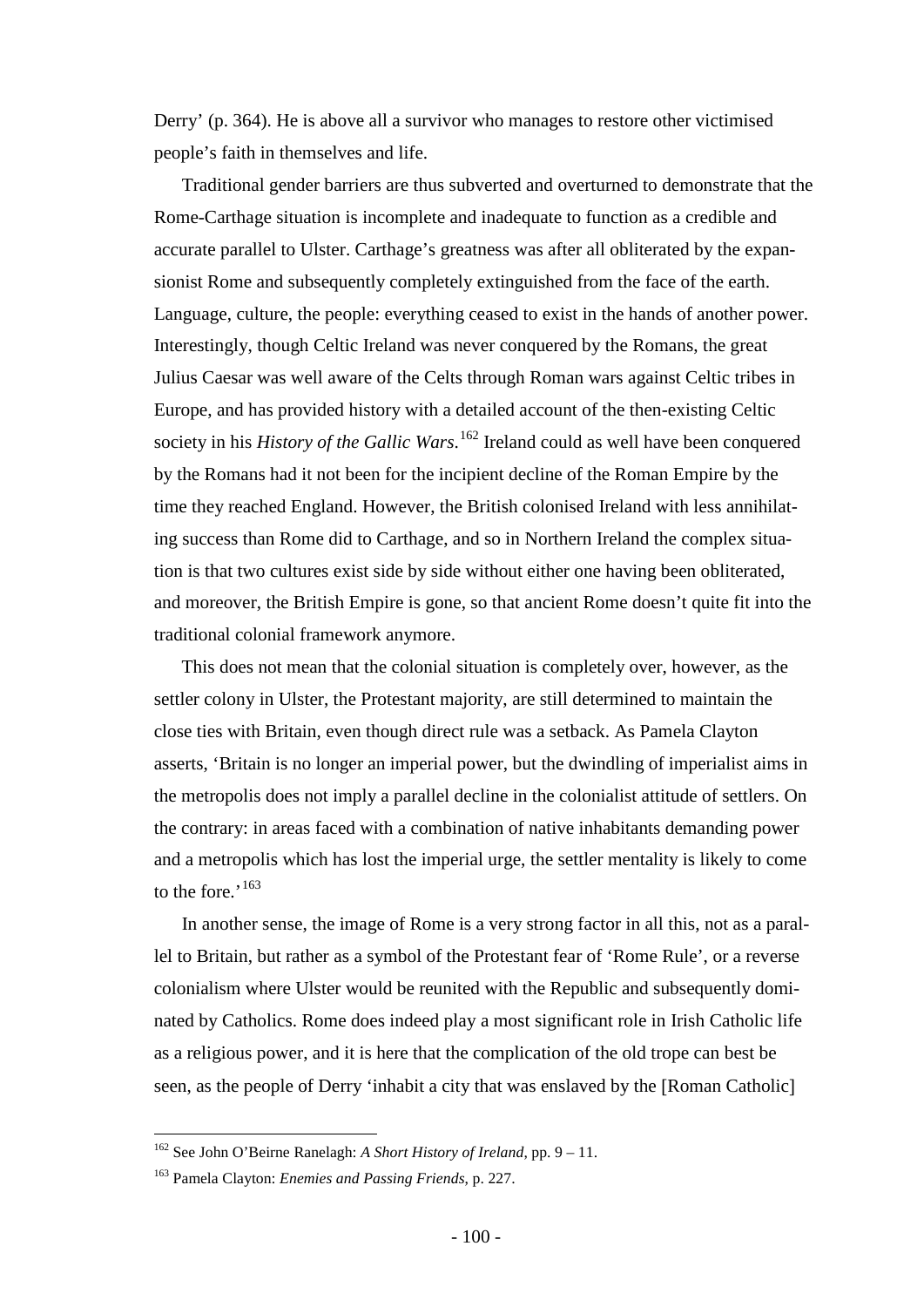church long before it was invaded by British paratroopers.'[164](#page-100-0) Derry, then, is indeed part of a Roman empire in much the same way as Carthage was, a reality that is clear to at least one of the seven characters in the play, the former quiz-show host Paul, who makes the others remember this fact of history through his questions:

**Greta:** British Empire? **Paul:** The British Empire is dead. **Greta:** The Roman Empire? **Paul:** Roman Catholic Empire. This city is not Roman, but it has been destroyed by Rome. What city did Rome destroy?

**Greta:** Carthage. (p. 310)

The criticism of the power and vast influence Rome and the Vatican have on the Catholic Church in Ireland is quite evident, and the playwright himself has emphasised this aspect of religious imperialism in an interview with Richard Pine, where he points to the destructiveness such a power can have, and the similarities to the imperialism that Carthage experienced: '(...) and you are shaped physically and spiritually far more by that simple authority of Rome, which can be an exceptionally destructive force. *Carthaginians* looks at the acceptance of that authority in Ireland, at what happens to a people who move the centre of authority away from their own country to another organization, a much broader organization that spreads through Europe, and inevitably that can lead to the shying away from responsibility for one's own life. When you do that you are handing authority to an empire which will destroy you ultimately unless you can con-front what's being done to you.'<sup>[165](#page-100-1)</sup>

This control of religious faith by the (Roman Catholic) church suggests there is a lack of personal freedom among Catholics; a shortcoming that is destructive to the extent of being partly responsible for the graveyard people's torment and desperation, grasping the vision of a miracle as the only way out of their devastation. Another important factor in their devastating situation is, of course, also their lives in a society still very much marked by colonisation and British rule. There is a suggestion that the irrational Protestant fear of 'Rome Rule' and 'Popery' perhaps isn't as irrational as it seems when one considers the influence the Catholic Church has had on Irish society. The

<span id="page-100-0"></span> <sup>164</sup> Elizabeth Butler Cullingford: 'British Romans and Irish Carthaginians: Anticolonial Metaphor in Heaney, Friel and McGuinness', p. 232.

<span id="page-100-1"></span><sup>165</sup> Richard Pine: 'Frank McGuinness: A Profile', p. 30.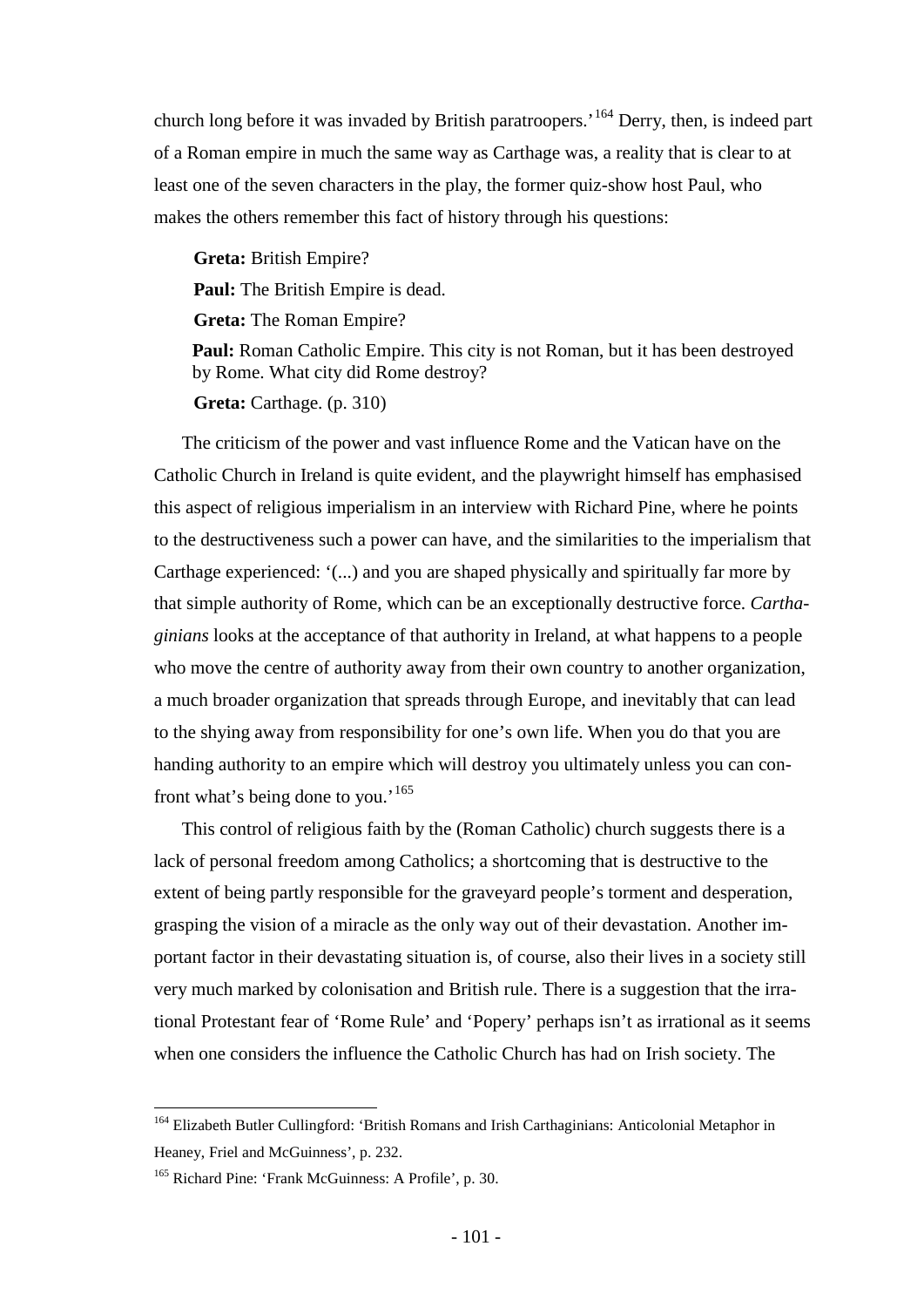dangers of religious teachings and zeal certainly are evident in Northern Ireland, and the characters in the play have a rather cynical and sardonic view of this themselves:

**Hark:** Catholics shall stand with Catholics, Protestants with Protestants –

**Maela:** Should it not be 'Catholics will stand with Protestants.'

**Hark:** I speak of dreams, sister, not of insanity. Let us be like the asshole and let us be apart. (p. 323)

Lack of personal freedom is not the sole responsibility of the Catholic Church though, as these Northern Irish Catholics are also victims of fixed cultural stereotypes shaped by colonisation. These include not only such stereotypes as seen in the previous chapters (for instance, assumptions of laziness, unreliability, stupidity, immorality and cowardice), but also, particularly in the case of Northern Ireland, paranoid and generalising notions of all Catholics being terrorists, fanatically devoted to Ireland and the Pope, forever plotting to kill Protestants. Stereotypes of this kind are not only difficult to get away from, but also difficult to overturn and reshape, something that is a necessary process in a situation like the one presented in *Carthaginians,* where the past and present are merged into a space in which amnesia, denial and fear of the future dominate together with fantasies, visions and hopes for a more positive outcome. A change is necessary to free the troubled characters of their inherited, self-experienced, and selfinflicted pain, and this process comes to include a carnival play, interpersonal dialogue and games in which the characters gain release.

It is the little parody play-within-the-play called 'The Burning Balaclava' that is the device most responsible for triggering off the change that eventually does occur. Dido is the mastermind author behind it, and as well as a release factor, the little play also functions brilliantly to highlight not only the media's minimally diversified presentation of Northern Ireland, but also the different stereotypes that have grown supposedly to fully represent the province. Through the carnival play, criticism is directed at representations of the troubled province and Ireland in general. In particular, there seem to be an element of critique of Sean O'Casey's very successful and popular play set during the Irish Civil War (1922 – 1923), *Juno and the Paycock*,  $^{166}$  $^{166}$  $^{166}$  a play that is critical of sacrifice in the name of nationalism, but contains stereotypical characterisations that could complicate any representational changes of Irish (in this case Catholic) people. An extract from

<span id="page-101-0"></span> <sup>166</sup> Sean O'Casey: *Juno and The Paycock* in *Three Plays* (London: Papermac, 1994), pp. 1 – 73.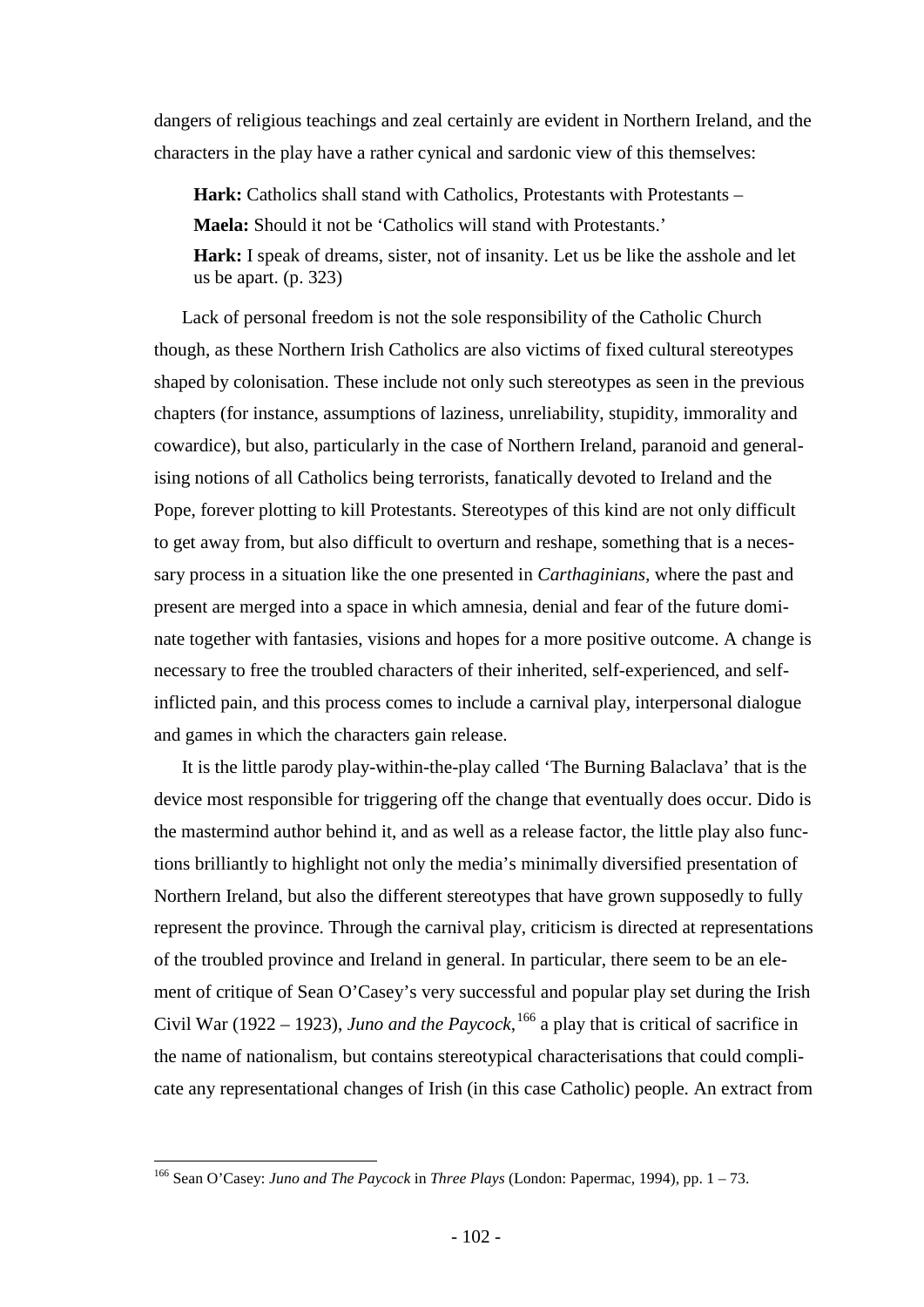Mrs Tancred's speech in *Juno and the Paycock* is slightly rewritten and used to great melodramatic effect in 'The Burning Balaclava':

**Mrs Tancred:** O Blesssed Virgin, where were you when me darlin' son was riddled with bullets, when me darlin' son was riddled with bullets! (*Juno*, p. 46)

**Hark:** My Sacred Heart, son. My Sacred Heart. Son, son, where were you when my Sacred Heart was riddled with bullets? Where were you? (*Carthaginians*, p. 342)

The criticism of O'Casey's stereotyped characterisation and plot could also represents a warning to authors who, in their attempts to portray the conflict in Ireland and Northern Ireland accurately, often (unintentionally) create cultural stereotypes such as those found in Dido's parody play (and O'Casey's play) in the process. A full range of more or less familiar personalities or stereotypes, then, are present in Dido's ridiculously exaggerated play, and everything in it works to turn the tide, so to speak, for the graveyard squatters and their confused minds. The distribution of roles is also most notable, as Dido assigns female roles to the men and male roles to the women. Again, he is in-between, playing one male and one female role, as well as being the author of the play under the assumed female name of Fionnuala McGonigle.

The function of this role-play and dressing up is important here, as the switching of gender roles and the costume props allow the characters to assume new identities and open up the possibility of getting out of the isolated and solitary state they have entered into. Dido's play offers a way of 'reinforcing social order and (...) promoting feelings of communal or corporate solidarity.<sup>[167](#page-102-0)</sup> Their estrangement from a collective is destructive because it hinders the healing that a wider supportive network such as family, friends and community can provide. Carnival, or role-play, here also crucially provides the opening up to a re-entry into such a necessary social network because it 'reawakens and strengthens feelings of solidarity among persons who will actually benefit from it. (...) since the needs of each individual are presumably best satisfied when he or she is identified with and supported by the collective.<sup>'[168](#page-102-1)</sup> (The fact that Maela talked Dido out of committing suicide here makes an appropriate example of the importance of collective support.). Carnival is also a ritual that 'given the presence of sharpened political

<span id="page-102-1"></span><span id="page-102-0"></span> <sup>167</sup> Michael D. Bristol: *Carnival and Theater: Plebeian Culture and the Structure of Authority in Renaissance England* (London and New York: Methuen, 1985), p. 27. <sup>168</sup>*Ibid.,* p. 29.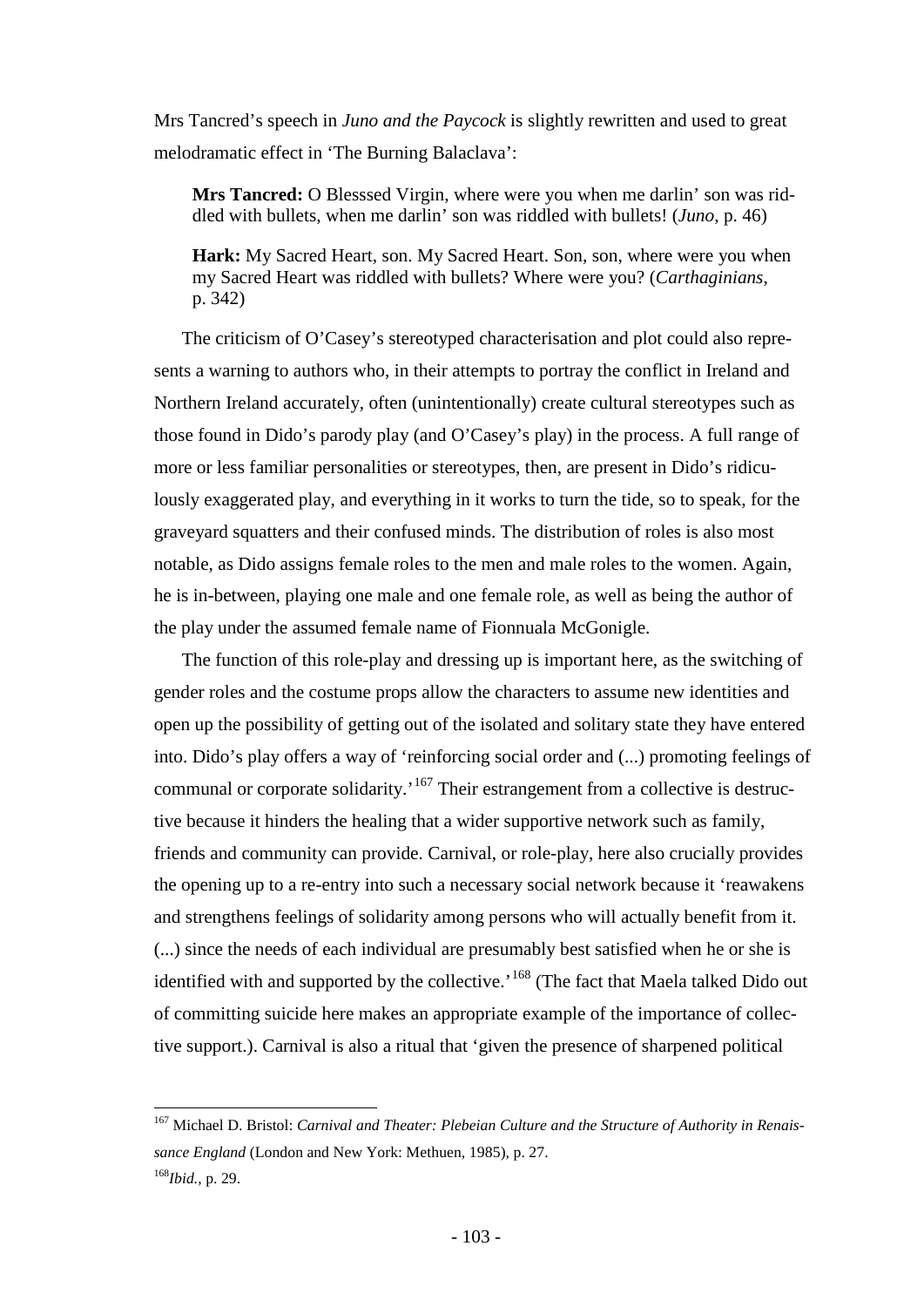antagonism, (...) may often act as *catalyst* and *site of actual and symbolic struggle*.'[169](#page-103-0) This catalyst function is evidently present through Dido's play and, equally important, it also offers a temporary (though therapeutic) refuge from the real world, as 'one might say that carnival celebrates temporary liberation from the prevailing truth of the established order' and likewise one can also say that carnival is for *Carthaginians*' troubled characters 'the true feats of time, the feast of becoming, change and renewal.'[170](#page-103-1)

Dido's constant focus on the feminine in his play also effectively works to question the traditional gender binary of masculine power versus feminine weakness, as seen in a colonial relationship. It is the women that are focused on in his little play, and his delegation of female roles to the men can be seen as an attempt at promoting non-violence, which is generally associated with women and femininity. His survival tactics must, therefore, be seen as an indication of the 'feminine way' as the stronger, more realistic way to survival and problem solution. At any rate, his homosexuality, that culturally is more associated with femininity and non-masculinity, also contributes to the subversion and rejection of the traditional male ways of conflict solving. The non-violent stance is certainly emphasised by Dido.

In his 'Balaclava' play, we are presented with a middle-aged Irish mother who is the heroine of the play (the one, played by Hark, whose lines resemble those of Mrs Tancred), her patriot son and his Protestant girlfriend, Mercy, whose father is an RUC man. Then there is a Catholic priest, an unemployed Derry man, a pious spinster who cherishes her Sacred Heart and her little dog, and finally we have the working-class British soldier who has ambivalent feelings about oppressing other working-class people (something that can also be found in O'Casey's play). The use of violence in the play is excessive to the extent of being ridiculous and humorous in one, and the clichés are so frequent it is obvious that this play exaggerates the Northern Irish slaughter, despite Dido's believing it to be 'just like real life' (p. 344) when the others recognise it as 'shite' (p. 344). The exaggerations and clichés, however, are based on real-life events, and therefore the play cannot be as completely unrealistic as the others seem to think, and, as we shall soon see, it later becomes clear that the action of Dido's play in fact has had positive influence on their troubled minds.

<span id="page-103-0"></span> <sup>169</sup> Peter Stallybrass and Allon White: *The Politics and Poetics of Transgression* (London: Methuen, 1986), p. 14.

<span id="page-103-1"></span><sup>170</sup> Mikhail Bakhtin, quoted in *Ibid.,* p. 7.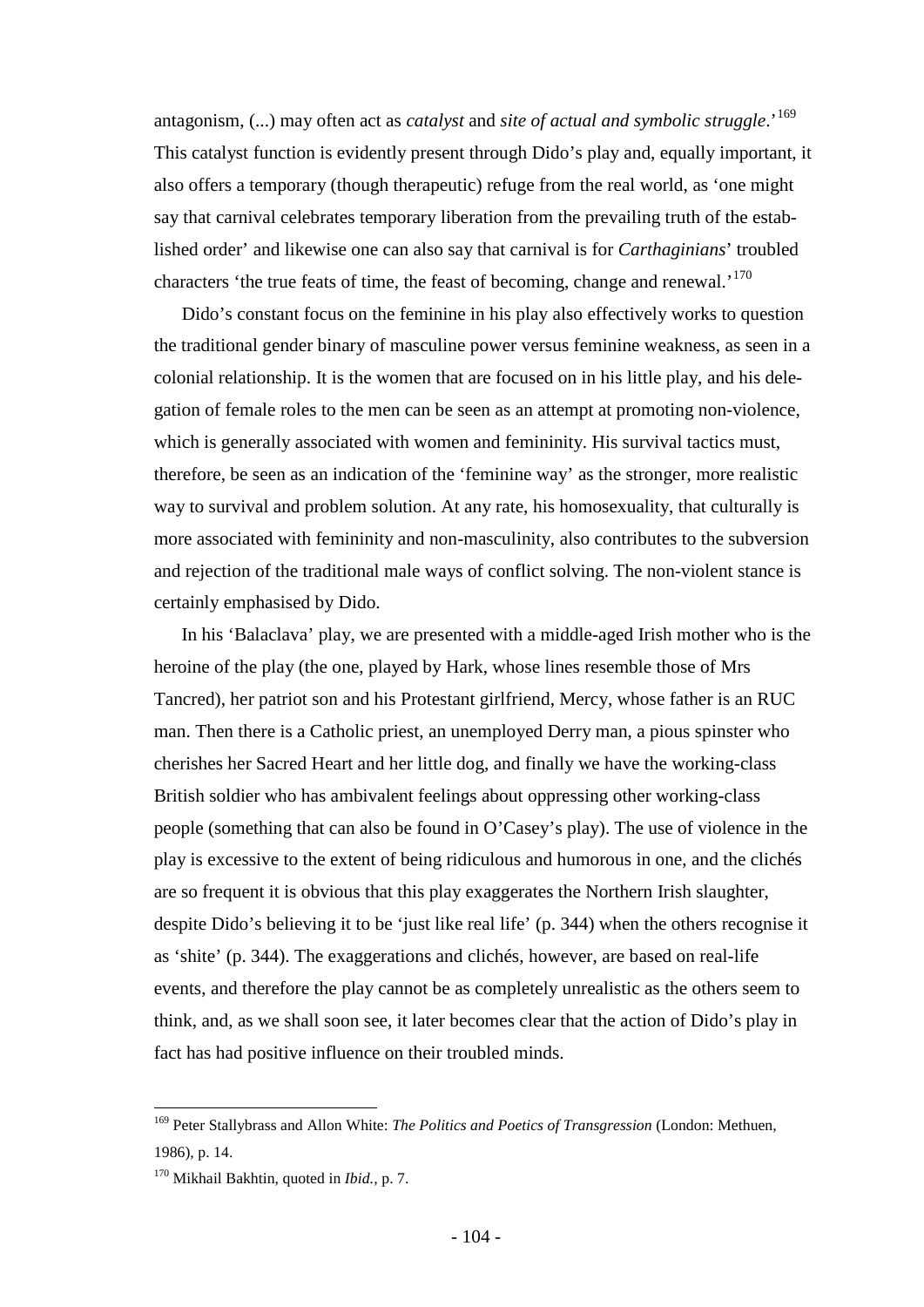The farcical elements in Dido's play and the characters' engagement in role-play can be closely related to Homi K. Bhabha's emphasis on mimicry as an important survival strategy in a colonial environment. The characters all take part in a mimicry of (supposed) roles present in Northern Ireland, and through this they manage to expose and thereby subvert these roles and create a space where stereotypes are rejected. Stereotypes are an important factor here, and Bhabha especially emphasises the falseness and hence destructiveness of stereotypical representations that Dido has so accurately adopted into his play. According to Bhabha, 'The stereotype is not a simplification because it is a false representation of a given reality. It is a simplification because it is an arrested, fixated form of representation that, in denying the play of difference (which the negation through the Other permits), constitutes a problem for the representation of the subject in significations of psychic and social relations.<sup> $171$ </sup> As discussed in the introduction and in more detail in the chapter on *Mutabilitie*, mimicry can be seen as the main strategy of a disempowered colonised people, and in *Carthaginians* this becomes especially evident through the deployment of the farcical 'Balaclava' play where stereotypes are ridiculed and colonial authority disrupted (for instance, the British soldier is killed after much ado). As Bhabha points out, 'If colonialism takes power in the name of history, it repeatedly exercises its authority through the figures of farce.<sup>[172](#page-104-1)</sup>

What the 'Balaclava' play sparks off is a transformation in the minds of the six, and a change takes place almost immediately as a result of the exaggerations of the play, and especially the death of all the tormented 'Balaclava' characters at the hand of the British soldier. What finally happens when the 'dead' characters then rise to kill the soldier in a last, violent, though significant on the real-life level, gesture, is that the dead do rise, even if it is only through fiction. On one level, they have symbolically obliterated, so to speak, the colonial threat, though it is not a moment of triumph, as Dido's soldier's last speech clearly emphasises the total lack of meaning of the reality of Northern Ireland: 'What's a Brit under the clay? What's a Protestant in the ground? What's a Catholic in the grave? All the same. Dead. All dead. We're all dead' (p. 344).

On the other hand, the question is can the visionaries still believe in their vision after labelling the action of the play 'shite'? Eamonn Jordan points out that 'ironically, the only time the dead rise is at the end of 'The Burning Balaclava'. We can read this detail

<span id="page-104-0"></span> <sup>171</sup> Homi K. Bhabha: *The Location of Culture*, p. 75.

<span id="page-104-1"></span><sup>172</sup> *Ibid.,* p. 85.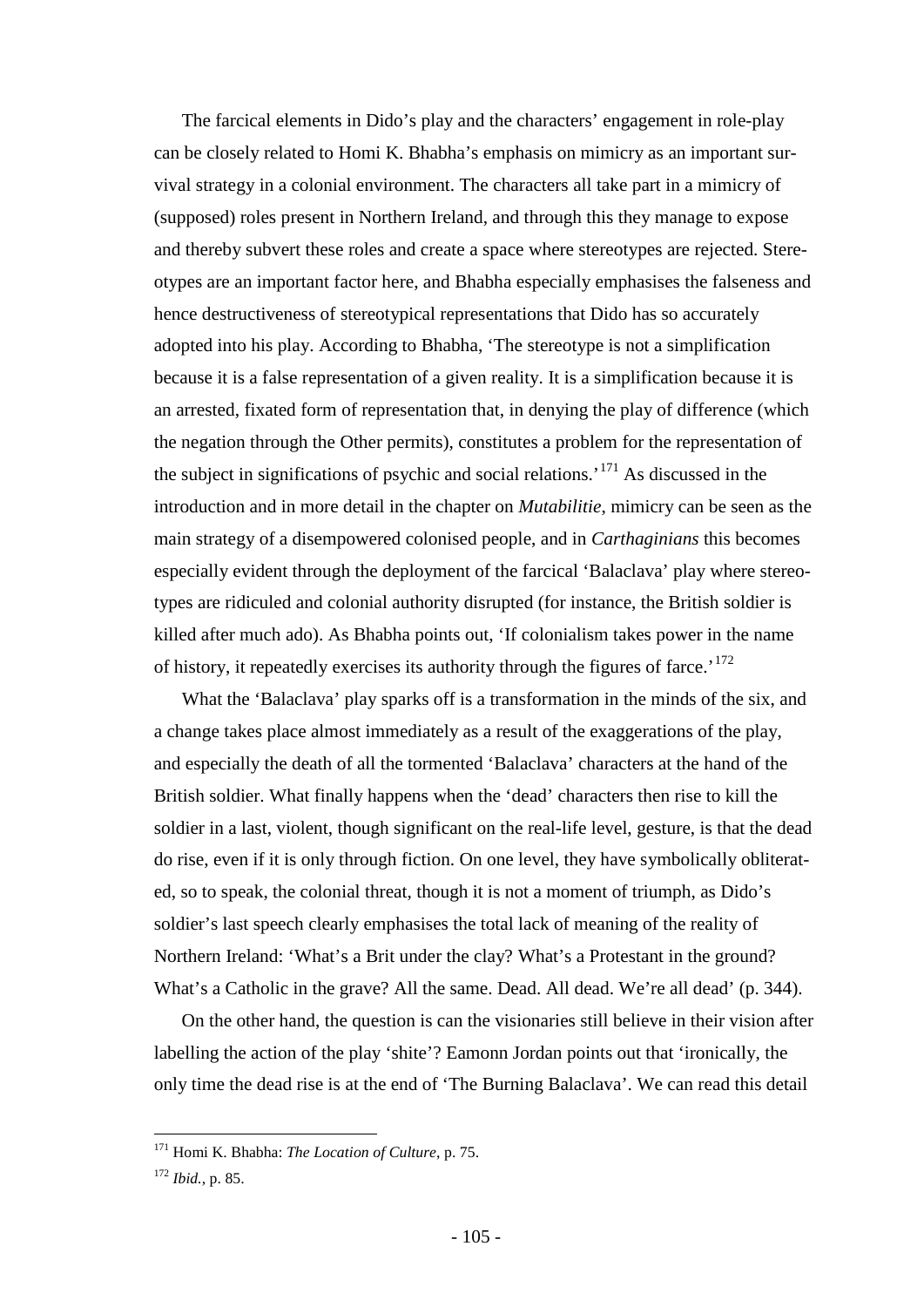as saying that the visions are most definitely fictitious.<sup> $173$ </sup> The visionaries do not stop believing after acting out the play despite the realistically improbable resurrection of the dead that the British soldier killed. What happens instead is that they finally are able to find common ground to express their feelings about Bloody Sunday and what it did to them. Their initial retreat into denial is reversed by the mixture of laughter and murder in 'The Burning Balaclava', and their way of response is similar to that of a confession. The carnival and drag performance in Dido's play is only one playful way of release, as they themselves turn out to be the dead people in need of resurrection. As Michael Bristol subtly states: 'Clowning, devilment, abusive and summary popular injustice, hospitality and entertainment, and the deployment of Carnival artifacts such as masks and giants, are the tactical instruments of a resourceful collectivity with an active and independent will to sustain itself. Carnival is put into operation as resistance to any tendency to absolutize authority, and to the disruptive radicalizations of social life proposed and implemented by powerful ruling elites.<sup>[174](#page-105-1)</sup>

The group's recovery happens rather rapidly after their performance as each individual gradually opens up and tells the others of his/her life. Soon the individuals gather into one united group of mourners that sing songs, recite rebel poems and most importantly, recite the names of Bloody Sunday's thirteen dead in a final gesture of acknowledgement (which is very similar to what the men in *Observe the Sons* do moments before they enter the battlefield). Their recovery is achieved, then, through personal interaction and finally recognition of a collective memory that needs to be appreciated as part of the continuous reality of life in Northern Ireland, no matter how painful. They must remember the dead and seek peace.

That these characters are living dead, visionaries and firm believers in the resurrection that eventually happens to them rather than the actual dead, is also underlined by the presence of quite a few obvious religious images in the play. Again, the fact that it is the living that are resurrected points to a critique of the church and religion in general as a sometime fictitious substitute for reality, though it also works to celebrate the idea of resurrection itself through the positive outcome for the characters in the play who believe so strongly. Ultimately, though, the play celebrates life through the commemora-

<span id="page-105-0"></span> <sup>173</sup> Eamonn Jordan: *The Feast of Famine*, p. 85.

<span id="page-105-1"></span><sup>174</sup> Michael D. Bristol: *Carnival and Theater*, p. 213.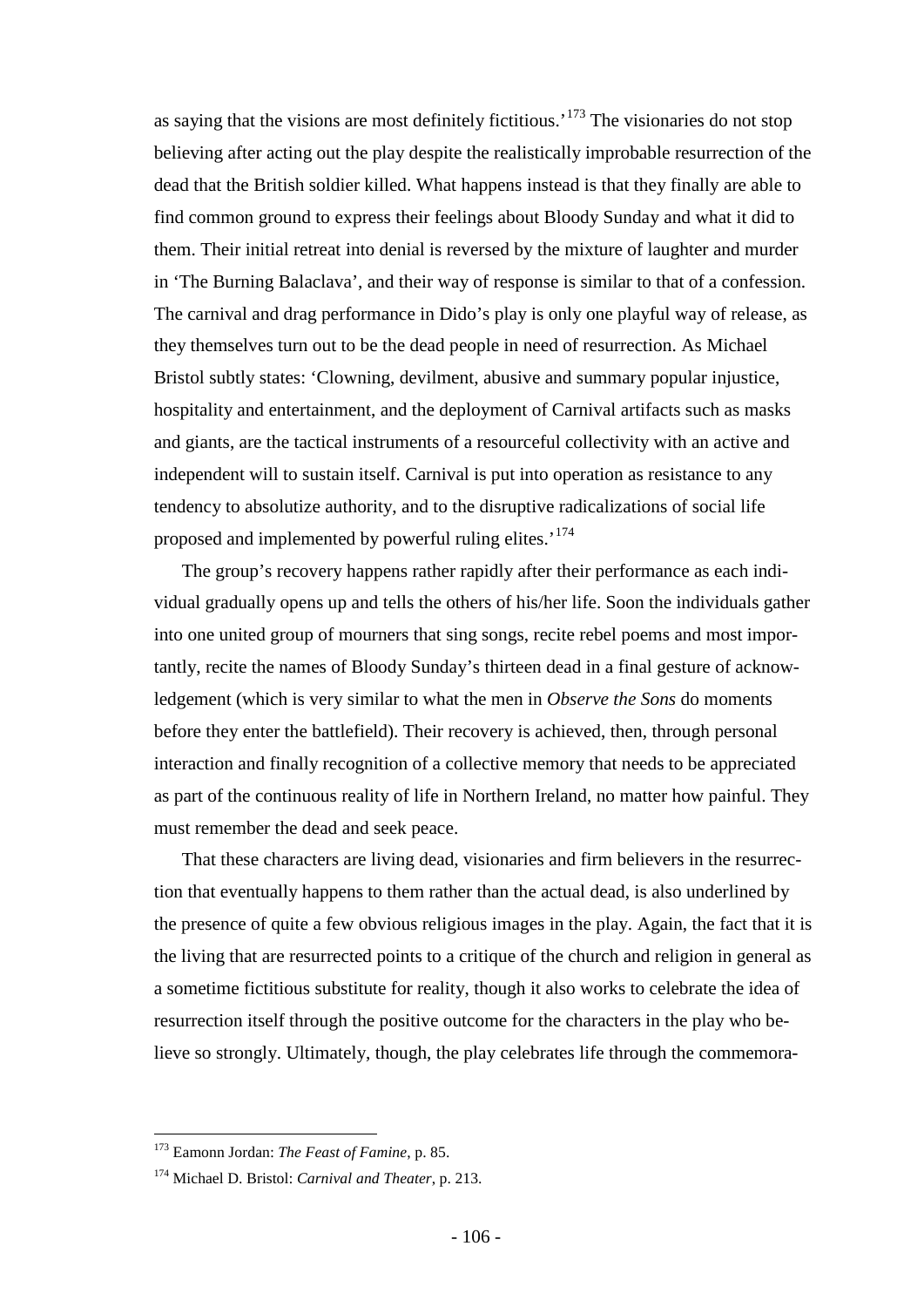tion of the dead by the living who have successfully returned to life from a dormant state.

Biblical and religious connotations appear regularly throughout the play, and perhaps the most striking is that structurally, the number seven seems crucial, as there are seven characters, seven scenes, and crucially the play ends on a Sunday, the seventh day of the week (in most calendars, and certainly in the Irish one). Sunday, of course, also refers to the day of death in Derry, and it is important that the Sunday that the play ends with is not a fatal day for the people, but a transformational and triumphant one. The images of death that have dominated the play up until the final, seventh scene, are transformed into images of life: instead of a dead, black bird, birdsong is heard as morning light takes the place of night and darkness, and dead flowers have become dried flowers. The graveyard six 'lie down and sleep' (stage directions, p. 379) in the illuminating light, something which is similar to the Biblical version of earth's creation. The creation was completed on the sixth day, and on the seventh day God rested, just as the six people do in the play. Sleep, therefore, does not signify death, passivity and inability to manage reality in this play; rather, it signifies how the tormented characters have come to terms with reality, and peacefully have accepted it through a crucial process of rehabilitation.

The desperate, passive situation experienced by the six characters in the graveyard obviously needs to be changed in order for them to move on and come to terms with certain crucial realities. In their final chant together, they repeat such phrases as 'Sunday', 'Bury the dead', 'Raise the dead' and 'Forgive yourself' (p. 378), and as the light breaks, they are given peace and release. Not death, but life and survival emerge as their triumph in the end. Dido is the only one left awake since he did not need that kind of survival. His survival is to leave Derry behind: 'If I meet one who knows you [the six others]and they ask, how's Dido? Surviving. How's Derry? Surviving. Carthage has not been destroyed. Watch yourself' (p. 379).

*Carthaginians* turns out to be a play about survival more than anything else. It was always the characters themselves that were the dead in need of resurrection, and their painful journey culminating in release is ultimately a victory that also provides hope for the shattered society that is Northern Ireland. Survival instead of denial is their triumph. Throughout the Irish experience of colonialism, survival has been the main issue, and as *Carthaginians* comes to a close, this notion is upheld through McGuinness's strong emphasis on life itself and remembrance of the dead rather than revenge and retaliation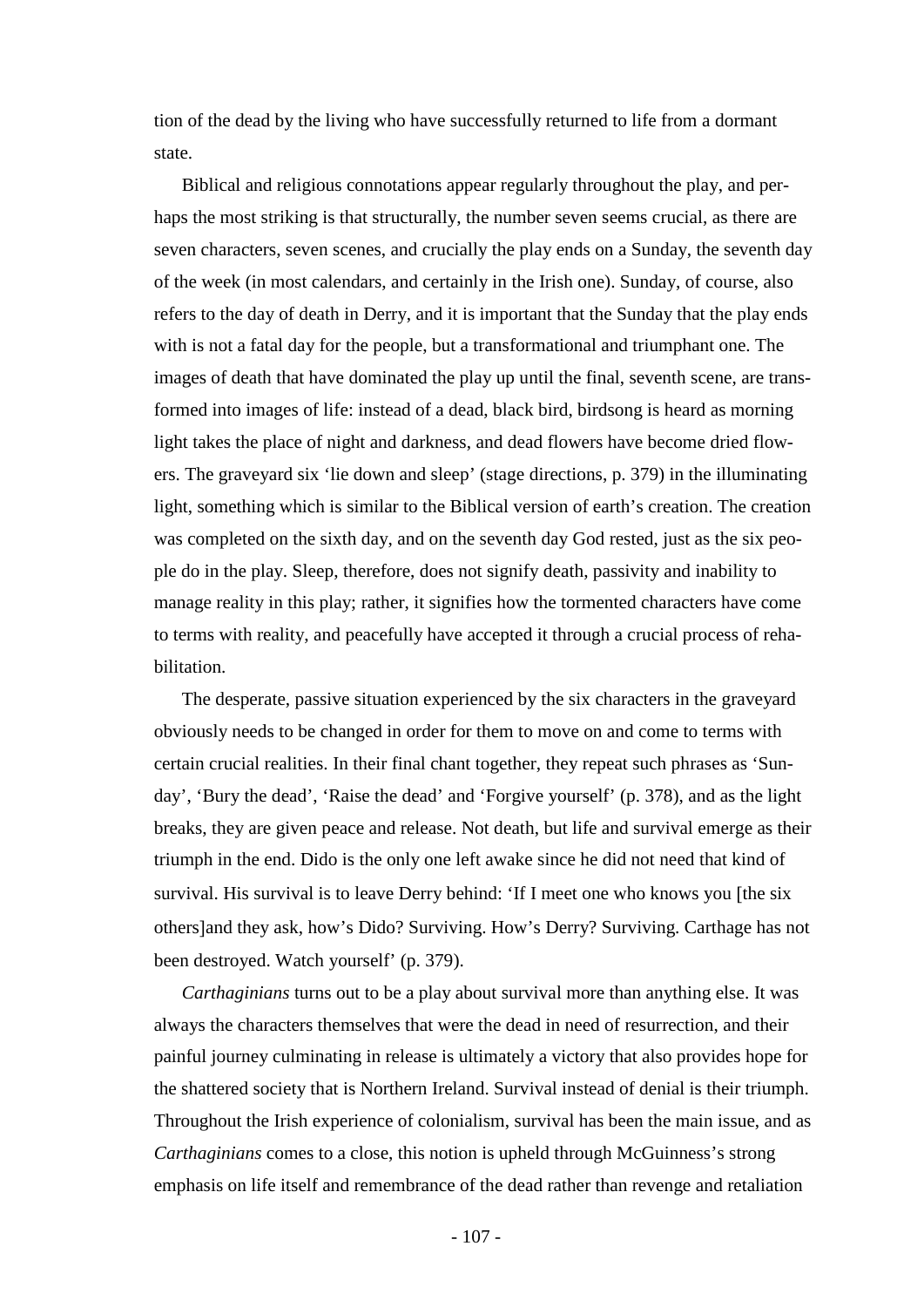in the name of the dead and history. The colonial situation with its inherent notions of the difference between the coloniser and the colonised is proved false, unjust and dangerous to the individual and the collective. As Bhabha so accurately describes it: 'the disavowal of difference turns the colonial subject into a misfit – a grotesque mimicry or "doubling" that threatens to split the soul and whole, undifferentiated skin of the ego.'[175](#page-107-0) In *Carthaginians* the characters clearly manage to overcome this danger and come out of their horrible experience not completely destroyed, but personally and collectively united. That surely provides hope for the future.

<span id="page-107-0"></span> <sup>175</sup> Homi K. Bhabha: *The Location of Culture*, p. 75.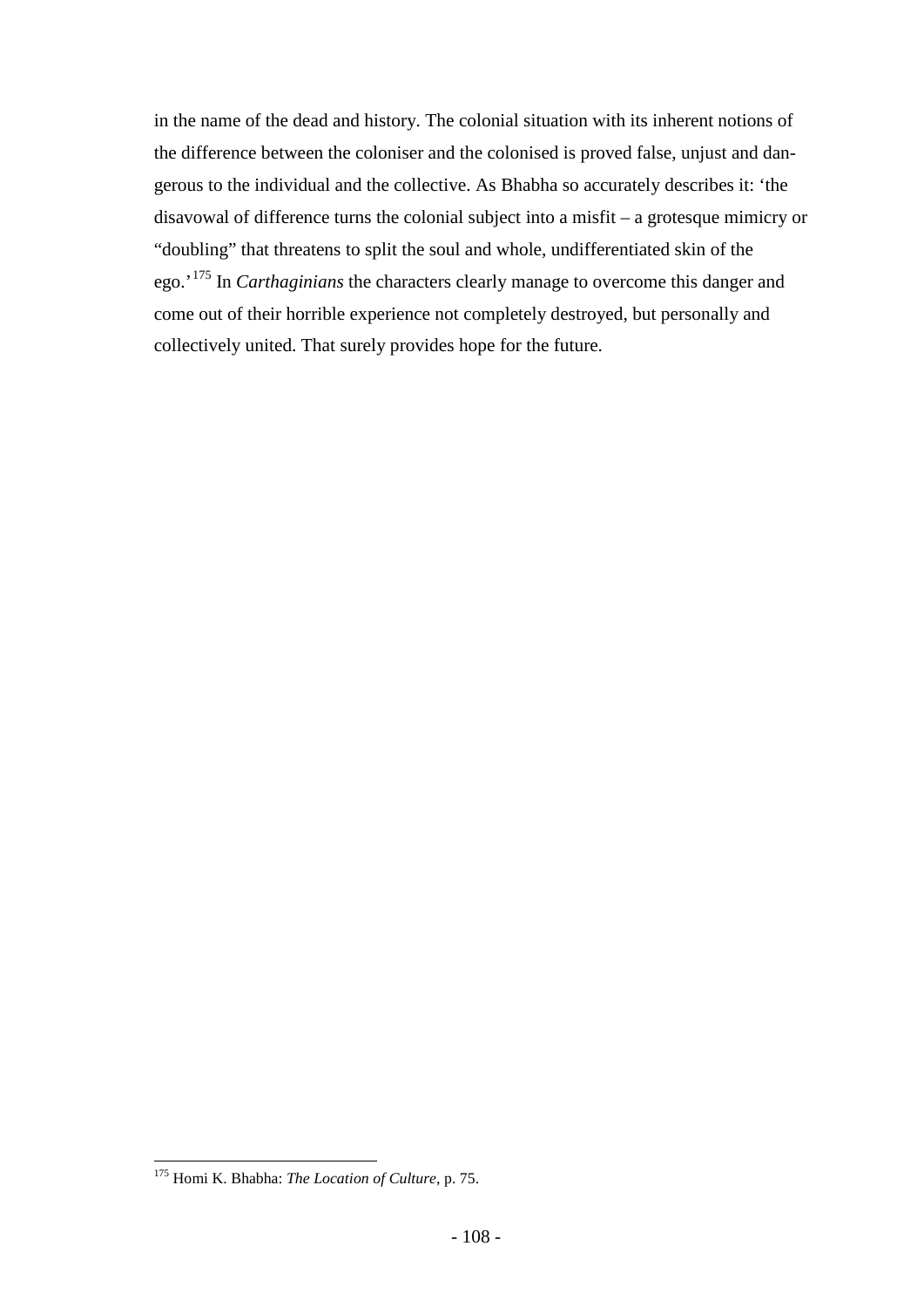# Conclusion

It is obvious that Ireland's colonial and post-colonial legacy is a historical fact that cannot be ignored when dealing with aspects of Irish history, society, politics or indeed literature. This legacy has definitively been demonstrated throughout this thesis, and the legitimacy of seeing Ireland as a postcolonial nation should seem evident and unquestionable. There are, however, critics who, quite rightly, question the notion of colonialism as the sole factor responsible for Ireland's past and present experiences. Stephen Howe, for instance, is a historian who points out that certain historical changes and facts cannot be attributed to a colonial legacy alone. For example, he points out that isolationism after independence was not solely an Irish phenomenon, but, at the time, rather a world-wide one that affected many other countries that did not share Ireland's colonial past.<sup>[176](#page-108-0)</sup> Howe does, however, concede that Ireland has a colonial past that is a most important factor of Irish development to the present, but 'only as part, and not on all levels the dominant part, of an extremely complex and unusual set of historical legacies shaping the Irish present.'<sup>[177](#page-108-1)</sup>

Colonialism is perhaps not the sole factor responsible for Ireland's past and present state, but in this thesis this important aspect of history has been emphasised because of its prominent and overwhelming presence in the five plays by Frank McGuinness that I have chosen to look closely at through a postcolonial analysis. Colonialism is a presence that has not received much critical attention previously, and this thesis is therefore, hopefully, a contribution towards a further expansion of postcolonial criticism of and attention to McGuinness's career. The focus in this thesis has been on more general postcolonial theory and colonial discourse theory applied to the Irish situation as presented in the plays. Central Irish postcolonial theorists such as David Cairns and Shaun Richards, Declan Kiberd, and David Lloyd, have not been given a very prominent place here because they are usually very author-specific in their postcolonial works (Lloyd, for instance, is very detailed on the postcolonial aspects of Yeats, Heaney and Beckett, but is more general in his supplementary comments on Ireland and postcolonialism as such), just as this thesis is also very specific on McGuinness.

<span id="page-108-0"></span><sup>&</sup>lt;sup>176</sup> See Stephen Howe: *Ireland and Empire: Colonial Legacies in Irish History and Culture* (Oxford: Oxford University Press, 2000), pp. 147 – 148.

<span id="page-108-1"></span><sup>177</sup> *Ibid.,* p. 232.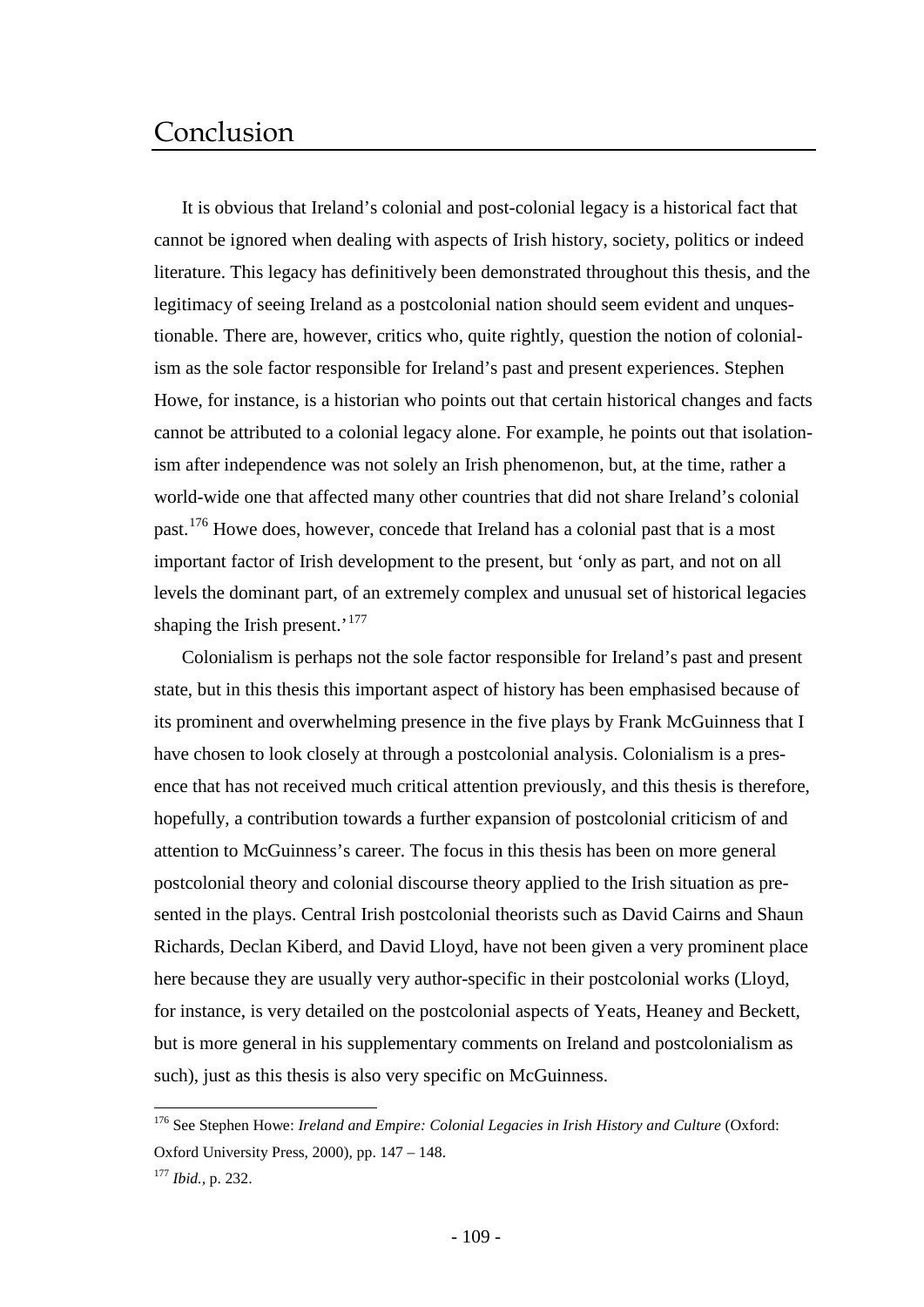As has been made apparent through the chapters so far, the psychological impact of the colonial experience on the Irish mind as seen through the characters on display in McGuinness's plays, is severe and certainly a persistent factor that constitutes the most predominant presence in the plays. The strong reliance on accurate historical facts acts as a convincing (and necessary) framework that emphasises the psychological trauma that is at the centre of attention, and in the end it seems that survival is the basic factor that arises as triumphant in all the plays that I have looked at.

In the five plays I look closely at in this thesis, what seems to predominate in the applied postcolonial frame is essentially the journey that McGuinness's characters undergo before they can face and/or release their pain, anxiety, uncertainty, and other colonially inflicted forces (such as violence and terror) that threaten to tear them apart. This amounts to a tug-of-war, always closely related to personal versus public demands and expectations, and the tug-of-war also works to force the audience to question what they believe in and to face their own prejudices, suppositions and values.

Remembering the past, accepting the pain that always follows it in an Irish context, and being able to revaluate their position in society without cutting the necessary ties completely, are all transformational strategies that strengthen the ability to go on living in an environment of uncertainty, chance and change. The characters one encounters in these plays mirror not only the time they live in, but also the time we live in at present because their experiences are subtly made into parallels to what many people might be experiencing now. The changes in Ireland are not of a kind that makes history distant and unfamiliar, as the violent consequences of colonialism are still present in the troubled Northern Ireland.

Frank McGuinness is probably a playwright somewhere in the middle of his career, still contemplating the directions he can pursue, the subjects he can utilise and the histories he can employ. He is, as shown, never afraid of focusing on sensitive areas of Irish history and society, and has distinguished himself in approaching the less acknowledged and indeed latent sides of a more diverse, yet less known and hidden, Irish culture. His lack of the expected inhibition against touching upon subjects such as the portrayal of the old enemy, the Northern Irish Protestants in *Observe the Sons of Ulster,* and his imposition of homosexuality upon the unsuspecting audience, has often caused quite a stir in Ireland. As McGuinness himself put it, 'Even in *Observe the Sons*, the first time, (...) people weren't comfortable with this possibility between brave men – it shows you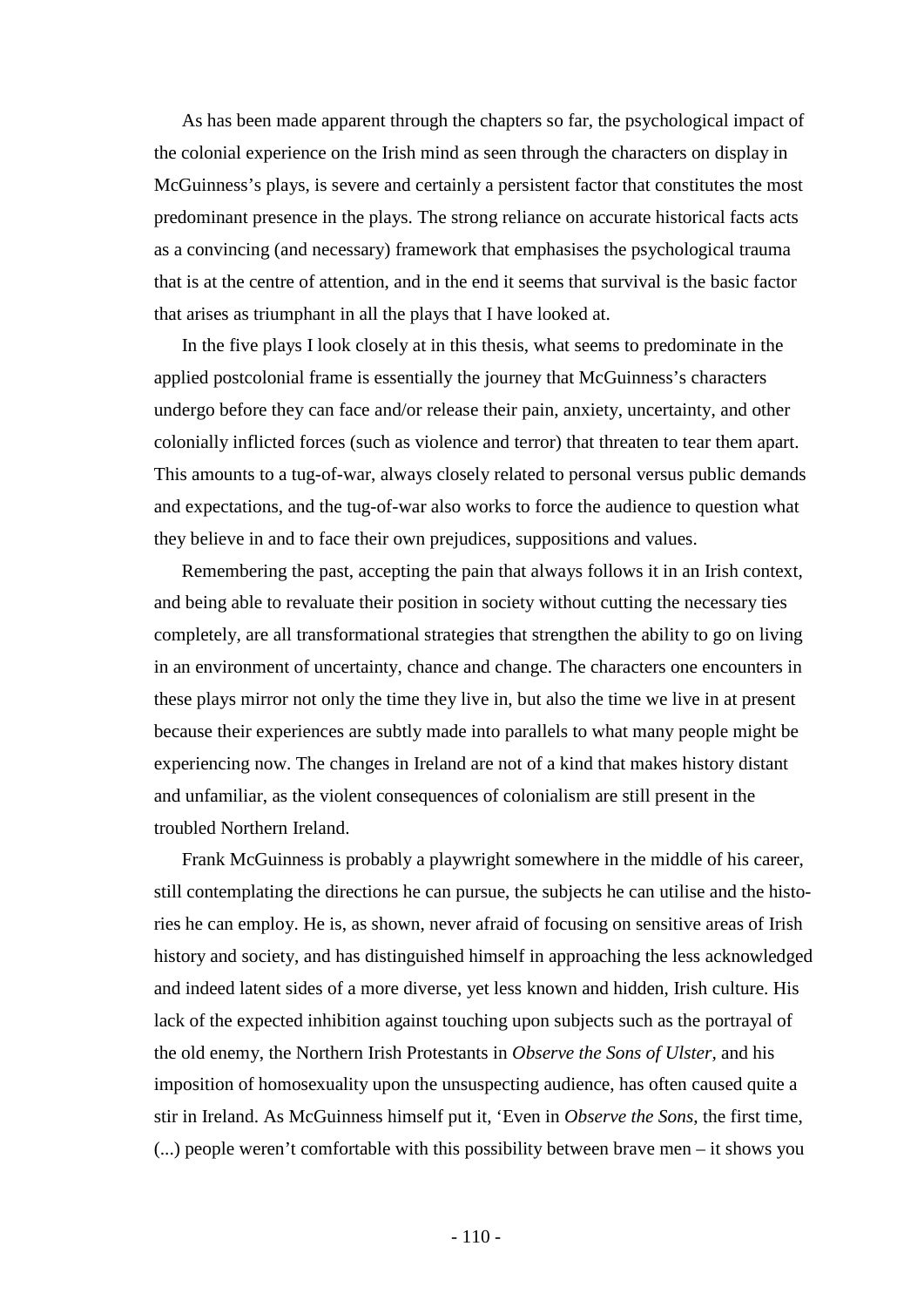what they know about soldiers...'<sup>[178](#page-110-0)</sup> In light of this, and in light of McGuinness's constant use of homosexual characters, it would certainly have been interesting to look more closely at the aspect of gender, sexuality and perhaps particularly homosexuality in relation to McGuinness and Irish attitudes to this often controversial subject. Unfortunately, this is an aspect of McGuinness's career that is (potentially) too substantial to be considered in any great length in this thesis. It is, however, a theme that certainly should be explored further elsewhere.

Causing a stir is usually a good sign that a playwright has managed to capture his audience, and the stirs that McGuinness consistently has caused through his career are testimony to his ability to make the audience think for themselves and consider in new ways aspects of life that they perhaps find unclear or know little about. Fear of the unknown is something that is challenged in every single McGuinness play, and the courage to challenge old prejudices and traditions is always emphasised as a main source to promoting survival, evolution and diversity. McGuinness is, as a result of his confrontational approach, a well-known and (mostly) popular playwright in Ireland. He is usually met with positive (and also positively startled) receptions by critics and audiences alike, simply because he dares challenge deep-rooted notions of what is right and wrong, true and false, good and bad.

It is probably because of the strong emphasis on Irish history that his plays have not reached a wider audience outside Ireland. Abroad McGuinness is best known for *Observe the Sons of Ulster Marching Towards the Somme* and the less Irish-themed *Someone Who'll Watch Over Me*. He has, however, reached a wider audience in Britain (both *Mary and Lizzie* and *Mutabilitie* were first staged in London) and North America (for instance, his version of Ibsen's *Hedda Gabler* was staged on Broadway) through some of his plays, and there have also been performances of a number of his plays in non-English countries such as Germany, Japan and Israel.

McGuinness's extensive work on versions of other internationally recognised playwrights such as Ibsen, Chekov, Brecht and Lorca also deserves critical attention. McGuinness has, for instance, been responsible for new (and mostly successful) versions of Ibsen's *Peer Gynt* and *A Doll's House*, Chekov's *Three Sisters* and Lorca's *Yerma*. It would certainly have been useful to look at McGuinness's versions and translations of plays by these famous playwrights, as these might reveal much about

<span id="page-110-0"></span><sup>&</sup>lt;sup>178</sup> Mic Moroney: 'Coming Home', p. 16.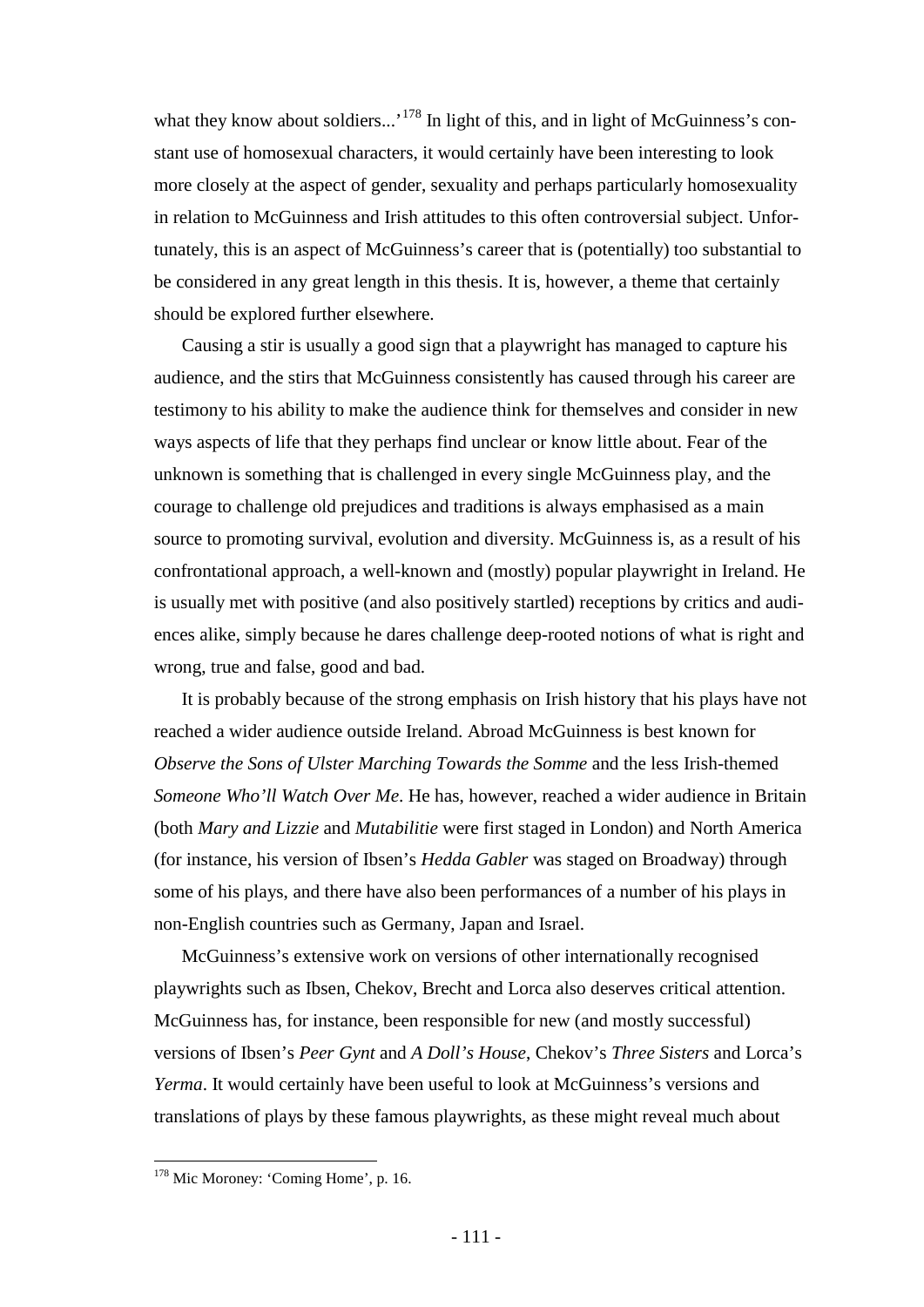non-Irish influences on McGuinness's career and thinking as a playwright. It is, for instance, interesting to note that the translations that McGuinness has conducted, are all new versions of plays by authors who, in their time, were controversial and certainly confrontational, aspects that are clearly visible in McGuinness's own career.

As mentioned in the introduction, one very important source of influence on McGuinness's career is clearly Brian Friel, who is a contemporary of McGuinness's who also shares his Irish, Ulster and Catholic background. Friel started his dramatic career in the late 1950s and is today seen as not only the most prominent and successful contemporary Irish playwright, but he is also among the most internationally accomplished English-speaking playwrights. In interviews, McGuinness has acknowledged that Friel's works are a very important source of inspiration to his own career, and the fact that McGuinness directed a revived version of Friel's 1971 play *The Gentle Island* (a play that dealt openly with homosexuality) in 1988 and wrote the screenplay for the 1998 filming of Friel's acclaimed 1990 play *Dancing at Lughnasa* are clearly evidence of McGuinness's own preoccupation with Friel.<sup>[179](#page-111-0)</sup>

The similarities that exist between the two (such as the focus on marginalised people and colonialism) have been pointed out by a few critics, but there are no lengthy studies into this relationship, and I would suggest that there is clearly material available for such a comparative study to be conducted. For instance, it would probably be useful to look at Friel's 1973 play *The Freedom of the City* in relation to McGuinness's *Carthaginians* since both plays deal, in similar as well as different ways, with the events of Bloody Sunday. This would be an extensive project, however, and therefore it falls outside the necessarily more limited scope and length of this particular thesis.

Another aspect of McGuinness that has not been touched upon at all in this thesis is his poetry. It was as a poet McGuinness started his writing career, and though playwriting soon took over, he continued writing poetry. To date, he has published only two collections, though, and both came well into his career. *Booterstown* (1994) and *The* 

<span id="page-111-0"></span> $179$  See Richard Pine: 'Frank McGuinness: A Profile', pp. 29 – 30, Joseph Long: 'New Voices in Irish Theatre: An Interview with Frank McGuinness', pp. 9 – 19, and also Helen Lojek: 'Brian Friel's Gentle Island of Lamentation' in *Irish University Review* (Vol. 29, No. 1, Spring/Summer 1999), pp 48 – 59. The latter is as much an essay on the importance of Friel on McGuinness's career as it is about Friel's 1971 play *The Gentle Island*.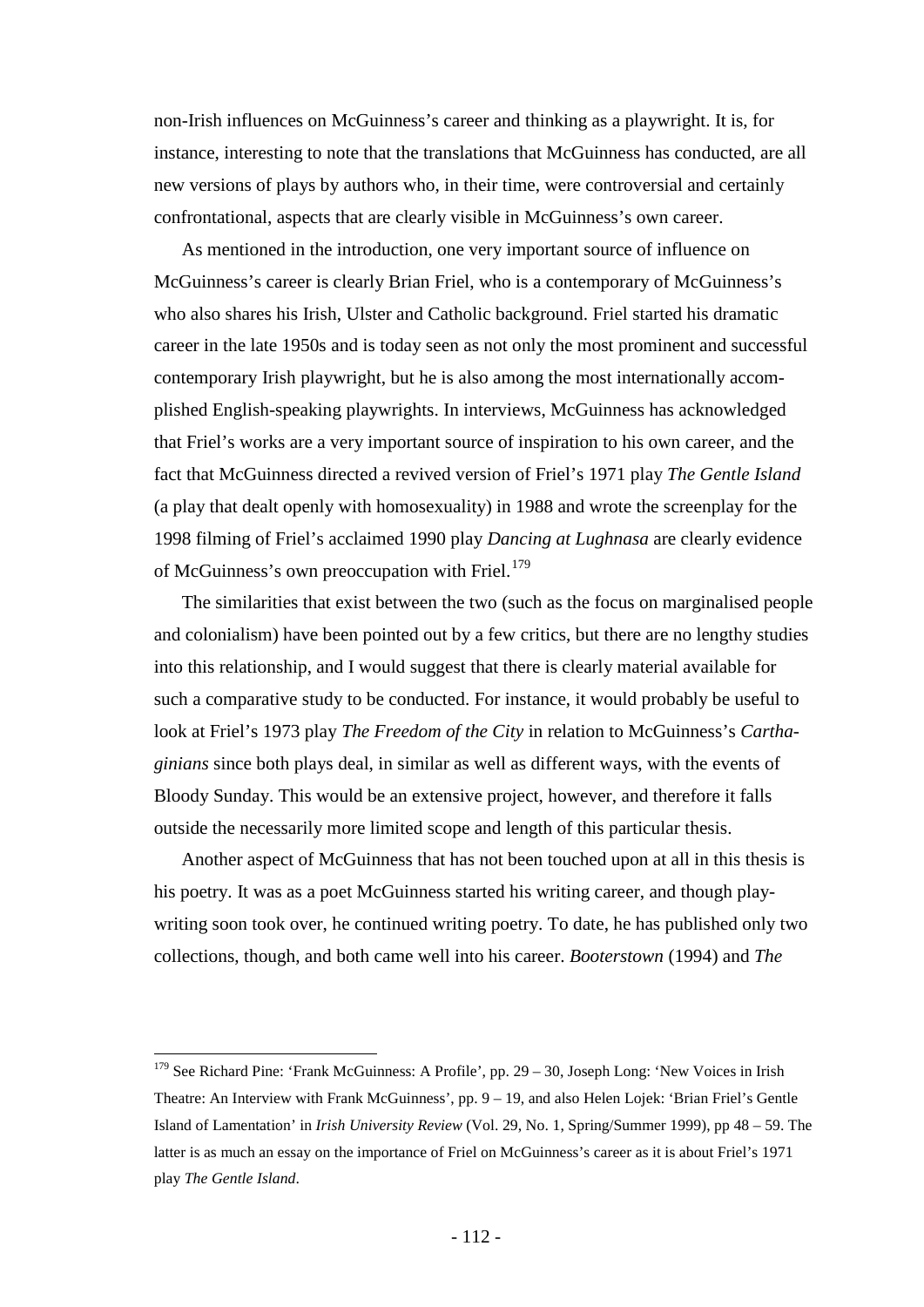*Sea with No Ships* (1999)<sup>[180](#page-112-0)</sup> are clearly very intimate and personal collections, which perhaps explains why McGuinness waited for many years to publish these poems. There is a passion about them that further exposes the empathy towards other people that is so evident in his plays, and many of the poems are dedicated to persons of private importance to McGuinness. I have not come across any critical assessment of these two collections of poetry, and this is obviously another part of McGuinness's career that probably should be properly assessed and given critical attention.

The appeal of McGuinness's plays, the presence of exciting themes and experimental techniques, will undoubtedly fascinate for many years to come and these aspects will probably make sure that the playwright can be recognised as one of the great of his generation. Since McGuinness is a (relatively) young and contemporary playwright, his plays have perhaps not received the critical attention they deserve, in Ireland or certainly abroad, and therefore there remains much to be said about his career so far, and there are high expectations for his future plays. Most certainly, there are still many challenges and opportunities available for critics interested in the works of Frank McGuinness.

<span id="page-112-0"></span> <sup>180</sup> Frank McGuinness: *Booterstown* and *The Sea with No Ships* (Oldcastle: Gallery Books, 1994 and 1999 respectively).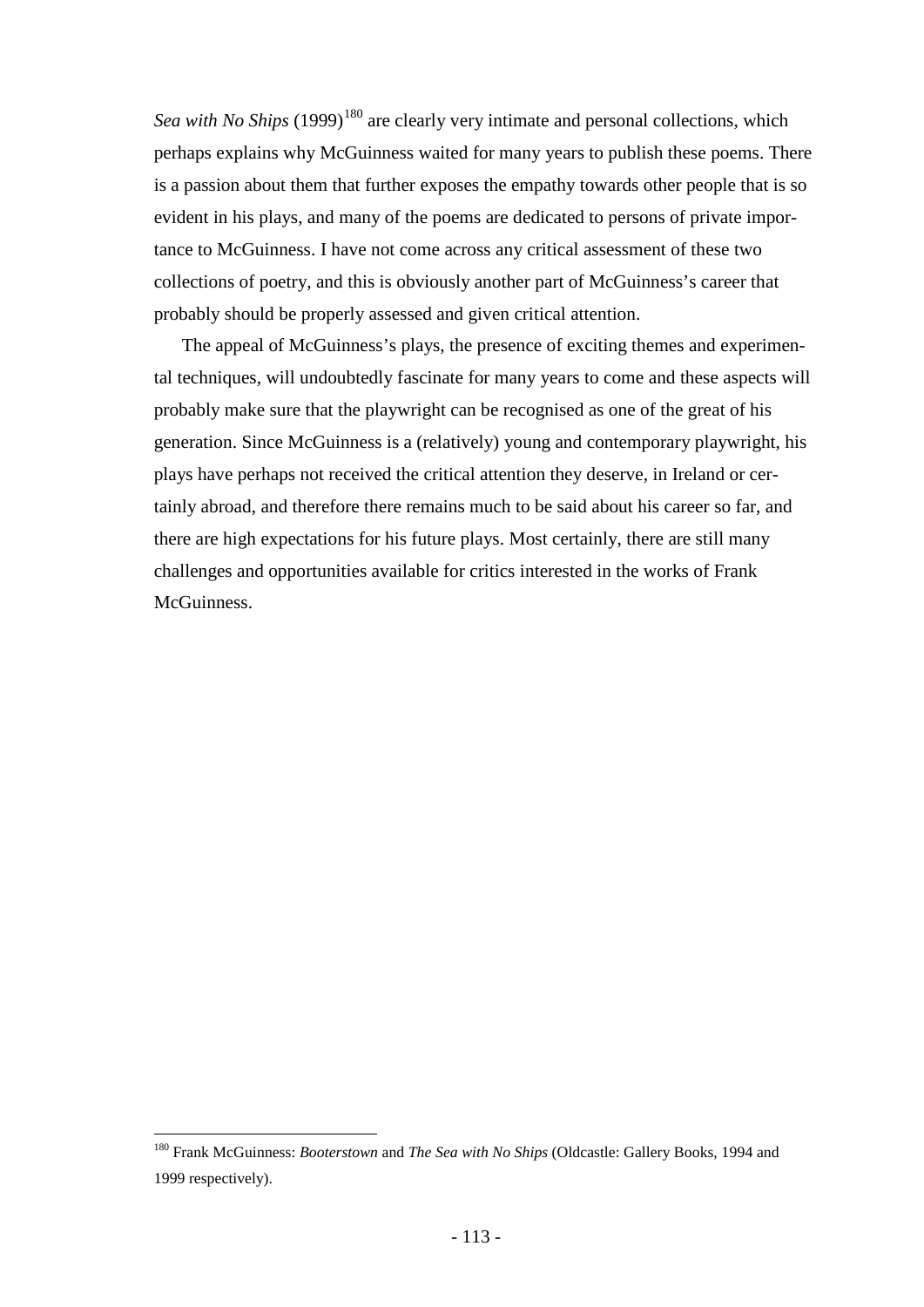# List of Works Consulted

## Primary Literature

McGuinness, Frank: *Mary and Lizzie* (London: Faber and Faber, 1989).

- ---- *Booterstown* (Oldcastle: Gallery Books, 1994).
- ---- *Observe the Sons of Ulster Marching Towards the Somme* and *Carthaginians*, in *Plays One* (London: Faber and Faber, 1996).
- ---- *Mutabilitie* (London: Faber and Faber, 1997).
- ---- *Dolly West's Kitchen* (London: Faber and Faber, 1999).
- ---- *The Sea with No Ships* (Oldcastle: Gallery Books, 1999).

### **Relevant articles by Frank McGuinness:**

- ---- 'We Are All Children of Enniskillen Now', in *The Irish Times* (13 November 1987), p. 8.
- ---- 'I Am Not Confident for My Country's Future', in *The Irish Times* (27 December 1989), p. 8.

#### **Interviews with Frank McGuinness:**

Battersby, Eileen: 'The Tomes of Donegal', in *The Irish Times* (30 September 1999), p. 13.

- Comiskey, Ray: 'Frank McGuinness: A New Breed of Irish Playwright', in *The Irish Times* (2 May 1987), p. 9.
- Hunter, Charles: 'Strange Passion About the Somme', in *The Irish Times* (15 February 1985), p. 12.
- Long, Joseph: 'New Voices in Irish Theatre: An Interview with Frank McGuinness', in *Études Irlandaises* (Vol. 24, No. 1, Spring 1999), pp. 9 – 19.

Moroney, Mic: 'Coming Home', in *The Irish Times* (29 November 1997), p. 16.

- O'Toole, Fintan: 'You Don't Think I'm as Stupid as Yeats, Do You?' in *The Irish Times* (24 September 1988), p. 3.
- Pine, Richard: 'Frank McGuinness: A Profile', in *Irish Literary Supplement* (Vol. 10, No. 1, Spring 1991), pp. 29 – 30.
- Purcell, Deirdre: 'On Fire', in *Sunday Tribune* (15 May 1988), p. 17.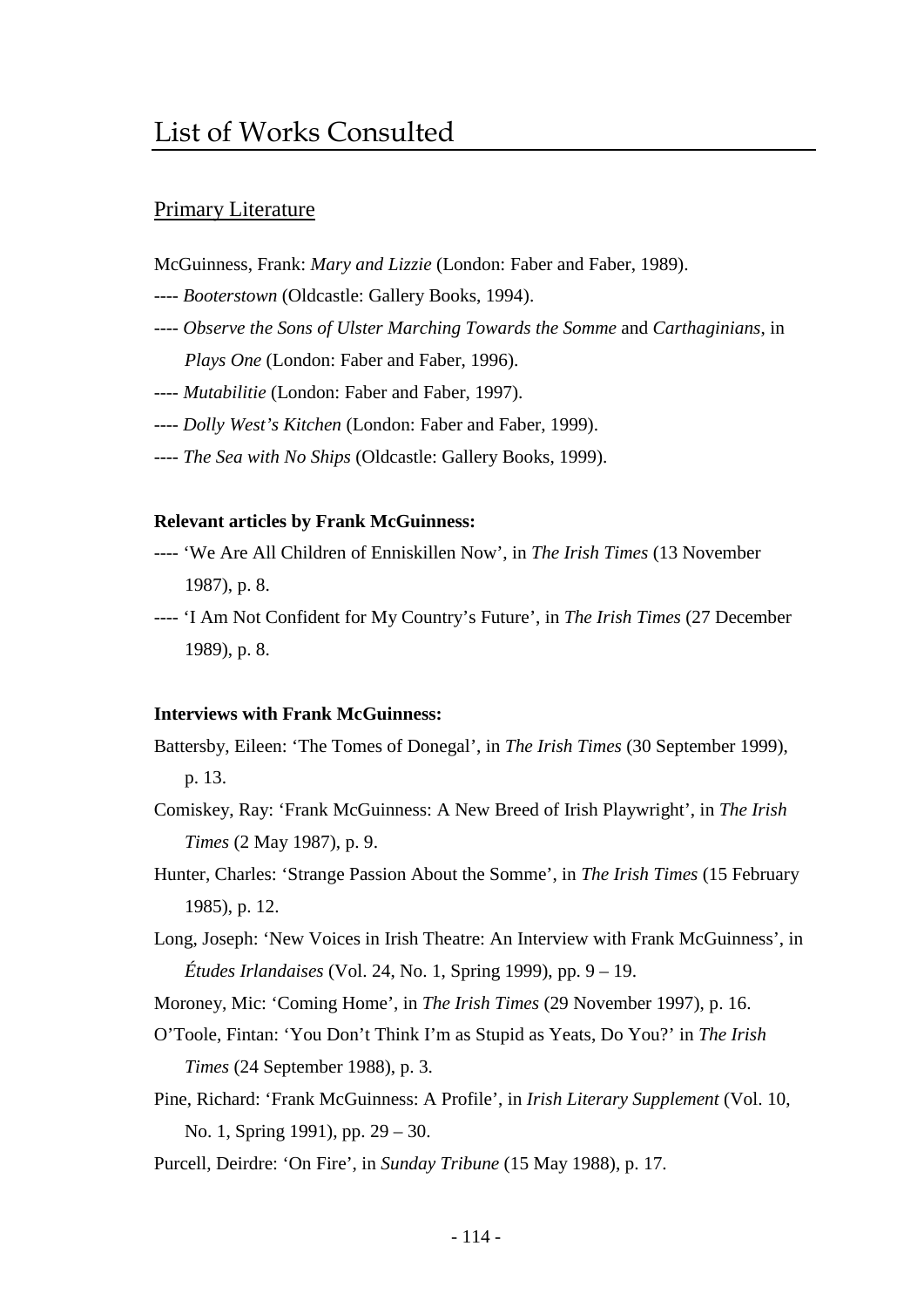## Secondary Literature

- Ashcroft, Bill, Gareth Griffiths and Helen Tiffin (eds): *The Empire Writes Back: Theory and Practice in Post-Colonial Literatures* (London and New York: Routledge, 1989).
- ---- *The Post-Colonial Studies Reader* (London and New York: Routledge, 1995).
- ---- *Key Concepts in Post-Colonial Studies* (London and New York: Routledge, 1998). Bardon, Jonathan: *A History of Ulster* (Belfast: Blackstaff Press, 1992).
- Bhabha, Homi K.: *The Location of Culture* (London and New York: Routledge, 1994).
- ---- (ed): *Nation and Narration* (London and New York: Routledge, 1990).
- Boehmer, Elleke: *Colonial and Postcolonial Literature* (Oxford: Oxford University Press, 1995).
- Brennan, Timothy: 'The National Longing for Form' in Homi K. Bhabha (ed): *Nation and Narration* (London and New York: Routledge, 1990), pp. 44 – 70.
- Bristol, Michael D.: *Carnival and Theater: Plebeian Culture and the Structure of Authority in Renaissance England* (London and New York: Methuen, 1985).
- Brown, Terence: *Ireland: A Social and Cultural History 1922 – 1985* (London: Fontana, 1985).
- *Bunreacht na hÉireann/Constitution of Ireland* (Dublin: Government Publications Office and Dundalgan Press, [1937] 1992 and 1999).
- Cairns, David and Shaun Richards: *Writing Ireland: Colonialism, Nationalism and Culture* (Manchester: Manchester University Press, 1988).
- Carlton, Grace: *Friedrich Engels: The Shadow Prophet* (London: Pall Mall Press, 1965).
- Carroll, Joseph T.: *Ireland in the War Years 1939 – 1945* (Newton Abbot: David & Charles, 1975).
- Cave, Richard Allan: 'J´Accuse', in *Theatre Ireland* (No. 21, December 1989), pp. 58 – 62.
- Chitty, Susan: *The Beast and the Monk: A Life of Charles Kingsley* (London: Hodder and Stoughton, 1974).
- Chrisman, Laura and Patrick Williams (eds): *Colonial Discourse and Post-Colonial Theory: A Reader* (London: Harvester Wheatsheaf, 1993).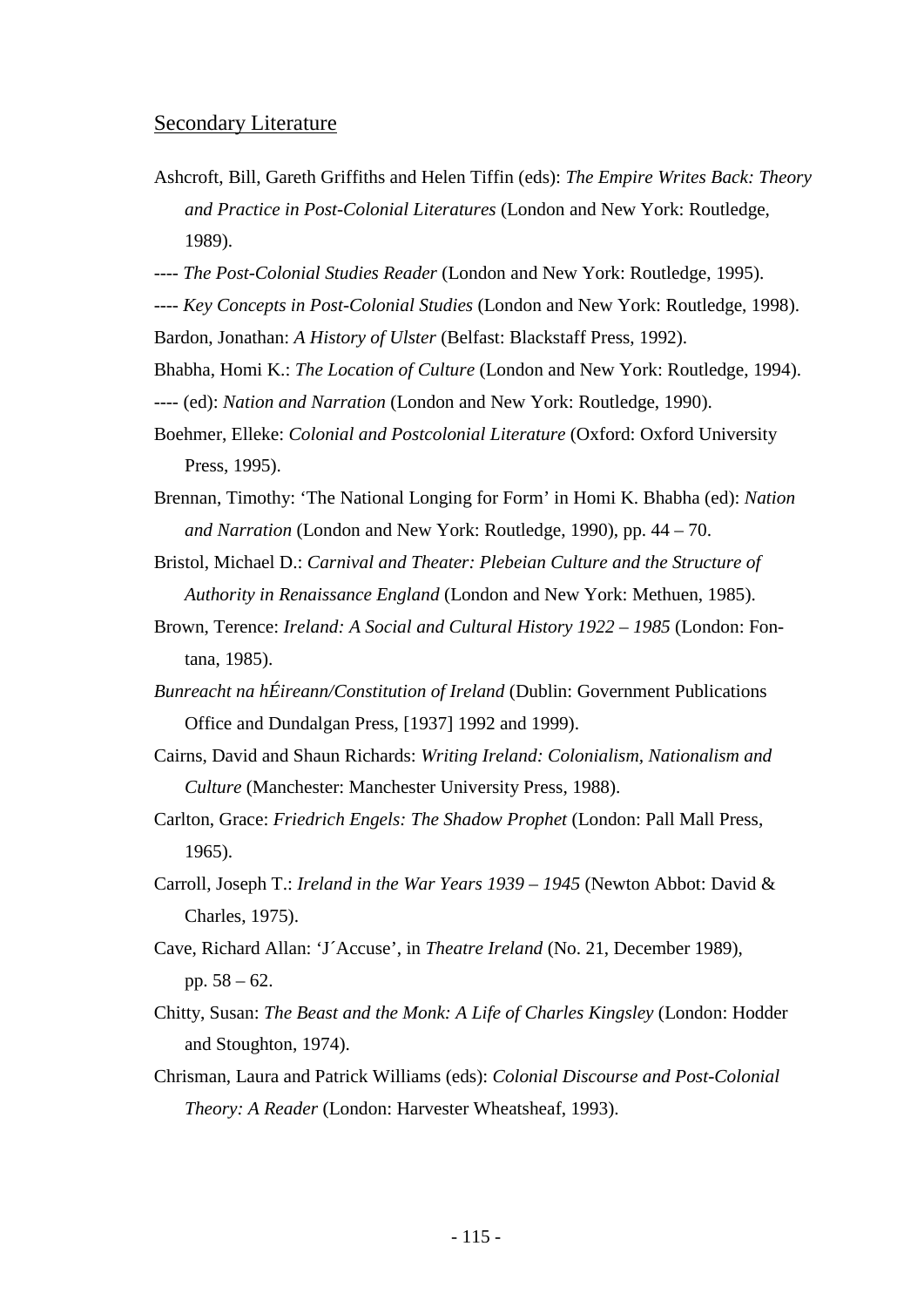- Cixous, Hélène: 'The Laugh of the Medusa' in Elaine Marks and Isabelle De Courtivron (eds): *New French Feminisms: An Anthology* (New York: Schocken Books, 1981), pp. 245 – 264.
- Clayton, Pamela: *Enemies and Passing Friends: Settler Ideologies in Twentieth Century Ulster* (London: Pluto Press, 1996).
- Coughlan, Patricia (ed): *Spenser and Ireland: An Interdisciplinary Perspective* (Cork: Cork University Press, 1989).
- ---- ' "Some secret scourge which shall by her come unto England": Ireland and Incivility in Spenser', in Patricia Coughlan (ed): *Spenser and Ireland: An Interdisciplinary Perspective* (Cork: Cork University Press, 1989), pp. 46 – 74.
- Cross, Colin: *The Fall of The British Empire 1918 – 1968* (London: Hodder and Stoughton, 1968).
- Cullingford, Elizabeth Butler: 'British Romans and Irish Carthaginians: Anticolonial Metaphor in Heaney, Friel, and McGuinness', in *Publications of the Modern Language Association* (Vol. 111, No. 2, March 1996), pp. 222 – 239.
- Curtis Jr., L. Perry: *Apes and Angels: The Irishman in Victorian Caricature* (Washington D.C. and London: Smithsonian Institution Press, 1997).
- Dean, Joan FitzPatrick: 'Self-Dramatization in the Plays of Frank McGuinness', in *New Hibernia Review* (Vol. 3, No. 1, Spring 1999), pp. 97 – 110.
- Deane, Seamus: 'Civilians and Barbarians' in *Ireland's Field Day* (London: Hutchinson, 1985), pp. 33 – 42.
- Eagleton, Terry: *Heathcliff and the Great Hunger: Studies in Irish Culture* (London: Verso, 1995).
- Engels, Friedrich: *The Condition of the Working Class in England*, translated and edited by W. O. Henderson and W. H. Chaloner (Oxford: Basil Blackwell, 1958).
- Fanon, Frantz: *Black Skin, White Masks*, trans. Charles L. Markmann (London: Pluto Press, [1952] 1986).
- ---- *The Wretched of the Earth*, trans. Constance Farrington (Harmondsworth: Penguin, [1961] 1990).
- Finnegan, Frances: *Poverty and Prostitution: A Study of Victorian Prostitutes in York* (Cambridge: Cambridge University Press, 1979).
- Friel, Brian: *Plays One* and *Plays Two* (London: Faber and Faber, 1996 and 1999 respectively).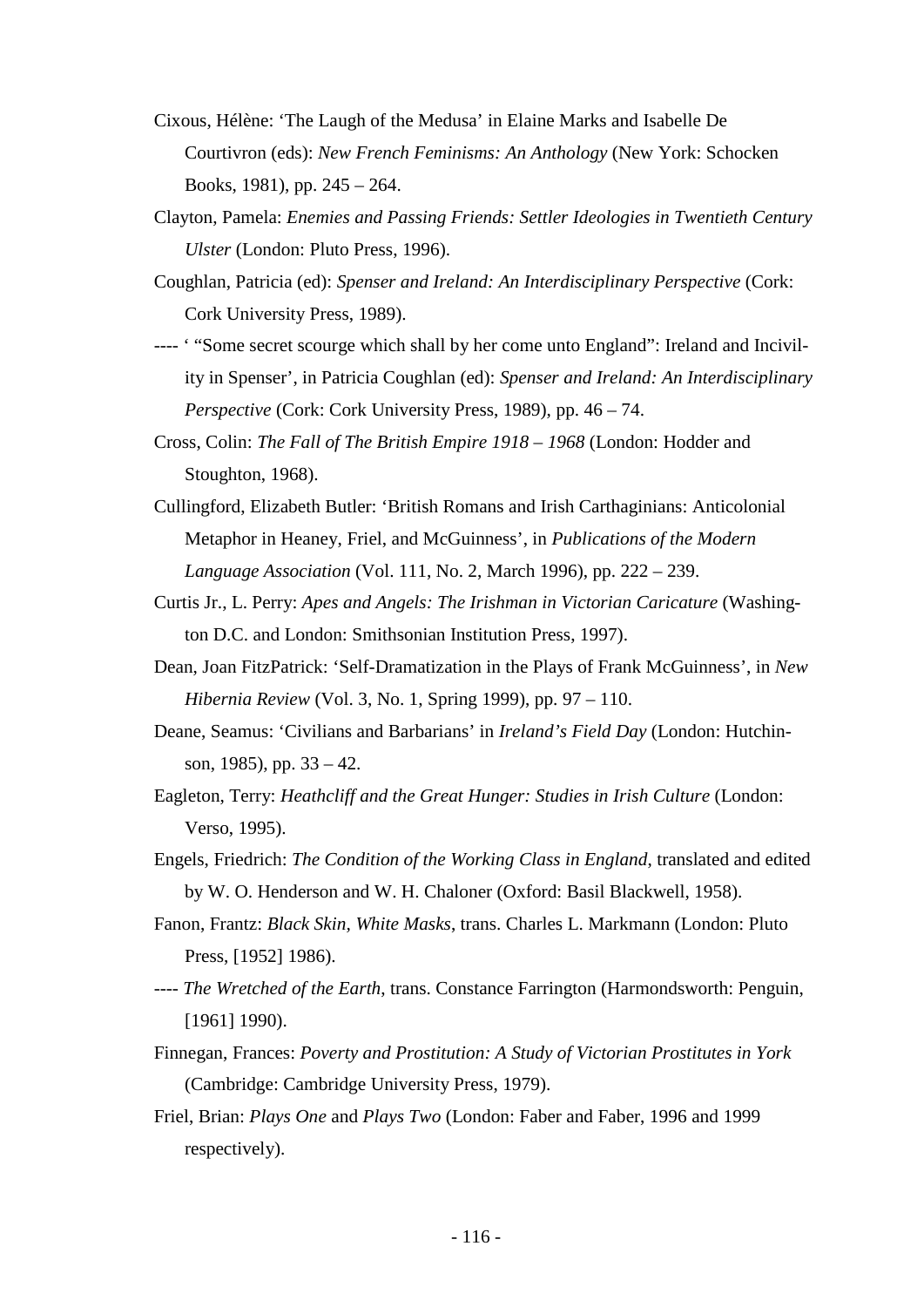- Gaunt, Peter: *Oliver Cromwell* (Oxford: Blackwell Publishers and the Historical Association, 1996).
- Gray, Tony: *The Lost Years: The Emergency in Ireland 1939 – 45* (London: Little, Brown and Company, 1997).
- Heaney, Seamus: Opened Ground: Poems 1966 1996 (London: Faber and Faber, 1997).
- Henderson, W. O.: *The Life of Fredrick Engels* (London: Frank Cass, 1976).
- Highley, Christopher: *Shakespeare, Spenser, and the Crisis in Ireland* (Cambridge: Cambridge University Press, 1997).
- Howe, Stephen: *Ireland and Empire: Colonial Legacies in Irish History and Culture* (Oxford: Oxford University Press, 2000).
- Jordan, Eamonn: *The Feast of Famine: The Plays of Frank McGuinness* (Bern: Peter Lang, 1997).
- Kearney, Richard: *Myth and Motherland*, Field Day Pamphlets 5 (Derry: Field Day Theatre Company Ltd, 1984).
- ---- 'Faith and Fatherland' in *The Crane Bag* (Vol. 8, No 1, 1984), pp. 55 66.
- ---- (ed): *The Irish Mind: Exploring Intellectual Traditions* (Dublin: Wolfhound Press, 1985).
- Kee, Robert: *Ireland – A History* (London: Abacus, rev. ed. 1995).
- Kenneally, Michael (ed): *Cultural Contexts and Literary Idioms in Contemporary Irish Literature* (Gerrards Cross: Colin Smythe, 1988).
- Kiberd, Declan: *Inventing Ireland: The Literature of the Modern Nation* (London: Vintage, [1995] 1996).
- Kristeva, Julia: *The Kristeva Reader*, ed. Toril Moi (New York: Columbia University Press, 1986).
- Lernout, Geert (ed): *The Crows Behind the Plough* (Amsterdam: Rodopi, 1991).
- Liddy, James: 'Voices in the Irish Cities of the Dead: Melodrama and Dissent in Frank McGuinness's *Carthaginians*', in *Irish University Review* (Vol. 25, No. 2, Autumn/Winter 1995), pp. 278 – 283.
- Lloyd, David: *Anomalous States: Irish Writing and the Post-Colonial Moment* (Dublin: Lilliput Press, 1993).
- ---- *Ireland After History*, Field Day Essays (Cork: Cork University Press, 1999).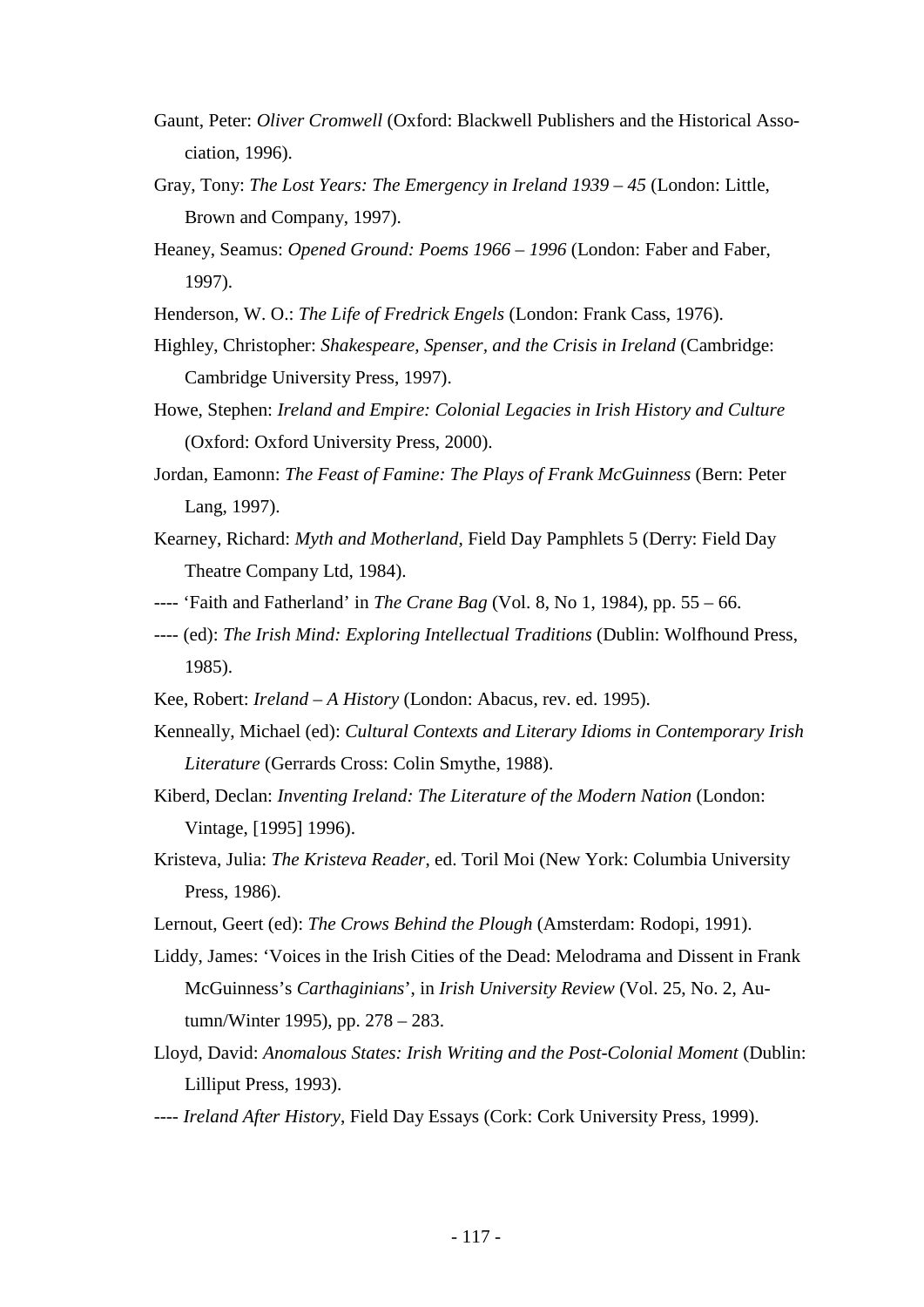- Lojek, Helen: 'Myth and Bonding in Frank McGuinness's *Observe the Sons of Ulster Marching Towards the Somme*', in *Canadian Journal of Irish Studies* (Vol. 14, No. 1, July 1988), pp. 45 – 53.
- ---- 'Difference without Indifference: The Drama of Frank McGuinness and Anne Devlin', in *Eire-Ireland* (Vol. 25, No. 2, Summer 1990), pp. 56 – 68.
- ---- 'Brian Friel's Gentle Island of Lamentation', in *Irish University Review* (Vol. 21, No. 1, Spring/Summer 1999), pp. 48 – 59.
- Loomba, Ania: *Colonialism/Postcolonialism* (London and New York: Routledge, 1998).
- Loughlin, James: *Ulster Unionism and British National Identity Since 1885* (London and New York: Pinter, 1995).
- McCabe, Richard A.: 'The Fate of Irena: Spenser and Political Violence', in Patricia Coughlan (ed): *Spenser and Ireland: An Interdisciplinary Perspective* (Cork: Cork University Press, 1989), pp. 109 – 125.
- McClintock, Anne: *Imperial Leather: Race, Gender and Sexuality in the Colonial Contest* (London and New York: Routledge, 1995).
- McLellan, David: *Engels* (Sussex: Harvester Press, 1977).
- McLeod, John: *Beginning Postcolonialism* (Manchester: Manchester University Press, 2000).
- Memmi, Albert: *The Colonizer and the Colonized*, trans. Howard Greenfeld (London: Earthscan Publications, [1965] 1990).
- Mohanty, Chandra Talpade: 'Under Western Eyes: Feminist Scholarship and Colonial Discourses' in Laura Chrisman and Patrick Williams (eds): *Colonial Discourse and Post-Colonial Theory: A Reader* (London: Harvester Wheatsheaf, 1993), pp. 196 – 210.
- Moi, Toril: *Sexual/Textual Politics: Feminist Literary Theory* (London and New York: Routledge, 1985).
- Moore-Gilbert, Bart: *Postcolonial Theory: Contexts, Practices, Politics* (London: Verso, 1997).
- Murray, Christopher: 'The History Play Today', in Michael Keneally (ed): *Cultural Contexts and Literary Idioms in Contemporary Irish Literature* (Gerrards Cross: Colin Smythe, 1988), pp. 269 – 289.
- ---- *Twentieth-Century Irish Drama: Mirror up to Nation* (Manchester: Manchester University Press, 1997).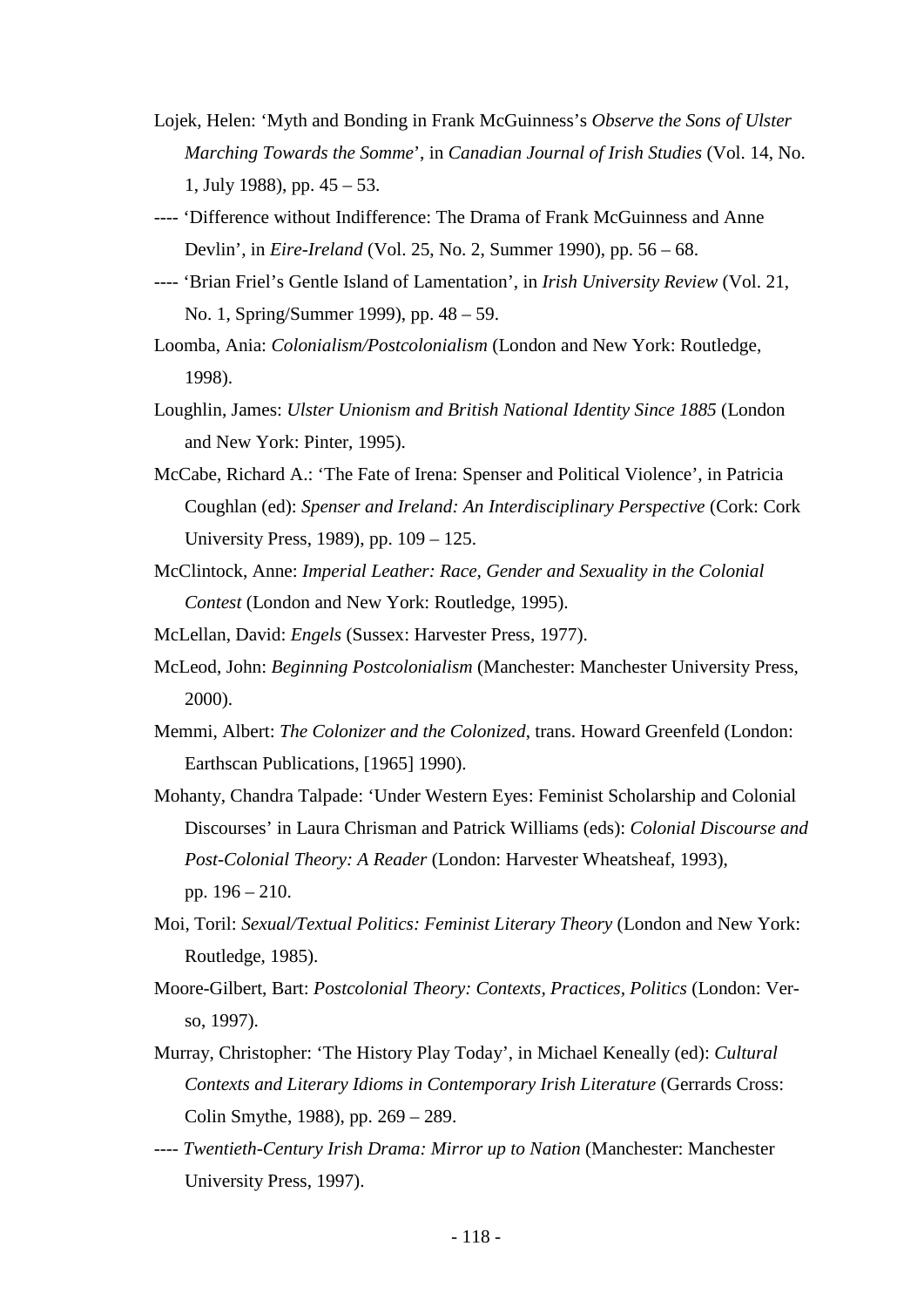- O'Casey, Sean: *Three Plays: Juno and the Paycock, The Shadow of a Gunman, The Plough and the Stars* (London: Papermac, 1994).
- O'Dwyer, Riana: 'Dancing in the Borderlands: The Plays of Frank McGuinness', in Geert Lernout (ed): *The Crows Behind the Plough* (Amsterdam: Rodopi, 1991), pp. 99 – 115.
- O'Flaherty, Liam: *The Informer* (Dublin: Wolfhound Press [1925] 1999).
- O'Rawe, Des: 'Dissidence and Desire in Frank McGuinness's *Observe the Sons of Ulster Marching Towards the Somme* and *Carthaginians*', in P. S. Mathews (ed): *New Voices in Irish Criticism* (Dublin: Four Courts Press, 2000), pp. 155 – 162.
- Owen, Wilfred: *The Complete Poems and Fragments*, ed. Jon Stallworthy (London: Chatto & Windus, 1983).
- Parry, Benita: 'Problems in Current Theories of Colonial Discourse' in Bill Ashcroft, Gareth Griffiths and Helen Tiffin (eds): *The Post-Colonial Studies Reader* (London and New York: Routledge, 1995).
- Petersen, Kirsten Holst and Anna Rutherford (eds): *A Double Colonisation: Colonial and Post-Colonial Women's Writing* (Sydney and Aarhus: Dangaroo, 1986).
- Póirtéir, Cathal (ed): *The Great Irish Famine*, (Dublin: Mercier Press, 1995).
- Pollak, Andy (ed): *A Citizen's Inquiry: The Opsahl Commission* (Dublin: Lilliput Press, 1993).
- Powell, Anne (ed): *The Fierce Light: The Battle of the Somme July – November 1916, Prose and Poetry* (Aberporth: Palladour Books, 1996).
- Ranelagh, John O'Beirne: *A Short History of Ireland* (Cambridge: Cambridge University Press,  $2<sup>nd</sup>$  ed. 1994).
- Remarque, Erich Maria: *All Quiet on the Western Front*, trans. Brian Murdoch (London: Vintage 1996).
- Roche, Anthony: *Contemporary Irish Drama: From Beckett to McGuinness* (Dublin: Gill & Macmillan, 1994).
- Said, Edward W.: *Orientalism* (Harmondsworth: Penguin, [1978] 1991).
- ---- *Culture and Imperialism* (London: Vintage, 1993).
- Schneider, Ulrich: 'Staging History in Contemporary Anglo-Irish Drama: Brian Friel and Frank McGuinness', in Geert Lernout (ed): *The Crows Behind the Plough* (Amsterdam: Rodopi 1991), pp. 79 – 98.
- Schrank, Bernice and William W. Demaster (eds): *Irish Playwrights, 1880 – 1995: A Research and Production Sourcebook* (London: Greenwood Press, 1997).